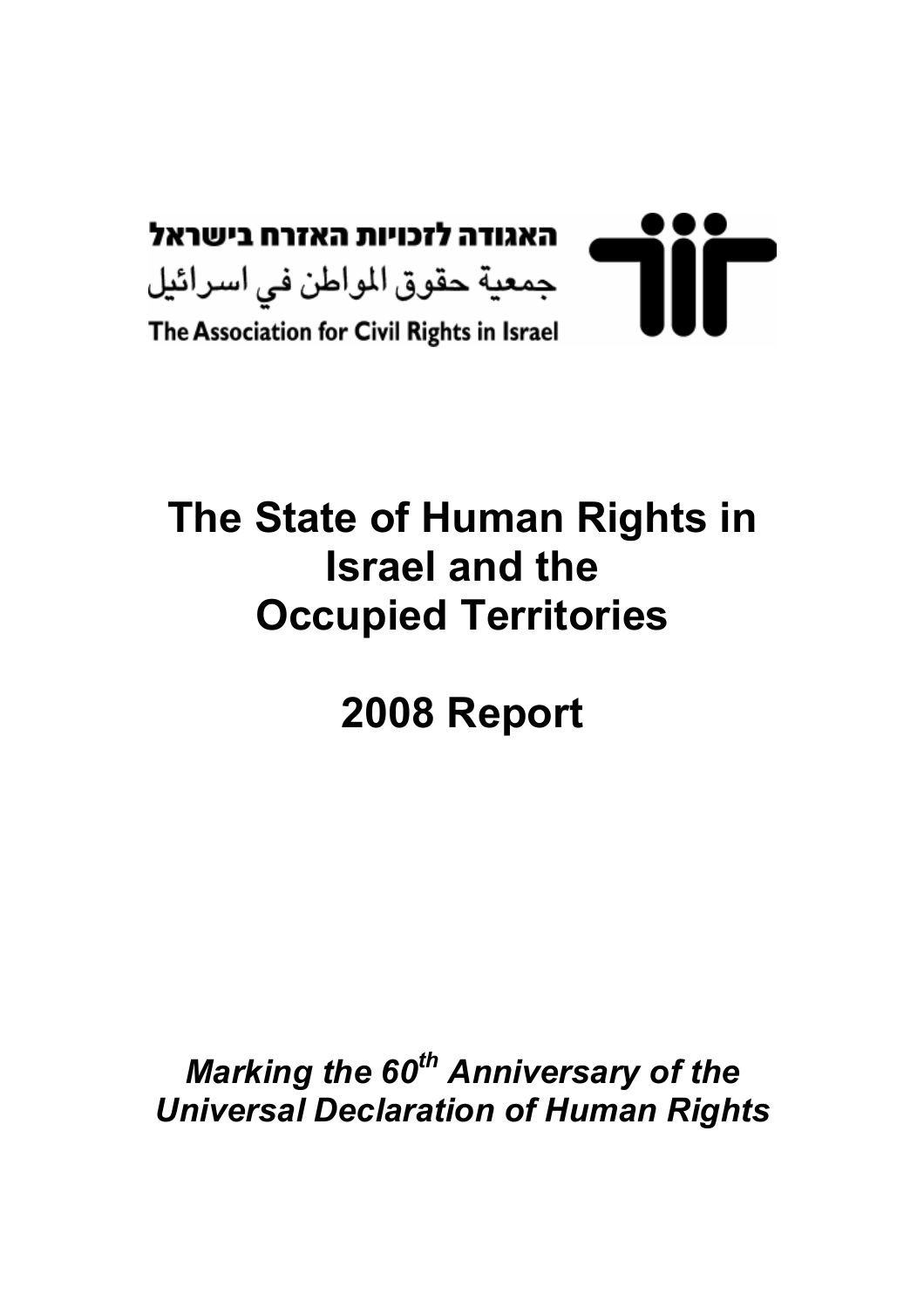December 2008

Researched and written by: Tal Dahan Translated by: Arthur Livingstone and Gila Svirsky Edited by: Inbal Green and Gila Orkin

© All rights reserved. The Association for Civil Rights in Israel (ACRI), 2008.

For more information about ACRI, please contact:

The Association for Civil Rights in Israel (ACRI) P.O. Box 34510, Jerusalem, 91000, Israel Tel: +972-2-652-1218 Fax: +972-2-652-1219 Email: mail@acri.org.il Website: www.acri.org.il/eng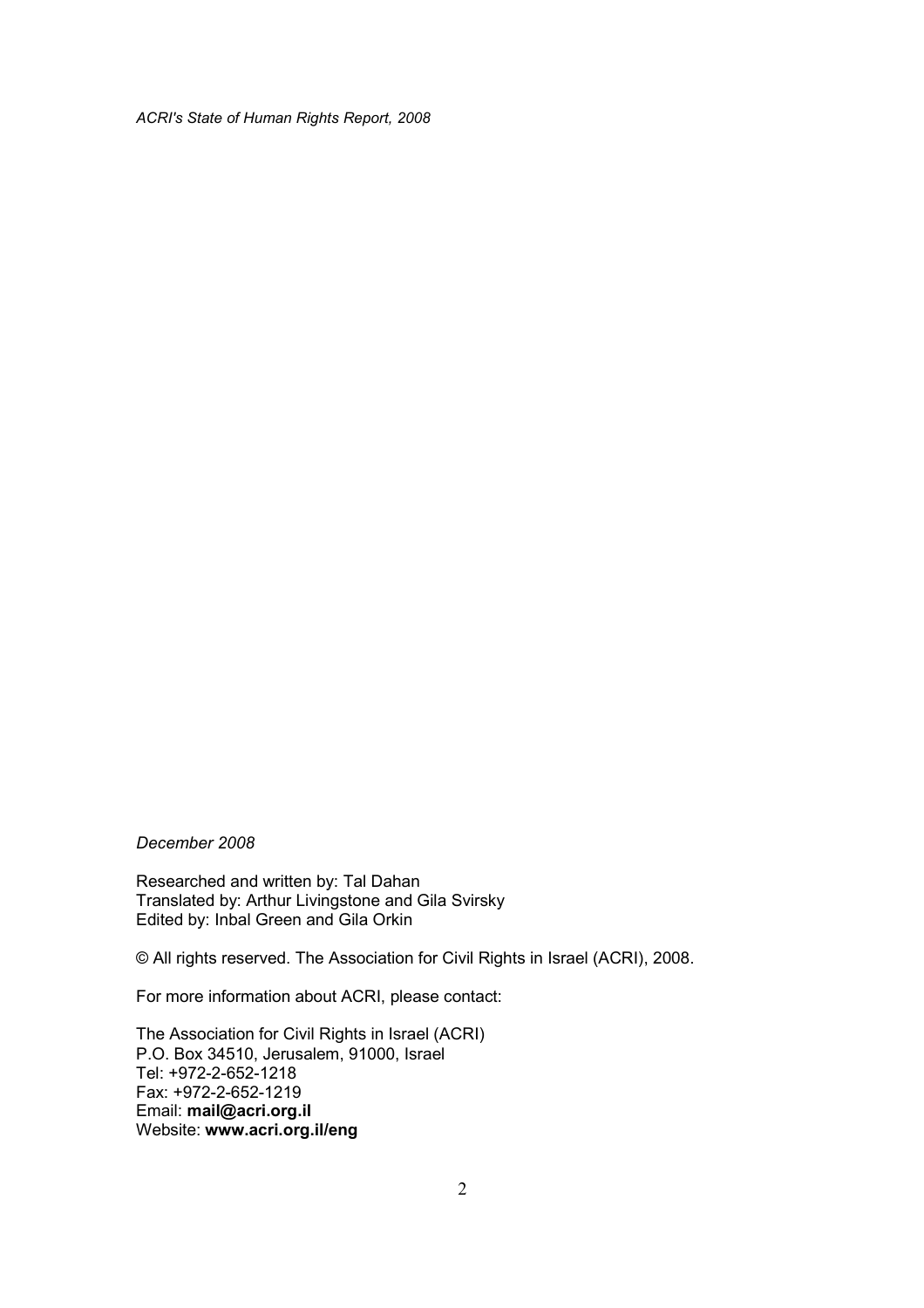# **Contents**

| <b>INTRODUCTION</b><br>٠                                   | 4  |
|------------------------------------------------------------|----|
| <b>EQUALITY</b><br>٠                                       |    |
| The Right to Equality                                      | 6  |
| <b>CIVIL RIGHTS</b><br>×,                                  |    |
| The Right to Life and Personal Security                    | 21 |
| <b>The Prohibition of Torture</b>                          | 24 |
| <b>Criminal Justice</b>                                    | 25 |
| The Right to Privacy                                       | 31 |
| <b>Freedom of Movement</b>                                 | 34 |
| The Right to Political Asylum                              | 38 |
| The Right to Family Life                                   | 41 |
| <b>Freedom of Expression</b>                               | 45 |
| <b>Freedom of Information</b>                              | 49 |
| <b>Freedom of Association</b>                              | 51 |
| <b>SOCIAL RIGHTS</b><br>٠                                  |    |
| The Right to a Dignified Existence                         | 53 |
| <b>Workers' Rights</b>                                     | 58 |
| The Right to Health                                        | 63 |
| The Right to Housing                                       | 69 |
| <b>APPENDIX</b><br>٠                                       |    |
| The Full Text of the Universal Declaration of Human Rights | 73 |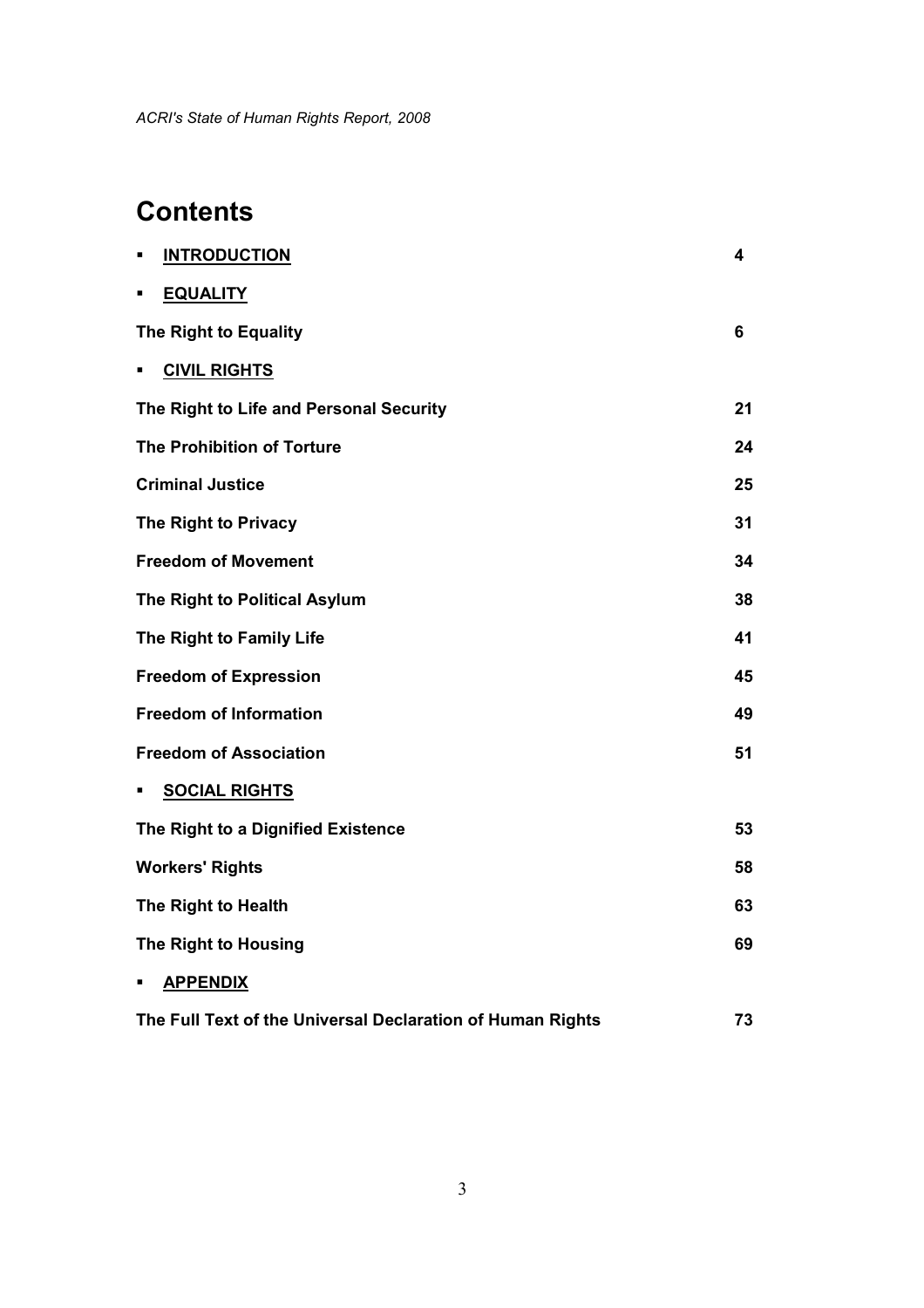# **Introduction**

"Now, therefore the General Assembly proclaims this Universal Declaration of Human Rights … that every individual and every organ of society, keeping this Declaration constantly in mind, shall strive by teaching and education to promote respect for these rights and freedoms and by progressive measures, national and international, to secure their universal and effective recognition and observance, both among the peoples of Member States themselves and among the peoples of territories under their jurisdiction".

(From the Universal Declaration of Human Rights, 1948)

On 10 December 1948, still gripped by the trauma of the atrocities committed during World War II and the brutal violations of human rights for millions of people, the General Assembly of the United Nations adopted the Universal Declaration of Human Rights. Most countries voted to endorse the Declaration, and December 10 has ever since been commemorated as "International Human Rights Day" throughout the world and, in recent decades, in Israel as well.

While not binding on UN member states, the Declaration has inspired international treaties and human rights activism, and is regarded as the basic text that establishes the range of recognized human rights. It opens with the pronouncement that all human beings are born free and equal in dignity and rights, and then sets out those rights in thirty articles, which include the right to life, liberty, personal security, prohibition of slavery and torture, freedom of expression, religion and faith, the right to marry and establish a family, the right to due process, the right to education, the right to health, and the right to an adequate standard of living.

Each year, the Association for Civil Rights in Israel (ACRI) publishes a "State of Human Rights Report" describing the condition of human rights in Israel and the Occupied Territories. A decade ago, marking half a century to the Universal Declaration of Human Rights, ACRI examined the status of human rights in Israel in light of those cited in the Declaration. The report then written revealed some troubling phenomena and trends: inequality, social gaps, human rights violations in the Occupied Territories, diminishing social rights, increasing privatization of social services, and more. Yet it was still possible to cite important milestones,<sup>1</sup> and note with satisfaction that "The State of Israel has impressive achievements in the field of human rights".

A decade has passed, and the report presented here, published to coincide with International Human Rights Day, seeks to reevaluate the status of human rights in Israel and the Occupied Territories in light of the Universal Declaration, now from a perspective of sixty years. It is disturbing to note that not only have the troubling trends that we cited a decade ago not diminished, they have in fact grown worse. Sixty years after the founding of Israel, human rights have not been enshrined in a constitution, and only some of them have been anchored in Basic Laws. The State of Israel has increasingly shirked its responsibility to ensure its citizens the most fundamental rights – the right to health, the right to education, the right to housing, and the right to live in dignity. Inequality is growing and socioeconomic gaps are deepening. Freedom of expression and the right to privacy face new threats. Racist trends and those that limit basic

<sup>————————————————————&</sup>lt;br><sup>1</sup> These include the following laws enacted in the 1990s: Basic Law: Human Dignity and Liberty, Equal Opportunities at Work Law, Equal Rights for People with Disabilities Law, National Health Insurance Law, Patients' Rights Law, the Public Defender's Law, the new Arrests Law, and the Freedom of Information Law.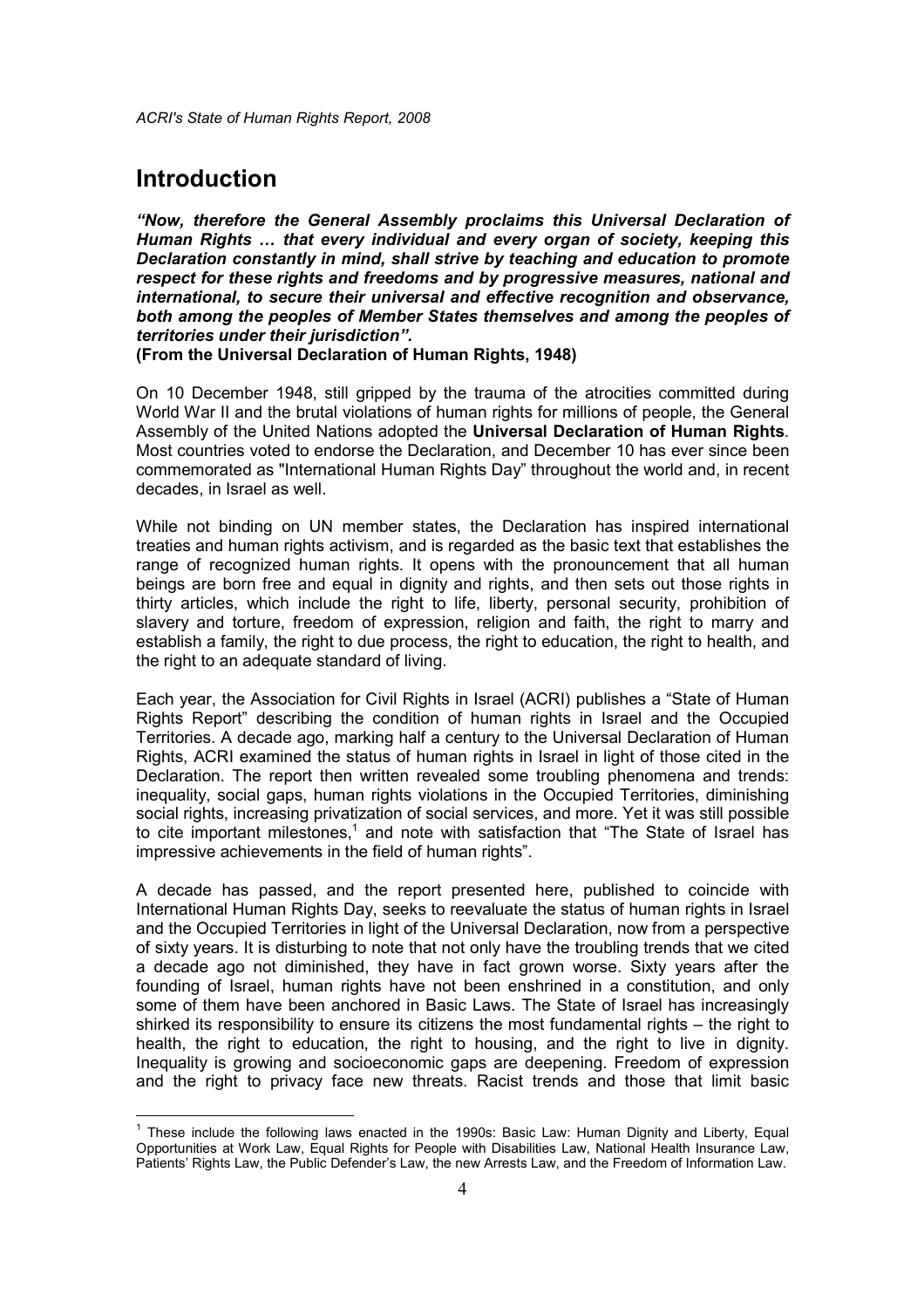freedoms and endanger human rights have increasingly found their way into bills tabled for legislation in the Knesset. Measures have been taken that evoke concern about the erosion of democracy, including injury to the standing of the legal system, particularly the Supreme Court; threats to civil society organizations and their activists; and encroachments on the freedom of expression. Lacking in the current deliberations of the Knesset's Constitution Committee on proposals for a constitution are effective safeguards of fundamental rights, and the standing and independence of the judiciary.

In modern Israel in the early twenty-first century, some citizens, not coincidentally, all of them Arab, still live in third-world conditions – especially in the unrecognized villages of the Negev. Eight years ago in October 2000, thirteen people were killed by the Israel Police – all Arabs and all but one citizens of Israel. Since then, despite unequivocal pronouncements by the Or Commission, institutionalized discrimination continues toward the Arab population of Israel. Very little was done to advance them and improve their status; gaps between Jews and Arabs have only widened; and discrimination grows worse.

Hovering above all this is the dark shadow of occupation and the separation regime ever more entrenched in the Occupied Territories. For forty-one years, Israel has denied fundamental rights to four million Palestinians in the West Bank and the Gaza Strip. Even the establishment of the Palestinian Authority in the mid-1990s and Israeli withdrawal from the Gaza Strip in the summer of 2005 did not change the fundamental imbalance of power in which Israel controls the lives of the Palestinians, and is responsible for the daily, severe, and ongoing violations of their rights. Under the domination of Israel, which defines itself as a democracy, live several million people who are denied their rights under military occupation in which no rights are guaranteed: not the right to life, personal security, or freedom of movement, not the right to earn a livelihood, to freedom of expression, or to health. In the reality of the Occupied Territories, particularly since the second Intifada in late 2000, most rights have long lost their meaning.

This report was compiled on the basis of information contained in numerous and diverse sources – reports and statements by non-governmental organizations, newspaper articles, Knesset deliberations and documents, and data published by State authorities or presented in court proceedings. For lack of space, the report addresses most, but not all, articles in the Declaration.

Consistent with the core issues at the forefront of the struggle for human rights in Israel – and fundamental to the 36 years of activity of the Association for Civil Rights in Israel – this report is divided into three main sections: equality; civil rights; and social rights. Together these comprise the full and diverse range of human rights: All have equal weight, and without safeguarding the entire spectrum, Israel will not take its place as a democratic society that allows for full realization of the liberty, freedom, and equality to which all human beings are entitled. The shadow of the occupation also darkens pages throughout this document – a status report of human rights in Israel and their trampling in the Occupied Territories. We will continue to wage battle against all these, wherever rights are violated by the Israeli authorities or on their behalf.

And the struggle for human rights can also mark achievements: At the close of each chapter is a brief survey, not exhaustive, of our tenacious and ongoing efforts to secure these human rights. You are invited to read and join us in our work – a struggle for the basic rights and fundamental freedoms of all persons.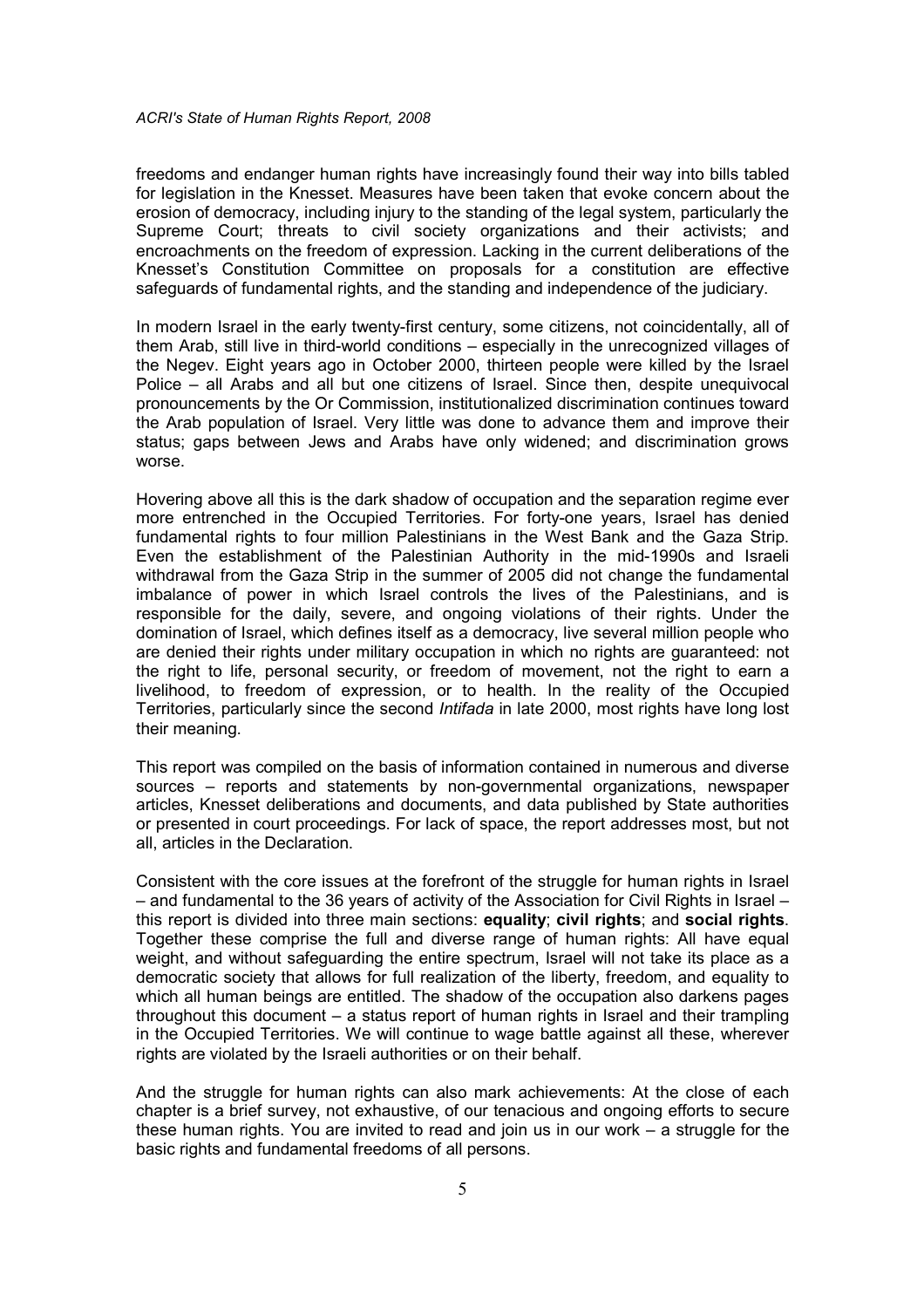# The Right to Equality

"All human beings are born free and equal in dignity and rights. They are endowed with reason and conscience and should act towards one another in a spirit of brotherhood". (Article 1)

"Everyone is entitled to all the rights and freedoms set forth in this Declaration, without distinction of any kind, such as race, color, sex, language, religion, political or other opinion, national or social origin, property, birth or other status". (Article 2(1))

"All are equal before the law and are entitled without any discrimination to equal protection of the law. All are entitled to equal protection against any discrimination in violation of this Declaration and against any incitement to such discrimination". (Article 7)

The right to equality is a fundamental principle that is the foundation of the concept of human rights. Following Israel's enactment of the Basic Law: Human Dignity and Liberty (1992), the right to equality was anchored in a long list of court rulings as a constitutional right derived from the right to dignity; the violation of the right to equality is permissible only within the limits prescribed in the Basic Law. However, sixty years after the Universal Declaration of Human Rights (UDHR) and the establishment of the State of Israel, there is no explicit constitutional anchoring of the right to equality and there are no institutions entrusted with its application.<sup>2</sup> Also, many exceptions to the right to equality were listed in the draft legislation recently drawn up by the Knesset Constitution Committee, thus stripping it of its content. Moreover, there exists institutionalized discrimination in Israel reflected in legislation and policies which clearly prioritize the interests of its Jewish citizens over those of other citizens. This ongoing reality compounds the entrenched discrimination against Israel's Arab minority, and perpetuates the severe violation of the right to equality. In addition, for the last four decades, Israel has controlled millions of people with no rights, who are totally excluded from the concept of equality and to whom completely different laws and regulations apply – the Palestinian residents of the Occupied Territories.

A number of laws and amendments to laws have been passed in the last twenty years, which seek to guarantee the right to equality within Israel. Among them: the Equal Employment Opportunity Law (1988), which prohibits discrimination against a person throughout all stages of employment on the grounds of nationality, country of origin, age, gender, family status, sexual orientation, faith, opinion, and party affiliation; the Equal Rights for People with Disabilities Law (1998), which affirms the right of people with disabilities to be integrated into society, to equality of employment and to accessibility; the Prohibition of Discrimination in Products, Services and Entry into Places of Entertainment and Public Places Law (2000), that seeks to protect against discrimination by private individuals; $<sup>3</sup>$  amendments to the State Service Law that determine a duty to</sup>

 2 Apart from the recently established Equal Employment Opportunity Commission, see below in the "Workers' Rights" chapter.

 $3$  The Law was passed on the initiative of the Association for Civil Rights in Israel. ACRI recently initiated an amendment to the Law, the aim of which was to prevent discriminatory "selection" at the entrance to places of entertainment. According to the amendment, the owner of a business who does not provide services to his customers in the order in which they arrive, must show that there is a justifiable reason and that it is not unjustifiable discrimination. The proposal to amend the Law was submitted to the Knesset by Knesset Member Shelly Yachimovich and has passed its preliminary reading.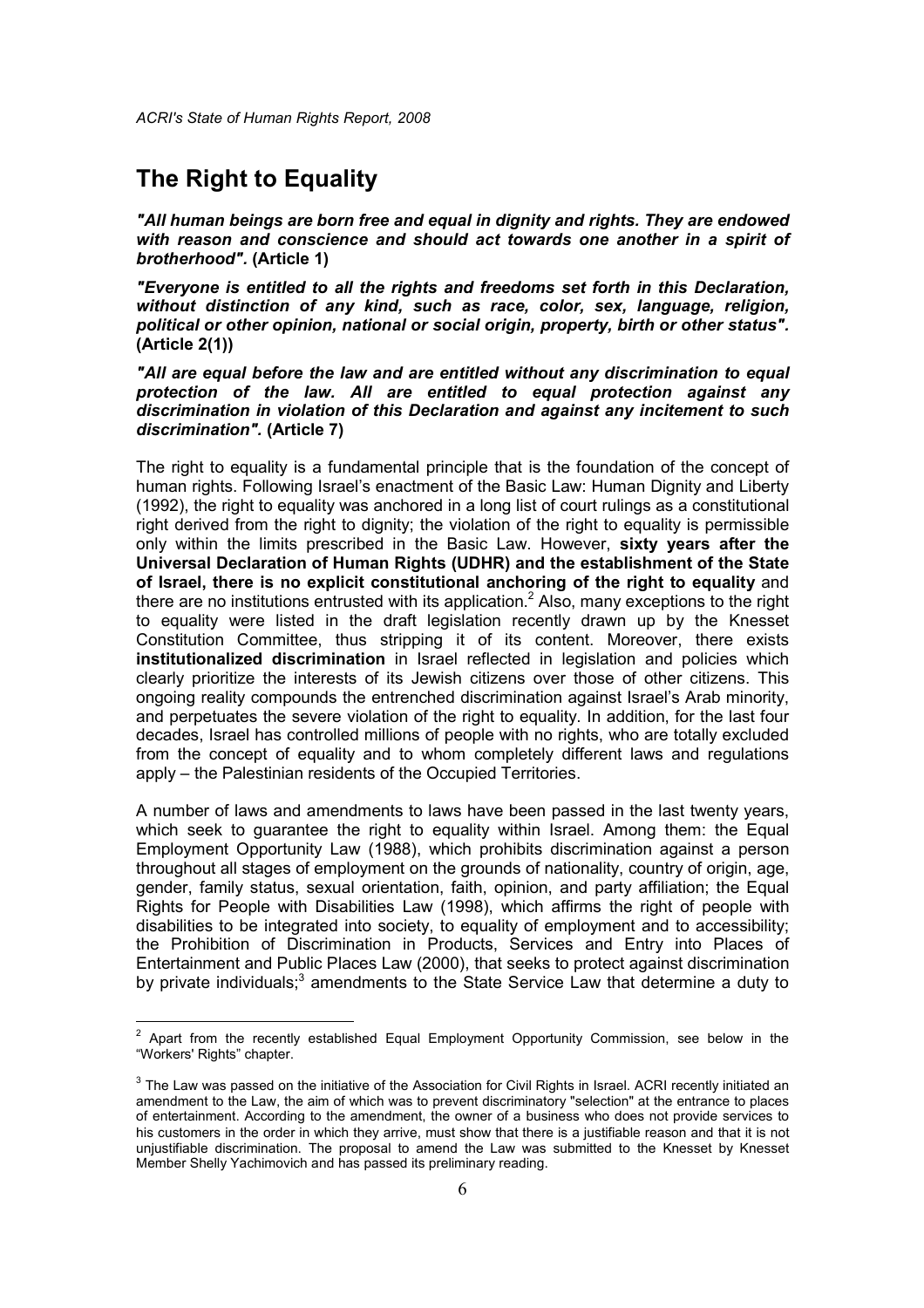ensure fair representation of women, people with disabilities, Arab citizens (including Druse and Cherkassim), and immigrants from Ethiopia in public bodies. The right to equality is also anchored, as previously mentioned, in a long list of judicial rulings. But the elusive nature of discrimination and the difficulty of proving it in the courts have made it one of the thorniest problems for prevention and enforcement. Moreover, the main obstacle to the prevention of discrimination in Israel is the absence of any real internalization of the value of equality within Israeli society. Thus, for example, in the 2008 Democracy Index published by the Israel Democracy Institute, 83% of respondents agreed that "every person should have the same rights, irrespective of their political views"; but only 56% of respondents agreed on the need for full equality of rights between all citizens of the State, Jewish and Arab, and only 57% supported gender equality.

#### Women

In general, the status of women in the **labor market** in Israel and the rest of the world is inferior to that of men. Women in Israel are among the lowest wage earners,<sup>4</sup> are concentrated at the bottom of the wages and promotion ladder in almost all sectors and professions, only a small minority of them are employed as managers, and most of them work in a rather narrow band of "women's professions" in which wages are low and prospects for promotion are limited. The proportion of women who work for manpower companies is considerably higher than that of men, and the unemployment rate for them is higher than for men. Alongside all this, women are discriminated against in acceptance for employment and in promotion because of pregnancy, birth, and parenthood, and are exposed to sexual harassment in the work place, a phenomenon that men scarcely suffer from. The proportion of women in the Israeli legislature is low compared to most western countries; the representation of women in senior academic posts is 10% lower than the average in EU countries and the more senior the post the lower their proportion. In the judiciary, on the other hand, women constitute a majority of 51%, precisely the same proportion as their representation in the overall population; the equality between the genders is also preserved in the different positions and roles of the judges.

In Jewish and Muslim religious law the status of women with respect to marriage and divorce is inferior to that of men. The inequality is expressed both in financial relationships in the context of marriage and in the possibility of leaving a marriage. This fact is detrimental to women in situations in which matters connected with marriage and divorce, like the distribution of assets between a couple, the custody of children and maintenance, are judged according to religious law and not in the family courts. Particularly serious is the problem of delays in the granting of a divorce – women who cannot divorce because of the husband's refusal to give them one. In all the religious courts, only men hold judicial positions. Marrying off minors is still prevalent among several population groups in Israel, both among the Arab population and the Jewish one. The Marriage Age Law, which allows a girl to be married as early as 17, does not provides sufficient protection for minors and is almost not enforced by the State authorities. There is also a phenomenon of bigamy in Israel, mainly amongst the Arab Bedouin in the Negev; Israeli law prohibits bigamy but this is rarely enforced.

 4 According to the Knesset Review for 2007, published by the Central Bureau of Statistics in September 2008, the hourly income for a man – NIS 48.2 – was 20% higher than that of a woman – NIS 40.5.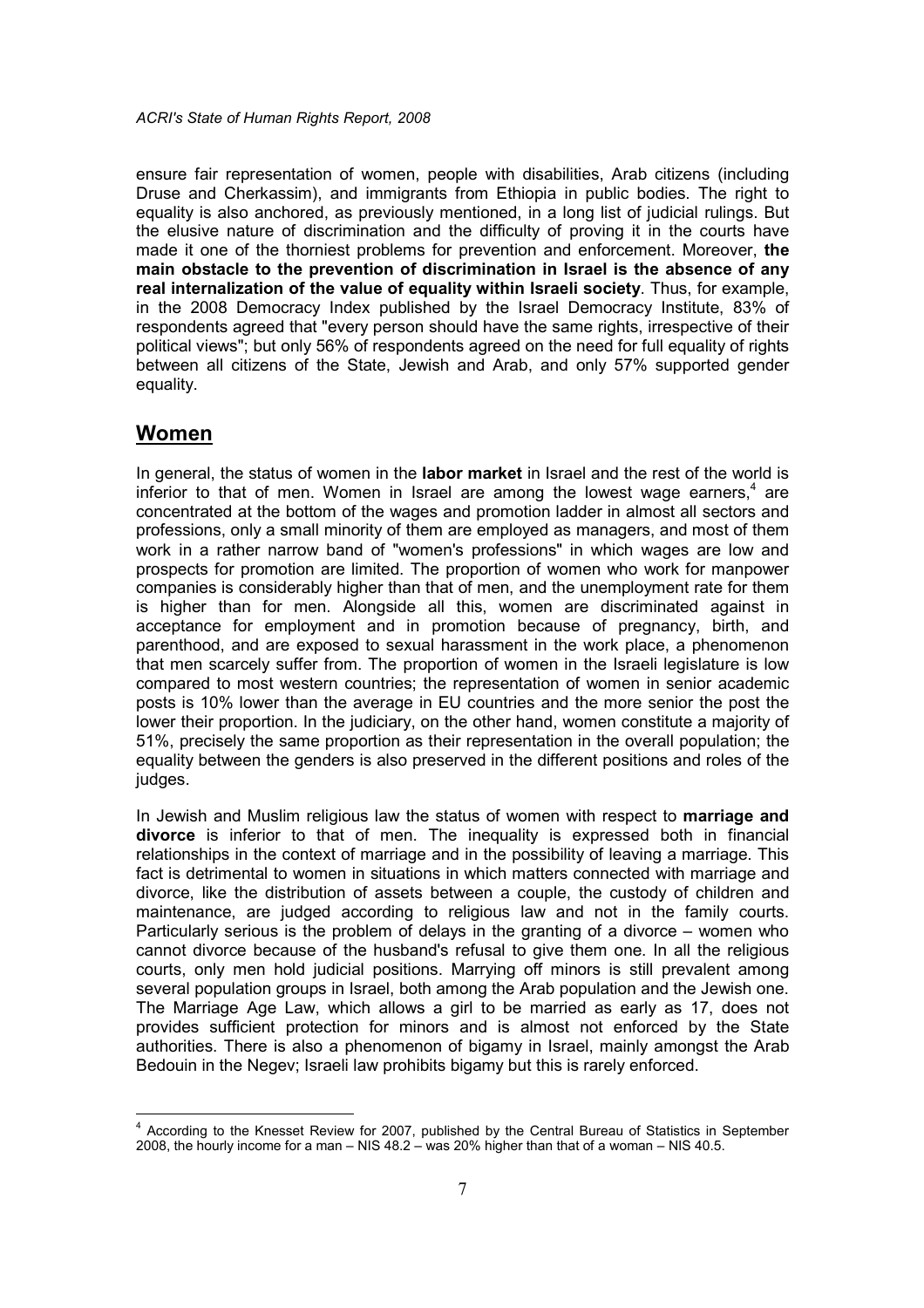Despite a heightening of the public's awareness of the extent of **violence against** women and of sexual assault, these phenomena continue to claim numerous victims, and the police and social services are failing to effectively address these issues. Shelters for battered women and the victims of sexual assault are only partially funded by the government and are unable to provide an answer to existing needs. The phenomenon of trafficking in women also continues. According to a report by the U.S. State Department in 2007, published in June 2008, Israel is making a prodigious effort to prevent human trafficking for prostitution through legislation and enforcement, but it is not doing enough to help the victims of trafficking, and is not taking sufficient punitive action against traffickers, agents, and pimps of the victims of trafficking for prostitution. For the first time, Israel is also mentioned in the report as a source country for victims of trafficking for prostitution.

## Mizrahim (Jews of Middle Eastern and North African Origin)

In today's Israel, there is almost no institutionalized discrimination against Mizrahi Jews compared with Ashkenazi Jews. However, the widening socioeconomic gaps in the last few decades perpetuate ethnic differences and divisions created because of historical discrimination, so that the gaps between Jewish Israelis of different extraction still remain. According to data from the Adva Center, since 1990 there has been an increase in the average income of salaried employees of Mizrahi origin, but even now the average income of native-born Israelis whose fathers were born in Europe or in the United States is greater than that of native-born Israelis whose fathers were born in Asia or Africa; the proportion of the former in the academic and technical professions and in management positions is greater than that of the latter (2006 data). The proportion of high-school graduates from the year 1997 enrolled in one of the academic institutions by the year 2005 who were of Asian-African extraction was less than the proportion of those of European-American extraction and native-born Israelis (25.7% compared with 36.4% and 35.6% respectively). The new rules for acceptance to universities introduced in 2003 which were supposed to improve the chances of candidates of Mizrahi origin (among others), were rescinded after one year.

Institutionalized discrimination against Mizrahim is mostly evident in Haredi (ultraorthodox) educational institutions. Thus, for example, in the last few years there has been mounting evidence of the existence of a 30% quota in the acceptance of students of Mizrahi extraction to the Beit Ya'akov chain of seminaries; the Jerusalem Court for Administrative Affairs ruled,<sup>5</sup> that the Ministry of Education and the Jerusalem Municipality must exercise the supervisory powers vested in them to prevent ethnic discrimination in these institutions. There is a petition pending before the High Court of Justice on the matter of the humiliating discrimination between Mizrahi and Ashkenazi students in schools in the settlement of Emanuel.<sup>6</sup>

 5 Administrative Petition 241/06 The Association for Civil Rights in Israel v. Ministry of Education, Culture and Sport (Justice Yehudit Tzur, ruling issued on 26 April 2006).

 $^6$  HCJ 1067/08 Noar K'halacha Association v. Ministry of Education.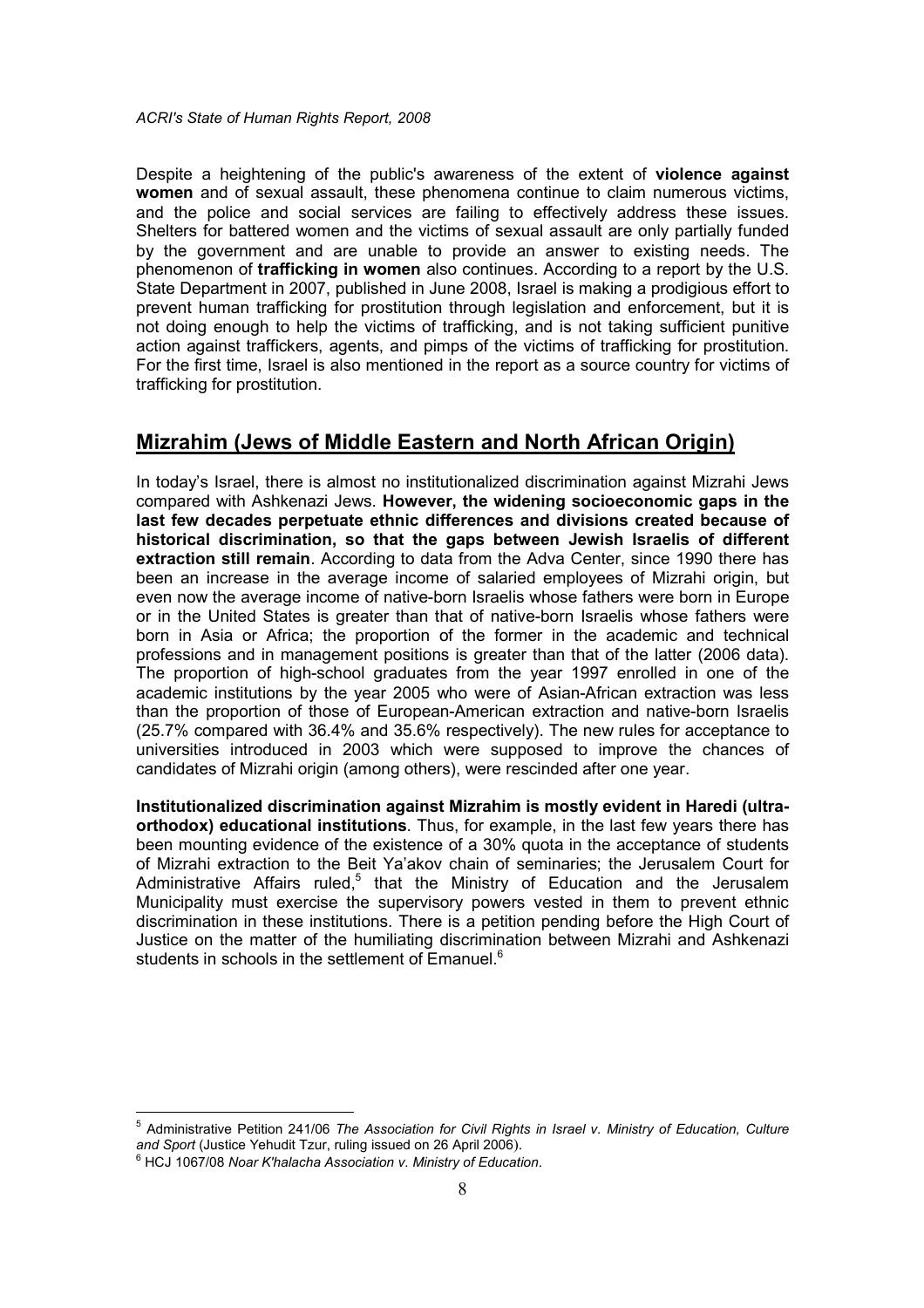## Arab Citizens of Israel

-

The Arab citizens of Israel are a national indigenous minority entitled to full equality. Nonetheless, since the establishment of the State, Arab citizens have been subjected to systemic and institutionalized discrimination deriving from the concept of the State and its actual policies. This discrimination gives rise to a policy of bolstering the Jewish majority (for example, plans for the Judaization of the Negev and the Galilee); fosters legislation that discriminates between Jews and Arabs (for instance, the laws regulating the right to citizenship); preserves anachronistic institutions from the days of the incipient State that conduct governmental functions but are concerned purely with the interests of the Jewish majority (e.g. the Jewish National Fund and the Jewish Agency); and the discriminatory allocation of resources in all areas of life.

Discrimination against Arab citizens of the State throughout its entire existence is evidenced in a large number of surveys and reports, and has been acknowledged in court rulings, government decisions, the State Comptroller's reports, and in other official documents. In September 2003, the Or Commission, appointed to investigate the events of October 2000 and the behavior of the Israeli security forces during them, published the most significant, extensive, and comprehensive government report on the status of Arab citizens of Israel. The Commission concluded that "The State was not doing enough and was not making a sufficient effort to provide equality to Arab citizens and to remove the phenomena of discrimination and deprivation". The Commission also wrote in its report: "It must be a fundamental aim of the State's actions to achieve true equality for its Arab citizens […] To this end, the State must promote, develop, and introduce plans to close the gaps, putting emphasis on the budgetary areas, in all aspects of education, housing, industrial development, employment, and services. Special attention should be paid to the living conditions and the plight of the Arab Bedouin".

Five years have passed since the publication of the Commission's report and nothing has been done to improve the status of the Arab population in Israel. We will briefly mention here only a few of the areas in which inequality and discrimination are apparent. Consideration of the infringement of the rights of Arab citizens of Israel in some of the other areas, such as health, housing, and freedom of expression, will be found later in the sections dealing with these topics.

**Discriminatory legislation**: The trend towards racist legislation, which we pointed out in our 2007 State of Human Rights Report, has continued during the past year. This trend is manifest in draft bills and laws that fuel the delegitimization of Arab citizens and reflect an attitude towards them that is more akin to the attitude towards an enemy than towards citizens with equal rights. In July 2008, the validity of the Citizenship and Entry into Law, which prevents the Palestinian spouses of Israeli citizens from receiving status in Israel was extended for a further year.<sup>7</sup> In June 2008, an amendment was passed to the Basic Law: The Knesset denying candidacy for the Knesset to anyone who has visited a hostile country without a permit. Although the amendment is worded in "neutral" language, it is in fact directed at the Arab members of Knesset and only at them. The amendment to the Law is a serious blow to the democratic character of the State of Israel and to the basic rights of its Arab citizens, among them the right to elect and be elected and the right to equality.

 $^7$  For a more detailed discussion on this discriminatory law, please see the "Right to Family Life" chapter in this report.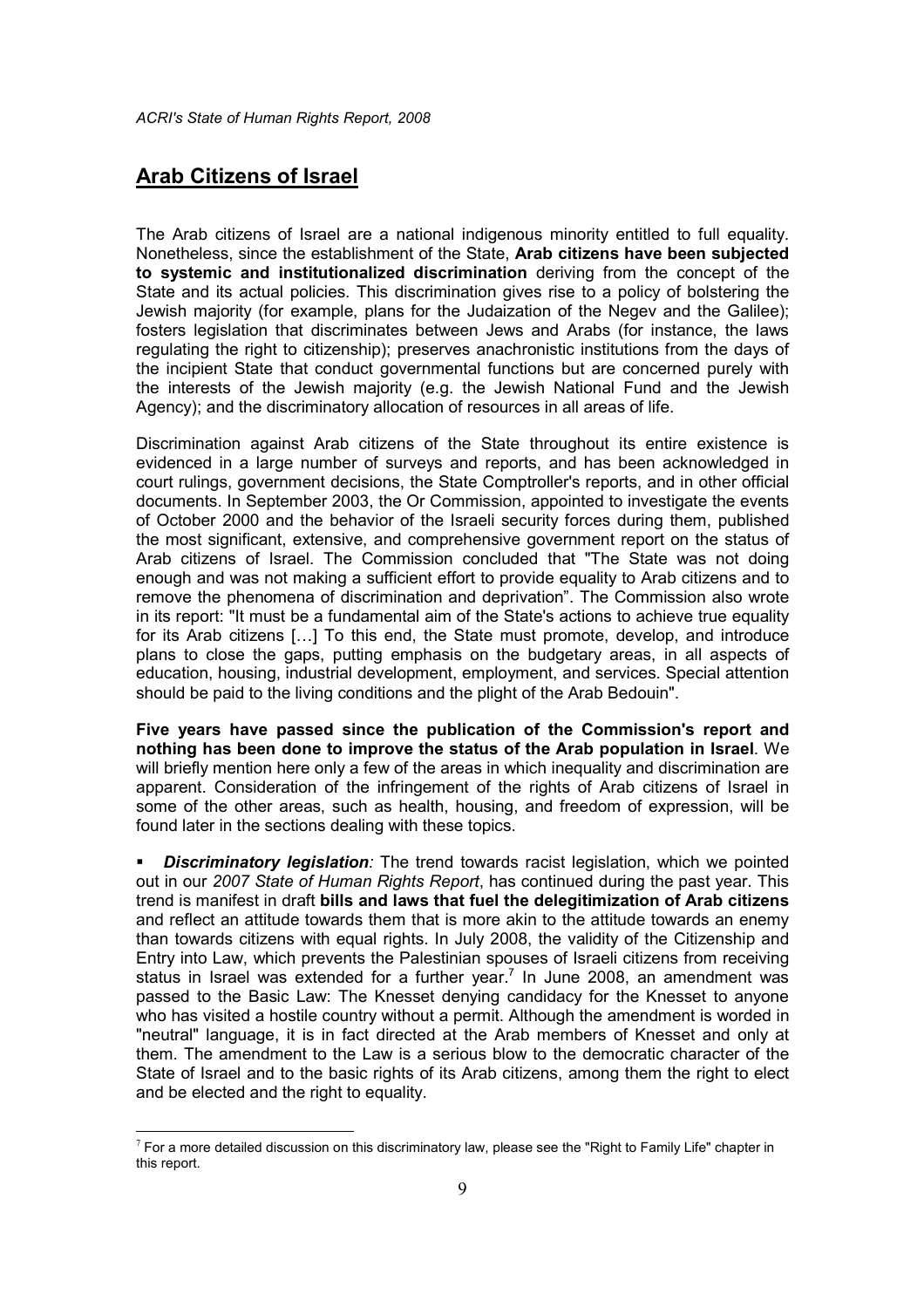The organization Adalah – The Legal Center for Arab Minority Rights in Israel has pointed out that in the past, discrimination against the Arab citizens of Israel was largely a part of old legislation passed prior to the Basic Law: Human Dignity and Liberty, or a part of government policy, and was not anchored in primary legislation. Recent initiatives for legislation, on the other hand, are aimed at anchoring the discrimination in primary legislation. "The anchoring in legislation of discrimination based on nationality," claims Adalah, "is evidence of a transition to a new stage in which the State of Israel is prepared to declare that discrimination is part of its constitutional structure".

Land distribution and planning: Land distribution and planning is one of the areas in which Arab citizens of Israel suffer from the most severe deprivation and discrimination. Since the establishment of the State, the Arab population has increased sevenfold, but the State has expropriated half of the lands that were under Arab ownership and has not established a single new Arab town (apart from the Bedouin towns in the Negev that were built on Bedouin lands). In stark contrast, during the past sixty years, more than 600 new Jewish towns have been built. Whereas Arab citizens in Israel account for 20% of the population, the area of jurisdiction of all Arab authorities covers only 2.5% of the area of Israel. Social and institutional barriers have led to a situation in which Arab citizens are effectively prevented from acquiring land or leasing it in more than 80% of the State's territory. In the existing Arab towns and villages, outline plans fail to meet the needs of the population, including its natural growth rate. As a result, tens of thousands of houses in Arab communities have been built without a building permit and are slated for demolition, and there is a dearth of public buildings to provide services to residents. The Or Commission report attached great importance to the issue of land and recommended that the State should allocate land to the Arab population according to principles of equality and distributive justice. The Commission considered that the State had an obligation to allocate to the Arab public "land in an equitable manner according to principles of equality as it does to other sectors".

Like all Arab citizens, the Arab Bedouin are victims of a discriminatory land regime and planning policy which constitute a serious violation of their rights. The State refused to recognize Bedouin ownership of land in the Negev: it ignored the way in which ownership and proprietary rights were acquired in customary Bedouin law, and applied the proprietary laws of the State of Israel to land in the Negev, culminating in its nationalization. The law made the Bedouin trespassers on their own land. The State refused to allow them to remain on their historical lands and even ignored the existence of entire villages in outline plans, some of which villages existed before the establishment of the State. Some Bedouin were transferred to a region allocated to them by the State and some were concentrated in a number of towns built by the State which became concentrations of acute poverty and unemployment. Tens of thousands of citizens who refused to move to the towns today live in humiliating conditions in villages that are not recognized by the State. $8$ 

**Mixed towns:** 90,000 Arab citizens of Israel live in mixed towns – Ramla, Lod, Acre, Haifa, and Jaffa. Data from Shatil and Bimkom – Planners for Planning Rights paint a gloomy picture of neglect and discrimination in these areas. Most Arab residents in the mixed towns live in poor neighborhoods. The difference between Arab and Jewish neighborhoods in the same town is abundantly clear; sometimes there are even walls separating the Arab and Jewish populations. Widespread in Arab neighborhoods are

 $\overline{\phantom{a}}$ 

<sup>&</sup>lt;sup>8</sup> For more information on the situation of the unrecognized Bedouin villages of the Negev, please see the "Right to a Dignified Existence" chapter in this report.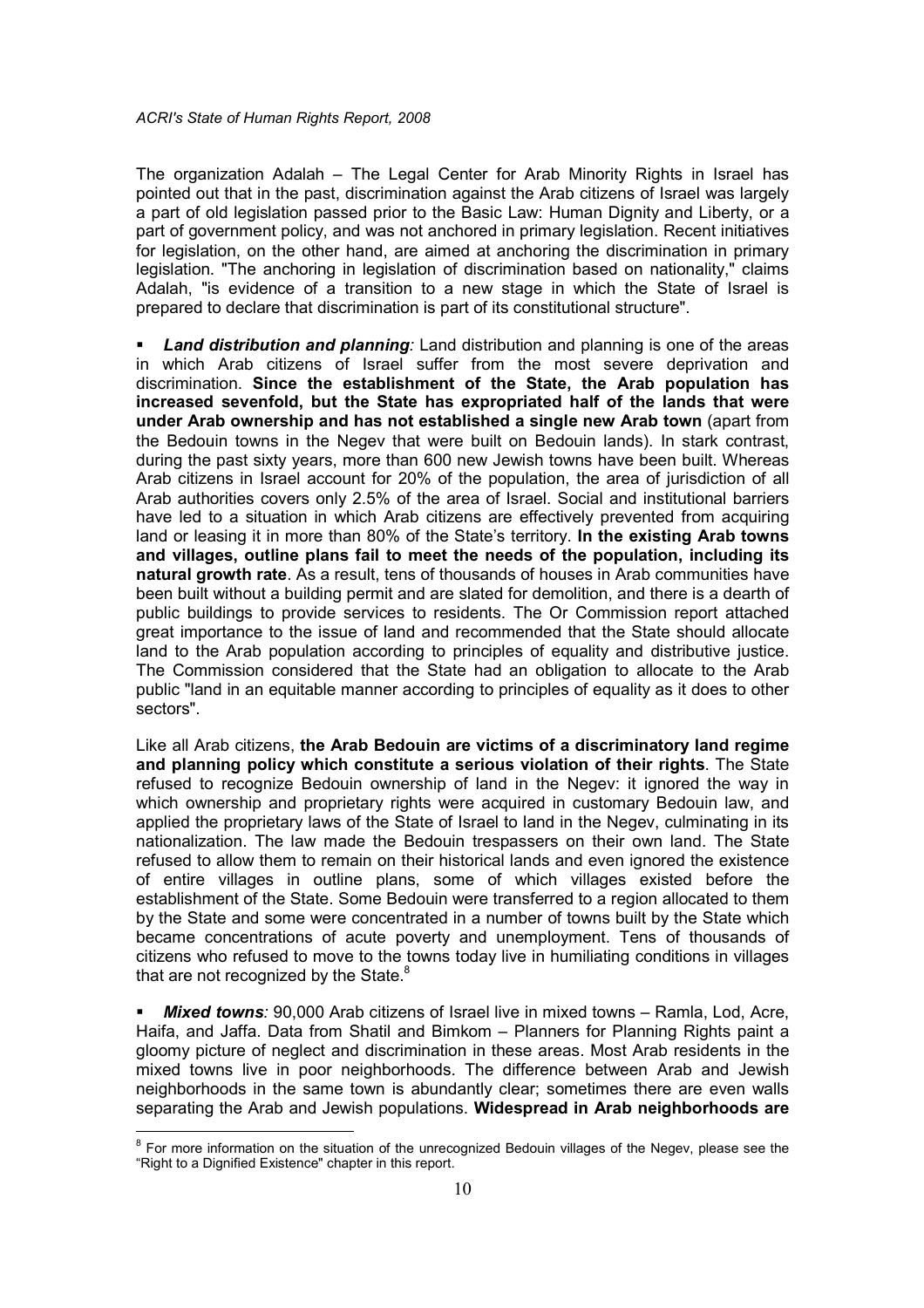phenomena such as buildings and roads in disrepair, a lack of public institutions and public parks, a dilapidated education system, and a dearth of health and welfare services. Many Arab neighborhoods are not officially recognized and do not appear on municipal plans.

Thus, for example, in Ramla: The town is home to 70,000 residents, 15,000 of them Arab citizens who live in the town's Arab neighborhoods (the old city, Jarwish-Miyutim, and Gan Hakal Aleph and Bet). Many of the Arab residents suffer from a severe housing crisis the main features of which are overcrowding, poor quality housing, and unlicensed building. The current outline plans in Arab neighborhoods are partial and out of date, and do not generally enable expansion of the neighborhood; two expansion plans, in Miyutim and Gan Hakal, do not provide solutions to even the current housing crisis, not to mention the next twenty years. The neighborhoods (apart from the old city neighborhood) suffer from a substandard level of municipal and public services: thus, for example, in Gan Hakal there are no banks, post office branches, or branches of municipal or government offices whatsoever; there are no National Insurance services of the kind frequently used by many of the neighborhood's residents, mainly the elderly and the unemployed; there are no community or commercial centers; there are no green areas, playgrounds, or playing fields; there are no family health centers or clinics apart from a small branch of a health fund operating on a part-time basis for several hours a day. Residents of the Dahmash neighborhood close to Ramla were forced to submit two petitions<sup>9</sup> to ensure that their children could access their right to study in the town's schools.

The Rakevet (El-Mahatta) neighborhood in Ramla is not recognized by the municipality and therefore does not provide its residents with basic services such as proper roads and sidewalks, public transport, garbage collection, and lighting. The neighborhood is trapped between a number of national transportation infrastructures built in the vicinity – national route intersection in the east, an overpass in the north-west, and the Ramla-Lod railroad track in the south. Residents of the area are under constant threat to their lives; there is no safe entry and exit to and from the neighborhood, nowhere where the railway line can be safely crossed, and there is no protective wall separating the railroad track from residents living only a few meters from it. The absence of lighting compounds the danger. Until now, six residents have lost their lives on the railroad track. Houses in the neighborhood are crowded together and most are constructed from makeshift materials. They are within a stone's throw of an extremely large industrial area that includes heavy industry factories, and an army base with a large antenna farm, all adding to the multiple environmental and health hazards to which the residents are exposed.

#### Persons with Disabilities

 $\overline{\phantom{a}}$ 

Discrimination against and exclusion of people with disabilities is a fact of Israeli life. Many services are inaccessible or unavailable to them or do not provide for their needs; people with disabilities are severely discriminated against in the labor market, including in the public sector; and a host of difficulties confront children integrated into the general school system.

<sup>9</sup> Administrative Petition 1402/06 Anonymous vs. Ramla Municipality, Administrative Petition 2571/05 Anonymous vs. Ramla Municipality. The petitions were submitted by the Association for Civil Rights and the Karamah organization.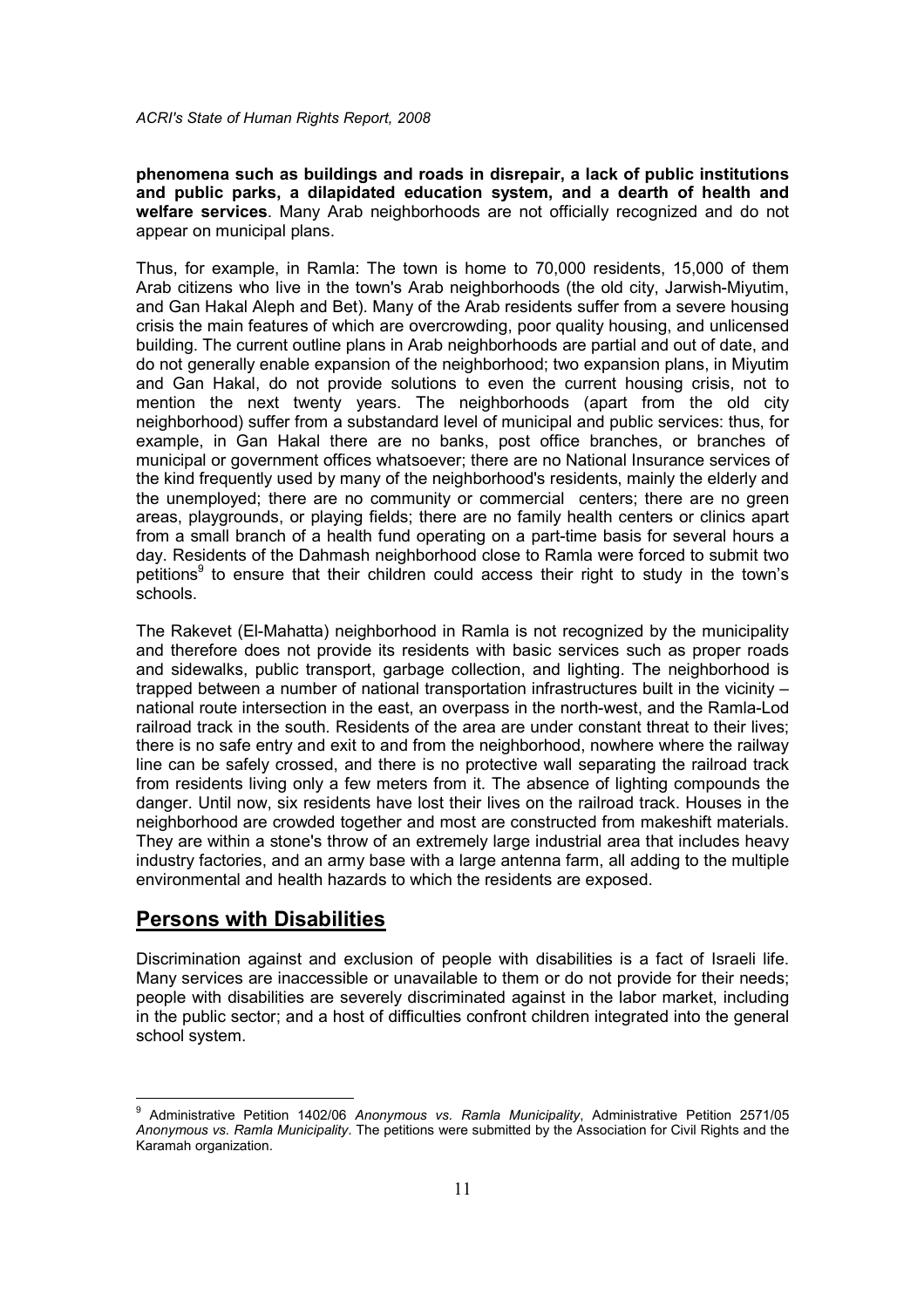In 1998, on the initiative of Bizchut – the Israeli Human Rights Center for People with Disabilities, a law was passed in Israel, the Equal Rights for People with Disabilities Law (1998). The Law is unique in that it applies to persons with all kinds of disabilities physical, sensory, cognitive, mental, and psychological, as well as to temporary or permanent disabilities. At the core of the Law is the principle of human dignity: a person with a disability is equal to any other person in society and entitled to be an active member of it. In order to achieve this objective, it is not enough to prohibit discrimination, but equal opportunity must be created for people with disabilities to enable them to exercise their rights by providing a proper solution for their special needs. The Law affirms the right of people with disabilities to equality in employment and accessible transportation services as well as the duty to make every place open to the public and every service provided to the public accessible to people with all kinds of disabilities.<sup>10</sup> Under the Law, the Equal Rights Commission for People with Disabilities – a designated and independent body acting within the State and financed by it – was set up in 2003 to promote the rights of people with disabilities and to implement the provisions of the Equal Rights Law. In March 2007, Israel became a signatory to the U.N. Convention on the Rights of Persons with Disabilities, which sets a standard for equality, full participation in society, accessibility, and decision-making by the person himself or herself. The State of Israel contributed much to the drafting of the Convention in the U.N. but has not yet ratified it.

The 2007 report by the Equal Rights Commission for People with Disabilities lists many recent developments in the areas of legislation, law, and society concerning the rights of persons with disabilities: the enactment of laws dealing with integration into the community; the regulation of various types of accessibility; representation during forced treatment, etc; rulings, mainly in the Supreme Court and the Labor Courts concerning equality of opportunity in education and employment; the appointment of equal rights commissioners for people with disabilities in all government ministries; and the establishment of hundreds of non-governmental organizations dealing with people with disabilities. However, according to data presented in the report (for the years 2002-2005) and data from Bizchut, despite intensive activity in the area, it is still impossible to point to significant changes or any major improvement in the situation of people with disabilities in Israel. Thus, for example:

 The proportion of people with disabilities in employment is extremely low, and declines as the severity of the disability increases (however, the proportion of people with disabilities who are in employment is slightly higher than the average in European countries). The average income of people with disabilities is less than 70% of the average income of people without disabilities. A survey of employers conducted by the Commission in 2007 reveals that 85% of Israeli employers do not employ people with disabilities and almost a quarter (23%) state that they do not want to employ workers with disabilities.

 The economic situation of people with disabilities in Israel has deteriorated in the last few years and is the worst of all western countries. More than 30% of people with severe disabilities and 21% of people with moderate disabilities report

 $\overline{\phantom{a}}$ 

 $10$  This duty was determined in an amendment to the Law of March 2005, wherein it was stated that the regulations necessary to apply the Law would be sent by the various government ministries for approval by the Labor, Welfare and Health Committee by May 1, 2006 and approved by it by November 2006. As of November 2008, two years after that date, the regulations have yet to be approved; that said, the process of passing them into law is progressing in a sub-committee of the Labor, Welfare and Health Committee.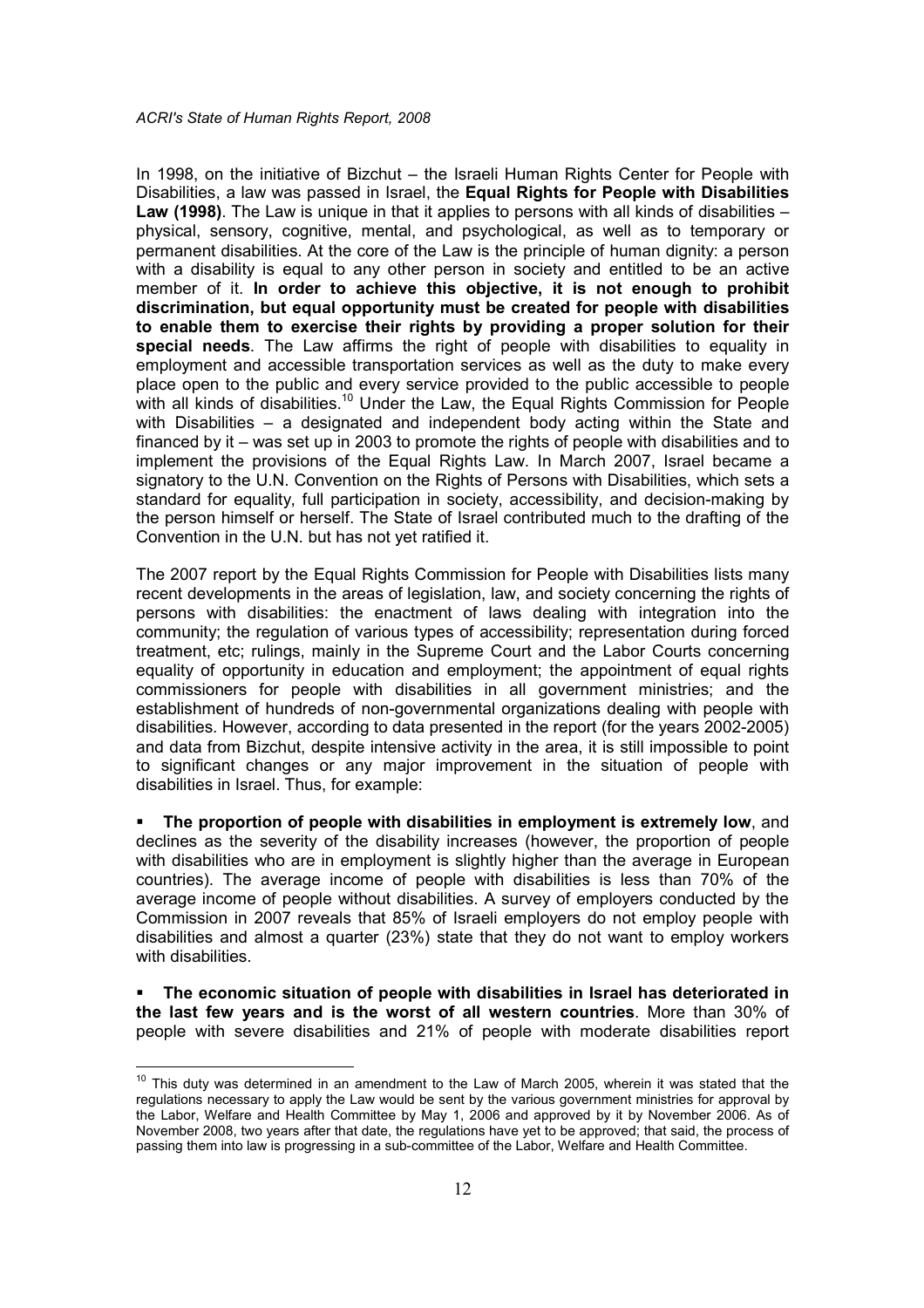having a sense of being poor compared with less than 10% of people without disabilities. In 2008, a comprehensive amendment was passed to the National Insurance Law (the so-called "Laron Law"), which allows a person with a disability who is entitled to a pension from National Insurance to work without their pension being stopped or reduced, as has been the case up until now. The Law determines a graduated reduction of the pension according to the person's income and creates a positive incentive to be employed.

• There is an especially high concentration of people with disabilities among the poorly educated. In 2002, on the initiative of Bizchut, the Special Education Law was amended and a section was added to it on the integration of children with special needs into the general education system. The Supreme Court also issued important rulings in this field. Nonetheless, serious systemic obstacles prevent the integration of children with disabilities into the general education system. In general, children with complicated disabilities who learn in the standard education system are not budgeted for according to their disabilities and are funded to a considerably lesser extent than they would be if they were learning in the special needs education system, nor do they receive the assistance necessary to ensure their successful integration.

**In 2000, the Welfare (Treatment of Persons with Mental Disabilities) Law was** amended to give preference to integrating a person with a mental disability into housing frameworks within the community over housing in an institution, as is accepted practice in developed countries. In effect, of 7,500 people with mental disabilities living away from home in State-maintained housing, 6,000 were sent to live in institutions and the State is intent on opening more and more institutions.

 More than half of the population requiring treatment in the area of mental health, and of those more than two-thirds of the minors, do not receive it in the existing public health frameworks. Since mental health services are not included in the national health basket, the State provides only what it can, and services are markedly inadequate.

The situation on the ground shows that legal progress alone is insufficient to bring about a real integration of people with disabilities into Israeli society. To do so, the Law must be applied in practice, by changing the public's attitudes and strengthening its commitment to changing them, and through real and effective equal opportunity policies in the areas of education and employment.

#### Immigrants from the Commonwealth of Independent States (CIS)

The proportion of academics who are immigrants from the CIS is greater than the proportion of academics who are native-born Israelis. Many of them have technological training and have integrated into industrial factories and the manufacturing, planning, and engineering sectors. However, language difficulties sometimes force them into lowstatus work, such as cleaning and security, even if they have an education and a profession: 16% of immigrants from the CIS are non-professionals compared with 5% of the established population. Many immigrants from the CIS who have come to Israel since the beginning of the 1990s, work in manpower companies for subcontractors and in part-time, seasonal, and casual work; on average, their wages are 30% lower than those of veteran Israelis. The language difficulties of immigrants from the CIS and the fact that they are unfamiliar with the labor protection laws in Israel leave them vulnerable to exploitation by employers. Despite the inferior employment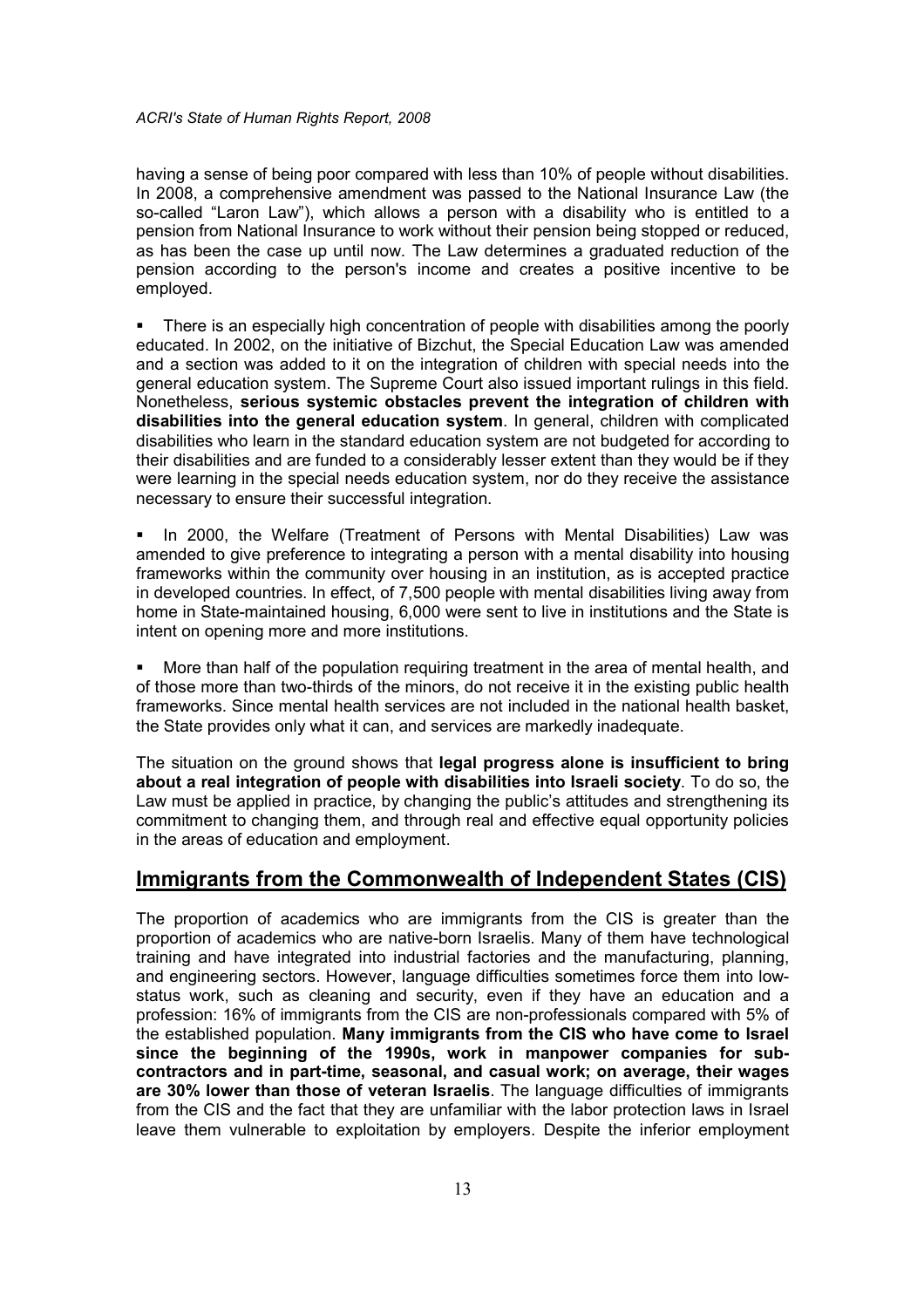conditions and the differences in wages, the proportion of their participation in the work force is greater than that of veteran Israelis.

The inferior status of immigrants from the CIS in the labor market is to a great extent temporary. Over the years they have integrated into Israeli life, have reduced the gaps in language and culture, they are being gradually less exploited, and the more educated among them have succeeded in breaking into professions with a higher employment status. However, research into discrimination at the stage of acceptance for employment revealed that employers have a preference for candidates for employment who are not new immigrants, even when the credentials of the new immigrants are equal to those of candidates born in Israel. Moreover, the representation of immigrants from the 1990s in public service institutions, apart from medical professions, is still substantially lower than their proportion in the population, and lower than that of native-born Israelis and immigrants from the CIS who came in the 1970s.

The absence of civil marriage in Israel is a violation of the rights of immigrants from the CIS to equality and to family life. According to data from the New Family Organization, more than half of Israelis who marry abroad were born in the CIS.<sup>11</sup>

#### Ethiopian Immigrants

More than twenty years have passed since the mass immigration to Israel from Ethiopia. Claims, evidence, and data provided for many years by representatives of the Ethiopian community and arising from surveys and publications in the media indicate failures in the integration of Ethiopian immigrants and the discrimination they encounter. According to the Israeli Association for Ethiopian Jews, among the factors that make it difficult for Ethiopian immigrants to integrate in Israel are: the disintegration of the customary family framework; their unfamiliarity with the formal structures maintained by western society and the lack of cultural sensitivity on the part of these structures; living in disadvantaged neighborhoods and social isolation; and the grudging acceptance of them by Israeli society (manifestations of hostility and racism and the calling into question of their Jewish identity). An examination of government policies over the years reveals no lack of good intentions, decisions, programs, and projects, $12$  but not enough has been achieved in the field. The reasons for this are complex. It may be that insufficient budget resources were invested in absorbing the Ethiopian community;<sup>13</sup> perhaps the projects offered to the Ethiopian community were not appropriate for its nature and  $n$ eeds<sup>14</sup> or were insufficient to bridge the cultural and technological gaps; the concentration of Ethiopian immigrants in neighborhoods and towns with low socioeconomic status certainly took its toll; and no doubt there are other reasons. In July 2008, a parliamentary investigative committee was set up in the Knesset to examine the

 $\overline{\phantom{a}}$  $11$  For more on this issue, please see the 'Right to Family Life" chapter in this report.

<sup>&</sup>lt;sup>12</sup> Thus, for example: in 2004, on the instigation of the Jewish Agency, the "Ethiopian National Project" was established with the aim of "creating a continuity of services for the community from the pre-immigration stage until the stage of permanent settlement"; and in February 2008, the Prime Minister announced a fiveyear plan to promote the absorption of Ethiopian immigrants, "that will provide a multi-faceted solution in the areas of employment, education, higher education, army, accommodation and housing, and welfare".

<sup>&</sup>lt;sup>13</sup> Thus, for example, the government did not meet its obligations to allocate funding for the Ethiopian National Project and it was considerably reduced.

<sup>&</sup>lt;sup>14</sup> Thus, for example, in its 2007 report, the Israeli Association for Ethiopian Jews stated that the proposed plans in the area of employment fall short of meeting the needs of the Ethiopian population.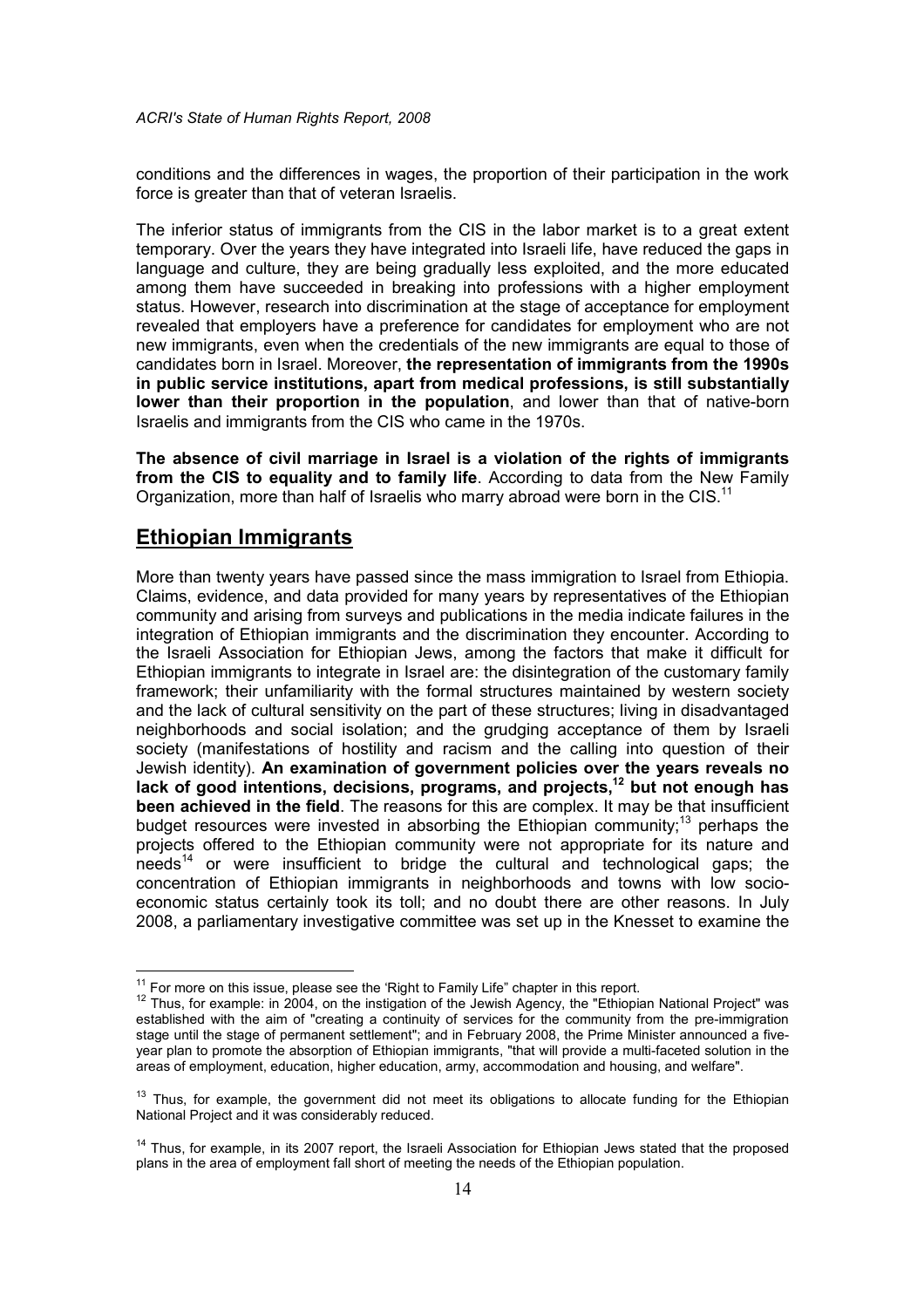situation of Ethiopian immigrants in Israel in the areas of education, housing, employment, and welfare, and the status of Ethiopian rabbis and Kesim.

**Employment:** Many Ethiopian immigrants came to Israel with no formal education and without the skills required by the Israeli labor market, and therefore they have had difficulty integrating into the workforce. They are employed for the most part in lowstatus work, many of them through sub-contractors and manpower companies. According to data in a Knesset Research and Information Center document of June 2008, 37% of Ethiopian immigrants are non-professional workers compared with 16% of immigrants from the CIS and 5% of veteran Israelis. The employment ratio among Ethiopian immigrants is lower than that of the overall population by almost 10%. Education is certainly significantly improving the employment ratio, but the proportion of academics of Ethiopian extraction employed in professions appropriate to their education and skills is low relative to the overall population; the salaries of academics of Ethiopian extraction is accordingly lower than the average in the economy; moreover, many of them are engaged in projects within the Ethiopian community itself, projects that do nothing to promote them in the overall labor market. Nor have sufficient numbers of academics of Ethiopian extraction been integrated into the public sector despite the number of government decisions made in the matter in the last decade.

**Education**: As a rule, students of Ethiopian extraction find it more difficult to integrate into the education system than other students because of the absence of adequate services in the neighborhoods in which they live and because of cultural gaps. According to data compiled by the Israeli Association for Ethiopian Jews in 2006, more than 72% of children of Ethiopian extraction have grown up in families living below the poverty line, and more than 70% spent the critical years of their development in an environment of caravan parks, absorption centers, and poor neighborhoods. Thus, at kindergarten age, children of Ethiopian extraction are already noticeably behind and this can be seen in the difficulties they have in acquiring reading and writing skills and with learning functions in general. The dropout rate in seventh to twelfth grades among children of Ethiopian extraction is 4.4% compared with 2.6% of all students, and the hidden dropout rate (active non-participation in classes) is far higher. The rate of high school graduates among students of Ethiopian extraction is 39.14% compared with 63.8% among the overall Jewish population.

According to documents from the Knesset Research and Information Center, harsh criticism has been leveled for years at the policy concerning the integration of students of Ethiopian extraction into the education system. The criticism used to be directed primarily against the policy of "integration by dispersal", that is to say the dispersal of students of Ethiopian extraction in educational institutions where veteran Israelis study without the appropriate resources being allocated to meet the special needs of these students. Nowadays, complaints about the growing tendency towards "concentration and education tracking", according to which students of Ethiopian extraction are concentrated in certain institutions of learning in restricted courses and learning tracks and even in separate classes of an inferior standard. It is also claimed that an overtly high number of students of both sexes of Ethiopian extraction are referred for special needs education. In the last few years, cases of discrimination and racism against students of Ethiopian extraction have also been uncovered. Thus, for example, cases have been reported in the media of schools refusing to register students of Ethiopian extraction referred to them, and of educational institutions where students of Ethiopian extraction learn separately from the other students.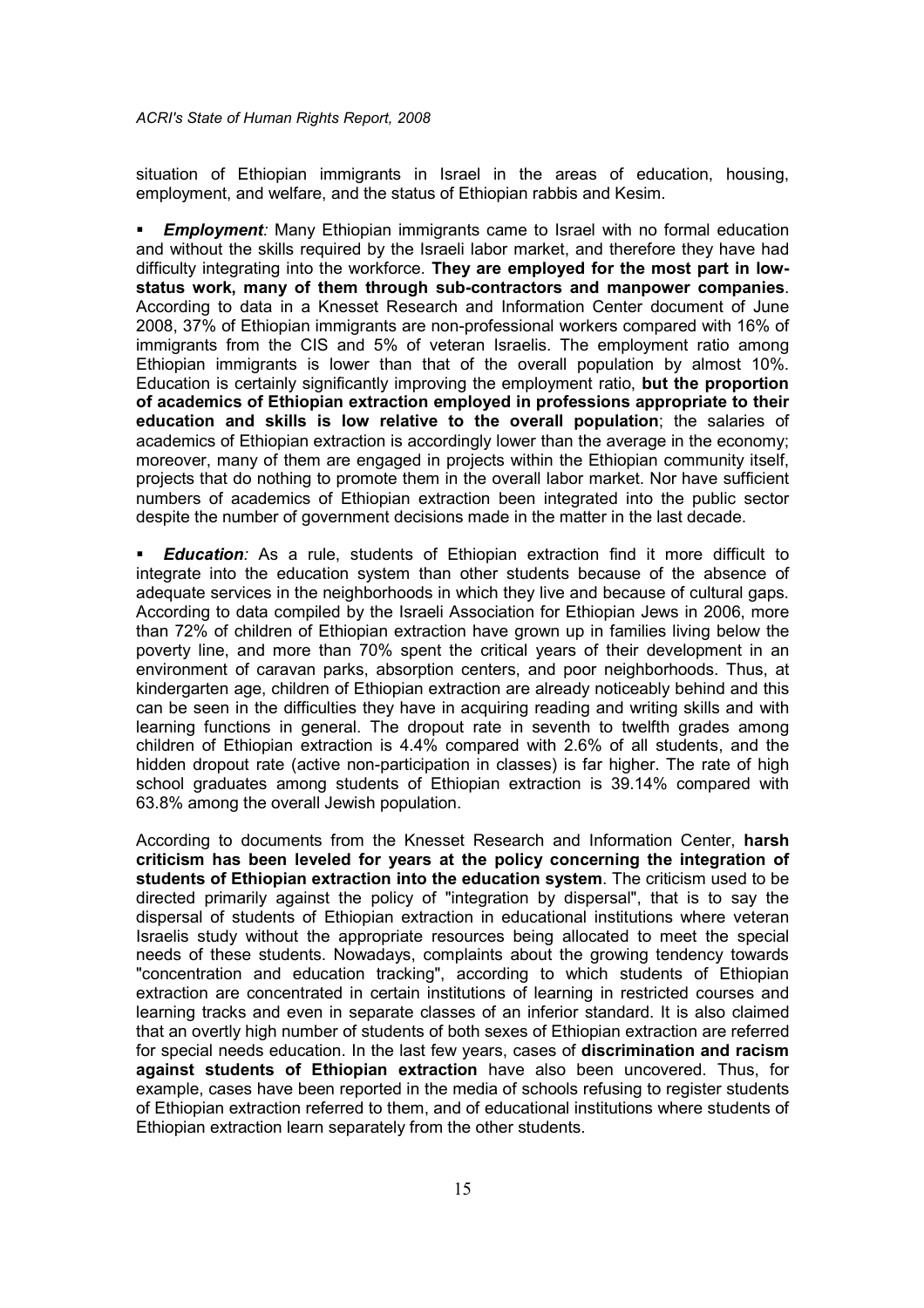**Welfare:** The cultural and social trauma to immigrants from Ethiopia when they arrive in Israel, the change in the systems of relationships within the family, and the bleak economic situation of many of these immigrant families also created serious social problems. 65% of all persons of Ethiopian origin are familiar to the social services departments. The level of family violence between couples of Ethiopian extraction is higher than their proportion in the overall population in Israel. The problems Ethiopian youth have with absorption manifest themselves, among other ways, in an increased use of drugs and alcohol and in the relatively high crime rate relative to other youth.

The State Comptroller's Report published in May 2008 (relating to January through October 2007) states that "the administrative authorities do not fully comprehend the need for special treatment of Ethiopian immigrants deriving from their cultural background […] and consequently not enough has been done in the area of welfare to ease the proper and just absorption of Ethiopian immigrants in Israel [the emphasis is not in the original text]". Among other things, the Comptroller found a lack of coordination between the various ministries dealing with immigrants from Ethiopia; that only in the last few years has the Ministry of Welfare really begun to relate to the cultural difference between immigrants and to formulate a policy of culturally sensitive treatment which had still not been implemented at the date of the Report; and that in the local authorities examined (Ashdod and Netanya), the municipalities were hard put to provide their wards of Ethiopian extraction with the treatment they need because of a shortage of social workers.

## Gays, Lesbians, Bisexuals and Transgenders

Recognition of the rights of gays and lesbians in Israel is relatively progressive compared with other countries. In the two decades since the ban on homosexuality was removed from Israel's penal code (1988), the efforts of the gay community and human rights organizations have yielded major achievements and increasing recognition of the rights of gay men, lesbians, and same-sex couples, both legally and in daily life. In most matters pertaining to the property of couples – spousal benefits, survivor benefits, pension, inheritance, and other – the status in Israel of same-sex spouses is today identical to the status of common-law spouses. In recent years, legal developments have advanced the parenthood rights of same-sex couples. Since the Supreme Court ruling in January 2005 that a lesbian can adopt the biological children of her partner,  $15$  lesbian partners receive such adoption orders as a matter of routine. In March 2008, an adoption order was also given for the first time to a gay male couple, one of whom adopted a child abroad.<sup>16</sup> The rights of same-sex couples are protected primarily through court rulings, however, and are not enshrined in law; indeed, in some rulings, such as that regarding the registration of marriage and adoption, the courts made a point of emphasizing that nothing in the ruling creates a new status for a family unit of same-sex couples. The position of the courts is that recognition of a same-sex couple and parenthood are matters of culture and values that should be determined by the Knesset.

The needs of transgendered<sup>17</sup> people in Israel are still not fully addressed, especially in the field of health. Although the national health funds (Kupot Holim) are obligated to

 $\overline{\phantom{a}}$  $\frac{15}{15}$  Administrative Petition 10280/01 Jaros-Hakak v. Attorney General (10 January 2005).

<sup>16</sup> Adoption Case (Tel-Aviv) 58/07 G.S.S. v. Attorney General.

<sup>&</sup>lt;sup>17</sup> "Transgendered" is a general term for men and women who feel that the sex assigned to them at birth (male/female) is to some extent inconsistent with their gender identity – their identification as a man or woman.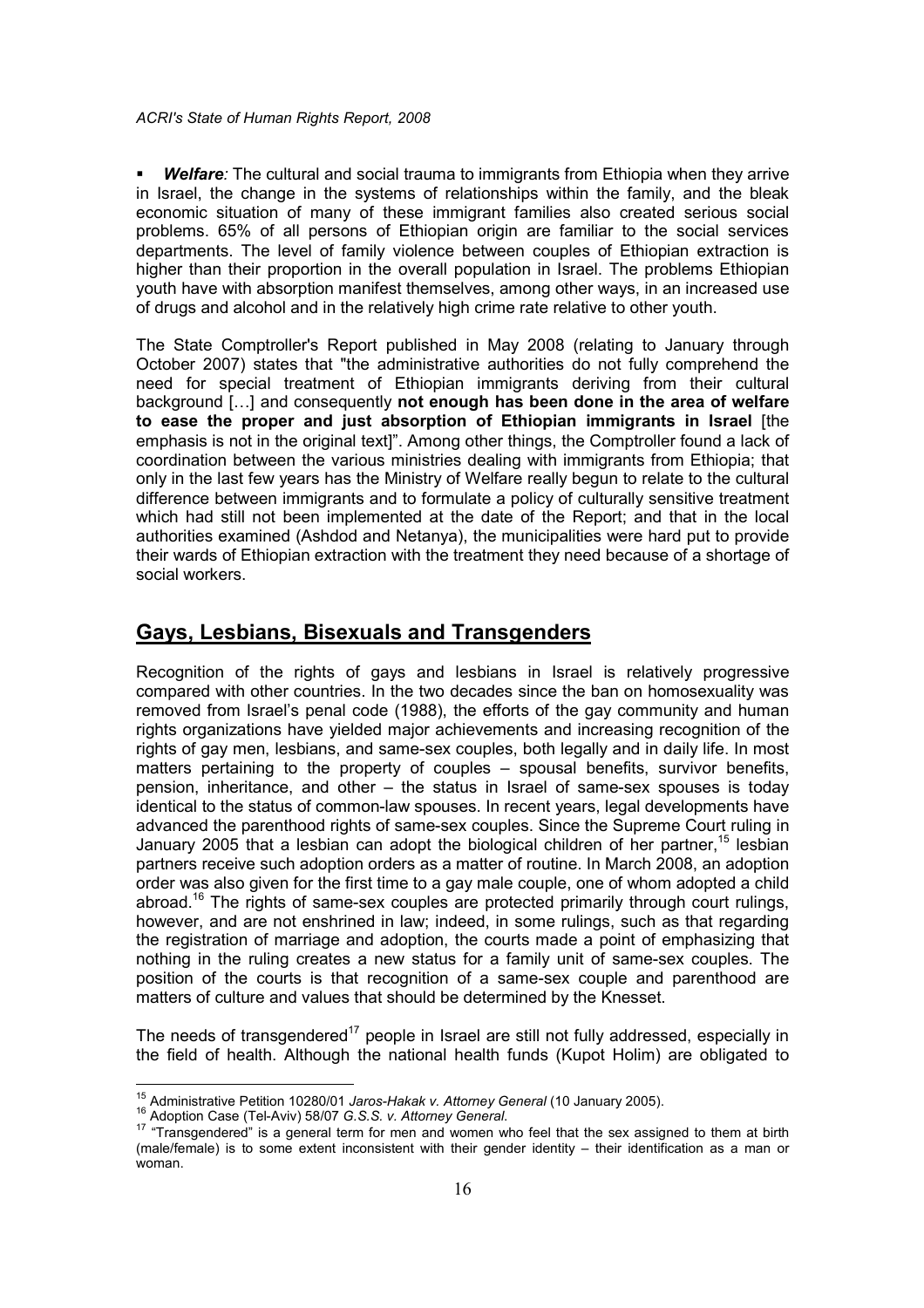cover the cost of sex-change operations, these are performed in one hospital only and are approved only after stringent criteria are met, which forces many who need these operations to have them abroad at a much higher cost. In Israel, the regulations regarding sex-change operations were set by the Ministry of Health in 1986; these are now outdated and not in line with the currently accepted international standards regarding transsexual men and women. Following an appeal by Physicians for Human Rights – Israel, the Ministry of Health recently established a committee to consider proposals for reform on this issue. A representative of the transgender community is a member of the committee – the first official representation on a government body.

## The Occupied Territories: Violation of the Right to Equality of Palestinian Residents

The massive presence of the settlements in the heart of the Occupied Territories and the policies adopted toward them has created a state of institutionalized separation and discrimination as well as a nullification of the principle of equality. In the same territorial area and under the same administration live two populations who are subject to two separate and contrasting legal systems and infrastructure. One population has full civil rights while the other is deprived of those rights. The absolute separation between the populations is purely on the basis of national origin. The settlers' lives, although they live in an area under military rule, are in almost every respect the same as those of Israeli citizens living in Israel. This is in stark contrast with the local population in the same area, the Palestinians, who continue to live under the regime of a military occupation. Thus, for example, a Jew who has committed a crime is entitled to all the rights of an accused under Israeli law, and will be tried before a civil court, whereas a Palestinian who has committed a crime  $-$  even during the same event  $-$  is subject to much harsher military law and will be tried under the military court system; Israel has built a modern arterial road system in the West Bank intended in fact only for use by Israeli traffic, whereas the Palestinians are forced to travel for the most part on twisting and dangerous roads; the discriminatory use Israel makes of the planning system in the Occupied Territories restricts building and any possibility of expanding Palestinian towns and villages, in contrast with the generous planning flexibility enjoyed by the settlers; the amount of water allocated to the settlements allows them to grow grass and build swimming pools, whereas there are Palestinians who are forced to buy drinking water from tankers.

This state of affairs in which all the services, budgets, and the access to natural resources are granted along discriminatory and separatist lines according to ethnicnational criteria is a blatant violation of the principle of equality, and is in many ways reminiscent of the Apartheid regime in South Africa (even if in South Africa it was a case of a racist separation criterion as opposed to the ethnic-national one applied in the Occupied Territories). It is also important to note that such a state of affairs is in total contradiction of the principles of international law: under international law, the Palestinian residents of the Occupied Territories are defined as a protected civilian population in an occupied territory, and as such they are supposed to enjoy a privileged status with regard to the protection of their rights. In March 2007, the U.N. Committee on the Elimination of Racial Discrimination (CERD) published its recommendations concerning Israel. In the document, the Committee viewed with concern "the application of laws, policies, and regulations that discriminate between Palestinians and Israelis in the Occupied Territories", and expressed special concern at Israel's declaration that it is entitled to discriminate between Israelis and Palestinians in the Occupied Territories according to their citizenship.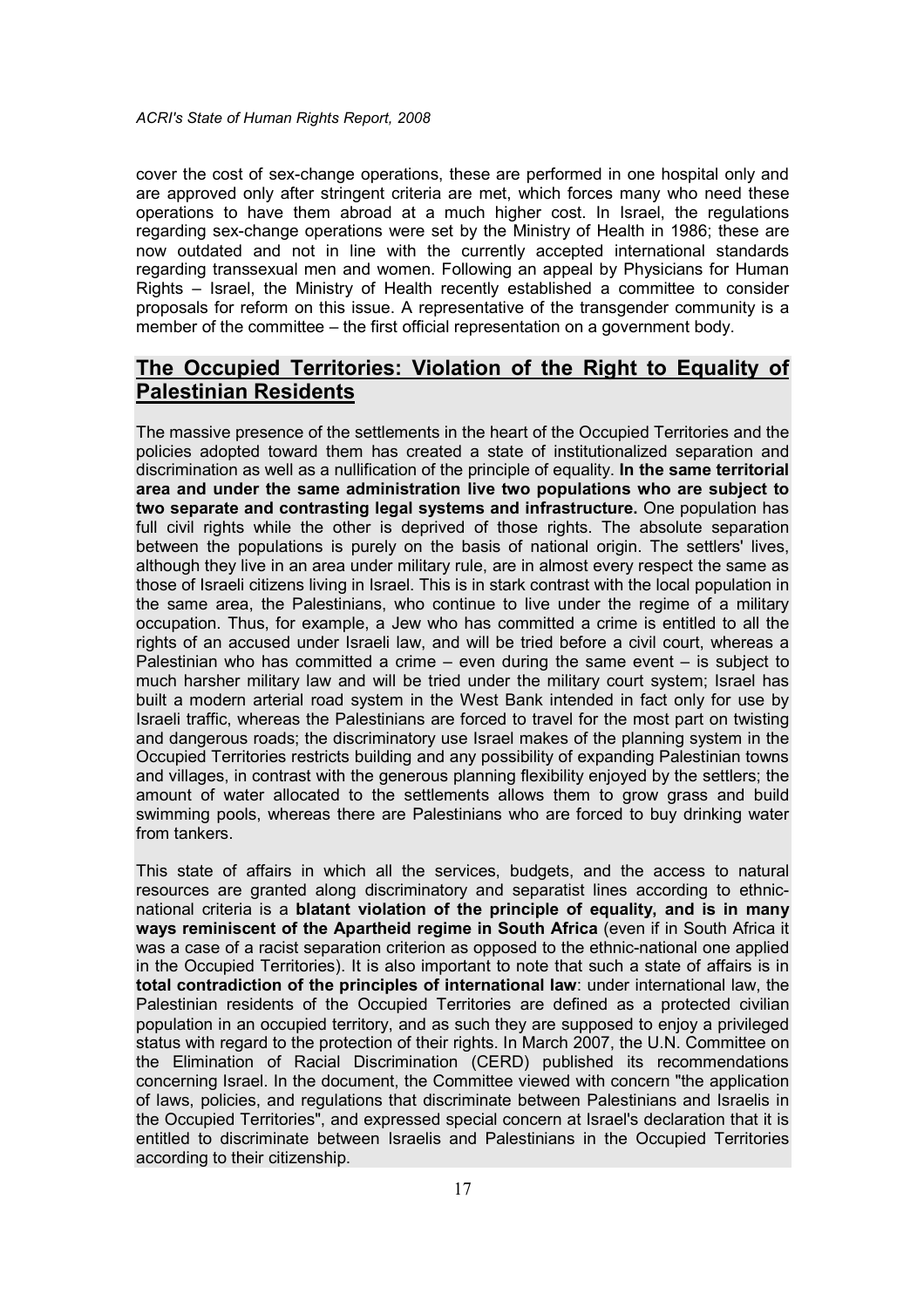#### Some actions taken by ACRI to safeguard the right to equality:

During the 36 years since its inception, ACRI has engaged in diverse educational and public activities to instill the concept of equality and dignity in respect of humankind in general, and in respect of those who belong to minority groups in particular. In the legal arena, ACRI has recorded a number of impressive achievements that have become milestones in the struggle to promote equality in Israel. Among the activities and achievements of ACRI are the following:

 Successful litigation to prohibit discrimination in acceptance to Haredi (ultraorthodox) seminaries on the grounds of ethnic origin (2006)

 Successful litigation to prohibit disqualification by public authorities of candidates for employment on the grounds of age (2004)

**Production of a broadcast on the subject of discrimination in the work place (2004)** 

 Reduction of the violation of equal rights and distributive justice in the "transfer provisions" for changes in the use of agricultural land (2003)

 Cancellation of the conditioning of the amount of child benefits on the parents' military service (2003)

 Acceptance for national service of Jewish men exempted from military service and for Arab women (2001)

Publication of a high-profile series of articles on inequality in the Israeli media (2001)

 Initiation of the Prohibition on Discrimination in Products, Services, and Entry into Places of Entertainment and Public Places Law (2000)

- Distribution of a poster on equal rights in thousands of Israeli schools (2000, 2001)
- Publication of a comprehensive survey on inequality in Israel in the areas of work, education, and criminal proceedings (1999)

 Obligating the Jerusalem Municipality to subsidize summer camps in an egalitarian manner (1999)

 Ending discrimination against unmarried women requesting in vitro fertilization or sperm donations (1996)

 Establishment of Bizchut – the Israeli Human Rights Center for People with Disabilities (1993)

#### Equality for Women:

In the framework of the Working Group for Equality in Personal Status Issues – running a public campaign to raise the legal marriage age to 18 (2007-2008)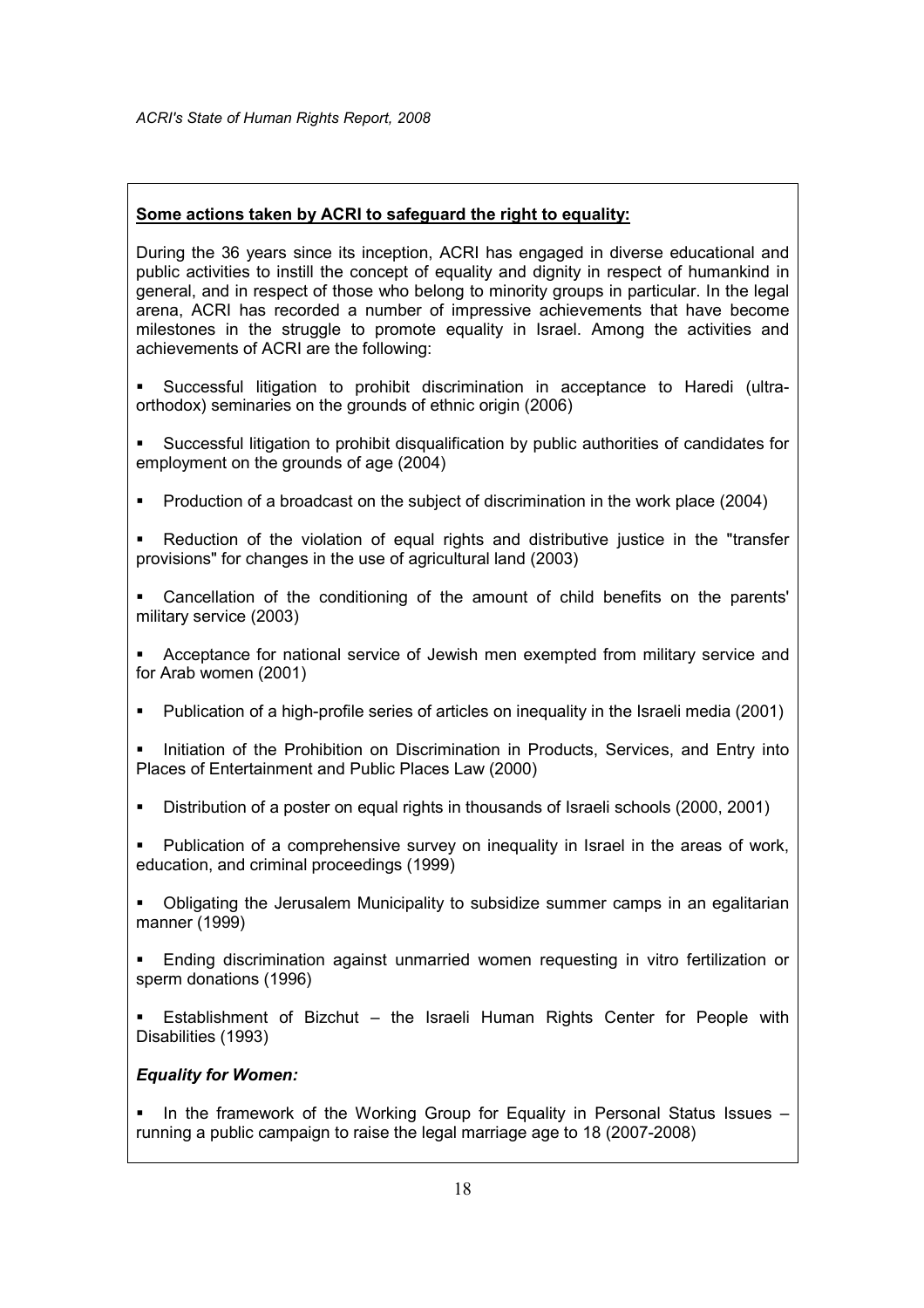Award of tens of thousand of Shekels in compensation to a female employee who was discriminated against in her salary in comparison with her male colleagues (2003)

 Suing employers over discrimination against women because of pregnancy; successful litigation to ensure the recruitment of women to pilot training (HCJ Alice Miller, 1995), and successful litigation to ensure the hiring of female and male pilots by El Al even if they have not served in the Air Force (HCJ Orit Katsir, 1998)

 Petition against the discrimination against women in recruitment and promotion in the police forces (1996)

 Successful litigation to make the retirement age the same for men and for women (1990)

 Successful litigation to ensure the appointment of women to the Religious Council (HCJ Shakdiel, 1988)

#### Equality for Arab citizens:

 Public campaign calling for the implementation of the recommendations of the Or Commission (2008)

 Production of a short film commemorating Land Day exposing the continuing discrimination against Arab citizens in planning and land matters (2008)

Achieving the first-time recognition of a Bedouin village in the Negev (2004)

 Successful litigation ensuring that the municipalities of mixed towns post all signs in their jurisdiction in Arabic as well as in Hebrew (together with Adalah, 2002)

 Successful litigation obligating the State to apply affirmative action in respect of Arab candidates, even if there is no specific provision in the law (2001)

 Successful litigation to prohibit discrimination in the allocation of State land between Jews and Arabs (HCJ Qaadan, 2000)

 Award of compensation for discrimination at work on the grounds of national origin (2000, 2006)

 Publication of a report on the circumstances surrounding the wounding and killing of Arab citizens of Israel by the police during the events of October 2000 (2000)

 Publication of a report on the violation of the human rights of the residents of the Arab neighborhood of Jarwish in Ramla (1998)

 Ensuring the enrolment of an Arab boy in a Jewish kindergarten in Jaffa and the removal of nationality as a criterion for registration in respect of children (1996)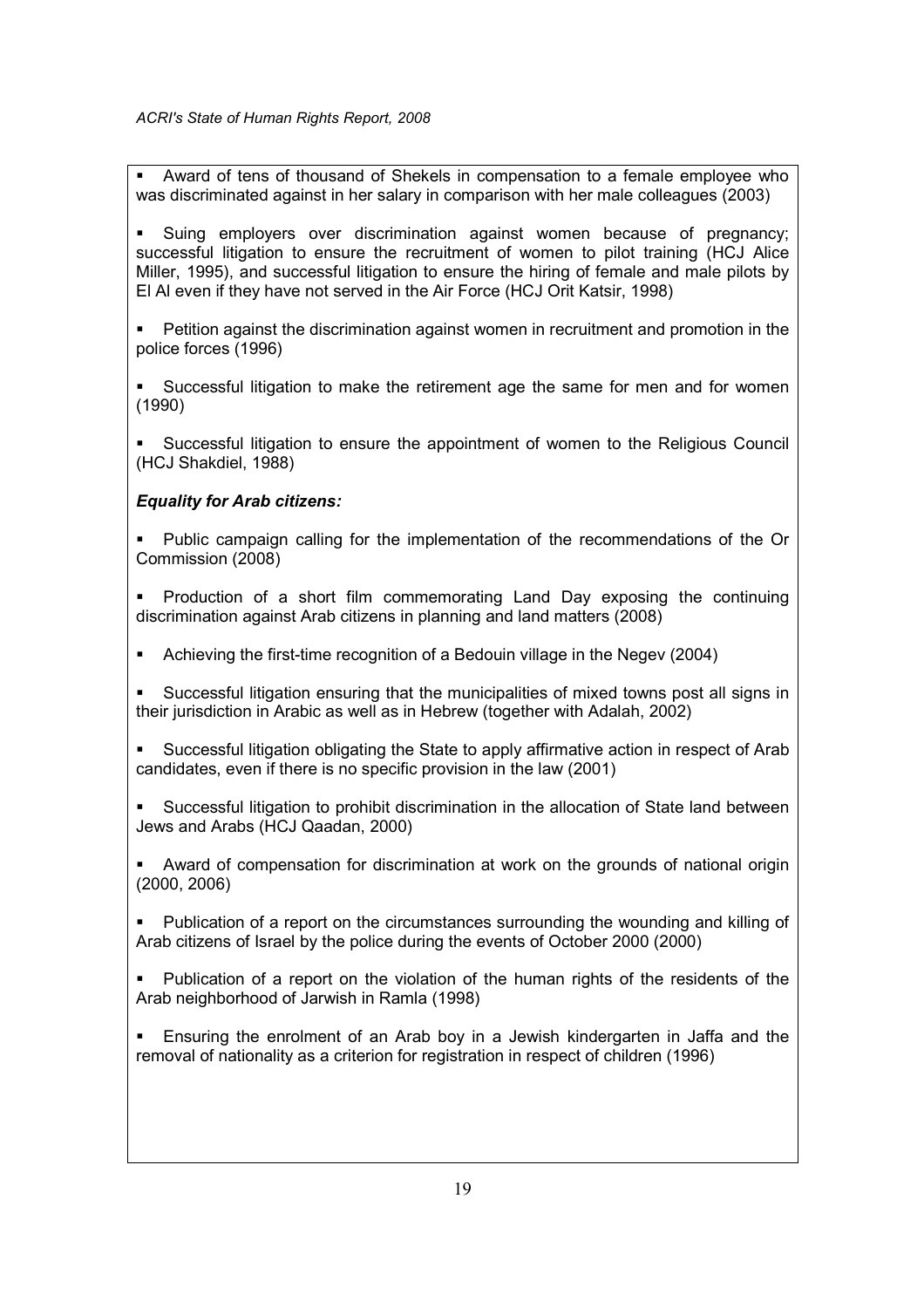#### Recognition of the rights of same-sex couples:

- Ensuring that the benefits from the Housing Ministry for same-sex couples are equal to those received by heterosexual couples (2007)
- Successful litigation to ensure the registration of same-sex marriages conducted abroad ("the Toronto marriages case", 2006)
- Securing the payment of National Insurance survivor benefits for same-sex spouses of deceased partners (2005)
- Ensuring the exemption from betterment and purchase taxes when transferring rights to a home from one same-sex spouse to another (2004)
- Successful litigation to register in Israel a lesbian adoption that had been legally conducted abroad (HCJ "Berner-Kadish", 2000)
- Successful litigation to ensure the broadcast of a program for youth on the subject of homosexuality (1997)
- Successful litigation to ensure the granting of survivor benefits to the partner of a deceased IDF officer (HCJ "Adir Steiner", 1997)
- Successful litigation to obtain job benefits for same-sex couples (HCJ "the Danilowitz case", 1994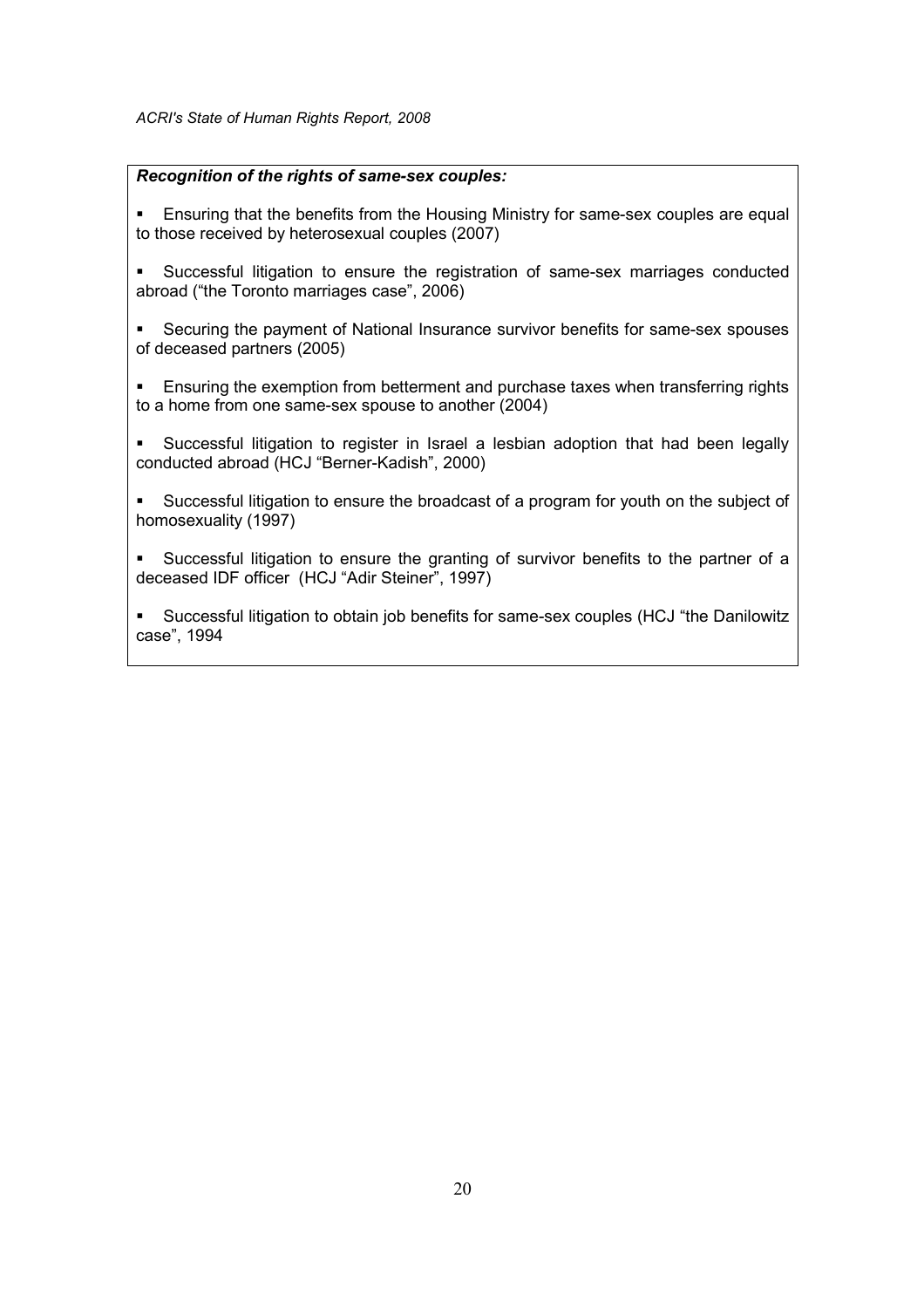# The Right to Life and Personal Security

"Everyone has the right to life, liberty and security of person". (Article 3)

## The Killing of Arab Citizens by Security Forces

In October 2000, thirteen Arabs – all but one citizens of Israel – were shot to death by Israeli security forces. The Or Commission, established to investigate these incidents and the behavior of the security forces, recommended that the Police Investigations Department (PID) probe all the events in which citizens were killed, and that some of those involved be brought to trial. The Commission also called upon the police to take action to eradicate hostility toward Arab citizens. "It is important to uproot prejudice against the Arab sector, found even among veteran and well-respected police officers", stated the Commission. "Police officers must internalize the understanding that the Arab public is not their enemy, and should not be treated as such".

Despite the harsh criticism of the Or Commission, not a single indictment was filed against any of the police officers involved in the killing of citizens during the October events. The Police Investigations Department of the Justice Ministry closed all the files during the course of 2006. Although a report published in September 2005 revealed serious faults and shortcomings in those investigations, Attorney General Meni Mazuz confirmed the decision to close the files in January 2008. Beyond the painful significance this has had for the families of the victims, it further deepens the crisis of confidence between the police and Arab citizens of Israel.

Since those events in October 2000, 34 more Arab citizens have been killed by security forces, most recently Sabri El Jarajawi, who died of his wounds in July 2008 after being beaten by police. In most cases, no charges at all, or very lenient ones, were filed, even though people were killed. The police officers involved were not dismissed, and continue to serve in the same positions. This disdain for the lives of Arab citizens raises concerns that for many who serve in the Israel Police, Arab citizens of Israel are an enemy whose blood can be shed.

## The Occupied Territories: Violation of the Right to Life and Personal Security

In the Occupied Territories, disdain for the lives of Palestinians continues. According to data from B'Tselem and OCHA (the UN Office for Coordination of Humanitarian Affairs), 430 Palestinians in the West Bank and Gaza were killed and over 1,150 wounded by Israeli security forces in the period from January through October, 2008. Many were not involved in hostilities when they were hurt. Property damage and the use of excessive force against Palestinians – sometimes to the point of abuse – have become the norm.

Since the outbreak of the second Intifada, the Military Advocate General cancelled the directive to open an investigation into every case of death caused by Israeli security forces, and now such investigations are launched only in unusual circumstances.<sup>18</sup> This

 $\overline{\phantom{a}}$  $18$  A petition filed by ACRI and B'Tselem in 2003 demanded the opening of an investigation by the Military Police for every case in which a civilian is shot to death by Israeli security forces. The hearings ended in April 2006, but a decision has still not been rendered. A request for a decision was submitted in February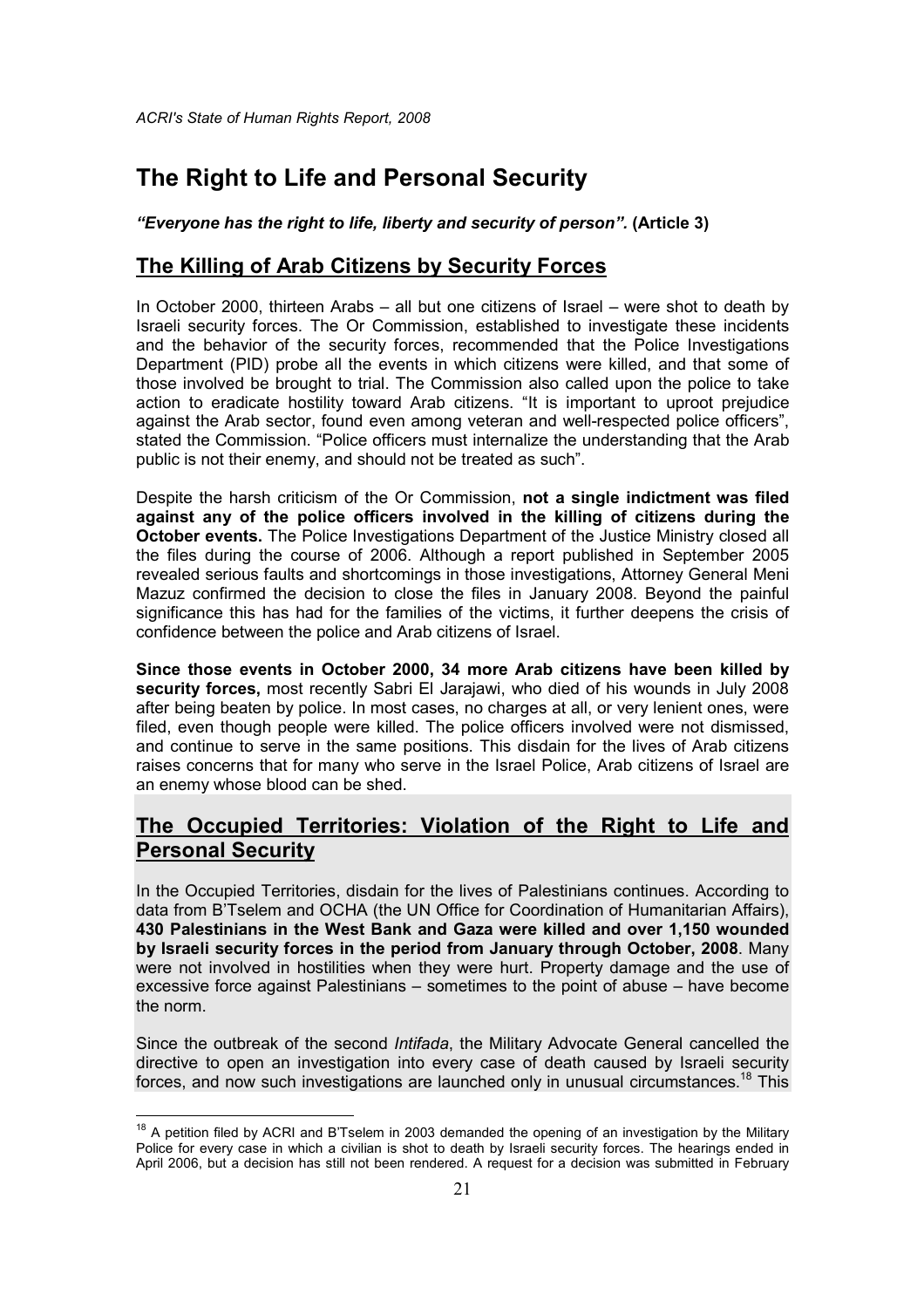is in breach of the obligation of states, both under humanitarian and international human rights law, to protect and defend the right to life and to prevent arbitrary killing by its security forces. Furthermore, only a small number of cases in which a Military Police investigation was opened have led to an indictment against soldiers suspected of killing Palestinians. This is also true for other offenses: According to data published in August 2008 by Yesh Din, in the vast majority of cases of injury to Palestinians or their property by soldiers, no indictments are filed: From the beginning of the second Intifada in September 2000 through the end of 2007, only six percent of the Military Police investigations of offenses by soldiers against Palestinian civilians and their property ended in indictments.

In June 2008, a bill passed its first reading in the Knesset aimed at **preventing** Palestinians from claiming compensation for damage to their person or property caused by Israeli security forces. This bill is designed to circumvent a decision by the High Court of Justice,<sup>19</sup> which ruled two years ago to declare void a paragraph in a law giving immunity to the State from compensation claims by Palestinians in the Occupied Territories on the grounds that this provision violated fundamental human rights.

Settler harassment of and violence against Palestinians continue in the West Bank, and the security forces continue to fail to respond. Numerous complaints from Palestinian residents and human rights organizations about specific incidents, as well as appeals on principle to authorities in the IDF, the Knesset, and the Defense Ministry have not led to improved enforcement of the law. Even after the High Court of Justice ruled in June 2006 (the "olive harvest ruling")<sup>20</sup> that the IDF is obligated to safeguard the security and property of Palestinian farmers, no enforcement measures were taken against the settlers, and violence against Palestinian farmers continues, especially during the olive harvest. The IDF admits to a dramatic increase in settler violence over the past year: Monitoring by Yesh Din in recent years reveals a 90% failure rate in police investigations of offenses by Israeli civilians against West Bank **Palestinians:** Of 163 investigations completed, only thirteen (8%) ended in an indictment; one file was lost and never investigated; while 149 (91%) were closed without any indictments issued. What's more, the past year has also been marked by deliberate efforts to constrain the activities of human rights activists (Israeli, Palestinian, and international) in the West Bank. Preventing access to areas where Palestinians are frequently subject to settler assaults and land takeovers withholds even this minimal assistance from Palestinians in their efforts to defend themselves and their property, leaving them even more vulnerable to settler violence.

l

<sup>2008.</sup> HCJ 9594/03 B'Tselem: Israeli Information Center for Human Rights in the Occupied Territories v. Judge Advocate General.

 $^9$  HCJ 8276/05 Adalah: Legal Center for Arab Minority Rights in Israel v. Minister of Defense. This petition  $\,$ 

was submitted by nine Israeli and Palestinian human rights organizations, including ACRI.<br><sup>20</sup> HCJ 9593/04 *Murar v. Commander of Military Forces in Judea and Samaria*. The petition was submitted by ACRI and Rabbis for Human Rights.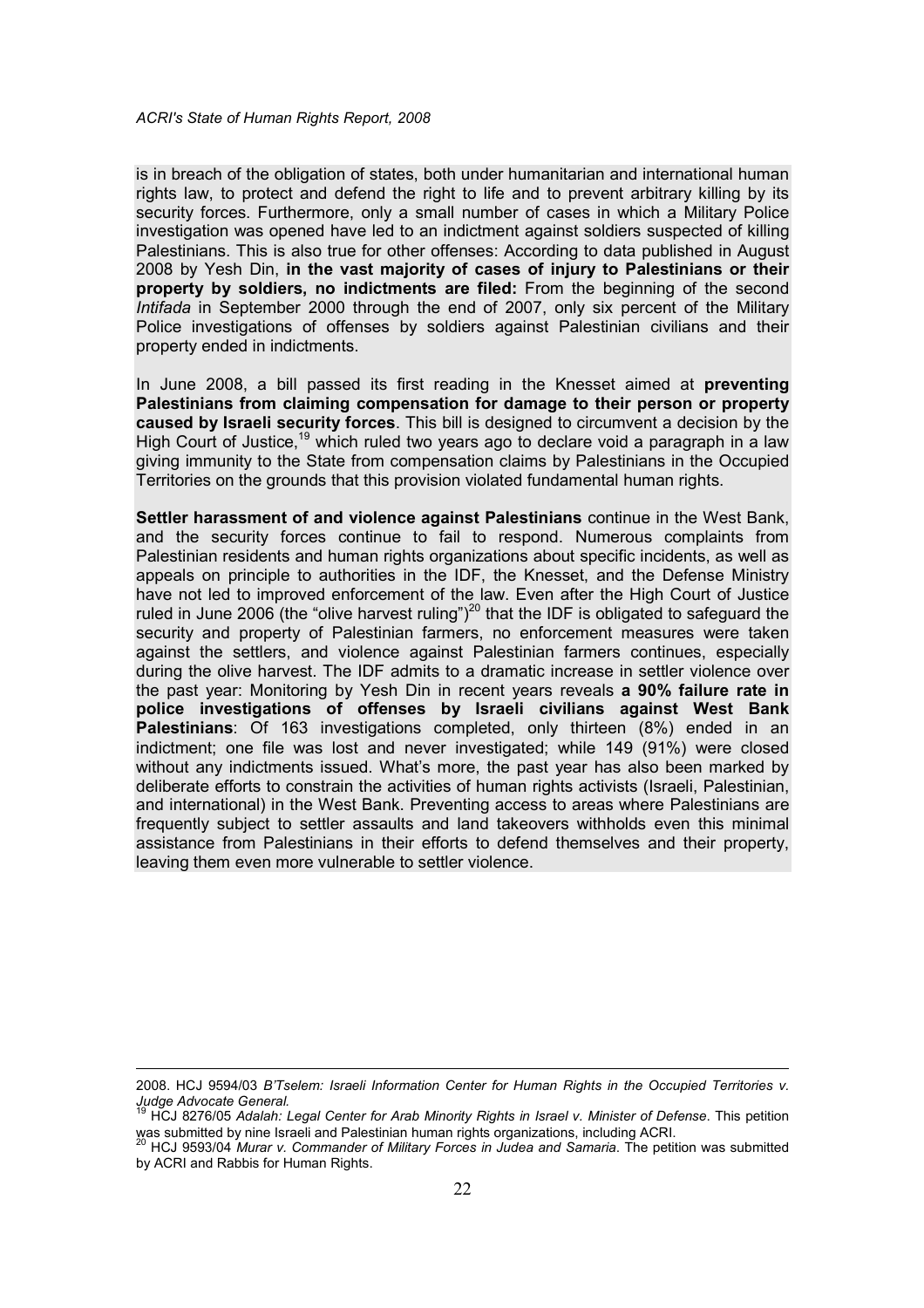#### Some actions taken by ACRI to safeguard the right to life and security:

 During the past few years, hundreds of workshops, lectures, conferences, study days, and cultural events on the issues of human rights during armed conflict were held as part of our International Humanitarian Law Program

 Extensive human rights education programs for IDF soldiers and the Border Police to instill the concept of human rights as a critical parameter for conduct and coping with situations of conflict

 Litigation (with partner organizations) demanding that a soldier and regiment commander involved in the shooting of a handcuffed and blindfolded Palestinian civilian in Ni'ilin be placed on trial with charges appropriate to the severity of the offense (2008)

 Dissemination of information to Palestinians about their rights and how to cope with settler violence (2005-2008)

 Litigation demanding an investigation into the killing of a 16-year-old Palestinian by IDF forces (2008)

 Public campaign (together with B'Tselem) about human rights violations and settler violence in the Hebron city center (2007, 2008)

 Successful litigation with partner organizations to ban the use of Palestinian civilians as "human shields" (2005)

 Conference to examine the IDF's open-fire regulations (2005 – together with the organization Breaking the Silence)

 Ongoing litigation (together with B'Tselem) demanding a Military Police investigation of every killing of a Palestinian civilian who was not engaged in hostilities (2003)

 Successful appeal to the Supreme Court demanding that an IDF commander who instructed his troops "to break the arms and legs" of Palestinians in the Occupied Territories be brought to trial ("the Yehuda Meir case", 1989)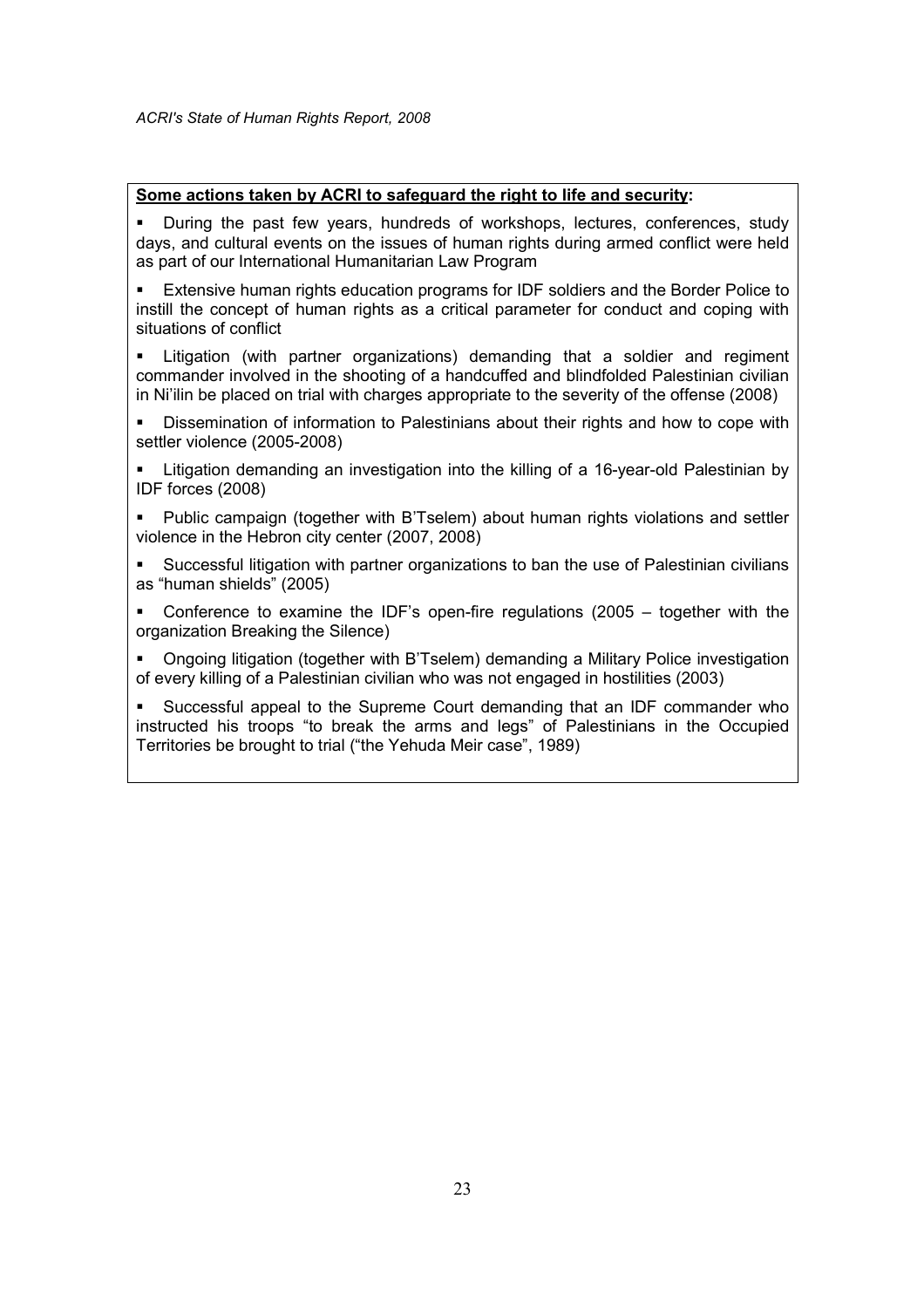# The Prohibition of Torture

"No one shall be subjected to torture or to cruel, inhuman or degrading torture or punishment". (Article 5)

## The Occupied Territories: Abuse of Prisoners and Violation of the Prohibition on Torture

The right of a person to be free of torture and cruel, inhumane, or degrading treatment is an absolute principle of international law. In 1999, following a long and determined struggle by ACRI and other human rights organizations and lawyers, the High Court of Justice ruled that the use of physical methods of interrogation by the General Security Services (GSS) is unlawful, and placed an absolute ban on the use of torture. This was an important milestone in the struggle against torture in Israel, and, following that ruling, reports of abuse and torture during GSS interrogations decreased significantly. However, from follow-up reports of human rights organizations, including B'Tselem, HaMoked – Center for the Defense of the Individual, and the Public Committee against Torture in Israel (PCATI), a picture emerges of the routine abuse of prisoners and, in a small number of cases, even torture. Among the methods used to apply physical and mental pressure on the interrogees: denying access to legal counsel and cutting them off from the outside world, harsh prison conditions and preventing access to toilet facilities, blows, constricting handcuffs, binding in painful positions, curses, humiliation and threats, and using family members to apply emotional pressure and break their spirit. Absurdly and infuriatingly, this important ruling intended to ban torture has been misused in order to engage in torture. The ruling stipulates that while torture is unlawful, GSS investigators may be exempt from criminal responsibility if they use physical methods in exceptional circumstances such as a "ticking bomb", and this exception has been applied more broadly than was intended by the ruling. In November 2008, the Public Committee against Torture in Israel, ACRI, and HaMoked – Center for the Defense of the Individual filed a contempt of court motion<sup>21</sup> to enforce the ruling.

#### Some actions taken by ACRI to prevent torture:

 Successful litigation against the denial of access to legal counsel and the use of physical force on detainees at the Ofer Facility in the Occupied Territories (2002)

In a landmark ruling following a determined and protracted struggle by ACRI and other human rights organizations and attorneys, the High Court of Justice declared unlawful the GSS's use of physical methods of interrogation, and placed an absolute ban on the use of torture (1999)

 Successful litigation against the harsh prison conditions and torture of detainees held without trial in the al-Khiam Prison in southern Lebanon during Israel's control over that region (1999)

 $\frac{1}{2}$ <sup>21</sup> HCJ 5100/94 Public Committee against Torture in Israel v. Prime Minister of Israel.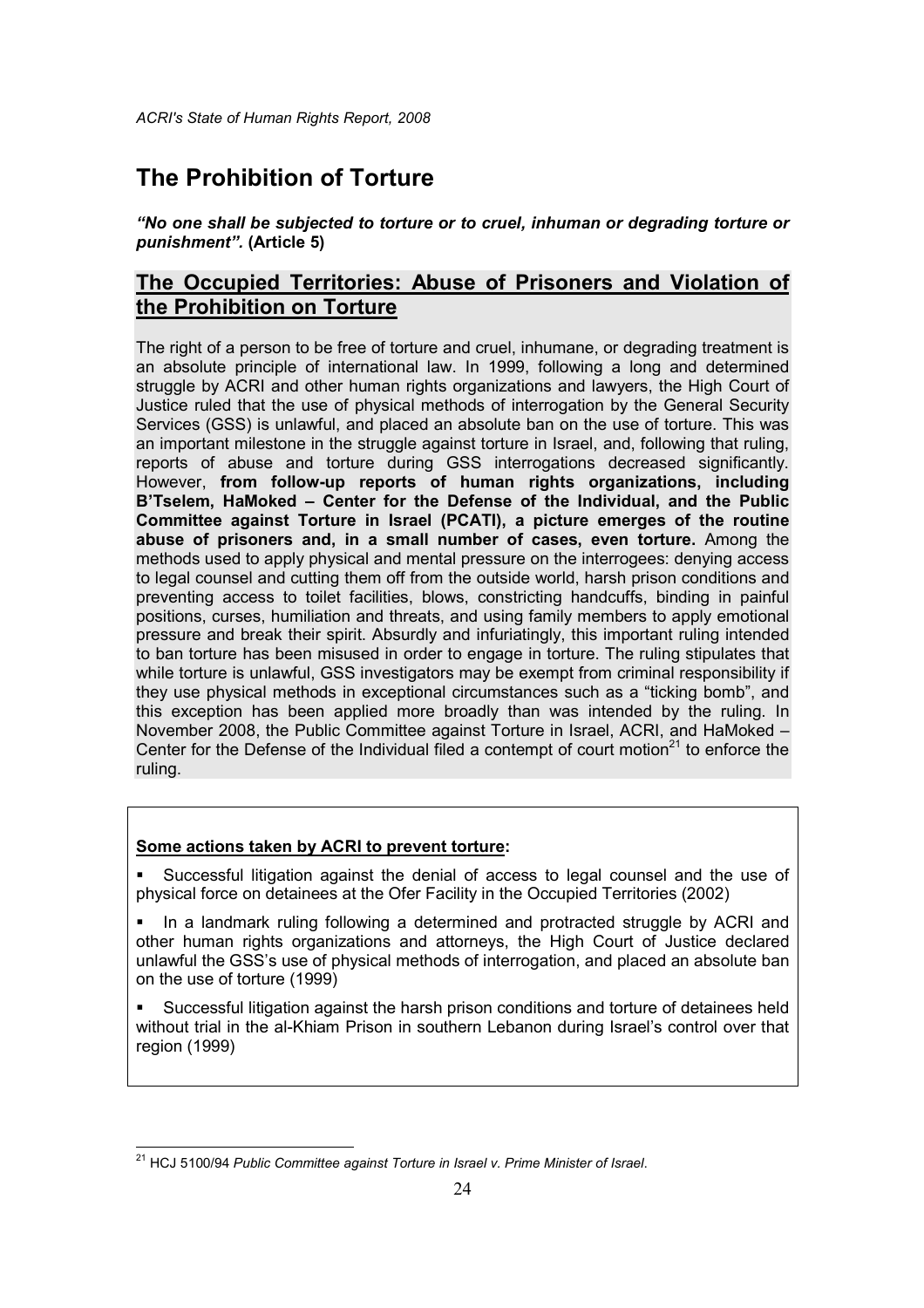# Criminal Justice

"No one shall be subjected to arbitrary arrest, detention or exile". (Article 9)

"Everyone is entitled in full equality to a fair and public hearing by an independent and impartial tribunal, in the determination of his rights and obligations and of any criminal charge against him". (Article 10)

"Everyone charged with a penal offence has the right to be presumed innocent until proved guilty according to law in a public trial at which he has had all the guarantees necessary for his defense". (Article 11)

#### Secret Evidence – Increased and Problematic Use

A troubling phenomenon in recent years has been court decisions that take into consideration information provided in secret evidence that is treated as factual. This classified material is provided in the presence of one side only, without the other side having a chance to challenge or refute it. Reliance on secret evidence is not new, especially in administrative detention hearings, but has recently assumed new proportions and become routine. Whereas in previous years, judges often expressed some reservations in their rulings about relying on confidential material or noted the problematic nature of such procedures, judges more recently have relied on the classified information without noting any reservations. For example, in a petition<sup>22</sup> to the High Court of Justice filed by the Palestinian organization Al-Haq to rescind the prohibition on its director leaving the West Bank for travel abroad, the ruling refers to his being a senior member of the Popular Front for the Liberation of Palestine as fact and not suspicion – even though this was based on classified material, which the petitioner had no opportunity to address. Courts will often pay lip service to the need for extreme cautiousness in relating to secret evidence, but this lip service is not backed up by deeds – the setting of standards to limit reliance on secret evidence and ensure that it does not abrogate the right to due process.

In hearings on a petition<sup>23</sup> filed by ACRI against the use of Arab nationality as a criterion for profiling during security checks at Israeli airports, the judges agreed to the State's request to hold a hearing in the presence of one side only in which classified material would be presented. This is probably the first time the High Court of Justice has relied on secret evidence from the General Security Services (GSS) to deliberate a petition that criticizes on principle discriminatory policies against Arab citizens of Israel.

A related troubling phenomenon is the increased anchoring in legislation of the holding of court sessions in the presence of one side only and the use of secret evidence. Indeed, in recent years other democratic states have taken a more critical stance about procedures that allow for the denial of rights based on secret material, some of these procedures instituted after 9/11. The British House of Lords asserted in 2007, for example, that "control orders", which place administrative limitations on terrorist suspects, cannot be based primarily on secret evidence.

 $\overline{a}$ 

 $\frac{22}{1}$  HCJ 5022/08 Jabarin v. Commander of IDF Forces in the West Bank (7 July 2008).

<sup>&</sup>lt;sup>23</sup> HCJ 4797/07 Association for Civil Rights in Israel v. Israel Airports Authority.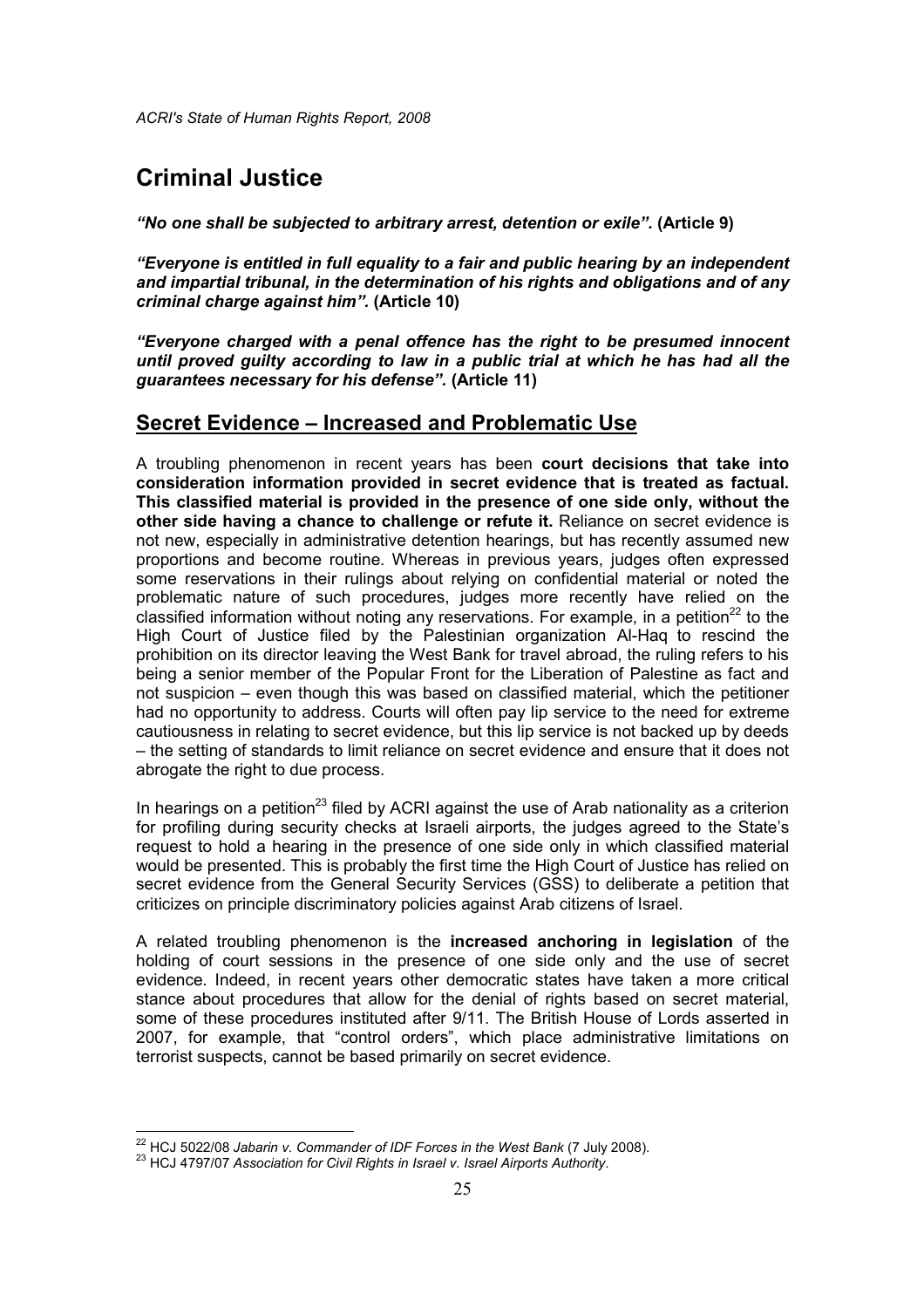#### Legislation Harming the Right to Liberty and Due Process

In addition to administrative detention (see below "Occupied Territories: Violations of the Right to Due Process"), laws have multiplied in recent years that allow for suspension of an individual's personal liberty for "preventive" purposes and without a criminal proceeding. The Incarceration of Unlawful Combatants Law (2002), amended to be more stringent in August 2008, allows for holding a person indefinitely in administrative detention if there is a "reasonable basis to assume" – based on secret evidence – that he took part in hostile activity against the State of Israel "directly or indirectly", or that he is a member of a militia carrying out hostile activity. This law allows detention for fourteen days without any judicial review whatsoever; denying access to legal counsel for up to 21 days; and reliance on classified information and insubmissible evidence such as hearsay. The law also establishes a military court system within the Green Line to deliberate under specific circumstances the extension of detention in a way that severely harms the principle of separation of powers and the obligation to ensure scrutiny of detention procedures before an independent and separate judicial authority. On 11 June 2008 – in one of the harshest decisions in recent years – Israel's Supreme Court affirmed<sup>24</sup> the legality of some provisions of this law, including holding a person for fourteen days without judicial review. The Court also stated that the law does not apply to citizens and residents of Israel, but only to "outside elements", including residents of Gaza. Thus it is permissible to discriminate between citizens and noncitizens with regard to the laws of administrative detention within Israel.

The Entry into Israel Law (1952) allows the State to detain individuals who are in Israel unlawfully for purposes of expelling them. The law allows the State to hold them in detention until their expulsion, unless expulsion is impossible through no fault of theirs, or if there are reasons to justify their release. The proposed Prevention of Infiltration Law, which passed its first reading in the Knesset in May 2008, would allow for much harsher treatment of those who enter Israel unlawfully, allowing for arbitrary and extended administrative detention without adequate judicial review or a proper legal proceeding.<sup>25</sup>

In mid-2006, the Criminal Procedures (Detainees Suspected of Security Offenses) (Temporary Provision) Law (2006) took effect, which denies security suspects the minimal protection of their rights as human beings: Among its provisions, the law allows the authorities to delay bringing the detainee before a judge for up to 96 hours; it allows certain hearings under certain circumstances – about extension of the detention, appeals, and requests for further hearings – to be held in the absence of the suspect; and it authorizes extension of the detention for longer periods than is common today in Israel's detention laws. This law, in combination with the denial of access to legal counsel for 21 days, often imposed by virtue of another law, would allow for a situation in which detainees are interrogated in a GSS facility for three weeks, completely cut off from the outside world, and brought to a courtroom only once. This provides a dangerous opening for the abuse of detainees and unlawful interrogation methods. In late 2007, the law, originally enacted as a temporary measure for 18 months, was extended for an additional three years, for a cumulative total of four and a half years. A petition<sup>26</sup> against this law filed in March 2008 jointly by the Public Committee against

 $\overline{\phantom{a}}$  $^{24}$  Criminal Appeal 6659/06, Criminal Appeal 1757/07, Criminal Appeal 8228/07, Criminal Appeal 3261/08 John Doe v. State of Israel.

 $^{25}$  For a more detailed discussion on the proposed bill, please see "The Right to Political Asylum" chapter in this report.

 $^{\circ}$  HJC 2028/08 Public Committee against Torture in Israel v. Justice Minister.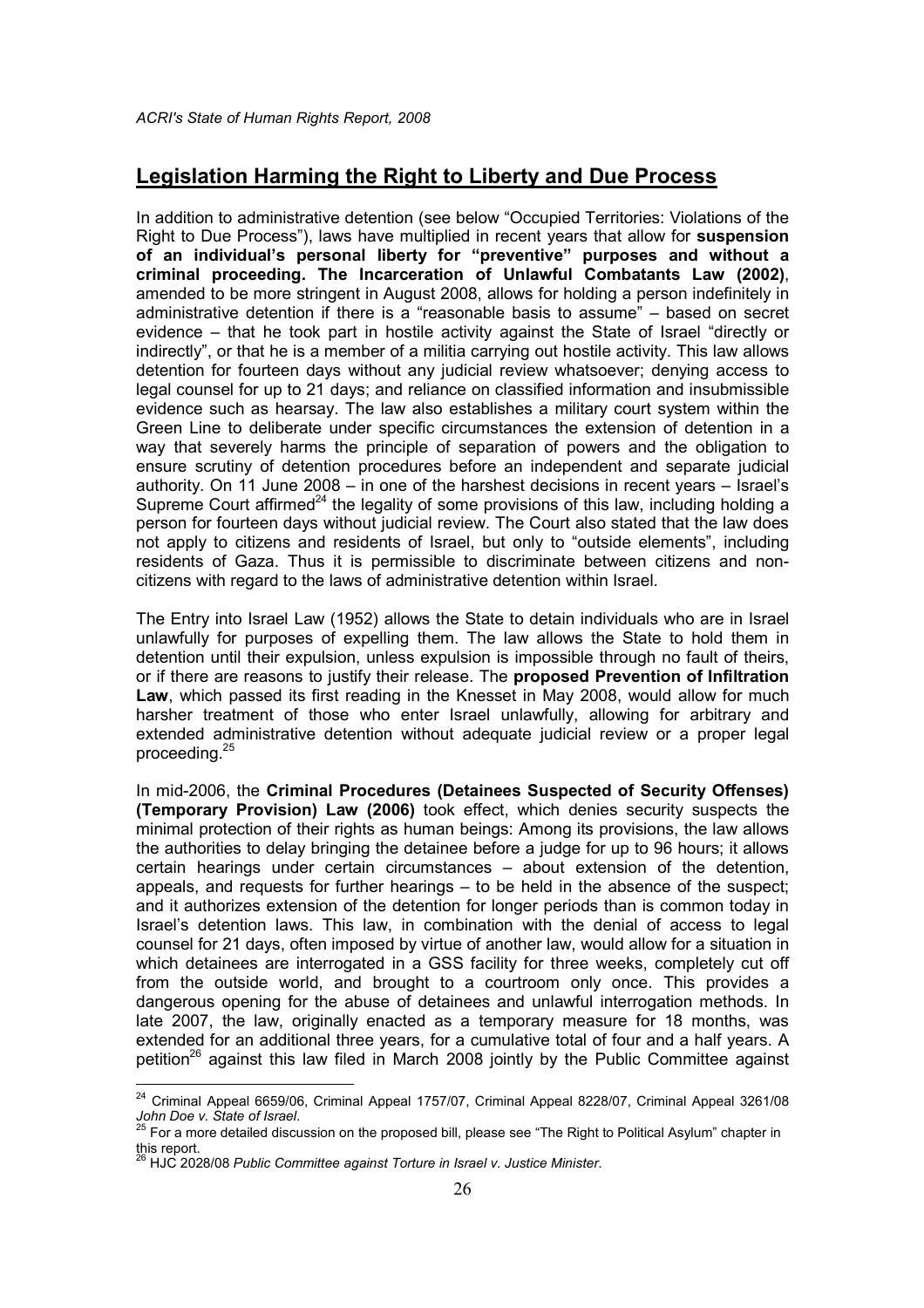Torture in Israel, ACRI, and Adalah: The Legal Center for Arab Minority Rights in Israel is currently pending before the High Court of Justice.

In addition, the temporary provision<sup>27</sup> that exempts the police from its obligation to document the interrogation of security offenses in visual and voice recordings was extended in June 2008 for four years. The intent of this obligation was, *inter alia*, to prevent the eliciting of false confessions through the use of unlawful interrogation methods. The possibility of holding secret, undocumented interrogations harms the rule of law and the credibility of the criminal procedure, and is unworthy of a democratic country that respects basic human rights.

#### Incarceration Conditions of Prisoners and Detainees

Over the years, High Court rulings have repeatedly emphasized that basic rights in Israel also apply to those in prison, and that "Prison walls need not separate a prisoner from his humanity". However, annual reports by the Office of the Public Defender and the Israel Bar Association reveal harsh violations of fundamental rights of prisoners and detainees in Israel.

The most recent Public Defender's report, published in July 2008 for the year 2007, reveals the excessive use of force and brutal conduct of guards toward prisoners. In one third of the facilities run by the Israel Prison Service that were visited by the Office of the Public Defender, prisoners complained of violence, threats, and humiliating and contemptuous behavior of the guards, as well as invasive and degrading searches. The report also draws a disturbing picture of systematic violence by the guards toward juvenile offenders in the Ofek Prison. "It was impossible to ignore the atmosphere of fear among the minors", reports the Public Defender. "Many refused to speak with the visitors, saying they would be harmed if they spoke out". In almost half the prison facilities visited by the Office of the Public Defender, complaints were voiced about extreme disciplinary punishment that included unreasonable and unlawful binding of prisoners, including minors, and disproportionate restraints applied to suicidal prisoners.

In a large number of the Israel Prison Service facilities visited by the Office of the Public Defender, physical conditions were found to be incompatible with upholding human dignity: extreme overcrowding, poor hygienic and sanitary conditions, insufficient ventilation, suffocating heat, lack of separation between the toilets and showers, and a shortage of basic equipment such as heaters, clothing, and blankets. Harsh conditions also prevail in the vehicles used to transport prisoners to destinations such as courts. The report positively notes that prisoners no longer sleep on the floor following the High Court of Justice ruling<sup>28</sup> that a bed must be provided for each prisoner. The report also positively cites the special team convened by the Israel Prison Service for a comprehensive and in-depth examination of the deficiencies reported the previous year. "Unfortunately, however," notes the report, "there was a marked gap between the proper policies made by the Israel Prison Service Commissioner and the situation in the facilities themselves".

Harsh conditions and other violations of detainee rights, such as severe and disproportionate punitive discipline and humiliating and illegal restraints were also found

 $\overline{\phantom{a}}$ 

 $27$  Set in the Criminal Procedures (Interrogation of Suspects) Law (2002).

<sup>&</sup>lt;sup>28</sup> HCJ 4634/04 *Physicians for Human Rights v. Minister for Internal Security*, 12 February 2007. This petition was filed by Physicians for Human Rights – Israel and ACRI through the Human Rights Program of the Tel-Aviv University Faculty of Law.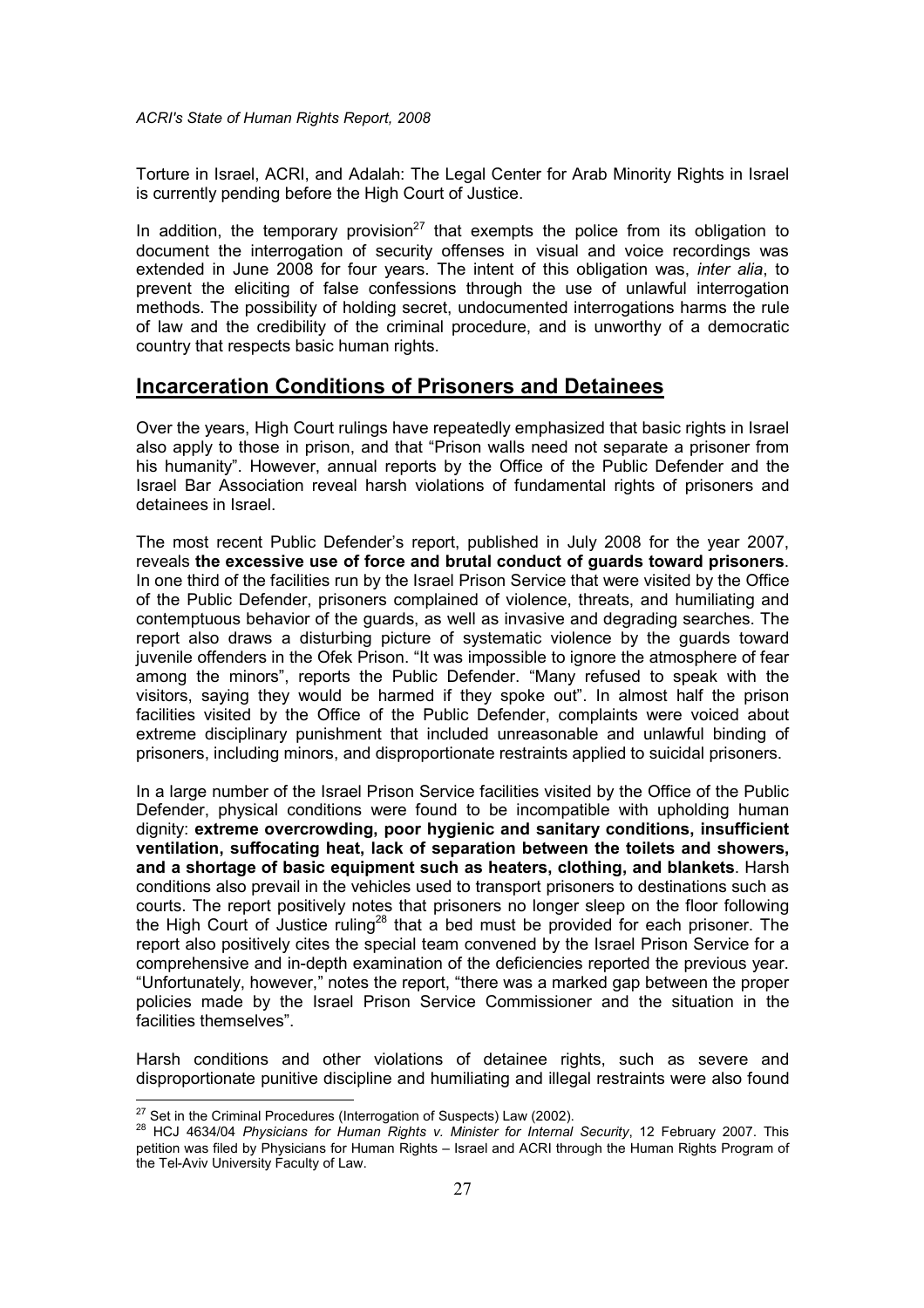in detention facilities run by the Israel Police and in courthouse holding cells, the responsibility for which was transferred this year from the Police to the Prison Service. While violations of detainee rights were also found in facilities recently transferred to the Prison Service, the Public Defender's Report notes that at least the transfer of authority now makes clear who is responsible for improving the situation. Nevertheless, despite efforts to improve matters, as emphasized in the Public Defender's report, violations of human rights in Israeli prison facilities are not isolated events. "This is a countrywide issue," says the report, "of daily infringements of the fundamental rights of prisoners and detainees, and a violation of their dignity as human beings". A report by Physicians for Human Rights – Israel from August 2008 cautions that the Israel Prison Service operates far from the public eye, with inadequate external oversight. The report notes that the current mechanisms for investigating detainee complaints have systemic faults that undermine their effectiveness. They are not sufficiently accessible to the detainees and not capable of providing suitable and timely redress of the problems raised by the detainees.

#### The Occupied Territories: Violation of the Right to Due Process

#### Administrative Detention – Detained Without Trial

The laws in Israel and the Occupied Territories allow for arrest of a person by administrative order for a period of six months, but this can be repeatedly renewed. Administrative detention can be extended indefinitely; an individual can be incarcerated for years without any judicial proceeding, without the allegations against him being tested in court, and without the fundamental right to defend himself. The material concerning suspicions against administrative detainees remains classified – not revealed to them or their attorneys – thus, making it impossible for them to defend themselves against these suspicions. Administrative detention takes place based on the decision of one person (in the Occupied Territories – the regional commander; in Israel – the Defense Minister). Because the decision is based on classified material, there is no judicial review to effectively prevent the abuse of authority.

Israel makes extensive use of administrative detention against Palestinians in the Occupied Territories, and many are held for long periods. According to data from B'Tselem, 599 Palestinians were in administrative detention at the end of September 2008. Administrative detention is rarely used against Israeli citizens. The use of administrative detention, both against Palestinians and Israelis, is highly problematic on both moral and legal grounds. Despite the judicial rhetoric about the need to be particularly cautious in using administrative detention, the Supreme Court has avoided setting minimal standards to safeguard due process: The Court stated, for example, that in general no witnesses are required for an administrative detention hearing, and in recent years it refrained from obligating even the GSS officer in charge of the file to appear in court. What's more, in recent years, the Military Courts in the Occupied Territories have generally read only the summary of the classified material and made decisions even without seeing the entire file. In addition, administrative detention is often used when the evidence is insufficient to prosecute the case, hence administrative detention becomes a kind of punishment without trial. Thus, administrative detention demonstrates marked disdain for the rights of detainees to dignity, liberty, and due process. As long as evidence exists to establish guilt, a person must be allowed to address it and defend himself in a fair court proceeding. In the absence of such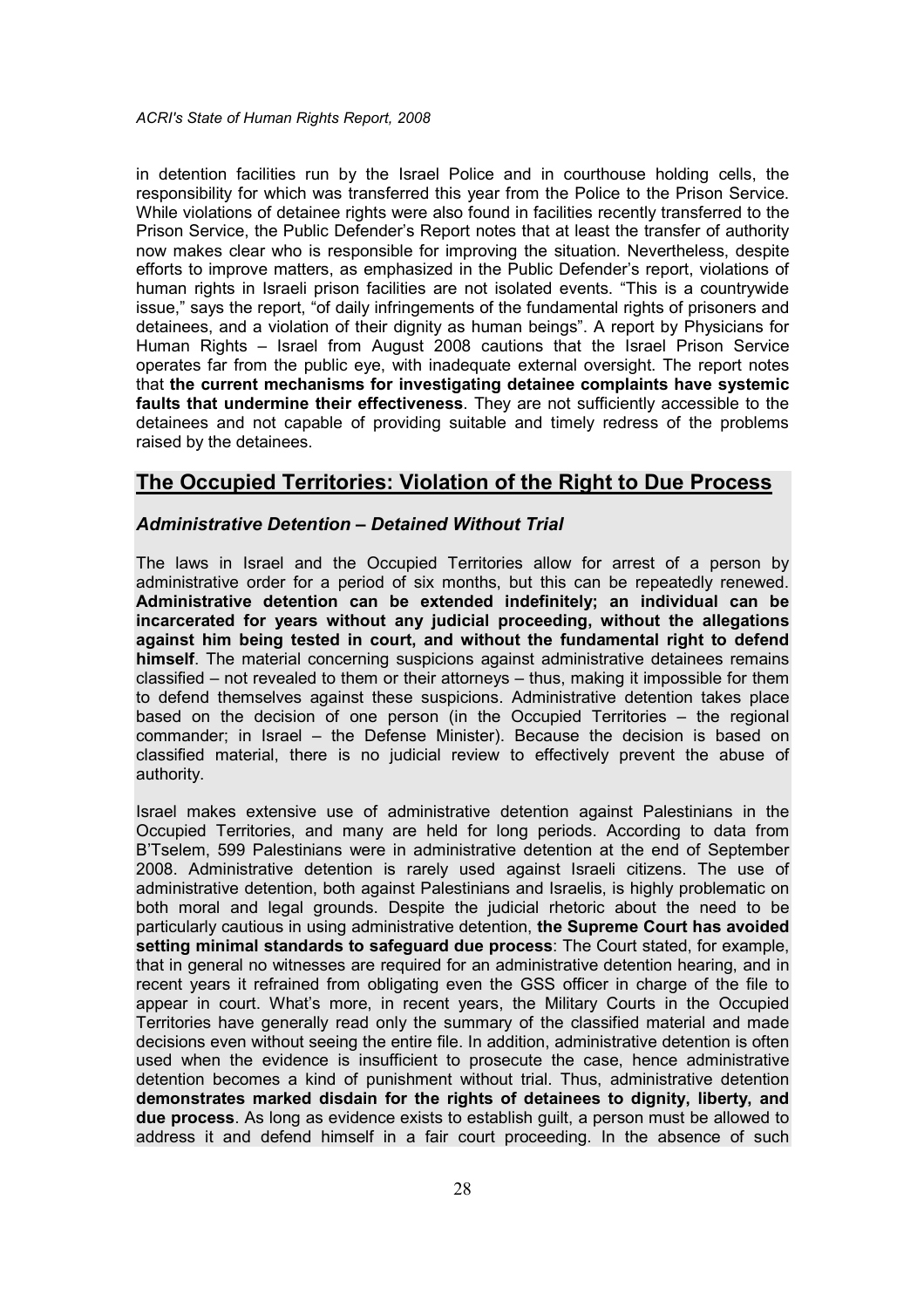evidence, there is no justification for the severe violation of his rights by incarceration without trial.

#### The Military Court System

For four decades, Israel has operated a dual and discriminatory legal system: An Israeli suspected of a crime, including settlers who live in the Occupied Territories, must be brought before a judge within 24 hours and will be adjudicated in the civilian legal system; Palestinians – even though they are civilians – can be detained for eight days before being brought before a judge, and they will be tried in a military court with a much harsher legal system and judges who are part of the military. A comprehensive report by Yesh Din in December 2007 exposes grave failures in realizing the right to a fair proceeding for Palestinian civilians in Israeli military courts, including the following:

 Most detainees and suspects have the formal right to be represented by a defense attorney, but in practice this is severely undermined as Israel constrains the attorneys, limiting their ability to defend their clients effectively, in various ways: setting conditions and limitations on meetings between lawyers and clients and on preparation of a legal defense; defense attorneys receive the investigative material only after the indictment was filed, written almost entirely in Hebrew, a language in which most are not fluent; procedures take place entirely in Hebrew and the translation into Arabic is inadequate; frequently the detention is extended based on classified material to which only the judge is privy; updated rulings and regulations are not accessible to the lawyers.

 The strict limitations on the presence of an audience in the military courts and the lack of publication of the verdicts combine to create a legal system that is conducted far from public scrutiny.

Legal procedures are extended over a very long period.

 The vast majority of cases end in plea bargains, and a proper evidentiary hearing almost never takes place.

 The concept of presumed innocence is lacking: Military officers who attend the trial cannot separate themselves from their identity – both as Israelis and as the military. Accordingly, a tiny proportion of indictments end in full acquittal (in 2006 – 0.29% of the files that were adjudicated), and the detention is almost always extended in deliberations that take just a few minutes.

 Minors stand trial in the regular military courts, and in legal proceedings that are identical to those of adults.

#### Conditions of Incarceration

The rights of Palestinian prisoners and detainees incarcerated for security offenses are significantly less protected than the rights of other prisoners and detainees. A petition<sup>29</sup> filed in November 2007 by the Public Committee Against Torture in Israel describes the disgraceful and inhumane conditions in which detainees are held at the Ofer and Salem Camps as they await Military Court hearings – conditions they must bear from early morning until the hearings end in the late afternoon: severe overcrowding, denial of

 $\frac{1}{2}$ <sup>29</sup> HCJ 10022/07 Abu El'ayash v. Israel Prison Service Commissioner.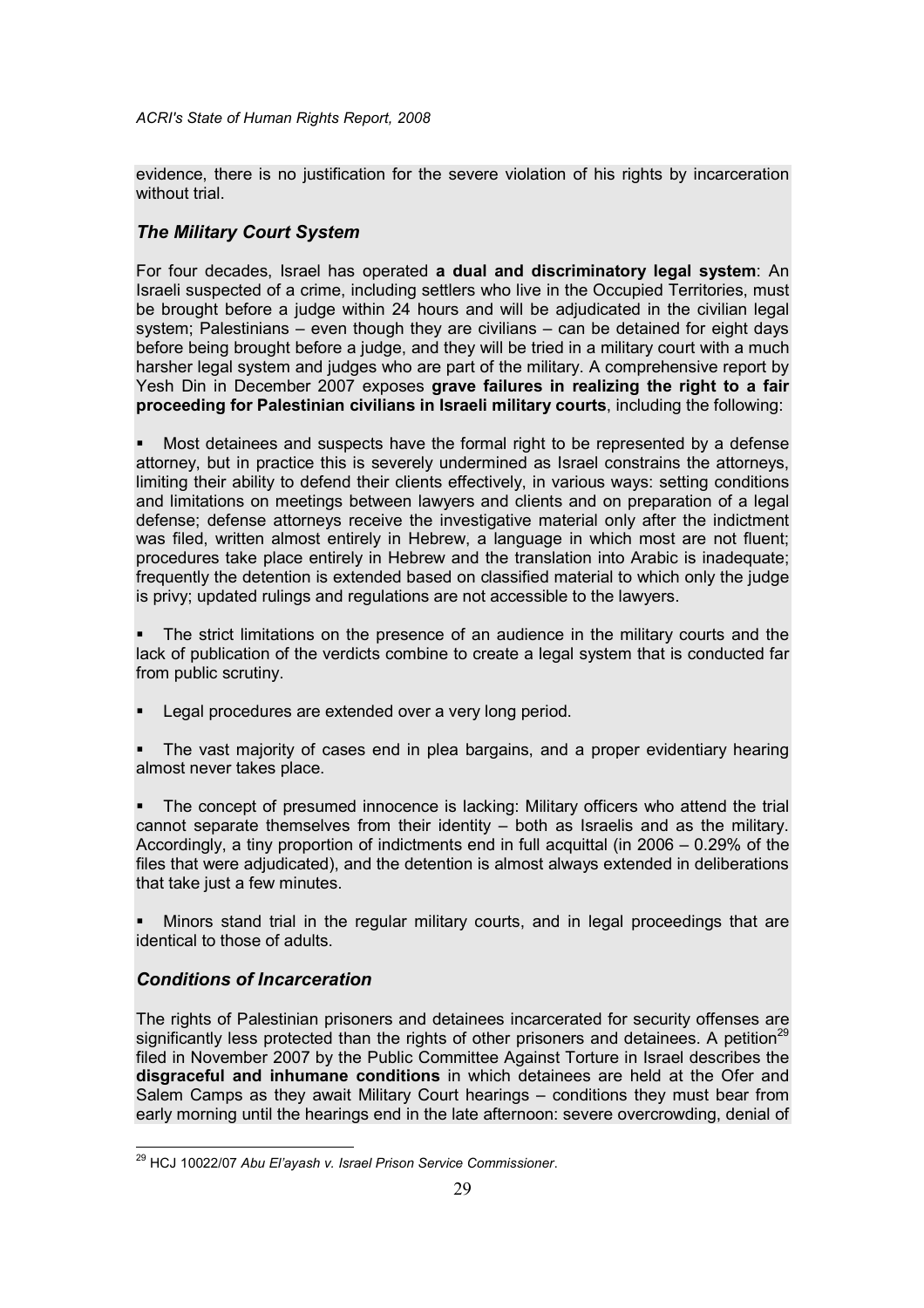access to toilets, no ventilation in the cells, suffocating heat in the summer and biting cold in the winter, no drinking water or orderly meals. In one case, a petition<sup>30</sup> to the High Court of Justice was necessary to provide reasonable access to the toilet facilities for detainees in the Shomron Detention Facility. In August 2008, the Israel Bar Association reported on their visit to security wings in the Hadarim Detention Center and the Sharon Prison. The prisoners complained, inter alia, about poor ventilation and substandard living conditions; inadequate access to medical care; meetings with lawyers under unreasonable conditions; and assaults and humiliation during transport from one prison to another. Physicians for Human Rights – Israel notes that the systemic failures in the investigation of prisoner complaints are much more serious for Palestinian prisoners, both because of language difficulties and also the limitations imposed on their making contact with parties outside the prison.

#### Some actions taken by ACRI to safeguard criminal justice:

 Participated in drafting the Arrests Law in 1996, which was revolutionary in its protection of the rights of suspects and detainees by significantly narrowing the grounds for arrest and stipulating that a detainee must be brought before a judge within 24 hours, as is customary in democratic countries

Operates a hot line for prisoners

 $\overline{a}$ 

 Represented detainees when the grounds for their detention seemed questionable, and represented hundreds of administrative detainees in hearings about extending the length of their detention

 Conducted hundreds of workshops for the Israel Police and the Israel Prison Service showing the links between human rights and the personal and professional activity of police officers and prison officials

 ACRI closely follows proposed legislative initiatives – submitting comments, opinions, and position papers and participating in Knesset committee deliberations – to prevent disproportionate harm to the human rights of suspects, the accused, and the convicted

Successful litigation to obligate the prisons to provide a bed for every prisoner (2007)

 Several court cases (in cooperation with other organizations) that enshrined in law the right of prisoners and detainees to meet with a lawyer (2004)

 Successful litigation to end punitive action against a prisoner who held a hunger strike (2003)

 Successful litigation to revoke military legislation that allowed for a Palestinian detainee to be incarcerated for twelve days with no judicial review, and for more than four days without an initial inquiry into the case (2003, together with partner organizations)

 Successful litigation to improve conditions at Ofer Detention Facility near Ramallah (2002, together with partner organizations)

 Publication of a report that examined implementation of the Arrests Law by the Police and Prison Service (2000)

**Bringing about the cancellation of the rule that prohibited an attorney from handling a** case without the consent of the previous attorney (1996)

**Ensuring the right of prisoners to vote in the elections (1984)** 

<sup>&</sup>lt;sup>30</sup> HCJ 7424/07 Nasser v. Commander of Shomron Detention Facility, IDF (13 February 2008). The petition was filed by the Public Committee against Torture in Israel.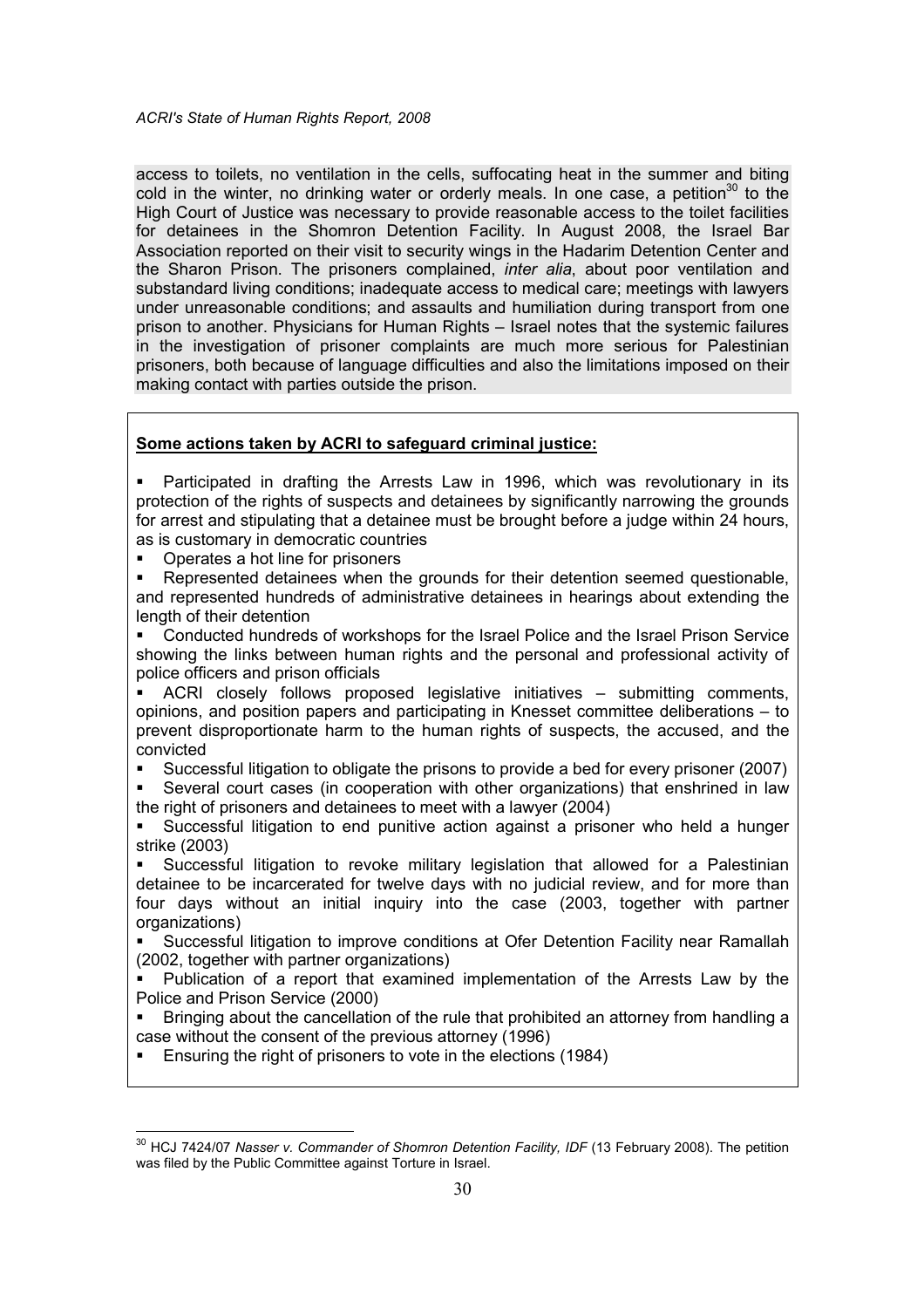# **The Right to Privacy**

#### "No one shall be subjected to arbitrary interference with his privacy, family, home or correspondence, nor to attacks upon his honor and reputation. Everyone has the right to the protection of the law against such interference or attacks". (Article 12)

The right to privacy is intended to provide individuals with a space in which to exercise their autonomy without interference by others, and to give them control over information relating to them. It is protected legally and constitutionally in Israel. The Basic Law: Human Dignity and Freedom states that "all persons have the right to privacy and to intimacy", and that "there shall be no violation of the confidentiality of the spoken utterances, writings or records of a person", and thus anchors the right to privacy as a basic right with constitutional status. In addition to the constitutional anchor, these rights are anchored in the Protection of Privacy Law (1981), which deals, *inter alia*, with the protection of privacy in data banks and the transfer of information between public bodies, and in the Secret Monitoring Law (1979). The existing legislation allows for the invasion of citizens' privacy in circumstances and for purposes determined by law; there are wide protections and exemptions in the Law that enable the invasion of privacy when justified by other social interests.

Technological developments in the last twenty years have made the right to privacy more vulnerable than ever. Prodigious amounts of information are kept in public and private computerized data banks, but these banks are not immune to abuse and information leakage. The personal information collected for a specific purpose is frequently used to achieve other objectives and exploited to the detriment of the subject of the information. Day after day we hear reports of the abuse of information and leaks from data banks that are supposed to be impregnable, like those of Income Tax, National Insurance, the Ministry of the Interior, or the Money Laundering Authority. Thus, for example, the Population Registry is disseminated on the Internet, available to all and sundry; and lately, a breach of the Internet site of Ichilov Hospital made it possible for every surfer to view sensitive information about patients.

In the last year, the threats to the right to privacy of Israel's citizens reached a new peak. At the end of June 2008, the Communication Data Law, formally called the Criminal Procedure (Enforcement Powers – Communication Data) Law, 2007 and nicknamed the "Big Brother Law" came into effect. The Law allows the police and investigative authorities in Israel to obtain from cellular telephone companies and Internet providers personal information about anybody – information about their location, the names of people or organizations they contacted from their telephone, Internet sites they surf, people with whom they corresponded by email, etc. Despite the need to make it possible for the police to investigate efficiently and thoroughly, the Law in its present format is farreaching and gives the police and other investigative bodies almost unrestricted access to personal information about Israeli citizens and residents in a way that violates more than necessary the constitutional right to privacy. Moreover, in the first few months of its application, it has already become evident that the police have exceeded the authority the Law has given them and has asked for additional information from the cellular telephone companies about their customers to which they are not entitled under the Law. A petition<sup>31</sup> demanding a restriction on the applicability of the Law, submitted ACRI in April 2008, is currently pending before the High Court of Justice.

 $\overline{\phantom{a}}$  $31$  HCJ 3809/08 Association for Civil Rights in Israel v. Israel Police.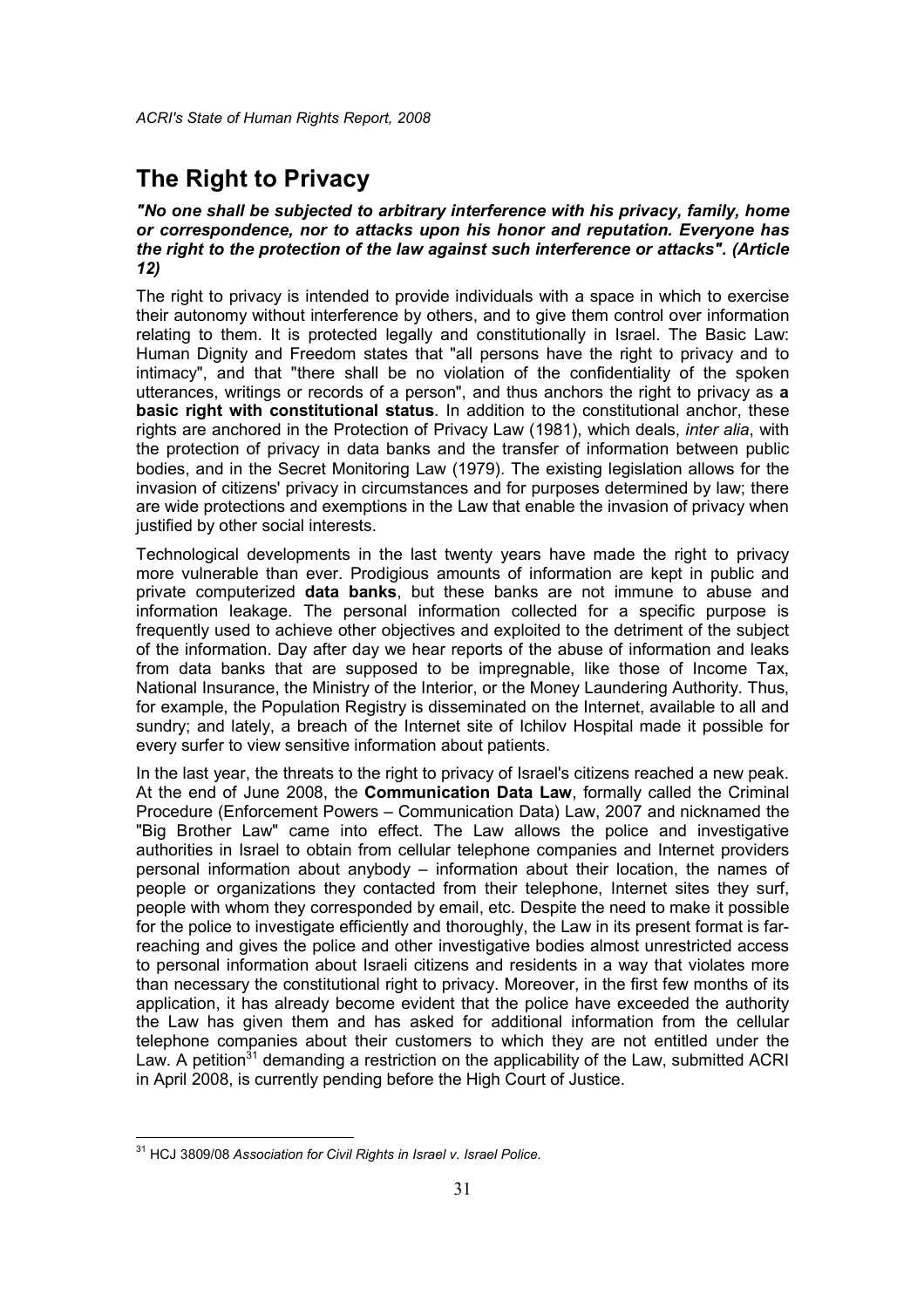In October 2008, another dangerous bill passed its first reading in the Knesset – to set up a biometric data bank to include the fingerprints and facial features of Israeli citizens and residents. According to the Ministry of the Interior, the data bank is necessary for the issuing of passports and "smart" identity cards – a claim that has been refuted by many experts in the field, including experts in the service of the Ministry of the Interior itself. In none of the western democracies, not even in those that have introduced biometric identity cards, is there a data bank of such a nature. The great danger posed by a biometric data bank stems from the fact that this is personal information that cannot be altered or substituted; if it falls into the wrong hands or is used for unauthorized purposes, irreversible damage may be caused. Apart from ACRI, also opposed to the move are experts on privacy in the Ministry of the Interior, the Council for the Protection of Privacy, and the Israel Bar Association. In the coming months, the Knesset is due to discuss the bill and decide its fate.

At the same time, over the last few years, the Ministry of Health has been promoting an ambitious project called the "National Medical Record": the creation of a computerized system to coordinate the medical information about every Israeli resident. Doctors, emergency room staff, and a number of other functionaries authorized by the Minister of Health will be able to see, at a keystroke, all the medical information about every person in Israel, even if most of it is entirely irrelevant to the medical treatment they require. The initiative does not stipulate inclusion in the data bank on obtaining the patients' permission and no less harmful alternative has been discussed, like being satisfied with basic information about allergies to drugs, blood type, etc., or a smart card retained by the patient without which the information cannot be retrieved. Although the Ministry has set up a committee to discuss the ethical and family issues involved in establishing a data bank and to create the ethical rules and the legislation required to protect "the rights and the privacy of the patient", at least from the discussions the committee has held until now under considerable pressure and urging from the Ministry of Health, it is not expected to provide any proper guarantees of medical confidentiality in the system as planned. The Ministry of Health has already formulated a memorandum of a bill on the matter, and is simultaneously endeavoring to enact it and to establish "facts on the ground". From a report on a trial information system used as a pilot for the national medical record project it appears that it is being operated without instructions for securing information and without rules for use that would define what was permissible and what was prohibited in all matters concerning the use of the information. No controls have been instituted relating to the protection of privacy and the protection of information, as should have been expected from a pilot from which lessons should be drawn prior to the setting up of the project's sensitive information system.

Employees and job seekers are especially exposed to dangers of violation of their privacy. Examples of intrusion into the privacy of workers include, inter alia: a demand that they sign a sweeping waiver of medical privilege when they are taken into employment; the demand for them to waive the right to examine the results of tests conducted by placement agencies; eavesdropping on telephone calls and electronic mail; compulsory polygraph testing of workers and candidates for jobs; and the use of surveillance cameras in the work place. Even in the event that these violations are with the workers' or job seekers' consent, it is difficult to relate to them as if the consent was freely given: in a labor market that is inclined to favor the employers, workers are in an invidious position and are likely to "agree" to a violation of their rights so as to be taken into employment or to keep their jobs. The existing legal framework provides only a partial solution to this problem.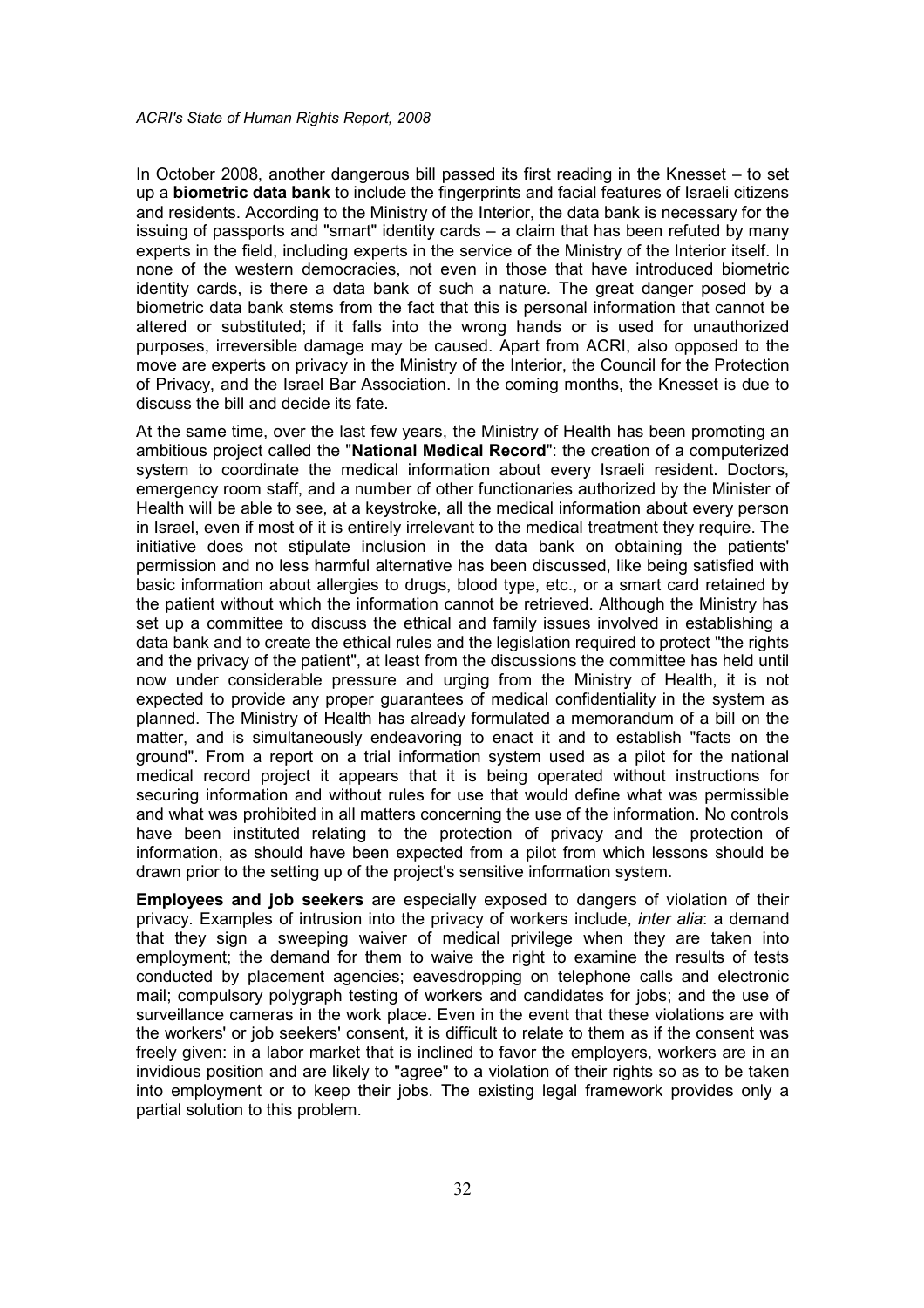There is a principled appeal pending before the National Labour Court, $32$  concerning two cases in which an employer accessed a worker's email inbox. ACRI joined the hearing with amicus curiae status. Against the background of the legal hearing, a collective agreement was signed in June 2008 between the Histadrut (Labor Federation) and the employers, which purports to regulate the matter, but which does not guarantee adequate protection of workers' privacy and allows for a situation in which an employee is forced to "agree" to waive their right to privacy in order to hold on to their job. In July 2008, the issue was discussed by the Knesset Labor Committee. The committee recommended that it should be frozen for a month until the Attorney General has given his opinion on the legality of the agreement, but the Histadrut and the employers rejected this recommendation and are trying to obtain an expansion order that will give the collective agreement legal status.

#### Some actions taken by ACRI to protect the right to privacy:

- Dealing with inquiries from citizens and employees about violations of their right to privacy
- Involvement in legislative processes (e.g. concerning the powers of the security services and the setting up of a DNA data base) so as to minimize the violation of privacy
- Publishing a blog, "The Little Brother," providing up-to-date information and analysis on issues relating to the right to privacy: www.pratiut.com
- Activities to promote legislation that will guarantee protection for the privacy and dignity of persons being tested for suitability for employment (2008)
- Petition to the High Court of Justice against the Communications Data Law (2008)
- Joining the petition as an amicus curiae on the case of the privacy of an employee's electronic mail (2008)
- Filing a claim on behalf of an employee who was dismissed after a humiliating test in the Polygraph Institute (2006)
- Bringing about a reduction in the violation of privacy in the transfer of information from the Population Registry (2004)
- Submitting an appeal demanding that a job seeker should be provided with the information stored about them in the placement institute (2003)

 Petitioning against special searches conducted on left-wing activists at the airport (1990)

 $\overline{a}$ 

 $32$  Administrative Appeal 90/08 Tali Iskov v. officer responsible for the Employment of Women Law – State of Israel, Ministry of Industry, Trade and Labor; Administrative Appeal 312/08 Afikei Mayim – Agricultural Cooperative Society for the Supply of Water Ltd. v. Rani Fisher. ACRI and Kav La'Oved (Workers' Hotline) joined the petition with amicus curiae status.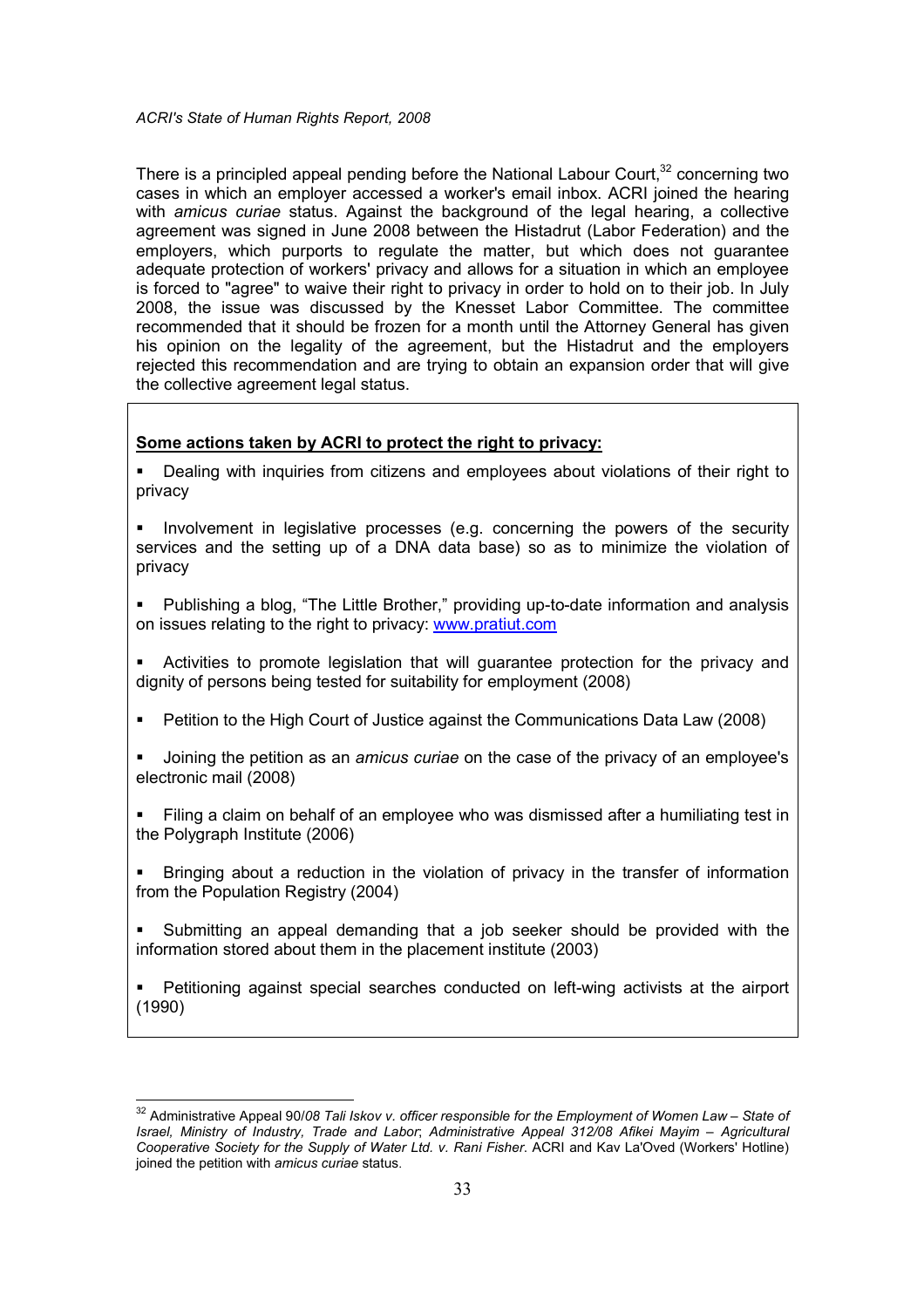# Freedom of Movement

 $\overline{a}$ 

"Everyone has the right to freedom of movement and residence within the borders of each State. Everyone has the right to leave any country, including his own, and to return to his country". (Article 13)

Freedom of movement is a fundamental right and a precondition for the exercise of other basic rights: the right to earn a livelihood and live in dignity, the right to education, the right to health, the right to family life. As a rule, freedom of movement of Israeli citizens is ensured. It is troubling, however, that when the freedom of movement of Israeli citizens and residents is violated, these cases concern Arabs. Several years ago, for example, police roadblocks were placed at the entrance to Arab neighborhoods in Lod as part of the war against drugs;<sup>33</sup> and in East Jerusalem<sup>34</sup>, roadblocks are operated for the collection of debts, thereby abusing police authority.<sup>35</sup>

#### The Occupied Territories: Violation of Freedom of Movement

In the Occupied Territories, freedom of movement is contingent upon the national origin of the individual. Restrictions on Palestinian residents that were initially imposed during the first *Intifada* were made more stringent during the second, and for the past eight years, freedom of movement is only a concept that barely exists in reality. In the West Bank many movement restrictions are the byproduct of the establishment of settlements and outposts, and intended to ensure the free and safe movement of Israeli settlers and citizens. This violation is a particularly severe infringement of movement rights, as it takes place in their own backyards, on their own land, and in their own homes – for people deemed "protected persons" by international law and for whom the military commander is obligated to safeguard their rights. Movement restrictions in the West Bank include:

1. Physical obstacles – checkpoints (staffed or not staffed), blockades (concrete blocks, trenches, fences, earth mounds), and the Separation Barrier. OCHA (the UN Office for the Coordination of Humanitarian Affairs) reports that in September 2008 there were 630 closure obstacles (staffed and unstaffed) blocking the movement of Palestinians<sup>36</sup> and an average of 85 additional "surprise" or "flying" checkpoints every week. From time to time Israel announces the removal of several checkpoints or blockades, but the overall impact of these measures is limited geographically and sometimes also of limited duration. OCHA also reports that 415 kilometers of the Separation Barrier (some 57% of the planned route) has been completed, and 79% of it – 329 kilometers – was built within the West Bank, separating Palestinians from their land and creating enclaves with no territorial contiguity in which Palestinian communities remain isolated from each other and from the rest of the West Bank.

 $^{33}$  The roadblocks were removed following a petition by ACRI. HCJ 4780/04 Muharb v. Israel Police.

<sup>&</sup>lt;sup>34</sup> East Jerusalem was unilaterally annexed by Israel in 1967, in violation of international law. According to Israeli law the status of Palestinian residents of East Jerusalem is that of "permanent residents" of Israel; given its control over East Jerusalem and the status it granted to the residents, the Israeli government is obligated to act equitably toward the Palestinian population there.

 $\overline{3}$  A petition submitted by ACRI against this practice is still pending. HCJ 6824/07 Manna v. The Tax Authority.

 $36$  Including East Jerusalem. Another 69 were reported in the Israeli-controlled section of Hebron and another eight on the Green Line.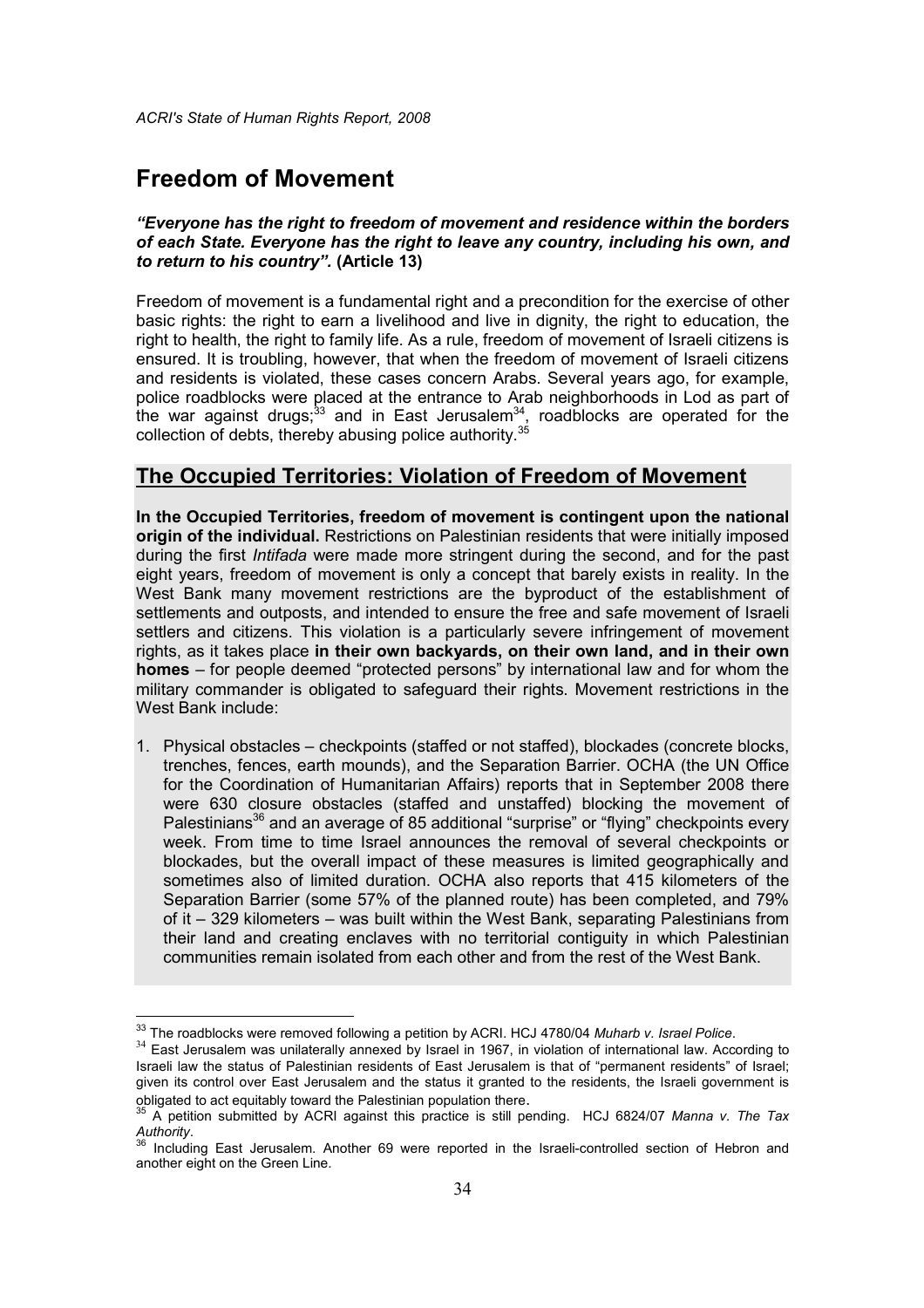2. Movement restrictions – roads that have been closed to Palestinian movement (even those built on Palestinian land); areas that Palestinians are prohibited from entering following their designation as closed military zones or their appropriation for settlements and the surrounding land; sweeping movement restrictions imposed on population groups defined by the General Security Services (GSS); and "black lists" of individuals who are "police refused" or "GSS refused" – these include tens of thousands of Palestinians who are subject to severe restrictions on their freedom of movement within or freedom to leave the Occupied Territories. Over the past year, a troubling practice was adopted for investigating prohibitions on travel abroad that are imposed on Palestinian residents of the Occupied Territories, which, under the cover of "reform", further constrains those who wish to travel abroad.

A survey by OCHA in September 2008 found that approximately 65% of the main routes leading into the 18 most populated Palestinian towns in the West Bank are either blocked or controlled by IDF checkpoints. Moreover, almost half the secondary routes into these areas, established over time as alternatives to the blocked main roads, are now also blocked. In March 2008, in an unfortunate interim ruling on a petition against the prohibition of Palestinian travel on Route 443 while allowing it for use by Israelis,<sup>37</sup> the High Court of Justice authorized the continued IDF construction of roads for Palestinians only ("fabric of life roads"). By this interim decision, the High Court of Justice sanctions discrimination, allows the ongoing creation of facts on the ground, contravenes its previous rulings, and violates international law, implicitly authorizing an official policy of separation in movement through the wrongful violation of the freedom of movement and human rights of tens of thousands of protected residents.

In the area called "the seam zone", enclosed between the Separation Barrier and the Green Line, a "permits regime" prevails that has made some Palestinians illegal residents of their own homes. The right of these Palestinians to live in their homes or work their land is conditional upon receipt of a permit from the army, permits that are given for short periods if at all, and following which the residents must again knock on the doors of the Civil Administration in the hope that they will consent to a renewal. The "permits regime" applies only to Palestinians; Israelis, Jews who are not Israeli citizens, and even tourists can all enter and leave the area at will.<sup>38</sup>

In combination, the various physical constraints and movement restrictions imposed on the Palestinian residents thwart any efforts to lead a normal life. Furthermore, the very fact that some constraints are lifted after the intervention of human rights organizations raises doubts about the security justification for them in the first place. "In reflecting on more than seven years of restrictions," sums up OCHA, "what was once a short-term Israeli military response to violent confrontations and attacks on Israeli citizens, has developed into an entrenched multi-layered system of obstacles and restrictions…This system is transforming the geographical reality of the West Bank and Jerusalem towards a more permanent territorial fragmentation".

Even though Israel "disengaged" from the Gaza Strip in the summer of 2005, it still controls the movement into and out of Gaza via land crossings, air space, and the

 $\overline{\phantom{a}}$ 

 $37$  HCJ 2150/07 Abu Tzfiya v. Defense Minister. This petition for an order nisi was filed by ACRI on behalf of the mayors of six villages.

<sup>38</sup> A petition filed by ACRI in January 2004 against the "permits regime" is still pending. HCJ 639/04 Association for Civil Rights in Israel v. IDF Commander in Judea and Samaria. An amended petition was submitted in March 2006.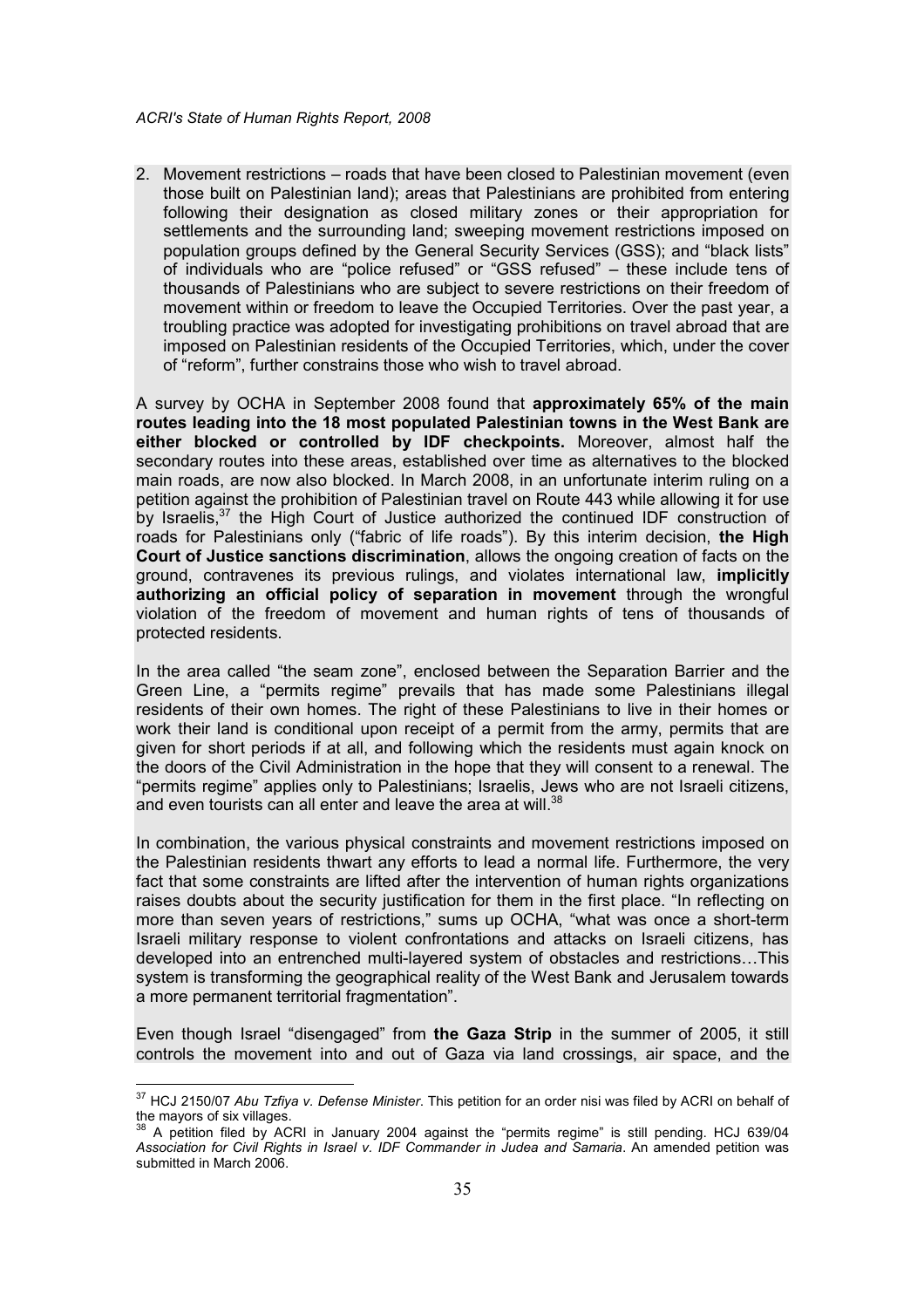territorial waters. And even before Hamas took control, the Gaza Strip could be described as "one big prison" because of stringent Israeli control over the movement of people and goods into and out of it. Since Hamas took control of Gaza in June 2007, the situation has worsened. The border crossings, which allow the passage of people into Egypt, Israel, the West Bank, and back, are almost hermetically sealed, while they only partially function for the passage of goods. Sealing the border crossings disrupts all aspects of life and violates the fundamental rights of the Palestinian inhabitants of the Gaza Strip. From time to time during periods of calm, the passage of people, goods, and fuel is somewhat eased, but these changes, small and irregular, still do not allow for a normal life. OCHA reports, for example, that the Rafah crossing connecting Gaza with Egypt remained closed during August 2008 with the exception of the last few days of the month, when 3,341 people were allowed to leave Gaza and 1,052 were allowed to enter – some 35% and 12%, respectively, of the number who left and entered it in May 2007. Most of those departing were the ill, university students accepted for studies abroad, and foreign nationals. The Erez Crossing, used to enter and return to Israel and the West Bank, was restricted to the ill who require medical attention, merchants, diplomats, and foreign nationals. OCHA also reports that despite the reopening of the crossing for goods at Kerem Shalom, the amount allowed to enter has also diminished – imports in August were 23% of what they had been in May 2007.

Over the past year and a half, movement between Gaza and the West Bank has been significantly restricted, and in practice the two have been completely cut off from each other. Some of the implications of this are discussed below in "The Right to Family Life" chapter.

#### Some actions taken by ACRI to protect freedom of movement:

- A public campaign (together with B'Tselem) about the severe constraints on Palestinian movement in the city of Hebron (2007, 2008) and the publication of a comprehensive report about this issue (2007)
- Successful advocacy to rescind an order that prohibited Israelis and foreign nationals from having Palestinian passengers in their cars in the Occupied Territories (2007, together with partner organizations)
- Litigating against the use of police roadblocks for purposes of collecting debts in East Jerusalem (2007)
- Successful litigation to ensure that Palestinian farmers can access their lands during the olive harvest (2006)
- Dissemination of information to the local farmers about rights and possible courses of action (2006 – ongoing)
- Successful litigation to dismantle the concrete wall in the southern Hebron Hills (2007)
- Successful litigation to dismantle an existing section of the Separation Barrier (2005)
- Successfully advocating to remove police roadblocks placed around Arab neighborhoods in Lod (2004)

 Litigation against the route of the Separation Barrier in various areas, which in some cases led to changes in the route of the Barrier and fewer human rights violations of the Palestinian residents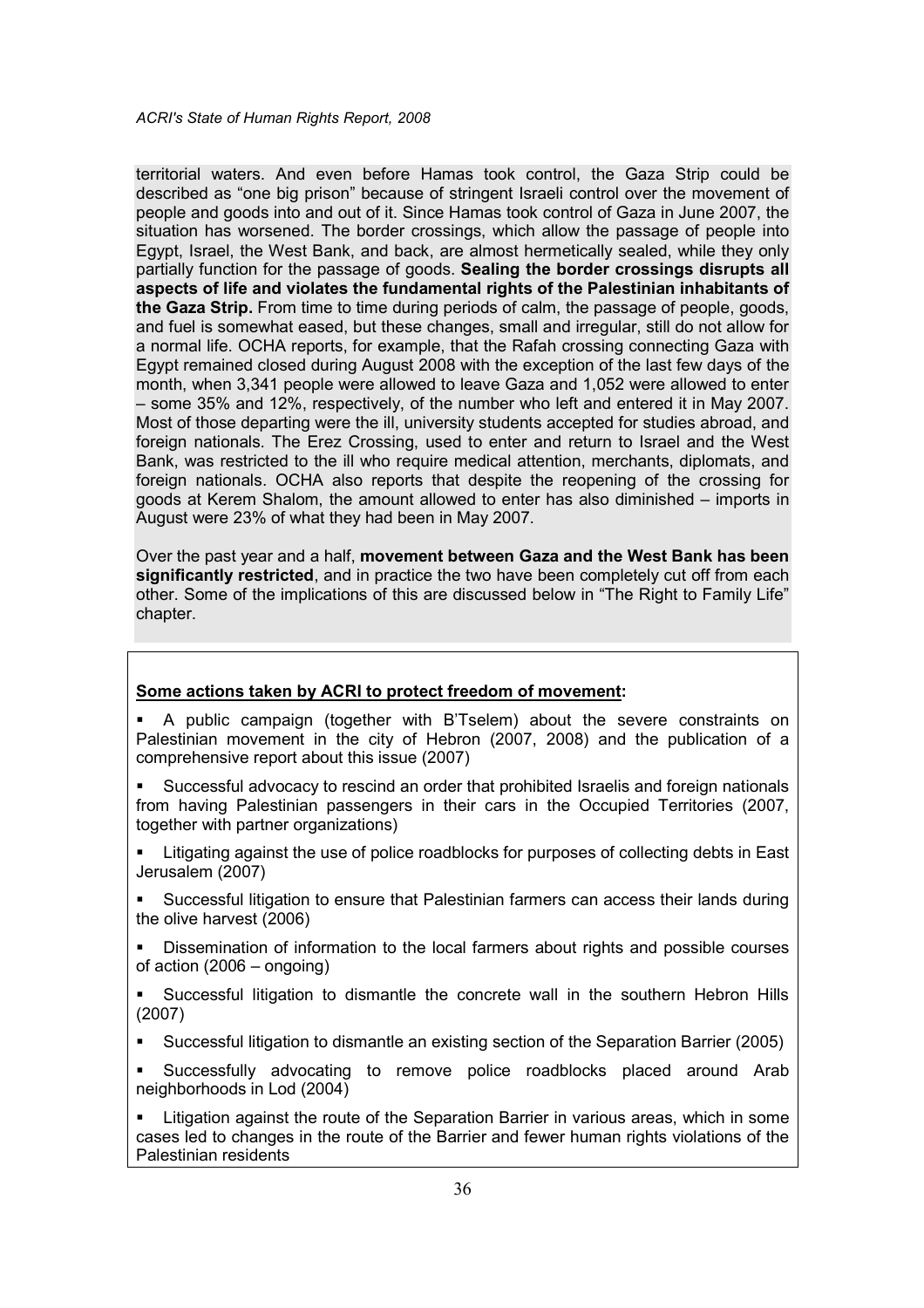Litigation calling for the passageways in the Separation Barrier to be opened (2003) and against the "permits regime" imposed on the "seam zone" (the area enclosed between the Barrier and the Green Line) (2004)

A public campaign about the route of the Separation Barrier (2004)

**EXECT** Litigation to demand that the severe movement restrictions imposed on Mordechai Vanunu after his release from prison be rescinded (2004)

**EXECT** Litigation against closure and encirclement of various locales in the West Bank

 The removal of roadblocks on the access roads to several villages through correspondence with military officials; litigation against a night curfew on the Gaza Strip (1990)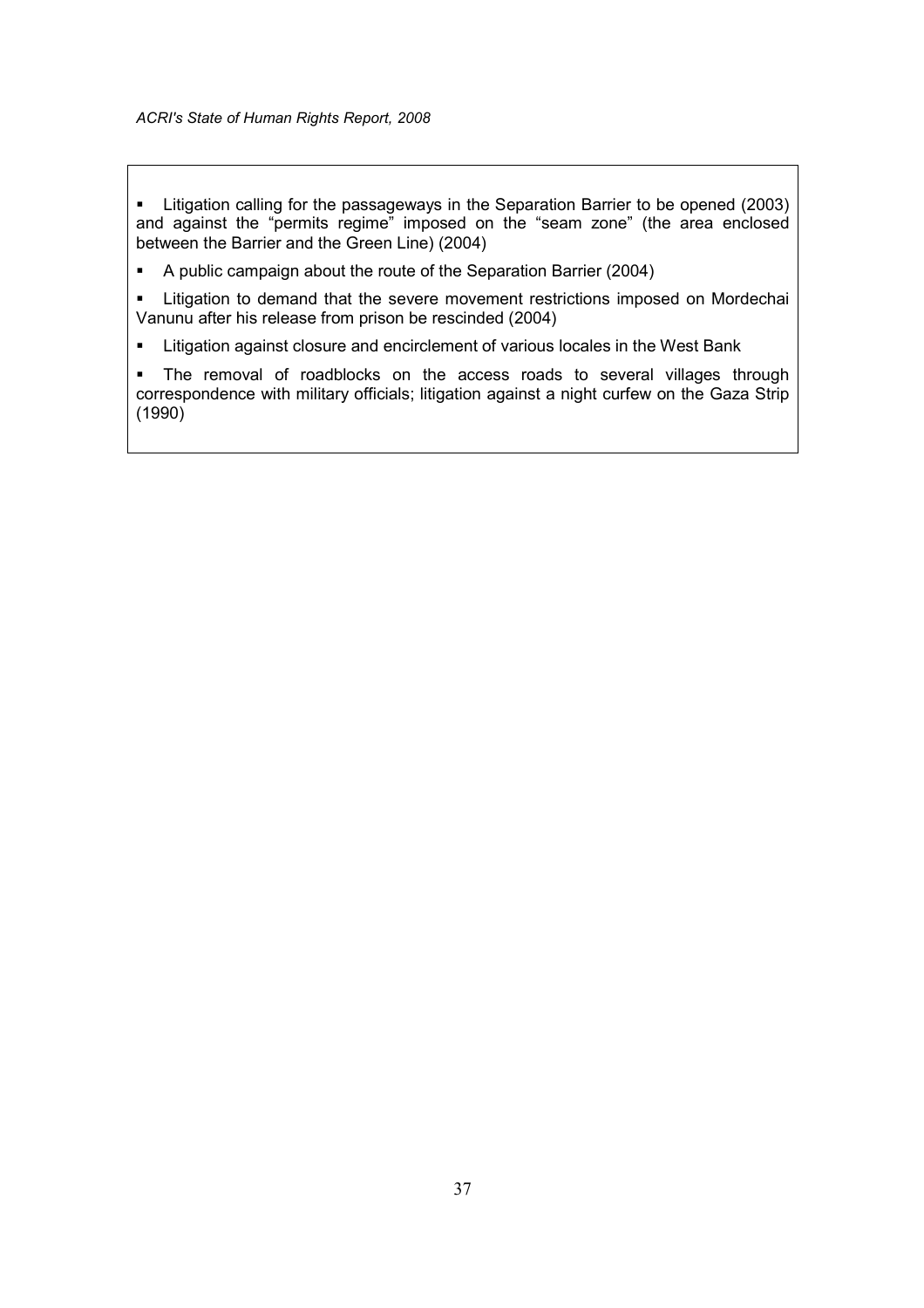# The Right to Political Asylum

#### "Everyone has the right to seek and to enjoy in other countries asylum from persecution". (Article 14)

The International Convention Relating to the Status of Refugees from 1951 was adopted by the United Nations in the wake of World War II and – to a large extent – as a lesson learned from the plight of European Jews during the Holocaust. The Convention states that a refugee is someone persecuted for reasons of religion, nationality, political opinion, race, or membership in a particular social group. State parties to the Convention undertake not to expel or return someone to where his life, well-being, or freedom would be threatened, or where he would be subject to torture. State parties are also obligated to enshrine the principles of the Convention in their internal laws and to create procedures that would enable asylum seekers to apply for recognition of their status as refugees.

Although Israel was one of the first countries to sign this treaty on refugees, it failed for many years to meet its obligations under the Convention. Israel has no clear policy or procedures to handle refugees and asylum seekers, and the procedures that do exist (since early 2002) hardly meet the requirements of the Convention or the current needs: The mechanisms in Israel for accepting refugees are not anchored in legislation, but rely on unpublished internal directives of the Justice Ministry, and decisions about granting asylum are taken without due process – in the absence of representation, lacking transparency, and violating the right to submit arguments and appeals. Israel's rate of recognizing refugees is among the lowest in the western world: Since 1951, only some 170 people were recognized as having refugee status in Israel according to the Convention.

Since April 2007, the number of refugees and asylum seekers who enter Israel has increased sharply, especially those entering from Egypt. According to the Refugees' Rights Forum, approximately 12,500 asylum-seekers and refugees currently reside in Israel (as of November 2008). These people come from countries and regions rife with killing, genocide, civil war, severe human rights violations, and extensive political persecution. Approximately 10,500 of the asylum seekers currently in Israel, (including 950 minors) are citizens of Eritrea and Sudan. The UN High Commissioner for Refugees forbids the return of asylum seekers to their countries of origin in fear for their safety. Several hundred asylum seekers are citizens of the Congo and the Ivory Coast, defined by Israel as "crisis countries" whose citizens have been given temporary group protection.<sup>39</sup> Approximately 1,500 asylum seekers are currently held in detention facilities in Israel, some 1,000 of them in Ketziot Prison in the south.

How Israel has dealt with the stream of asylum seekers knocking on its doors over the past year and a half ranges from ignoring and neglecting them to isolated humanitarian gestures or temporary group arrangements without scrutinizing each case, to drastic measures in the hope of deterring others from seeking asylum in Israel. Such measures include long and senseless incarceration, refusal to grant asylum to "nationals of enemy states", and the immediate return of asylum seekers to Egypt ("hot return procedure"). In early 2008, the Immigration Police launched an operation to arrest and detain large numbers of asylum seekers with the aim of deporting

 $\overline{\phantom{a}}$ 

<sup>&</sup>lt;sup>39</sup> The United Nations recently declared the Ivory Coast to be safe for the return of its nationals, and Israel requested that they leave by the end of the year.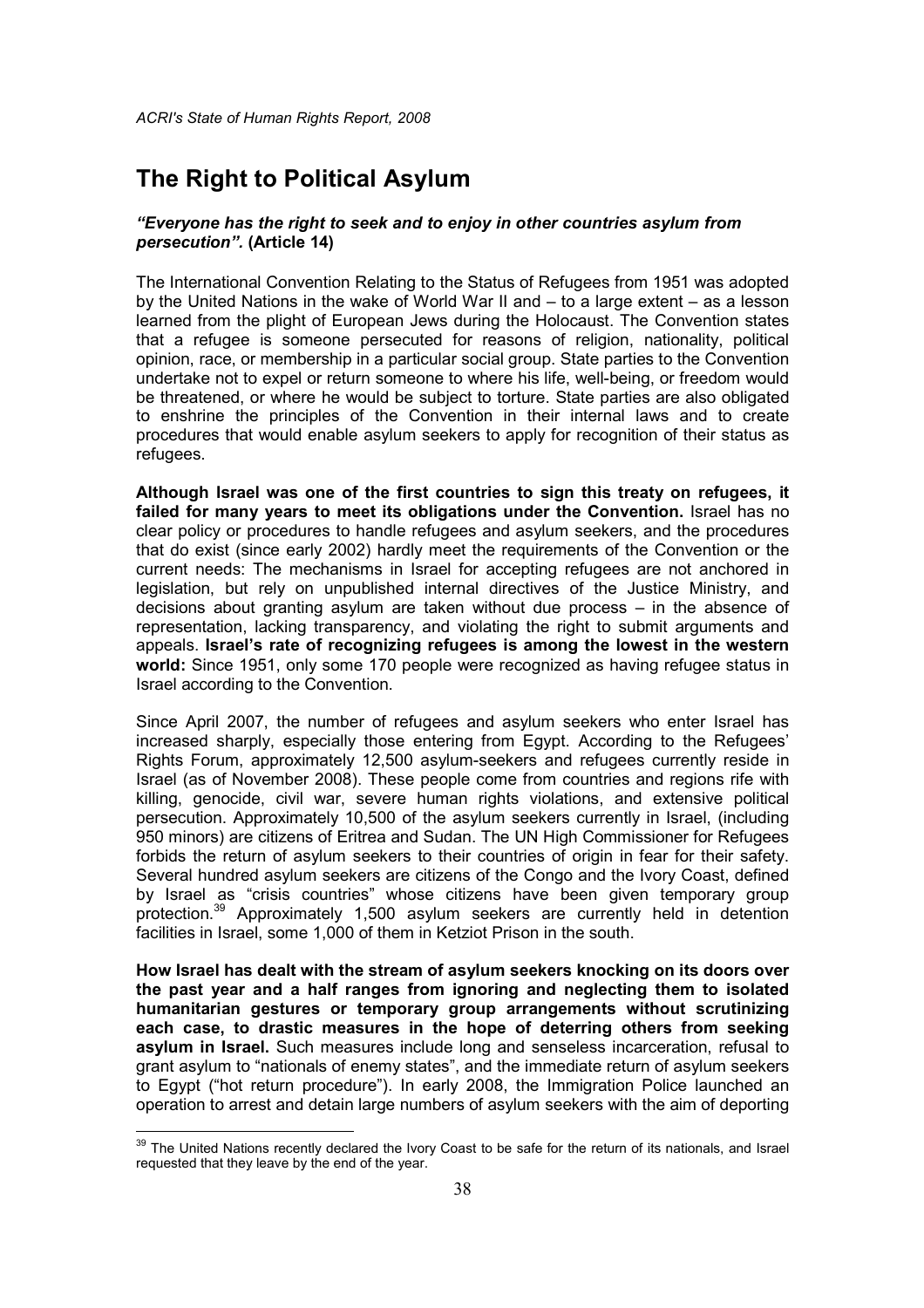them. Following protest by the UN High Commissioner for Refugees, the deportation plan was suspended and an announcement was made that the Foreign Ministry is trying to find an African country willing to take them in. Some detainees were released and others remained in detention. As of March 2008, asylum seekers were released on condition that they move north to Hadera or south to Gedera; in August 2008, police from the Immigration Administration began to arrest asylum seekers who violated this condition.

A State Comptroller report from May 2008 examines the treatment of people who sought asylum in Israel from April to September 2007. According to the State Comptroller, the current process of examining asylum applications, the Ministry of the Interior's ongoing failure to develop efficient procedures or set policy, and its suppression of relevant information – all violate the rights of refugees to work, health, and welfare. In August 2008, the Ministry of the Interior took its first steps in dealing with the asylum seekers, registering applicants from Eritrea and the Sudan. Human rights organizations, however, have noted serious problems in this procedure that violate the rights of the applicants, including not allowing their representation by an attorney, "run-arounds" among bureaucratic offices, arbitrary decisions, a lack of translators, and harsh conditions until matters are resolved. In parallel, the measures taken toward those seeking asylum in Israel have continued and even worsened. On 23 August 2008, the IDF renewed its policy of "hot returns" – handing back to the Egyptian soldiers any asylum seekers who crossed the border, without a preliminary inquiry or providing access to the UN High Commissioner for Refugees – even though Egyptian soldiers have shot at asylum seekers as they make their way to the Israeli border. The fate of asylum seekers who were returned to Egypt is unknown. In the High Court of Justice, a petition is pending against the "hot returns" procedure, submitted by several human rights organizations.<sup>40</sup>

In May 2008, the government-sponsored Prevention of Infiltration Law passed its first reading in the Knesset. In this proposed law, anyone who enters Israel without permission would face up to five years imprisonment; refugees of countries defined as "enemy states", which include Sudan, would face seven years in prison. This bill enshrines the "hot returns" procedure and also enables extended and arbitrary administrative detention without judicial monitoring or due process. This bill indiscriminately treats all those who enter Israel without a permit as a "security threat" – including refugees and migrant workers – without examining the question of their threat on a case-by-case basis, in gross violation of international law, the principles of Israeli constitutional law, and the articles of the Universal Declaration of Human Rights, as well as society's fundamental obligation to deal humanely with those who seek asylum within it.

-

<sup>&</sup>lt;sup>40</sup> HCJ 7302/07 Hotline for Migrant Workers v. Defense Minister. This petition was filed by the Hotline for Migrant Workers, ACRI, the Religious Action Center of Israel, Physicians for Human Rights - Israel, and ASSAF: Organization for Aid to Refugees and Asylum Seekers.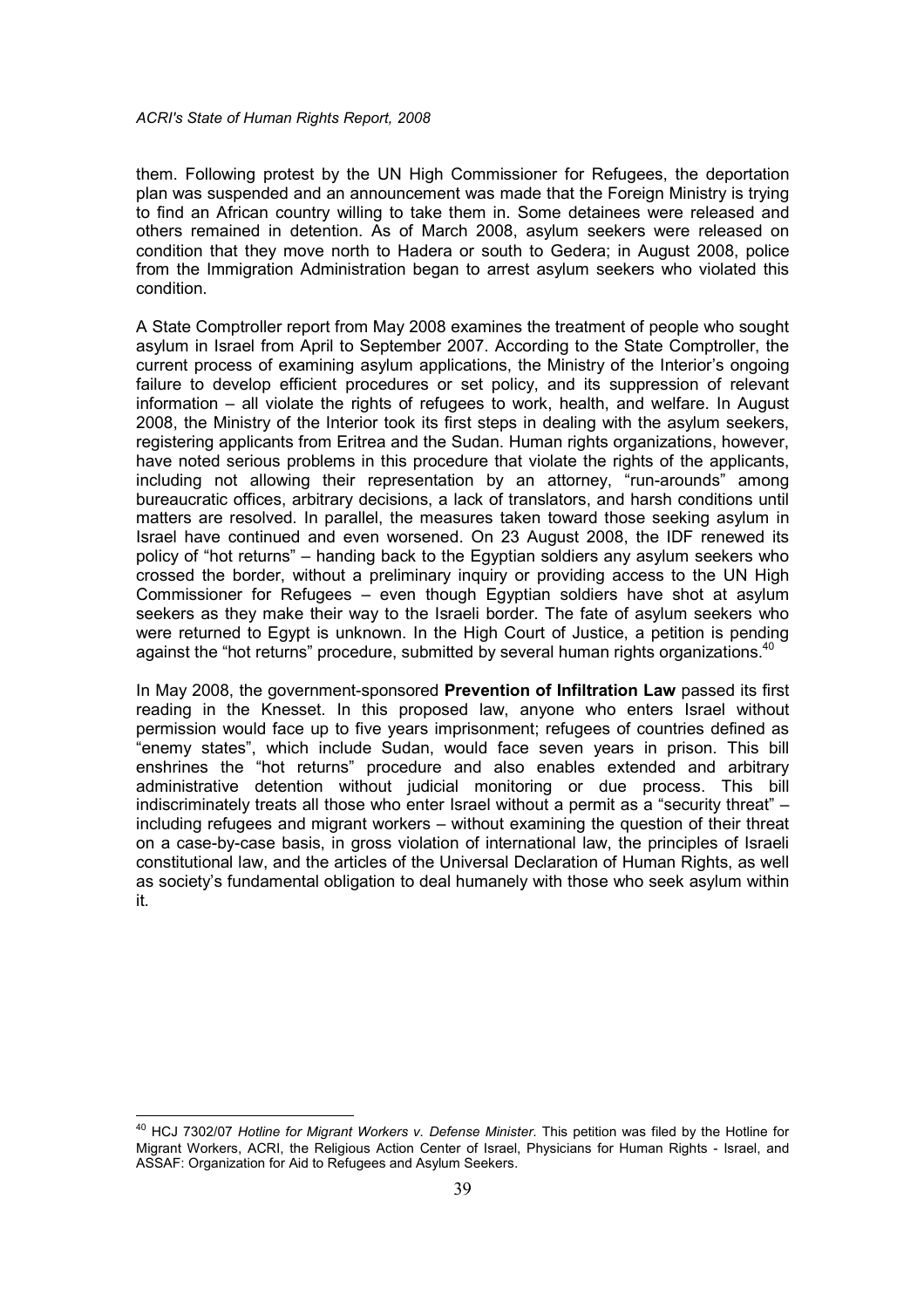#### Some actions taken by ACRI to safeguard the right to political asylum:

 Active membership in the Refugees' Rights Forum working to promote recognition of the rights of asylum seekers and refugees in Israel. Among its activities, the Forum published three position papers that deal with principles of protecting refugees and asylum seekers, the principle of non-refoulement, and the detention of refugees and asylum seekers (2008)

- **Production of an Internet video against the "hot returns" procedure (2008)**
- Successful litigation demanding that Israel not force asylum seekers who fled Gaza to return there (2008)

 Petitions to the High Court of Justice (with partner organizations) against the "hot returns" procedure (2007) and the harsh detention conditions of asylum seekers in Ketziot (2008)

- Successful advocacy to legalize the status in Israel of a Palestinian persecuted because of his sexual orientation (2004)
- Successful advocacy to release Iraqi refugees from prison (1994)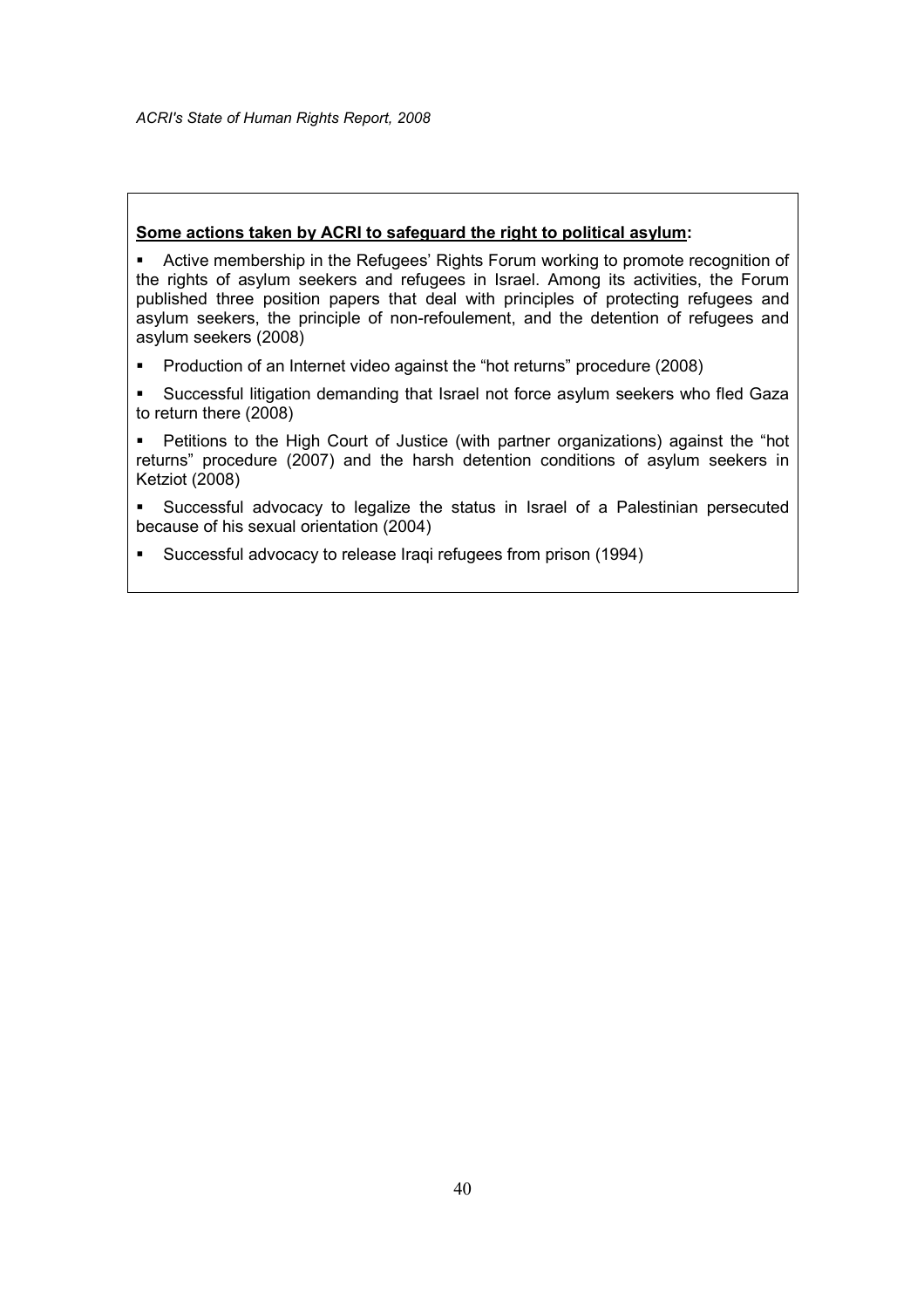# The Right to Family Life

-

"Men and women of full age, without any limitation due to race, nationality or religion, have the right to marry and to found a family. They are entitled to equal rights as to marriage, during marriage and at its dissolution.

#### Marriage shall be entered into only with the free and full consent of the intending spouses.

#### The family is the natural and fundamental group unit of society and is entitled to protection by society and the State". (Article 16)

On all matters of personal status in Israel, religious law prevails. Israel does not allow civil marriage or divorce, but only religious marriage conducted by the religious institution of the marrying couple. For Jewish citizens, Israel recognizes only the Orthodox courts and rabbis. This is not consistent with the articles of the Universal Declaration and constitutes a serious and unjustified violation of the freedom of religion and conscience, the right to family life, and equal rights. The fact that only religious marriage is recognized closes the option of marriage for many Israelis. Those affected include couples not of the same religion; individuals whose religion is not recognized by the religious establishment, which includes tens of thousands of immigrants from the Commonwealth of Independent States whom the Rabbinate does not recognize as Jewish; those disqualified for marriage for religious reasons ("illegitimate" children or a divorcée with a Cohen – descendants of the first High Priest); same-sex couples; and couples who do not want a religious marriage ceremony, or who wish to marry according to Conservative or Reform Jewish ritual. Efforts made in recent years by organizations, groups, and Knesset Members to enshrine civil marriage in Israeli law have been unsuccessful. Even the proposals for a constitution that were deliberated in recent years in the Knesset Constitution Committee perpetuate the existing order regarding marriage and divorce, and the violation of the human rights of women, seculars, those lacking a religious classification, couples of mixed-religion, and same-sex couples.

Israel recognizes civil marriages that were certified abroad, and these couples can register as married in the Israeli Population Registry and receive benefits and the status of a married couple for all intents and purposes. Thousands of couples take advantage of this option every year, despite the high cost and inconvenience;<sup>41</sup> for couples who cannot afford it, this is not an option. In parallel, terminating a marriage in Israel by those of the same recognized religion can be carried out only by a religious court. There are also many couples who choose not to have a marriage ceremony, but live together as common-law couples. The standing of such couples has strengthened over the years, and is often equal to that of married couples. In parallel, significant developments have taken place in recognizing same-sex relationships, particularly with respect to the status of the relationship (including registration in Israel of those married abroad), property rights, and – over the three last years – also the right to parenthood (for more about this, see "The Right to Equality"). Nevertheless, recognition of the status of a common-law marriage, including same-sex couples, was achieved primarily through court decisions, and is enshrined in law only partially.

 $41$  According to data from the New Family organization, over 5,000 Israeli citizens marry abroad each year, comprising some 7% of the total marriages. Over half of those marrying abroad were born in the Commonwealth of Independent States.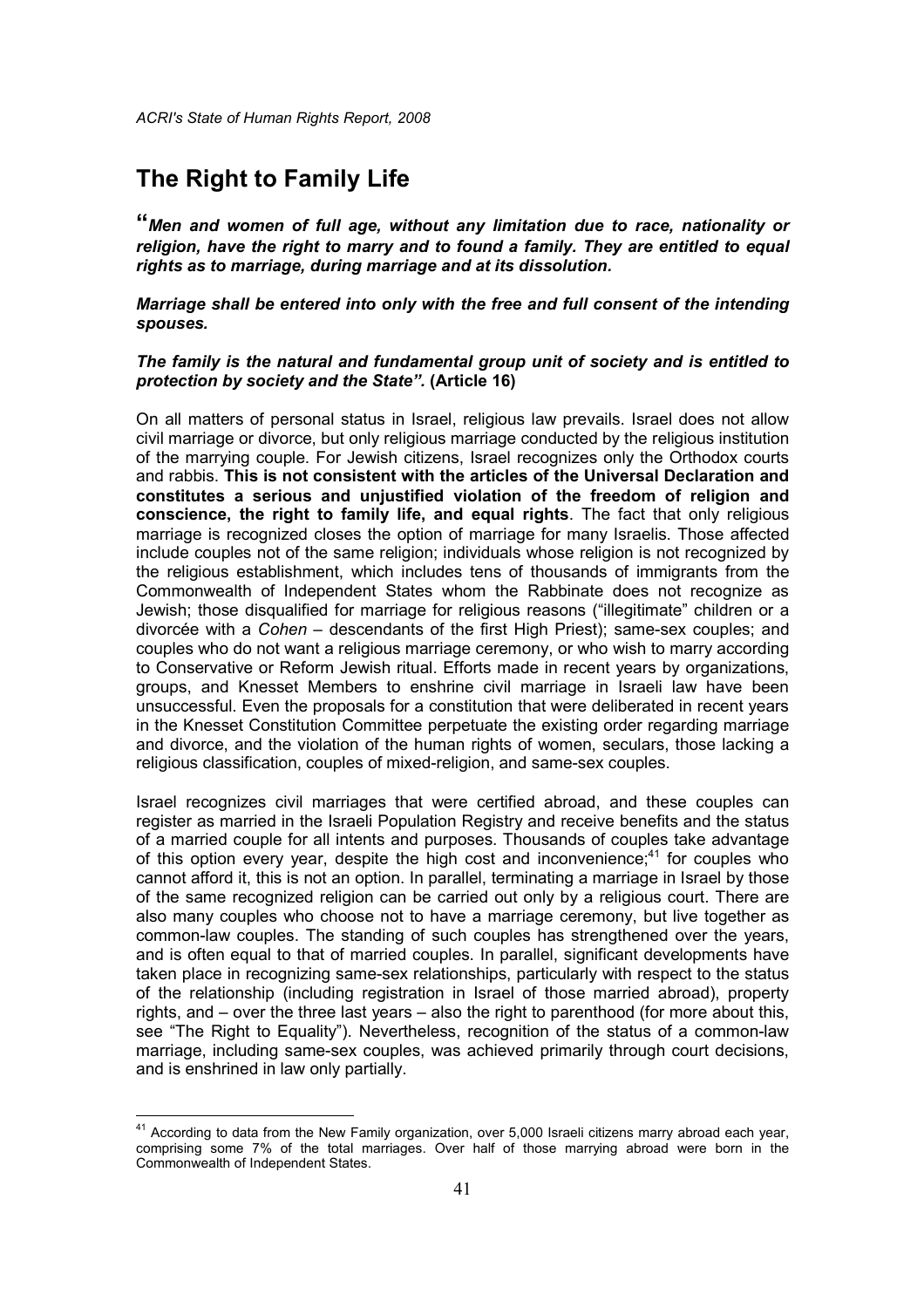### Israeli Citizens Married to Foreigners

While Jews can immigrate to Israel under the Law of Return and are automatically granted Israeli citizenship, non-Jews do not have the legal right to become naturalized citizens in Israel. The Ministry of the Interior has a deliberate policy of preventing non-Jews from becoming naturalized citizens, even when this severely harms couples and families. Because Israel has no clear immigration policy anchored in law, matters of personal status are at the discretion of Ministry of the Interior officials, who wage an all-out war against Israelis with non-Israeli partners, foreign parents of Israeli children, and foreign parents of Israeli citizens. Granting permanent residence status to the partner of an Israeli citizen or resident is perceived by the Ministry of the Interior as a matter of grace – a "humanitarian gesture" of "family unification" – and not realization of a basic right. Those who wish to realize their right to family life are forced to go through many long years of trials and tribulations – repeated appeals to the Population Registrar that remain unanswered, demands to fill out documents that arrive months and even years after filing the request, and arbitrariness, foot-dragging, and unreasonable activity and decisions by Ministry of the Interior officials. Sometimes, if the couple has a child during this period, the status of these children is not resolved and services are withheld from them.

## Israeli Citizens with Palestinian Partners or Partners from Muslim Countries

The situation of Arab citizens and residents who wish to make homes with partners who are not Israeli is particularly difficult. For over six years, Palestinian spouses of Israeli citizens have not had their status in Israel legalized. This problem begins with Ministry of the Interior policies, continues with government decisions, and since 2003 is anchored in the Citizenship Law ("Laws of Citizenship and Entry into Israel (Temporary Order) 2003"). Naturally the main victims of this law are members of the Arab minority in Israel, who maintain family and marriage ties with Palestinians in the Occupied Territories. In May 2006, the High Court of Justice, in a majority ruling of six to five, rejected petitions challenging this law, asserting that the law serves a temporary security need. Most of the judges, however, noted that the law is unconstitutional because it severely harms the constitutional rights of Israeli citizens to family life and equality. Since then, however, despite the State's claims that the law is only temporary, it was renewed again and again. The scope of the law was also expanded to prevent legalizing the status of family members of Israeli citizens who are from Iran, Lebanon, Syria, Iraq, and other "high-risk regions", as defined by the government. In July 2008, the law was renewed for one more year, and stipulated that residents of the Gaza Strip could not acquire legal status in Israel, even under the exceptions clause in the law. Four petitions are currently pending in the High Court of Justice demanding that the law be revoked.

In May 2008, Justice Minister Daniel Friedman tabled an amendment to the Basic Law: Human Dignity and Liberty stipulating that laws pertaining to entry to Israel, residency, or naturalization would be immune from judicial review – in other words, that the courts would not be able to adjudicate their constitutionality and invalidate them if they unjustifiably harm human rights. The primary purpose of this initiative was to enshrine the Citizenship Law, with the severe harm it wreaks on the right to family life.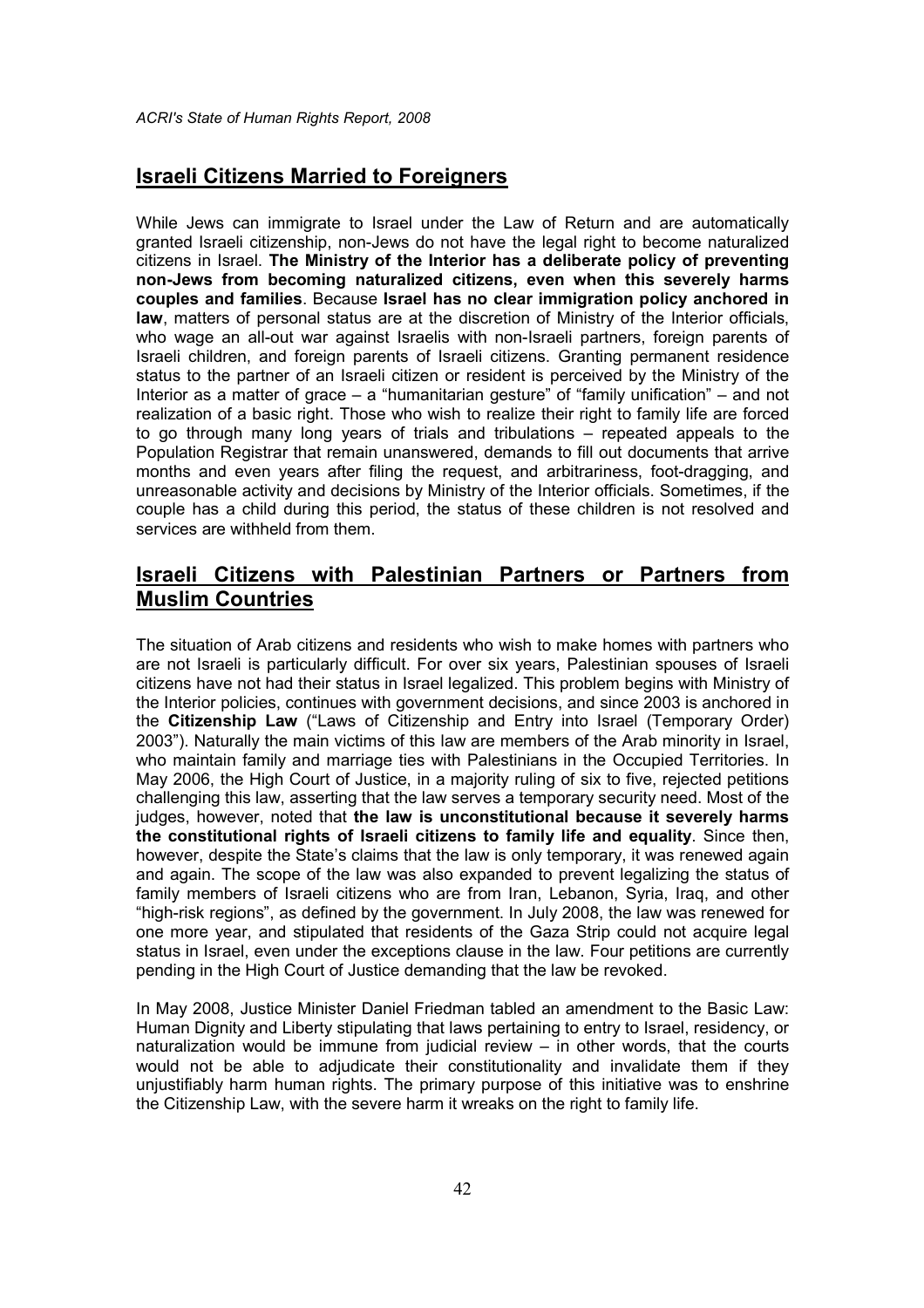## Migrant Workers

Israel's attitude toward its migrant workers is to disregard all human and natural aspects of their lives and treat them as if they are temporarily in Israel for one purpose only: to work. In order to prevent them from "taking root", the State would like to transform people who came to Israel for a period of five years (and in cases of chronic care nurses, sometimes longer) into work machines who do not fall in love, develop relationships, or bring children into the world. Migrant workers who meet in Israel and become couples lose their visa and are subject to deportation, if the relationship becomes known to the Ministry of the Interior. A woman migrant worker who becomes pregnant can also expect to lose her visa and be forced to leave Israel with her child. The State also prohibits the entry of migrant workers together with first-order family members (parents, children, and spouses). If two members of the same family are discovered in Israel, the Ministry of the Interior will revoke the visa of one and order his or her expulsion. These severe violations are not based on laws or regulations, but internal directives of the Population Registry of the Ministry of the Interior, some of which have never been made public.

### The Occupied Territories: Violation of the Right to Family Life

The restrictions on movement of Palestinians from the West Bank to the Gaza Strip and vice versa – in force since the beginning of the second Intifada, and more severely during the past year – have taken a heavy toll on the ability of residents of the Occupied Territories to realize their right to family life. Palestinian women who wish to go from Gaza to the West Bank in order to get married are required to deposit a large sum of money and promise they will return to Gaza after the marriage ceremony. Since November 2007, a resident of Gaza who is in the West Bank must carry a "Permit for Judea and Samaria". To obtain this permit, a Gazan must submit a request to the army, meet stringent criteria, and then the permit is valid for three months only. Marriage between residents of Gaza and the West Bank does not ensure receipt of the permit, nor does it guarantee renewal after it expires. If the permit is not renewed and one member of the couple is expelled to Gaza, the other family members will also have to move to Gaza if they want to maintain the family unit. Until recently, families forced to live apart – one in the West Bank and the other in Gaza – could meet subject to the very few permits issued by Israel. Now Israel has eliminated the option of entering Gaza for a visit and then returning to the West Bank, thus leaving family members with one choice only: If they wish to live together, they must move to the Gaza Strip, and renounce hope of returning to the West Bank.

For over seven years, Israel has prevented residents of the Occupied Territories from legalizing the status of their spouses and children in the Territories who had not been residents there. Most of these are Palestinians with foreign citizenship who are married to residents of the Occupied Territories, and whose visa with which they entered the Territories has expired. Since the early 2000s, Israel froze all applications regarding status in the Territories: It refuses such applications from the Palestinian Authority, and thus these individuals find themselves held hostage in the Occupied Territories. Without legal residence, if they leave the Territories or if they are detained by soldiers or police at a checkpoint or in Israel, they will be expelled and not allowed to return. Since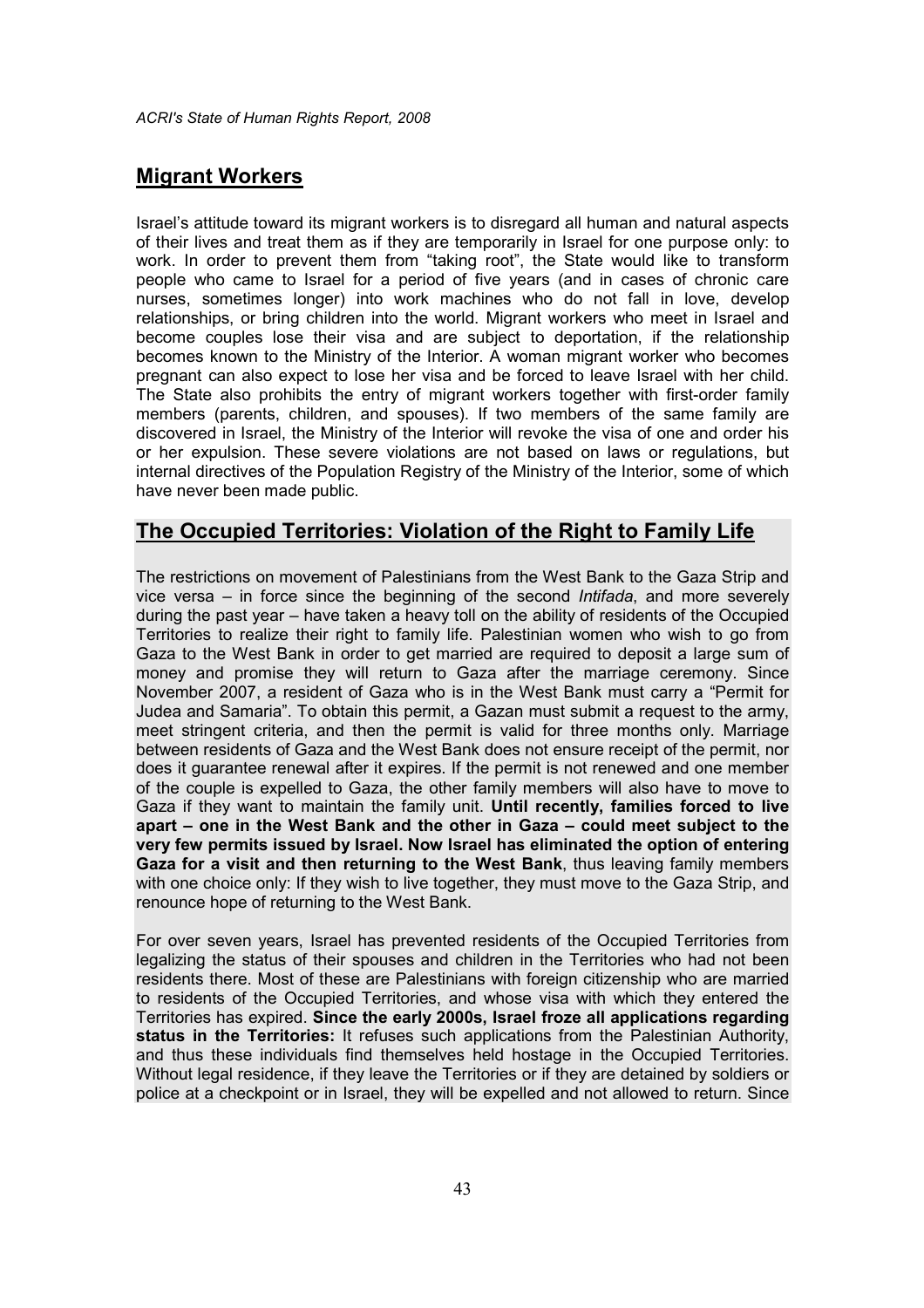October 2007, following a petition to the court by human rights organizations,  $42$  Israel approved approximately 32,000 requests for "family unification" in the West Bank and Gaza Strip. These approvals were defined as "good will gestures" and not a change in policy. According to data from B'Tselem and OCHA (the UN Office for the Coordination of Humanitarian Affairs), another 90,000 requests submitted since the early 2000s are still in the pipelines.

#### Some actions taken by ACRI to safeguard the right to family life:

- Membership in the Forum for Freedom of Choice in Marriage
- Handling hundreds of applications to the Ministry of the Interior for legal standing, including the filing of dozens of court petitions for individuals, which in many cases led to a satisfactory resolution and sometimes also to changes in the procedures
- Petition to the High Court of Justice against the "Citizenship Law" that does not allow the naturalization of Palestinian spouses, and against the government decision that preceded it (2002, 2003, 2007)
- Court petitions and appeals concerning the right to family life for common-law spouses – Israeli and foreign (2004-2008)
- Litigation (with partner organizations) demanding that Palestinian residents of the Occupied Territories be allowed to arrange for the status of their foreign spouses (2007)
- Publication of a blog called "Laissez-Passer" about immigration and legal status in Israel: http://www.mehagrim.org.
- Dissemination of a poster about the right to family life in thousands of Israeli schools (2005)
- Litigation (with partner organizations) demanding an end to the procedure that compels a migrant worker who gives birth to leave Israel (2005)
- Publication of a high-profile report about human rights violations by the Population Registry, including the right to family life (2004)
- Publication of a paper on a proposed framework for civil marriage and divorce (2001)

-

<sup>&</sup>lt;sup>42</sup> HCJ 3170/07 Dwikat v. State of Israel. The petitioning organizations: HaMoked: Center for the Defense of the Individual, ACRI, B'Tselem, Gisha, Public Committee Against Torture, Yesh Din, Jerusalem Legal Aid and Human Rights Center, Adalah, and Physicians for Human Rights - Israel.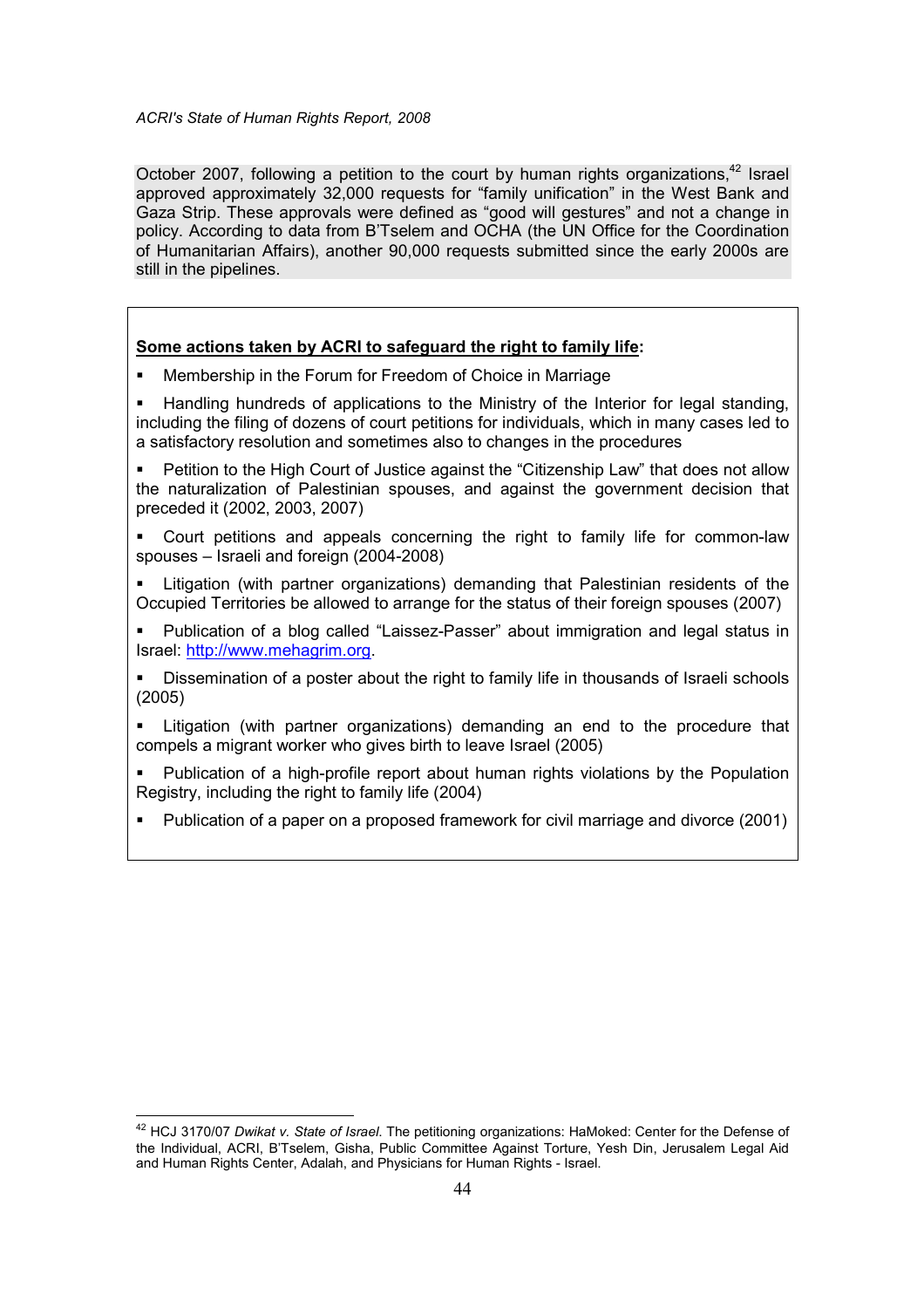## Freedom of Expression

-

"Everyone has the right to freedom of opinion and expression; this right includes freedom to hold opinions without interference and to seek, receive and impart information and ideas through any media and regardless of frontiers". (Article 19)

Since the earliest days of the State, freedom of expression has been recognized as a basic right, but in fact this right is subject to no small number of restrictions and threats. An important positive development in the last few years was the decision to rescind the **Mandate Press Ordinance** and amendments<sup>43</sup> that dealt with the licensing of newspapers and the powers to close them, thus restricting freedom of occupation and freedom of expression.

In the past year, the dangerous trend continued of restricting the freedom of expression, protest, and political actions of Arab citizens in Israel. Still fresh in the memory is the way the GSS treated the legitimate political activity of Palestinian citizens of Israel as subversive and the announcement that it considers that it has a duty to "thwart the subversive activities of those who would undermine the character of the State of Israel as a Jewish and democratic country, even if their activities are carried out using tools provided by democracy". This policy, which has no constitutional basis, even won the support of the Attorney General. Following the declarations, in the last few months the GSS have been summoning for interrogation journalists, human rights activists, and political activists whose public activities are deemed unacceptable. Thus, for example, Salah Haj Yehya, Director of Clinics in the organization Physicians for Human Rights - Israel, was summoned for interrogation because of what was defined as the organization's political activities; and Balad party activists were summoned for interrogation and were required to sign an undertaking that they would not maintain contacts with former Knesset Member Azmi Bishara. Despite the fact that their activities are, as previously stated, legal and legitimate, the GSS also makes threats – for the most part veiled but occasionally overt – against interrogees, makes it clear to them that they are under constant surveillance, hints that there could be repercussions in their private life, and warnings that if they continue with what they are doing they are liable to have criminal charges brought against them. Thus, the GSS terrorizes Arab journalists, human rights activists, and others. Such behavior, whose objective is to restrict freedom of expression and curtail freedom of political action, is illegal and a danger to democracy.

The main media in Israel are controlled by wealthy private investors and the commercial interests of these individuals have an enormous influence on the Israeli media. We recently saw an example of the problematic structure of the Israeli media and the influence it has on freedom of expression in the attempt to televise the film by Miki Rosenthal, "The Shakshuka System," that tells the story of the Ofer family as an example of the link between big business and government. As a result of pressure and threats by the Ofer family, the commercial channels refused to broadcast the film. The decision of the Broadcasting Authority to screen the film, if it is carried out, is an

 $^{43}$  Regulations 94-96 of the Defence (State of Emergency) Regulations, 1945. The revocation was the result of petitions submitted by ACRI: HCJ 6652/96 The Association for Civil Rights in Israel v. Minister of the Interior, HCJ 2459/02 The Association for Civil Rights in Israel v. Minister of the Interior. The Press Bill, 2008, formulated as a result of the petition, removes the requirement to obtain a license for the publication of a newspaper, although remnants of the old arrangements still remain in it. The bill passed its first reading in March 2008.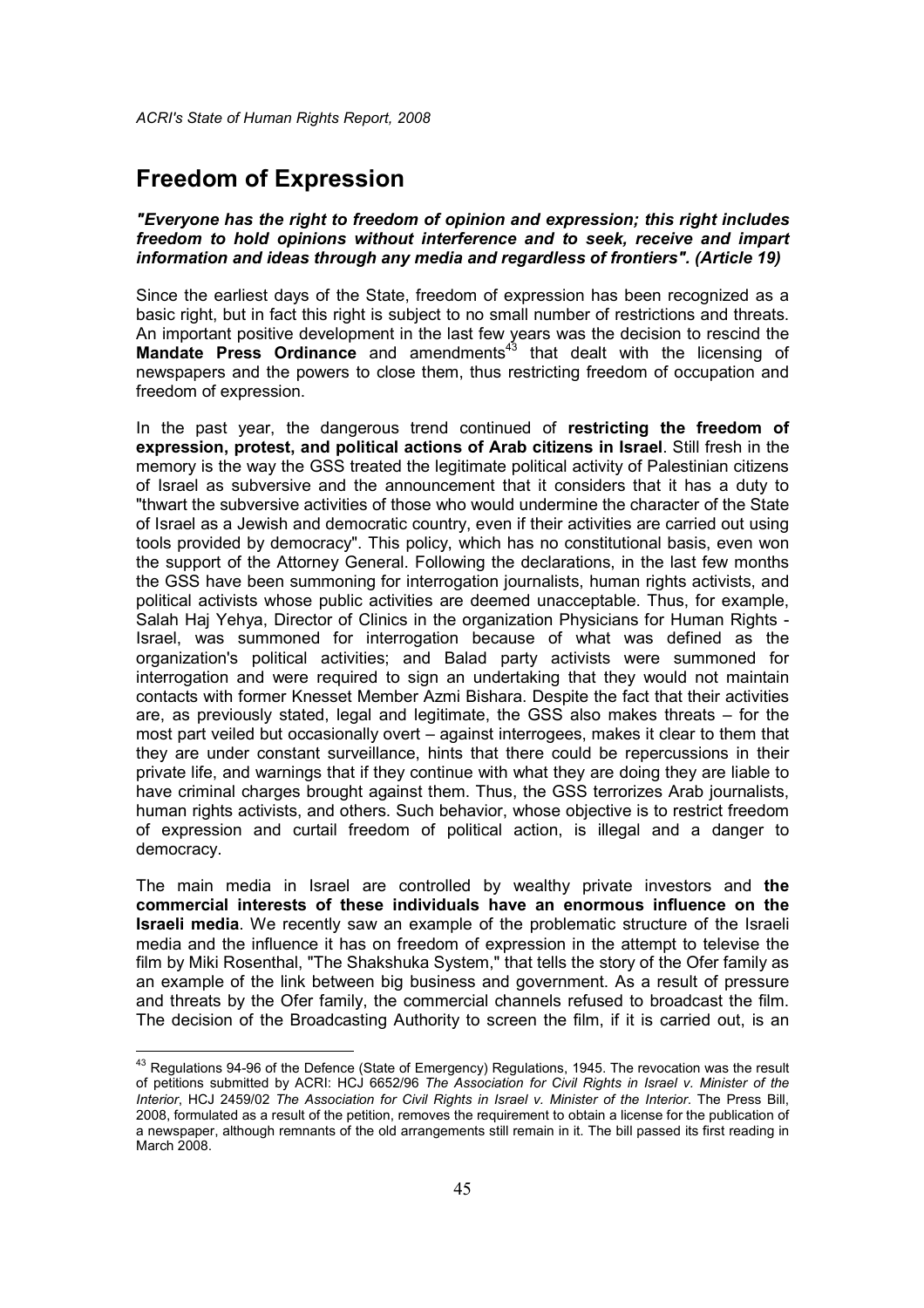indication of the importance of independent public broadcasting in an age in which most of the media platforms are controlled by commercial interests.

The "Shakshuka System" affair exposes a phenomenon that has taken hold in the last few years – the filing of specious libel charges by those who have the financial means, with the aim of discouraging critics and inducing a chilling effect on freedom of expression. This trend is made possible, among other things, by a tightening of the laws against defamation: more and more publications that took refuge in the shadow of the defense of freedom of expression are now being more rigorously examined by the courts,<sup>44</sup> and the damages awarded for defamation are on the increase.<sup>45</sup> During the term of the  $17<sup>th</sup>$  Knesset, many private bills were introduced that proposed a tightening of many aspects of the Defamation Prohibition Law.

Against this background, the free and anonymous platform provided by the Internet is important. The Internet is an open and democratic arena for the exchange of opinions, thought, information, and experiences that also provides a platform for weak and silenced voices in society, such as exploited workers, whistle blowers, and others who do not enjoy positions of power that would allow them to challenge those who find their criticism unpalatable. In the last two years, threats against the freedom of expression have proliferated in this arena. Thus, for example, in March 2008, the Knesset Committee discussed a bill requiring Internet site operators to be held responsible for the responses of Internet surfers (the so-called "Talkback Law"). The bill was frozen in July after the Israeli Internet Association proposed a mechanism of selfregulation for supervision of content published by surfers on the Internet, but even this compromise is an unnecessary violation of the freedom of expression. Two appeals are currently before the Supreme Court against judicial decisions defending anonymity in the Internet,<sup>46</sup> and the Knesset is expected to discuss an electronic commerce bill that would determine rules concerning the responsibility of companies for the publications of surfers and concerning the anonymity of the Internet.

In February 2008, the first law of its kind in Israel censoring the Internet passed its first reading – the bill to filter Internet content – that seeks to restrict Internet access to adults. Although it is intended to serve worthy ends – the protection of minors from harmful Internet content, the way it is to be implemented as appears in the bill – a central censorship apparatus directed by the government – is extreme and dangerous. The Knesset rejected a more equitable solution that is already being applied and that affords protection for children against problematic content – to force Internet providers to install for those of its customers who want it a home filtering program with which users can define the filter characteristics according to their taste. The creation of a censorship apparatus under the Ministry of Communications, similar to those in countries like China and Iran, could well be the first step towards filtering information from citizens on grounds of harmful content, security needs, or other purposes, as well as for the needs of politicians, commercial companies, and other powerful Internet groups.

The right to demonstrate is an inseparable part of freedom of expression. But again and again we encounter expressions of ignorance or of orchestrated opposition from the

 $\overline{a}$ 

<sup>&</sup>lt;sup>44</sup> See, for example, Criminal Appeal 2550/05 State of Israel v. Ungerfeld (ruling of 13 August 2008). An appeal for a further hearing was lodged against the ruling.

<sup>&</sup>lt;sup>i</sup> See, for example, Administrative Petition 89/04 *Dr. Yuli Nudelman v. Natan Sharansky (*ruling of 4 August 2008).

<sup>&</sup>lt;sup>46</sup> 471/07 (Tel Aviv) Sabu v. Yediot Internet; RRA (18) Rami Mor v. Yediot Internet.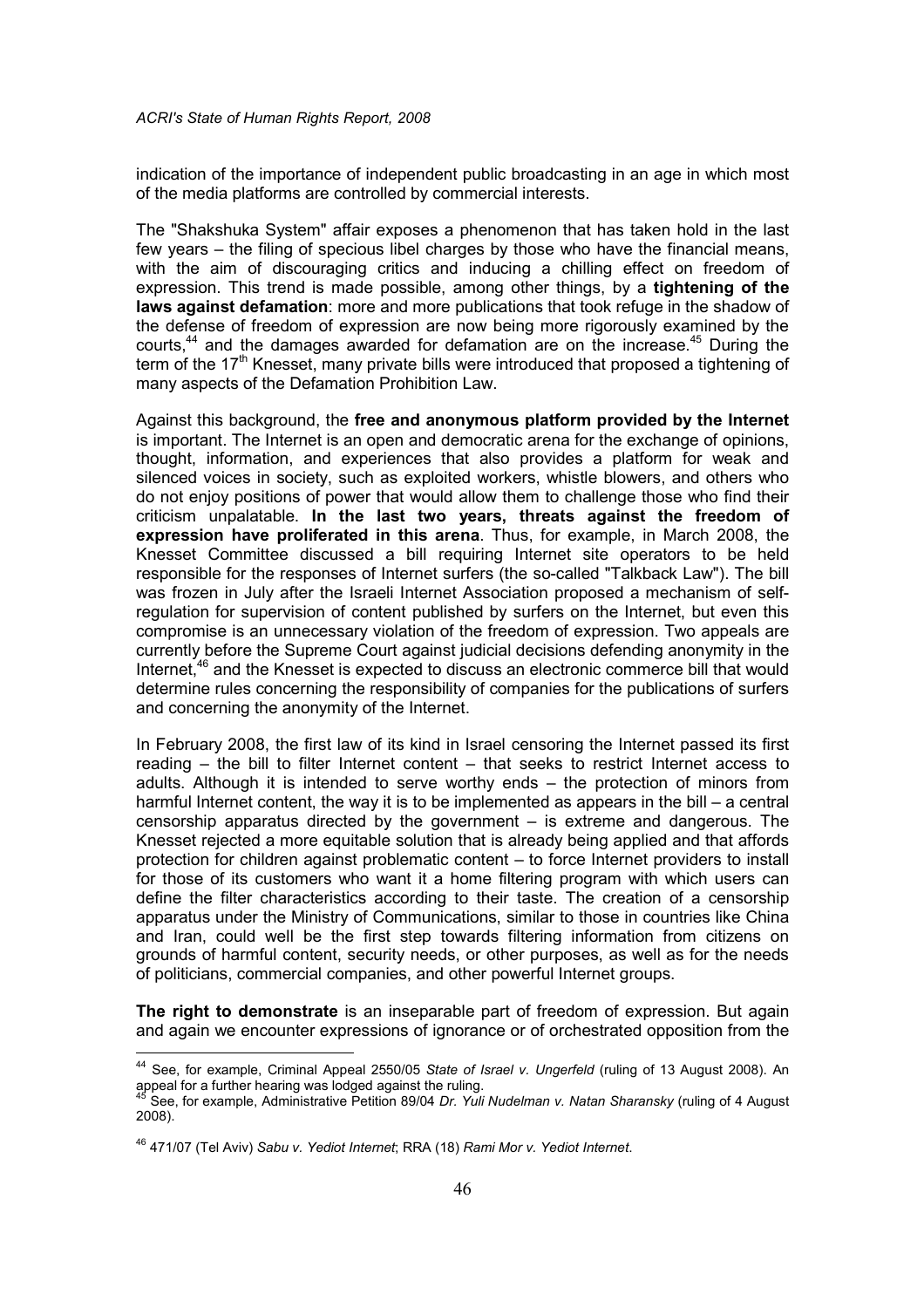authorities – the police and local authorities – that violate the right to demonstrate. Police officers sometimes interpret the prohibition of illegal assembly as one that encompasses all kinds of assembly, and therefore consider the dispersal of all unlicensed assemblies as justified, including peaceful protest vigils. The authorities sometimes refuse to permit a demonstration or impose illegal conditions on it, and relent only after there has been legal intervention.<sup>47</sup> In other cases, when the subject of the demonstration is controversial and arouses strong emotions, the police choose to protect the demonstrators by denying them the right of expression – refusal to grant a permit for the demonstration – instead of perceiving its role as that of allowing freedom of expression despite the risks. Thus, for example, the objections of the Police to approving the rally right-wing activists wanted to hold in Um-el-Fahm and the ruling by the High Court of Justice that it could be held.

Various threats to freedom of expression persist and in the last few years have overshadowed the Jerusalem March for Pride and Tolerance in Israel. Private bills discussed by the Knesset Constitution Committee at the beginning of 2008<sup>48</sup> sought to restrict the possibilities of holding marches and processions in Jerusalem that offend the feelings of the public or religious values; in effect, the bills are intended to allow the Jerusalem Municipality to prohibit the Pride March. No more so than in the most problematic and extreme cases is the protection of freedom of expression essential to the preservation of a robust democracy; and no more so than in the capital of Israel, which contains the Knesset, government ministries, the Supreme Court, and other key institutions, is it prohibited to allow political bodies to deprive minority groups of their right to freedom of expression and assembly.

# The Occupied Territories: Violations of the Right to **Demonstrate**

Stricter rules on the arrangements for demonstrations, rallies, and protest vigils apply in the Occupied Territories than in Israel. Participants in demonstrations are treated violently and intolerantly by the Israeli security forces. In the last two to three years, excesses in the use of power during demonstrations in the Territories, including deaths and injuries, have become commonplace. Thus, for example, according to an

<sup>-</sup> $47$  Thus, for example, as a precondition for granting a license for a demonstration in support of the disengagement from Gaza, the police stipulated that the demonstration's organizers should make the security arrangements at their own expense. The High Court of Justice ruled that the police had a responsibility to provide security for demonstrations and to maintain the public order during them, and that they are not entitled to impose this financial burden on those who are requesting permission for the demonstration. HCJ 2557/05 Mateh Harov v. Israel Police (ruling of 12 December 2006). After the judgment was handed down, the Police Law was amended to state explicitly that payment may not be demanded as a condition for holding a demonstration.

Two additional examples from the past year in which the authorities chose to make draconian use of the powers vested in them in order to curtail freedom of expression: Ben-Gurion University refused to allow its students to hold a demonstration within the campus grounds in support of the rights of workers at the university; in its ruling on a petition submitted by ACRI on behalf of the students, the Beersheba District Court determined that the University must allow students to demonstrate on campus, and instructed the University to rescind the anti-democratic clause in its regulations which banned demonstrations on political or controversial issues (2085/07 Doitcher v. Ben-Gurion University). In another case handled by ACRI, the municipalities of Rishon LeZion and Petach Tikva refused to allow an animal welfare association to set up information booths within their jurisdiction. A petition submitted by ACRI on behalf of the association is still pending (Administrative Petition 1317/08 Shevi – Liberation of Animals in Israel v Rishon LeZion Municipality).

<sup>&</sup>lt;sup>48</sup> These bills lapsed with the dissolution of the 17<sup>th</sup> Knesset. If they are to progress, Knesset Members will have to resubmit them in the next Knesset.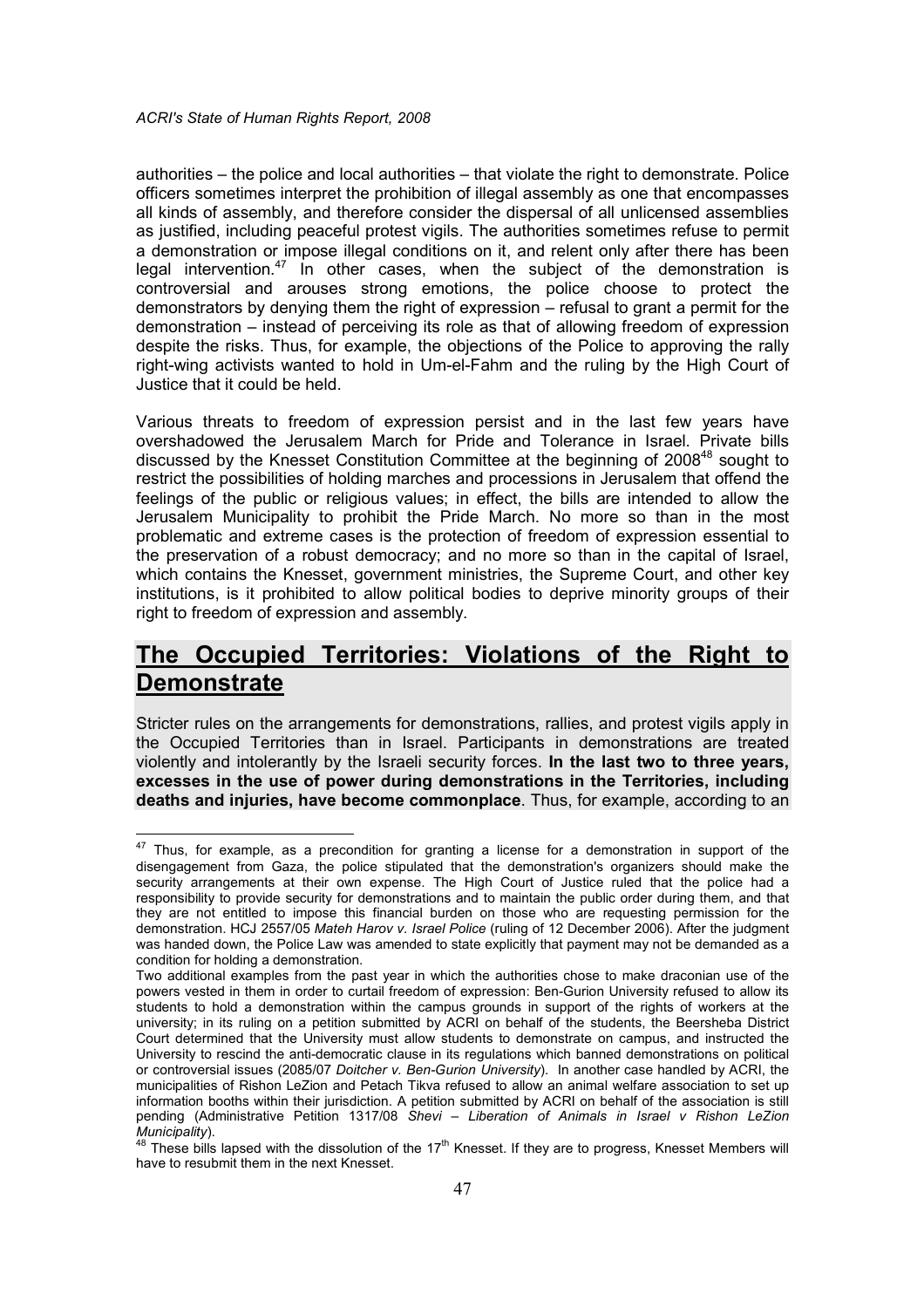OCHA report, more than half of those injured in the West Bank by the Israeli security forces in July-August 2008 were injured during protest demonstrations against the Barrier held in the villages of Ni'lin and Bil'in.<sup>49</sup> Measures used against demonstrators include: tear gas, crowd dispersal skunk bombs that leave a terrible odor, physical assault, rubber bullets, and sometimes even live rounds.

### Some actions taken by ACRI to safeguard freedom of expression:

**Representing demonstrators in criminal proceedings against them** 

 Successful litigation to remove a clause in the Ben-Gurion University articles of association prohibiting students from holding demonstrations on political or controversial issues (2008)

 A petition against the Rishon Lezion and Petach Tikva Municipalities demanding that they allow an animal welfare association to set up information stands within their jurisdiction (2008)

 Successful litigation obligating the local authority of Misgav to allow the use of its public facilities for meetings which give expression to different ideas, including political ones (2005)

Revocation of the Press Ordinance (2004)

-

- Ensuring that a college was prohibited from preventing the publication of notices only because they were written in Arabic (2001)
- Successful litigation to bring about the acquittal of a journalist charged with publishing material condoning violence (2000)
- Ensuring that political banners are allowed to be hung on private verandas (1999)
- Securing permission for a prisoner to write a newspaper column (1996)
- Successful litigation to remove censorship on plays ("HCJ Laor", 1987)
- Successful litigation to ensure that the Temple Mount Faithful would be allowed to pray at the Mugrabi Gate (1983)

 Obligating the police to provide proper protection to demonstrators – and not to prohibit a demonstration – when there is a fear of violence against the demonstrators (1983)

<sup>&</sup>lt;sup>49</sup> According to data from OCHA, 221 Palestinian unarmed citizens were injured in July, of whom 44 were children, and in August, 144 unarmed citizens were injured, among them 68 children.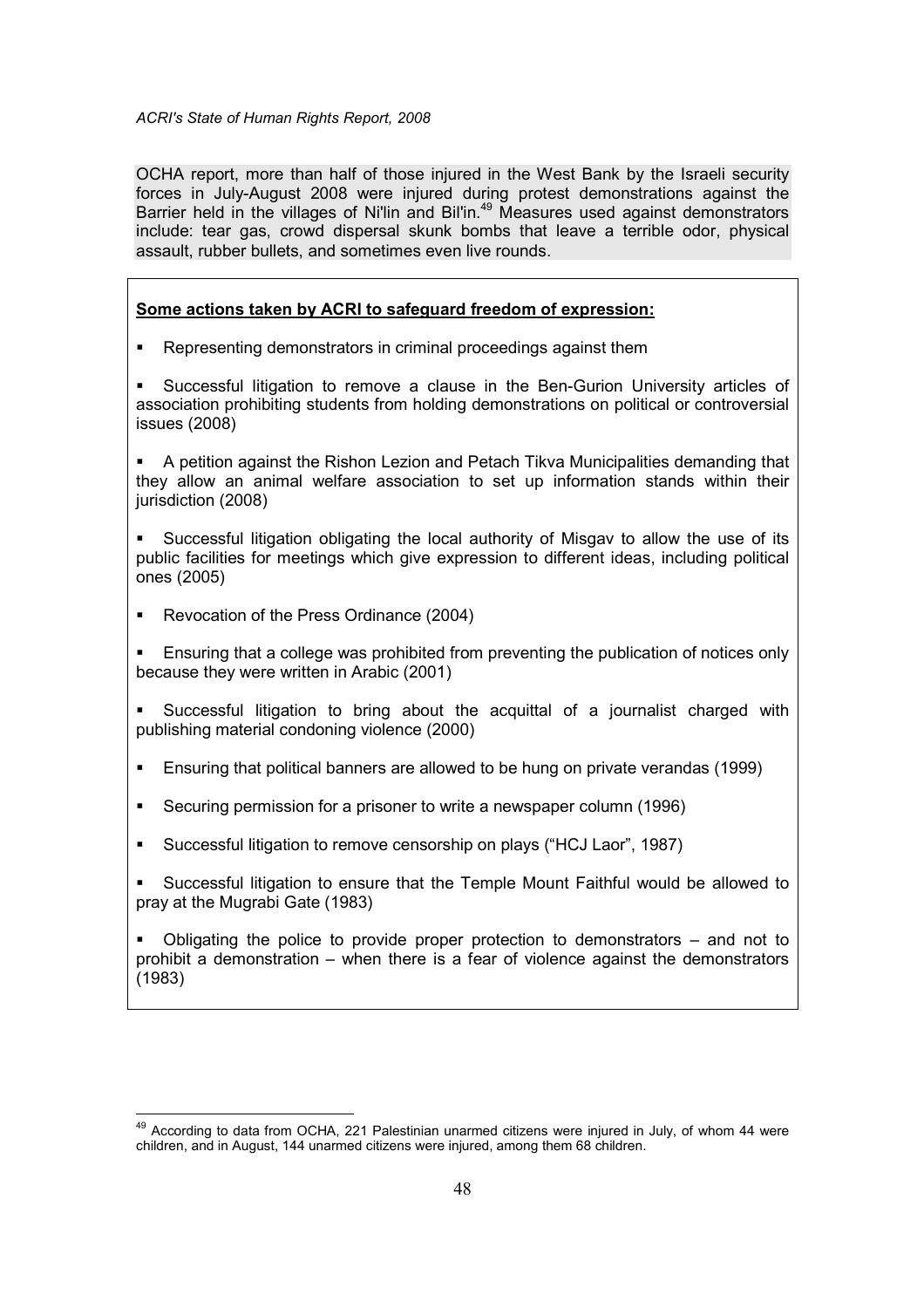## Freedom of Information

 $\overline{a}$ 

#### "Everyone has the right to freedom of opinion and expression; this right includes freedom to hold opinions without interference and to seek, receive and impart information and ideas through any media and regardless of frontiers". (Article 19)

The disclosure of public information is essential for the democratic discussion of questions on the public agenda, to ensure the right of every citizen to influence events on a firm and solid basis, and to ensure proper administration. In 1998, the Knesset passed the Freedom of Information Law initiated by a coalition of associations for the freedom of information of which ACRI was one. The Law ensures the right of citizens to obtain information from the authorities, both on matters of public interest and on matters affecting the applicant personally.

The passing of the Law was a most positive step that symbolized a real revolution in the approach to this right in Israel. But ten years after it passed into law, its enforcement is still inadequate. The State's authorities continue to create difficulties for anyone seeking to realize their right to access information. On many occasions the authorities leave applicants for information waiting in vain for long periods, forcing them to resort to legal procedures involving financial outlays and considerable effort in order to gain access to information that from the outset there was no proper reason for its concealment from the public eye. Many government bodies do not even bother to disclose basic information that should be made available for public scrutiny on a fixed and ongoing basis, such as internal procedures and various criteria according to which the State's ministries operate, affecting the ability of citizens to exercise their rights. In the State Comptroller's Report published in May 2008, the Comptroller stated that: half of the authorities examined did not make their internal procedures available for public scrutiny; most of the authorities do not publish on their Internet sites in an effective, accessible, and up-to-date manner instructions on how to submit requests for information; those responsible for implementing the Law in the authorities have not been properly instructed on how it should be implemented; and 44% of the authorities surveyed, most of them dealing with social matters, do not publish an annual report on their Internet sites as required by law. According to the Movement for Freedom of Information, which monitors the implementation of the Freedom of Information Law in the various authorities, not one ministry in the Israeli government fully implements the Law, and only a few ministries implement it satisfactorily. In the last year, following successful petitions by ACRI, the Ministries of the Interior and Housing have begun to publish their internal procedures on the Internet.<sup>50</sup>

In the State's archives, and specifically in the IDF archives, the situation is particularly bleak. Officials in the security apparatus control the management of the archives in a way that illegally restricts freedom of information and research. Historical material that should have already been disclosed even under the strict rules imposed by the security apparatus are still closed to scrutiny, and the resources invested in the disclosure of archival material and the promotion of research and the transparency of the archives are abysmal. The restrictions on access to materials in the archives lead to a perversion of historical research, the collective memory, and the cultural heritage of the State of Israel, and hinder the democratic public discourse on security and political issues.

<sup>&</sup>lt;sup>50</sup> Administrative Petition 530/07 Association for Civil Rights in Israel v. Ministry of the Interior; Administrative Petition 8391/08 Anonymous v. Ministry of Welfare and Social Services.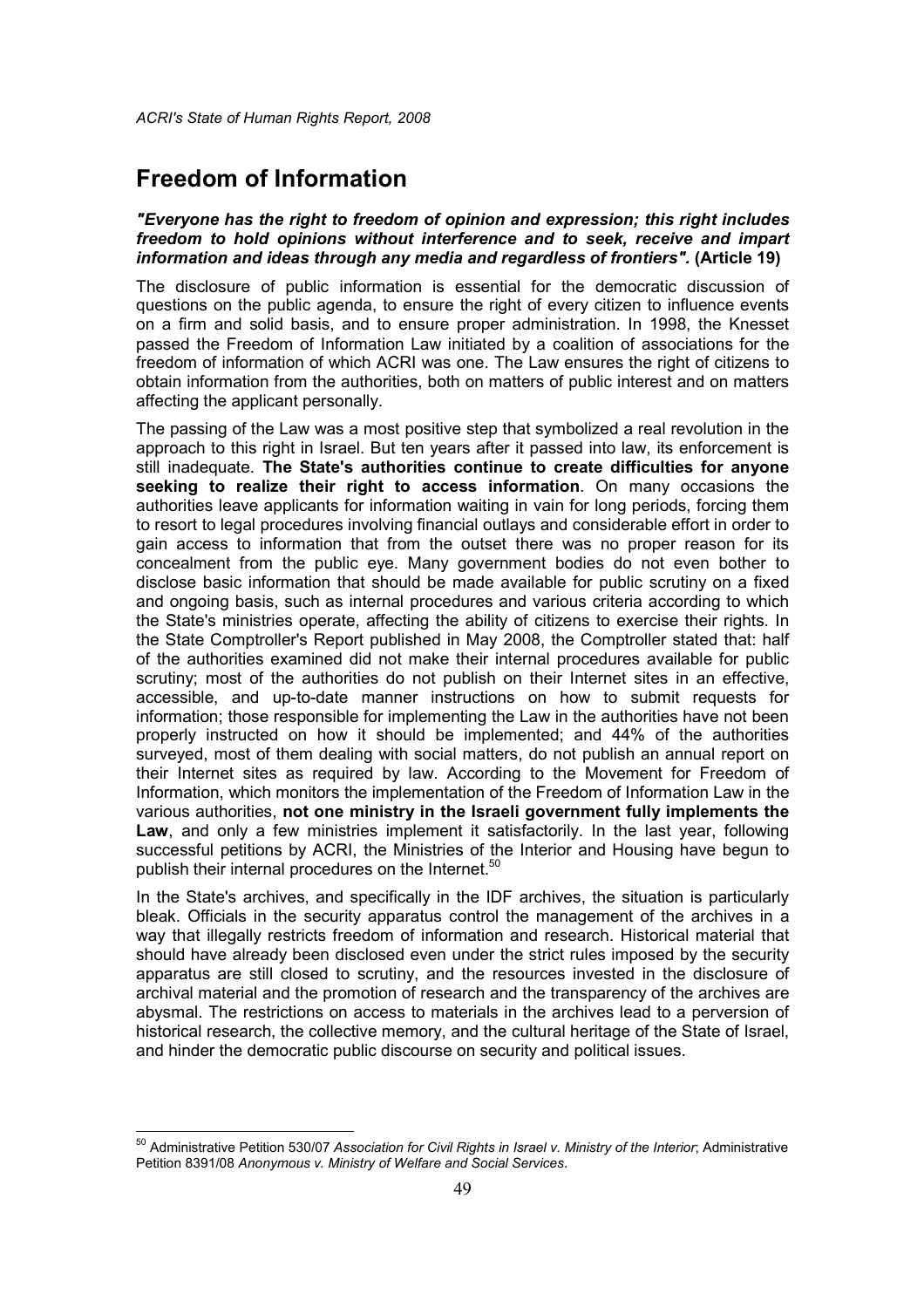### Some actions taken by ACRI to promote freedom of information:

ACRI was one of the organizations that initiated the Freedom of Information Law. Our activities have led to a number of significant achievements concerning the promotion of freedom of information, including:

 Successful litigation leading to the publication of the Ministry of Housing's internal procedures on its Internet site (2008)

 Successful litigation ensuring the publication of the Population Registry's internal procedures on the Ministry of the Interior's Internet site. (2007)

 Securing an undertaking by the Government Secretariat Office to provide anyone who asked, without the need to pay any fee, government decisions made prior to 2004 and which had not been published on the Internet (2006)

 Ensuring the publication of international agreements to which Israel is a party on the Foreign Ministry's Internet site (2006)

 Successful litigation ensuring the publication of the decisions of committees considering the parole of prisoners (2006)

 Successful advocacy to make it permissible for an accused to examine the file against them and closed due to lack of evidence (2006)

 Successful litigation to ensure the disclosure of the details of the first tender for the privatization of a prison (2000)

Bringing about the publication of the Prison Service Regulations (2000)

 Ensuring the publication of the list of bodies supported by the Ministry of the Interior (2000)

• Petition to allow scrutiny of court files (1996)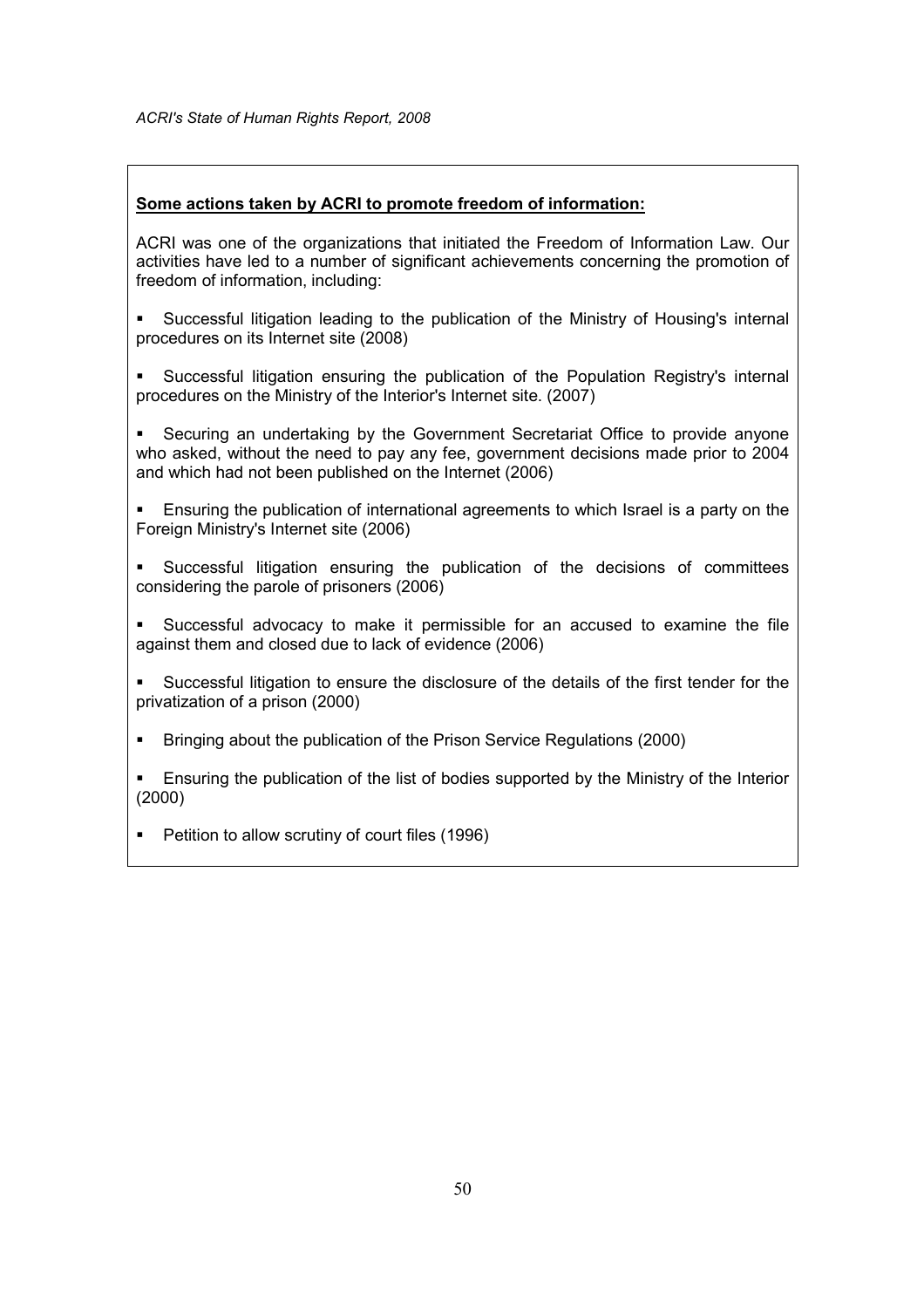# Freedom of Association

"Everyone has the right to freedom of peaceful assembly and association. No one may be compelled to belong to an association". (Article 20)

#### "Everyone has the right to form and to join trade unions for the protection of his interests". (Article 23(4))

Although the right of association is a recognized and protected right in Israel, there are some provisions in Israeli law that infringe upon the right:

 "Prohibited Association": The executive branch has the right to declare a group of persons a prohibited association or a terror organization, i.e. it is an administrative power and not a judicial one. No process of hearing is conducted before the declaration and no process of judicial review has been determined, apart from allowing that body to file an appeal to the Supreme Court.

 Registration of Political Parties: The prerogative of the Registrar of Parties not to register a party that is opposed to the character of the State of Israel as a Jewish state is a serious violation of freedom of association, freedom of expression, and the democratic process.

 Registration of Non-Profit Organizations (NPOs): The supervision of civil society organizations in the context of NPOs is among the strictest in the world. Every year, NPOs must submit to the Registrar of Non-Profit Organizations in the Ministry of Justice audited financial reports, signed minutes of general meetings, details of principal donors, and more. In research conducted by Attorney Michal Aharoni of the Community Service Law Program in the Tel-Aviv University Faculty of Law it was noted that the specific reporting obligations, the powers of the Registrar of Non-Profit Organizations, and the way in which they are applied together with the restrictions on the registration of organizations and their activities are all indicative of the dangers inherent in "burdensome bureaucracy and demands for precise reporting aimed at harassing civil rights associations, preventing their registration, and monitoring their activities".

 In June 2007, the Knesset passed an amendment to the Amutot Law, increasing the State's supervision of NPOs operating in Israel. NPOs are now also obliged to make a "verbal report" to the Registrar that includes, *inter alia*, the main activities conducted by the NPO to further its objectives during the year, a description of its organizational structure, the names of office bearers in the NPO, etc. The increase in supervision, which has already been said to be strict in any case, is contrary to the recommendations of the U.N. according to which government authorities have no need to supervise the objectives of the civil society's organizations and they should not be allowed to interfere in their management. The fear is that the wide and unprecedented powers given to the Ministry of Justice will be used to hinder the activities of bodies that want to exercise freedom of expression, thought, and association to discuss controversial matters in the forefront of public debate in Israel.

 Workers' Associations: In the last few decades, changes in the labor market in Israel have negatively impacted on organized labor, and as a result have led to a violation of the right to organize. Among these may be noted moves towards privatization and flexibility in the labor market, a switch from collective agreements to personal contracts, a reduction in the power of the Histadrut (Labour Federation), and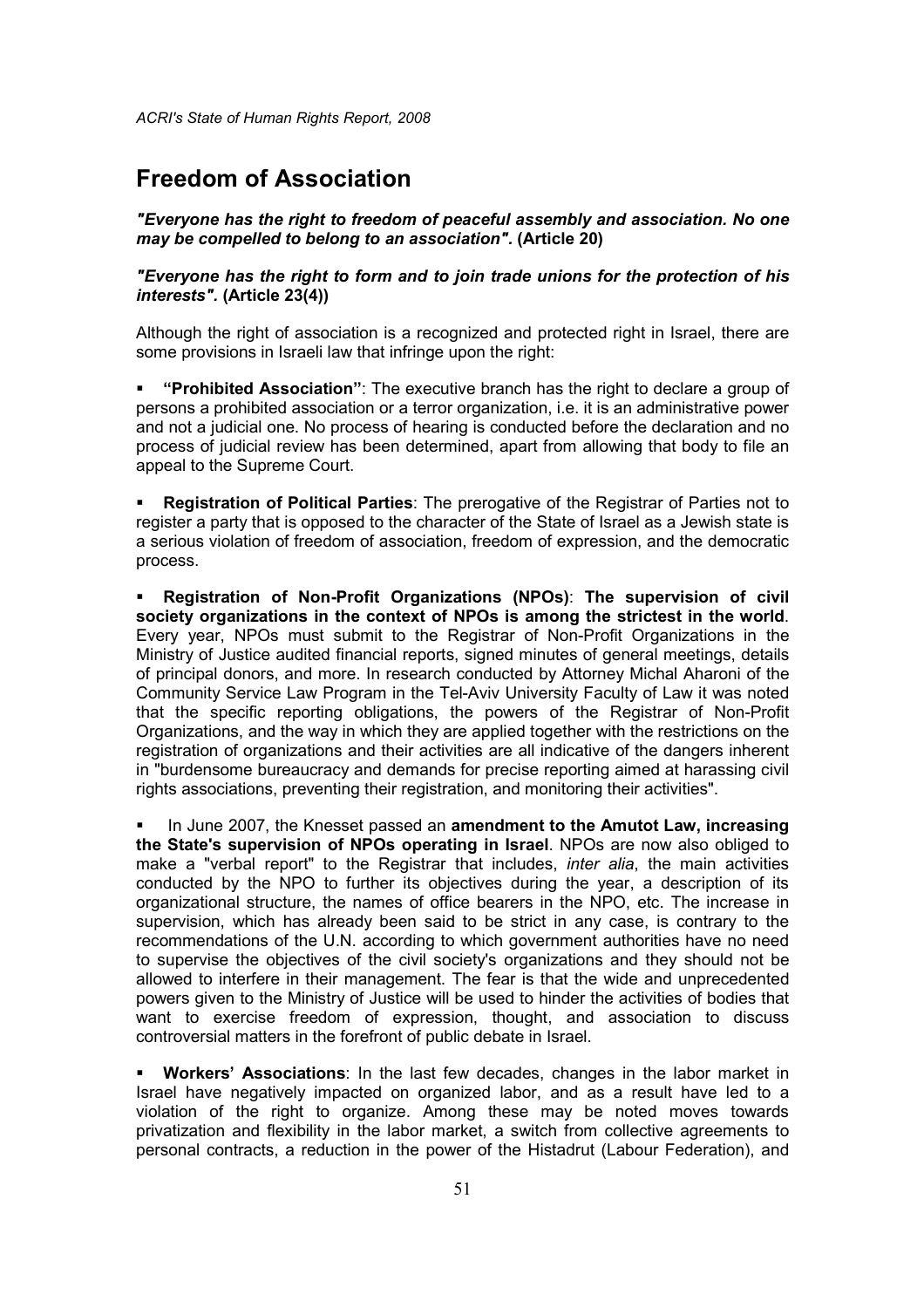various restrictions on the right to strike. The percentage of workers organized in any kind of workers' organization dropped from 85% in the 1980s to only 32% in 2003. In the 1990s and at the beginning of the present century, attempts by workers to exercise the right to organize were unsuccessful in many cases, mainly because of objections and harassment by employers. In 2007, in only 37% of the companies surveyed on in the "Maala" CSR Index<sup>51</sup> were workers organized, and in only 28% of the companies was it reported that efforts to organize workers would be allowed should there be any.

In the last few years, social change organizations, and chief among them the Social Welfare Legal Clinic at Tel-Aviv University, have been working to increase workers' awareness of organization as a tool in the struggle for their rights, and to help workers' groups that want to organize and set up a committee or workers' representation. Recently, a new general workers' organization was also established ("Power to the Workers – Democratic Organization of Workers") – the first since the establishment of the General Histadrut in 1920 and the National Histadrut in 1934.

 The Israel Bar Association: The condition stated in law, according to which the practice of law is conditional on membership of the Israel Bar Association is an unjustified violation of both freedom of organization and freedom of employment. In other professional organizations, like the Institute of Certified Public Accountants in Israel and the Israel Medical Association, there is nothing comparable to the arrangement with lawyers by which the body responsible for granting licenses to practice the profession is also the body that is meant to serve as the professional union representing its members' interests and their professional knowledge, and membership of which is voluntary.

-

<sup>&</sup>lt;sup>51</sup> The Maala CSR Index examines large companies in the economy according to criteria of corporate social responsibility.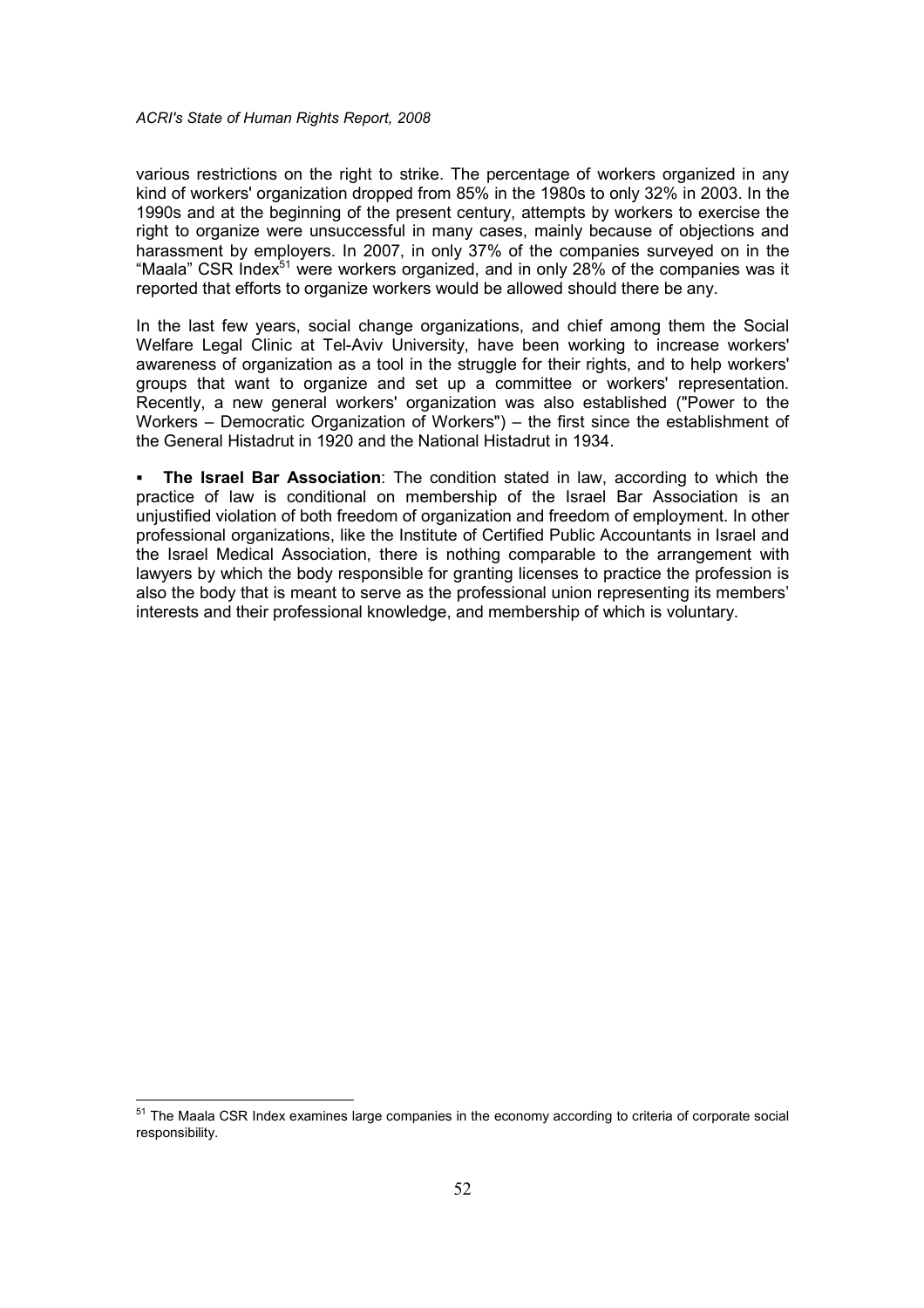# The Right to a Dignified Existence and an Adequate Standard of Living

"Everyone has the right to a standard of living adequate for the health and wellbeing of himself and of his family, including food, clothing, housing and medical care and necessary social services, and the right to security in the event of unemployment, sickness, disability, widowhood, old age or other lack of livelihood in circumstances beyond his control". (Article 25)

### Poverty and Social Gaps

-

Over the past thirty years, Israel has moved from being one of the most egalitarian countries in the western world in terms of income distribution to the least egalitarian western country, with the exception of the United States.<sup>52</sup> According to a 2007 report by the National Insurance Institute, economic growth in the years 2005- 2007 did not improve the overall social situation. Increasing poverty and lowered welfare expenditures were halted, but the marked economic improvement in comparison with the recession years 2001-2003 was not translated into social betterment. The most recent Poverty Report, published in February 2008 and covering the second half of 2006 and the first half of 2007 indicates that the poverty rate during this period remained stable: There were 420,000 families living in poverty in 2006/07 – 20.5% of the total families in Israel – and the incidence of poverty among children remained high at 35.9% – 805,000 children. Among families with four or more children, the poverty rate soars to 60%. A steady increase was also maintained in the poverty rate of working families, particularly families with only one breadwinner: The incidence of poverty in families with one breadwinner rose from 17.6% in 2002 to 23.9% in 2006/07. A report by an inter-ministerial committee in March 2008 notes that in Israel, the level of nutritional insecurity (defined as the lack of regular access in customary ways to a sufficient amount of nutritional food) has reached troubling proportions.

According to data published by the Adva Center (November 2007), instead of investing the fruits of growth in recent years into social and economic development, government policy in Israel focused on one main goal – fostering economic growth, especially by reducing budgetary expenditures.<sup>53</sup> Per capita spending on social areas shrank even more than per capita overall spending. In 2001, for example, social spending per capita was NIS 11,218, and will be NIS 10,504 per capita in 2008, according to Adva estimates. Pension payments from the National Insurance Institute also dropped, despite the increased needs and population growth. According to Adva, the policies of reduced government spending contribute to the enrichment and expansion of large corporations and major financial groups, but they exact a heavy toll: deeply reduced spending for public services. These reductions harm equal opportunities for education, higher education, health, and housing for most Israelis; they undermine the stability of the middle class; and thus they cast a shadow on development and growth in the coming generations. What's more, most Israeli citizens do not even benefit from the growth, as it

 $52$  In an income survey of 2005, for example, the Central Bureau of Statistics reports that the average gross income for households in the upper decile was 12.1 times higher than in the lower decile, and the net income, nine times higher.

<sup>53</sup> Government spending per capita drastically decreased in 2002-04. Although it has risen since then, spending remains lower than in 2001 even after these increases. Virtually the only area of increased government spending was infrastructure, especially for transportation.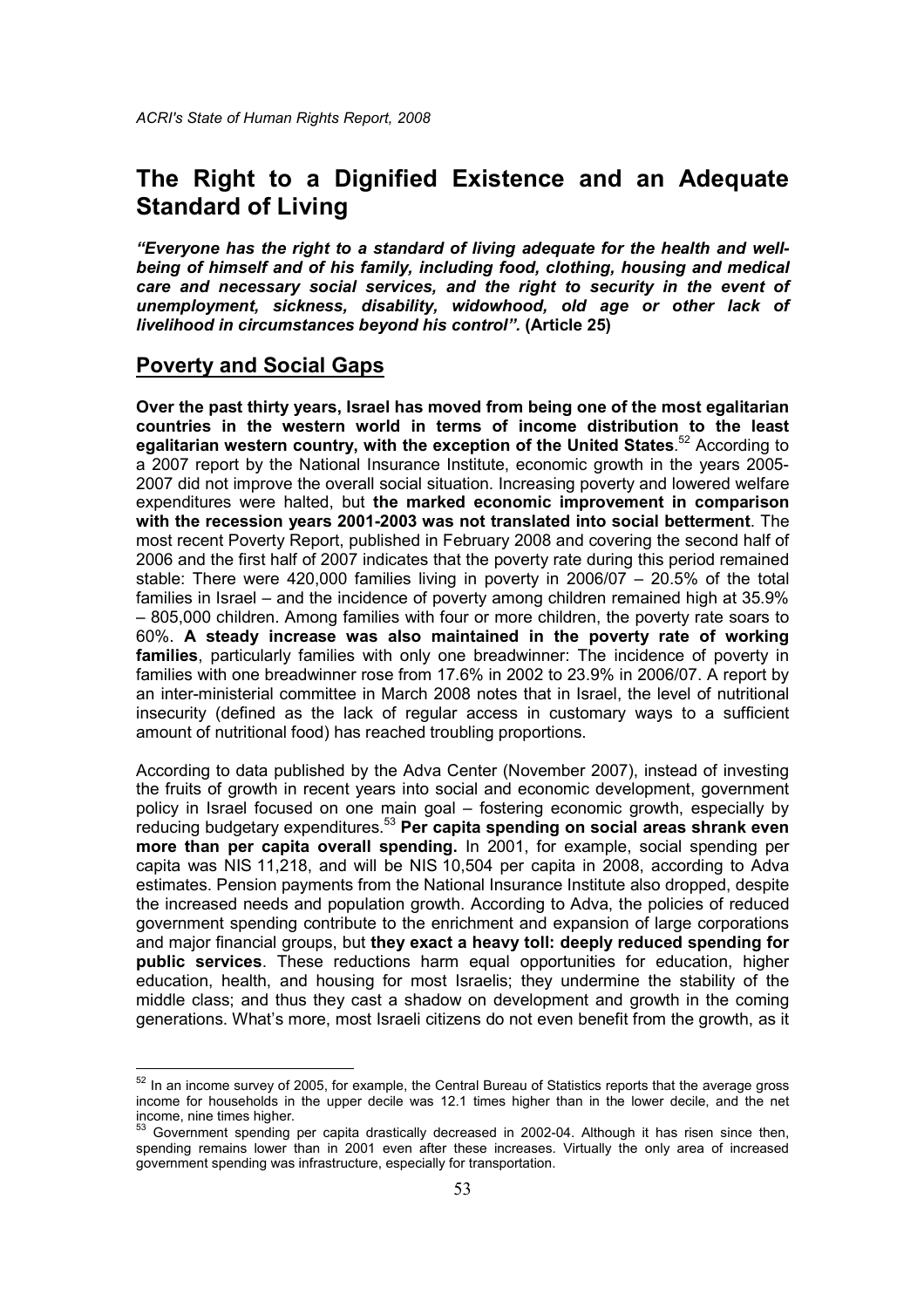is skewed – concentrated in several branches of the economy and the center of the country.

Among the poor in Israel are tens of thousands of hard-working employees in the State authorities who are employed in disgraceful conditions through service contractors. Government ministries who make use of these contracted services avert their eyes to save government money at the expense of these sub-contracted workers. Many other workers are plunged into poverty after encountering a crisis because the State reneged on its promise to provide a safety net. Despite this, State authorities in recent years have taken to placing the burden of blame for the poverty on the poor themselves, ignoring the destructive impact of Israel's socioeconomic policies in the past two decades. 54

The National Insurance Institute noted with satisfaction in 2007 that social goals were announced as government policies<sup>55</sup> for the first time, including the goal of increasing employment in order to alleviate poverty. They emphasize, however, that an improved employment rate alone is not enough to ease distress, and that active government labor policies are also required to raise the salaries of low-income employees. Supportive and complementary tools, such as financial support for families, should also not be neglected, the survey noted. These are particularly important for people who cannot participate in the workforce, such as children, the elderly, and the disabled, and for those who do not manage to extricate themselves from poverty even when they actively participate in the workforce.

## East Jerusalem: Neglect and Discrimination

-

In late 2006, the population of Jerusalem was estimated at 732,100. Thirty-four percent (251,400 residents) of these are Palestinian Arabs living in East Jerusalem who were given "permanent resident" status following unilateral annexation of the city by the Israeli government in 1967. Given its control over East Jerusalem and the status it granted residents there, the Israeli government is obligated to act equitably toward this population. Israeli law stipulates that East Jerusalem residents are entitled to all services and rights granted to Israeli citizens, apart from the right to vote in national elections. Nevertheless, since 1967, the Israeli government has not budgeted resources for strengthening and developing East Jerusalem – resources that are essential for meeting physical needs as well as the natural growth of the population. The aim of this policy, which has lasted for four decades, is to ensure a Jewish majority in the city of Jerusalem and push Palestinian residents to leave. As a result, East Jerusalem residents live in dire straits, and their condition is worsening.

67% of the Palestinian families in East Jerusalem and 77.2% of East Jerusalem children live in poverty, compared with 21% of the city's Jewish families and 39.1% of the city's

 $54$  In February 2008, for example, the Yitzhaki Committee – an inter-ministerial committee appointed by the

prime minister – attributed the increased number of poor every year to the poor themselves.<br><sup>55</sup> In April 2008, the government adopted the Social-Economic Agenda for Israel 2008-2010 presented to it by the National Economic Council. This Agenda sets two primary goals: the reduction of poverty by encouraging growth, with the key being increased employment; and using stimuli for balanced, long-range growth, with the key being improved education at all levels. The government appointed an inter-ministerial committee headed by the Director General of the Finance Ministry to present the government with quantitative goals for poverty and employment that would be integrated into the government economic policies. In August 2007, the government for the first time approved two economic-social goals for 2008- 2010 – the goal of employment and the goal of reducing poverty and improving the standard of living among the poor – to be added to the two existing goals (on the deficit and inflation).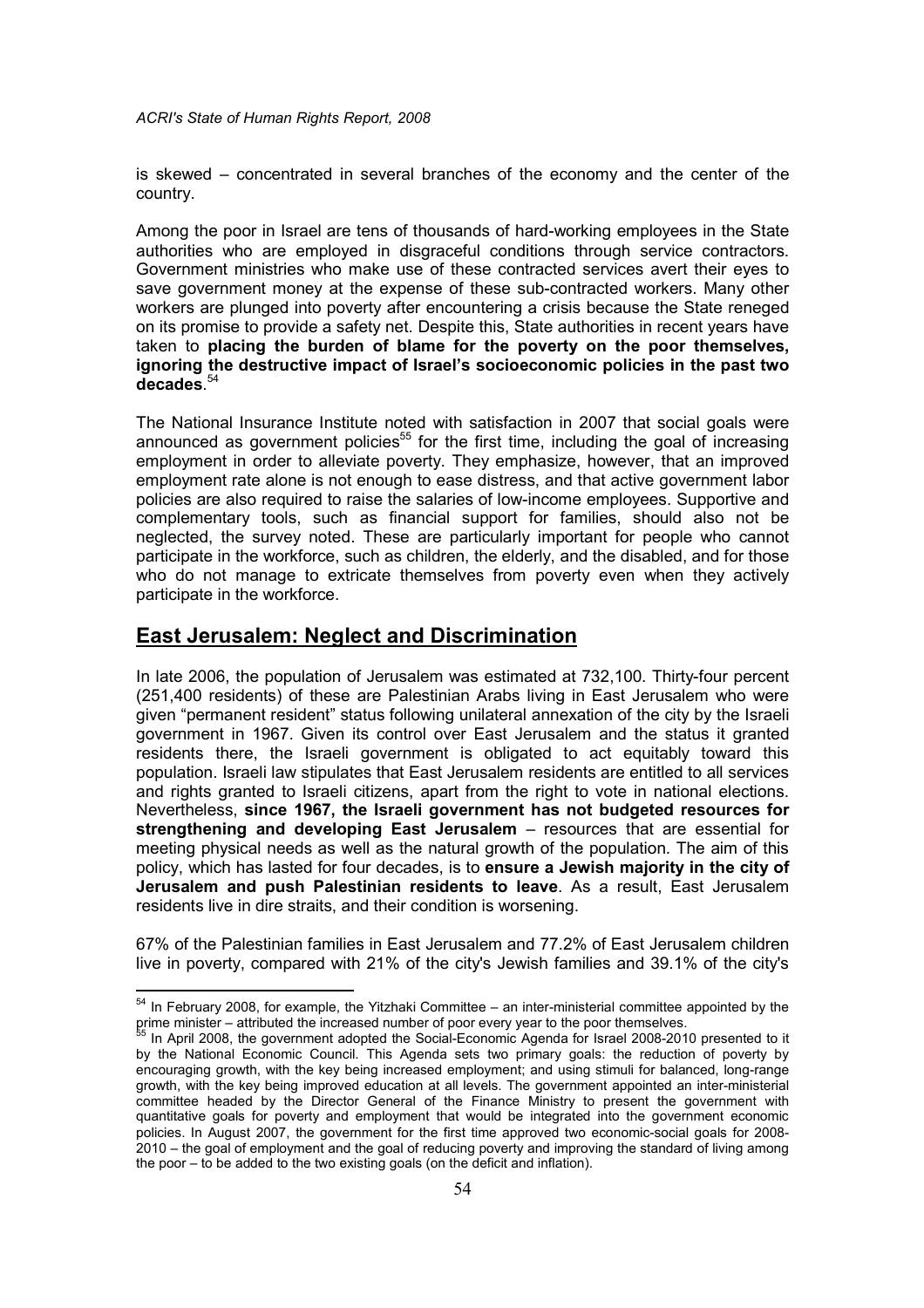Jewish children (data from 2006). Because of the chronic shortage of sanitation facilities in East Jerusalem, trash piles up in the streets and the numerous illegal garbage dumps. Roads are studded with potholes, and the few sidewalks that exist are in serious disrepair. Public parks are a rarity. The infrastructure for sewage and drainage throughout East Jerusalem has deteriorated from years of neglect, creating acute sanitation problems. Despite frequent complaints from the residents, there are many areas in which no repairs or improvements are made. The laying of new sewage and drainage pipes is made conditional upon the payment of high fees and development taxes that exceed the means of the residents, but even when residents are willing to cover the costs of laying sewage lines, the authorities generally delay the work.

The postal service barely functions. Welfare services – with insufficient funding and ongoing discrimination in comparison with those on the western side of town – are on the brink of collapse. This is particularly serious in light of the socioeconomic situation of the population. In the area of education, there is a disgraceful shortage of 1,500 classrooms in the state school system. As a result, the system has no room for some 40,000 East Jerusalem children who have to study in expensive private schools or simply drop out. Almost no preschool programs exist.

In the field of planning, East Jerusalem suffers from glaring discrimination whose purpose is clear: to limit legal construction by the Palestinian population and constrict the space available for the development of Arab neighborhoods. This discrimination in planning has led to a situation in which most of the structures in East Jerusalem were (and are still being) built without a permit. They are densely crowded, and the occupants live in constant fear of having their homes demolished. One direct outcome of the planning discrimination is the lack of a fresh water supply, because Israel's Planning and Construction Law prohibits the connection of unauthorized buildings to the municipal water network. Based on data from the Gihon Company (Jerusalem's water and sewage supplier), over half the population in East Jerusalem – 160,000 residents – lack a regular water supply. Having no choice, the residents rig makeshift connections to water mains or to neighboring homes legally connected to the water network, or they make do with stored containers of fresh water. The lack of fresh water reduces the level of hygiene (since showers, dishwashing, and housecleaning all become difficult), allowing for the spread of infectious diseases.

The reality of life in East Jerusalem is therefore an ongoing cycle of neglect, discrimination, and poverty. These, combined with cutting off the West Bank through construction of the Separation Barrier, have brought economic and social ruin to some parts of the city. The vast majority of residents in this area do not receive and are unable to purchase the most basic services, and their right to a dignified existence and an adequate standard of living is severely compromised.

## Living Conditions in the Unrecognized Bedouin Villages: 60 Years of Disgrace

Tens of thousands of people live in 39 unrecognized Bedouin villages in the Negev, which have existed for decades. Some reside on their ancestral land, some on lands to which they were evicted decades ago. The State refuses to recognize these villages, and refers to them and their inhabitants as "scattered". From Israel's perspective, these are illegal settlements that must be evacuated and the inhabitants moved to existing townships. As a result of the planning policies of the governments of Israel – disregarding the very existence of these villages and not taking into consideration the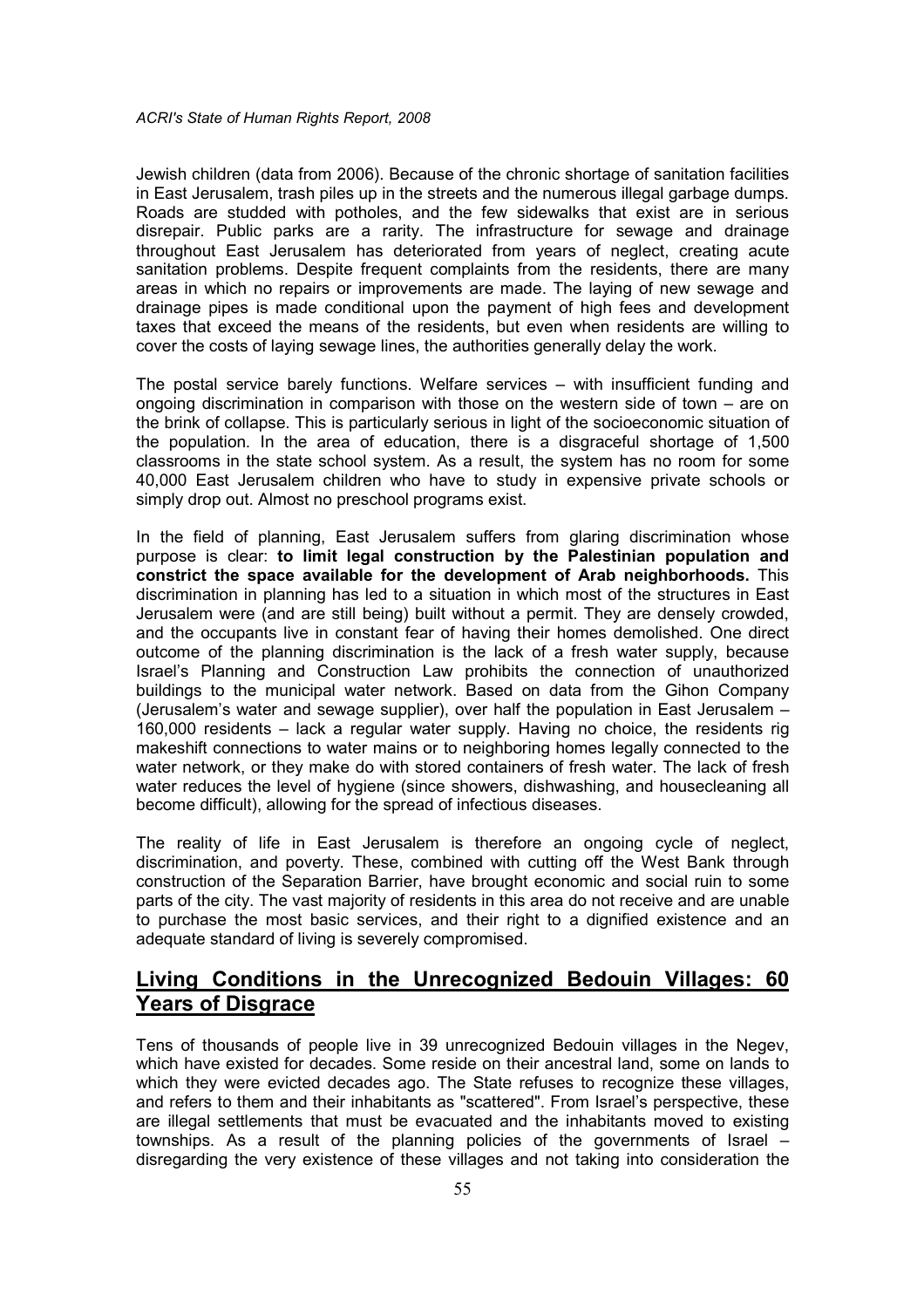needs and rights of these citizens in the overall planning – the village residents live in uncertainty and fear of eviction. In the absence of planning, all construction in these villages is carried out without a permit, and residents fear for losing their homes and having additional criminal measures taken against them.

While the villages exist in reality, they do not appear on any official maps; the people who live in them also do not exist. How else can one understand that a developed country in 2008 has communities in which tens of thousands of people are not connected to the water, electric, sewage, and telephone infrastructures or the **roadways**. The residents of the unrecognized villages also suffer from **severe** shortages in educational, health, welfare, and sanitation services. Living conditions are disgraceful even in the ten Bedouin villages that were recognized and incorporated as the Abu Basma Regional Council. Although these towns were recognized some time ago, the planning procedures for them are still not completed, and therefore most of these towns are still unable to issue construction permits. According to the Planning and Construction Law, the electric company is prohibited from connecting structures to the electric grid if planning procedures are not complete. As a result, even villages that were recognized years ago are not connected to the electric grid – just like the unrecognized villages. Their living conditions did not improve, and the rights of these residents to dignity and adequate housing are still seriously compromised. The planning process may take years, only prolonging the suffering of these residents.

## The Occupied Territories: Violation of the Right to a Dignified **Existence**

According to the World Bank, the Palestinian economy continues to deteriorate and remains dependent on external aid. Israel's siege policy in the Gaza Strip, which has been in place since 2007 (see the chapter on "Freedom of Movement") has wiped out Gazan industry almost entirely. Unemployment in Gaza climbed to 29.8% in the first quarter of 2008; if we add to this those who have given up and no longer seek work, unemployment mounts to 35.5%. Amnesty International data show approximately 80% of Gaza residents currently depend on humanitarian aid from international agencies, compared with 20% a decade ago; and 30% of the population have no access to clean water. The rate of poverty reached 51.8% in 2007, while 35% are defined as living in deep poverty.<sup>56</sup> Food prices increased by 28% in Gaza between June 2007 and June 2008. The local authorities are also collapsing as a result of the siege, as they can barely provide basic services such as water, sewage, and sanitation due to their inability to bring parts and raw materials into Gaza. International organizations (the World Bank and OCHA – the UN's Office for the Coordination of Humanitarian Affairs) report that even the ceasefire in place since June 2008 did not significantly improve matters: The supply of fuel and basic products is still far from meeting needs; and the shortage of raw materials combined with the ongoing prohibition on export prevent rehabilitation of the economy.

The West Bank showed slight economic recovery during the past year, but the assessment of the World Bank is that this is not significant. Unemployment in the West Bank climbed to 19% in the first quarter of 2008; if those who gave up looking for work are added, unemployment mounts to 25.7%. The level of poverty in 2007 was 19.1% (or 45.7% not counting external aid). Food prices rose by 21.4% from June 2007 to June

-

 $56$  According to the World Bank, if the poverty indicator is based solely on income and does not include external aid, the rates of poverty and deep poverty in Gaza are 79.4% and 69.9% respectively.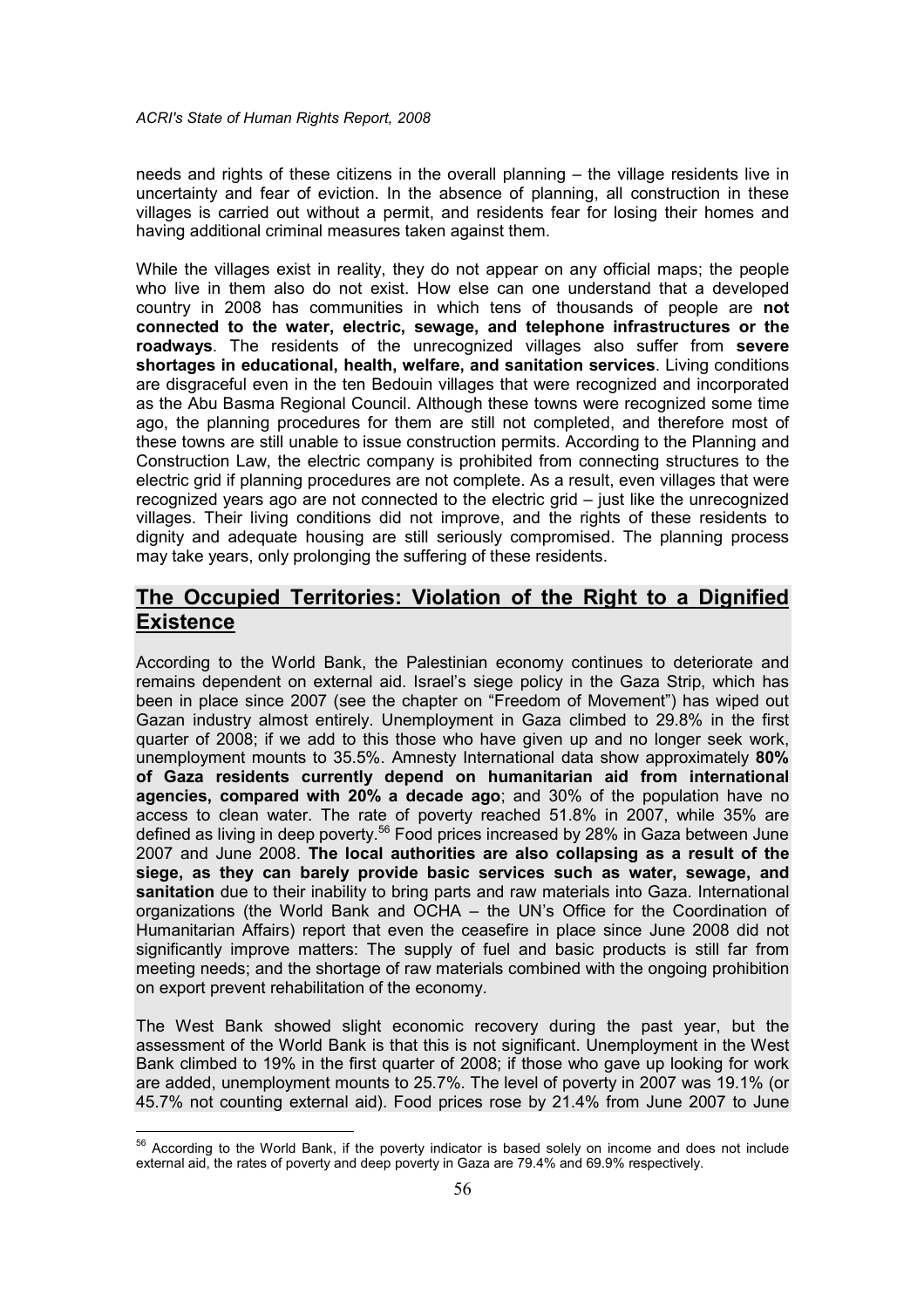2008. According to the World Bank, 75% of Palestinians reduced the amount of food they buy, and 89% buy lower quality food than they had in the past.

#### Some actions taken by ACRI to safeguard the right to a dignified existence and an adequate standard of living:

 Membership in the Forum of Organizations to Abolish the Arrangements Law, which seeks to eliminate or minimize the Arrangements Law, and ongoing activity in the social sectors included in the Arrangements Law. The Forum recently formed a caucus of Knesset Members to abolish the Arrangements Law

- **Public advocacy to demand reexamination of the level of guaranteed income benefits** and a method to update them – this issue has not been scrutinized for thirty years (2008)
- Educational activity about human rights, particularly social rights, among social services employees and social activists

 Running our project "East Jerusalem: Services and Infrastructure" in cooperation with representatives of Palestinian communal and local organizations advocating for an end to the neglect and for improved living conditions in East Jerusalem. This project includes intense public advocacy to place this subject on the agenda of the media and decision makers

 Distribution of thousands of copies of a poster in Israeli schools about the right to a dignified existence (2006)

 Litigation to nullify the Arrangements Law in 2004 because of improper legislation procedures (2004)

 Successful advocacy to connect homes in the Barbour neighborhood of Acre to the electricity grid (2003)

 Litigation (with partner organizations) against the drastic cut in guaranteed income benefits ("the dignified existence case", 2003). This petition raised public and legal awareness about the right to a dignified existence and the growing gaps in Israeli society. Although the petition was rejected, the Court ruled that a dignified existence is a basic right of every resident of Israel, and that the State is obligated to ensure a safety net for its residents

Litigation demanding that the cut in old-age payments be restored (2002)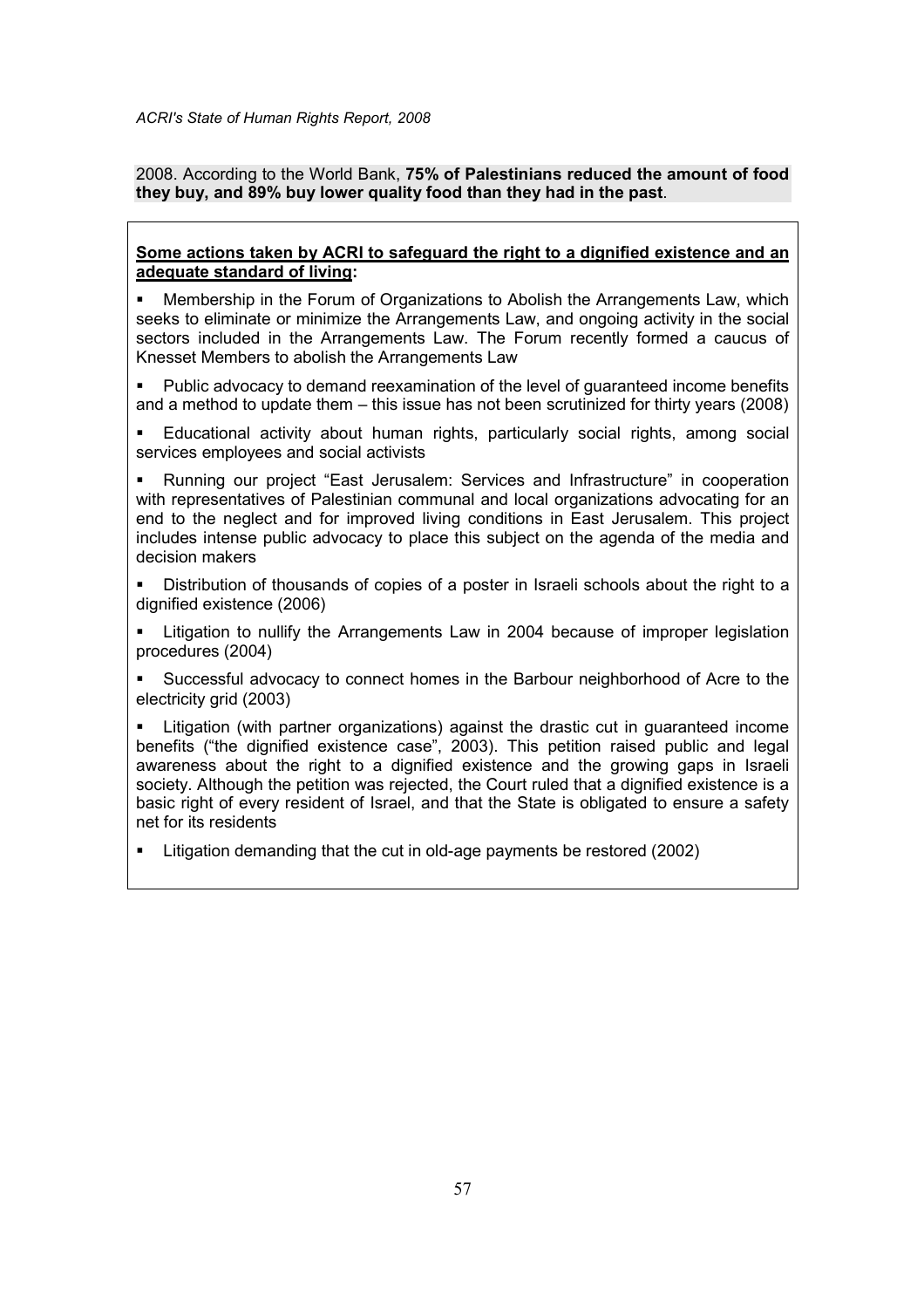## Workers' Rights

"Everyone has the right to work, to free choice of employment, to just and favorable conditions of work and to protection against unemployment.

Everyone, without any discrimination, has the right to equal pay for equal work.

Everyone who works has the right to just and favorable remuneration ensuring for himself and his family an existence worthy of human dignity, and supplemented, if necessary, by other means of social protection. (Article 23)

No one shall be held in slavery or servitude; slavery and the slave trade shall be prohibited in all their forms". (Article 4)

### Labor Laws and their Violation

Labor law in Israel is among the most progressive in the world. Some twenty laws deal with a range of aspects of employer-employee relations, ensuring rights to workers such as the right to severance pay, the right to annual leave, and the right to receive a full salary on time. Called **protective labor laws**, these set the minimal rights to which all workers are entitled, and the employer is obligated to provide these even if the employee is willing to forego them. In reality, however, workers' rights in Israel are far from protected.

Most labor laws in Israel were enacted in the 1950s, but much has changed in the Israeli labor market since then; the laws, however, have not changed. The process of globalization and internal developments in the Israeli economy and society, including more emphasis on efficiency and less concern about values like organized labor and social solidarity, have led to growing power gaps between employers and employees; increased inequality between categories of employees; the spread of harmful and exploitive employment practices; significant erosion of workers' rights; and greater potential for exploiting employees without power. In particular, the hiring of workers via manpower contractors, service companies, and other forms of secondaryemployment has severely harmed employees, and allowed those who order the service – including the government itself – to shirk their responsibility for employees' rights. Such forms of employment constitute an extraordinary 10% of the labor force in Israel, compared with some 2% in Europe. Approximately 46% of subcontracted employees work in the public sector.

Another important factor allowing for the violation of employees' rights in Israel are the minimal resources allocated to the Enforcement Division of Labor Laws in the Ministry of Industry, Trade and Labor. In late 2006, only nineteen inspectors were responsible for enforcing labor laws among 2.4 million Israeli employees. Although efforts have been made to recruit more personnel for this division over the past year and a half, enforcement is still a drop in the bucket of labor law violations.

Crime therefore pays, and some employers continue to find new and imaginative ways to make a profit at the expense of their workers. The following are among the most frequent and striking violations of protective labor laws, harming sub-contracted employees in particular: paying less than the minimum wage; delaying the payment of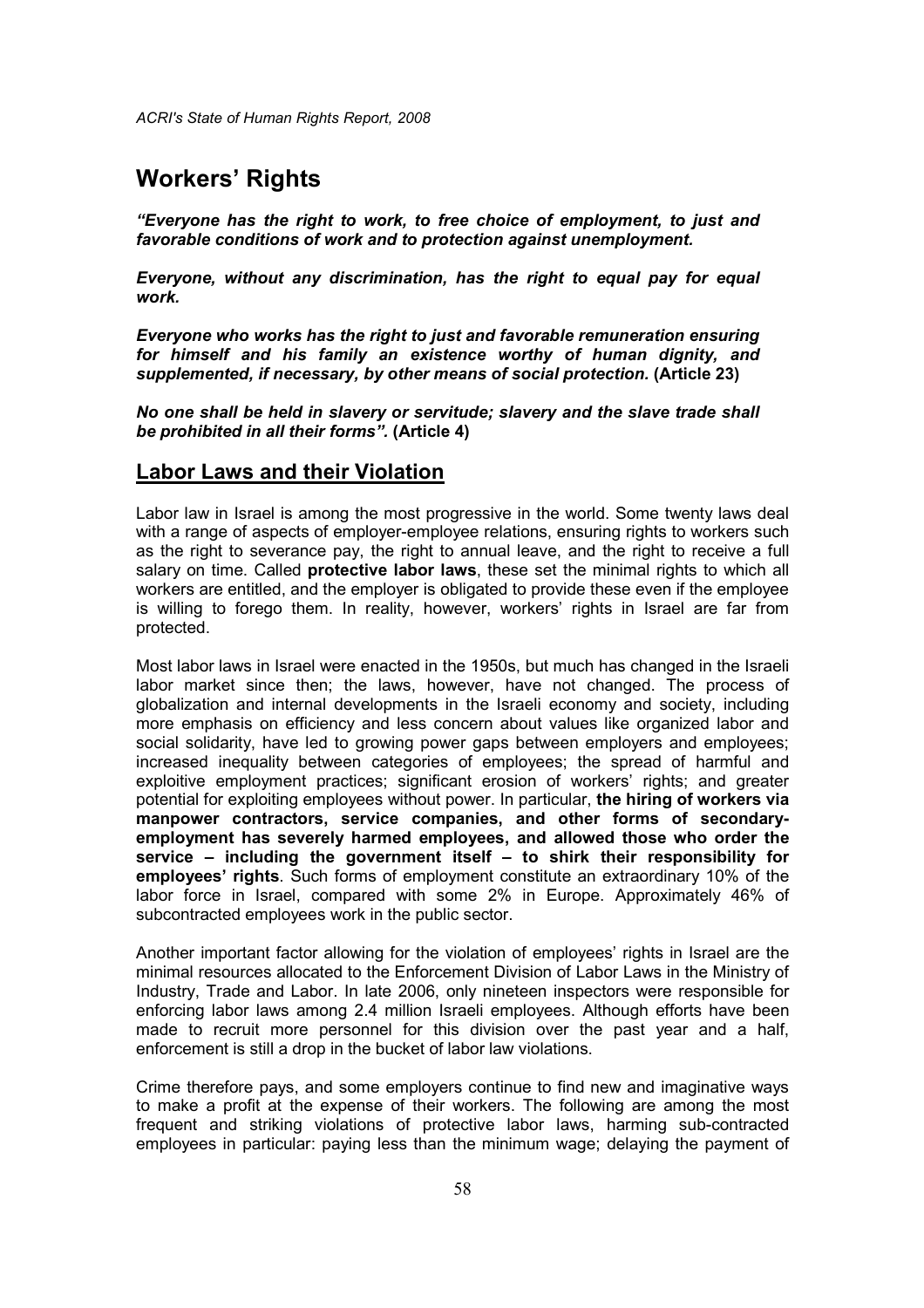wages; not paying extra wages for overtime or work on the Sabbath, as prescribed by law; "fining" employees or otherwise unlawfully withholding their wages; not making payments for convalescence, leave, and holidays; printing fictitious salary slips in someone else's name to withhold from employees their social rights or rights based on seniority; not disclosing to the employees their rights or employment terms; firing employees without severance pay or partial payment of the severance pay to which they are entitled; and harming the dignity and privacy of employees and job applicants. Most violations of Israeli labor laws, particularly the most severe, target employees in specific groups, particularly the weak and vulnerable, who have a hard time standing up for their rights: new immigrants from the Commonwealth of Independent States or Ethiopia; Arab citizens of Israel; migrant workers; Palestinians; workers who are elderly or children; and youth, the disabled, and women.

In recent years, human rights organizations and others in economic fields or public life have struggled to raise awareness about workers' rights. Special emphasis has been given to the disgraceful and ongoing exploitation of sub-contracted workers. This seems to be bearing fruit in recent years, and public pressure is compelling the State to take responsibility – both as the largest employer of sub-contracted employees and also as the authority responsible for enforcement of the labor laws. Among the positive developments last year was the launch of the Equal Opportunities in Work Commission within the Ministry of Industry, Trade and Labor. Beyond the importance on principle of having a State authority involved in ensuring equality at work, this office will provide support for employees to file civil suits (compensation claims) against employers who violated their rights. Another positive development is promotion of a government bill to step up enforcement of labor laws, which passed its first reading in the  $17<sup>th</sup>$  Knesset. This bill – written with the participation of representatives of the Justice Ministry, the Ministry of Industry, Trade and Labor, employers, and employees – seeks to legislate the responsibility of the actual user for ensuring the rights of subcontracted employees who work there. This year also saw progress in the battle against "loss tenders" – tenders for services in which the lowest bid wins even though the terms would compel winning bidders to violate the rights of their employees in order to make a profit. In a precedent-setting ruling issued in April 2008, the Tel Aviv Administrative Court<sup>57</sup> ruled that the Bat Yam Municipality must revoke the tender for cleaning services that was based on a deficit estimate, and cancel its agreement with the employment contractor who submitted a bid that would not have enabled it to pay the cleaning workers the legal minimum wage. Another important decision<sup>58</sup> of the Tel-Aviv District Labor Court established that it is a criminal violation of the Minimum Wage Law for an employer not to pay wages on time. In early 2008, an obligatory pension agreement came into force, which obligates all employers to pay into a pension plan for their employees. Statutes also came into effect this year obligating firms to directly hire an employee who works for them for over nine months via an employment contractor.

 $\overline{a}$ 

<sup>57</sup> Administrative Appeal 1464/07, Perah HaShaked Inc. v. Bat Yam Municipality (Judge Sara Dotan, 14 April 2008).<br><sup>58</sup> Criminal Case 420/06 *State of Israel – Ministry of Industry, Trade and Labor v. Saga Enterprise (1996)* 

Inc. (Judge Hadas Yahalom, 26 June 2008).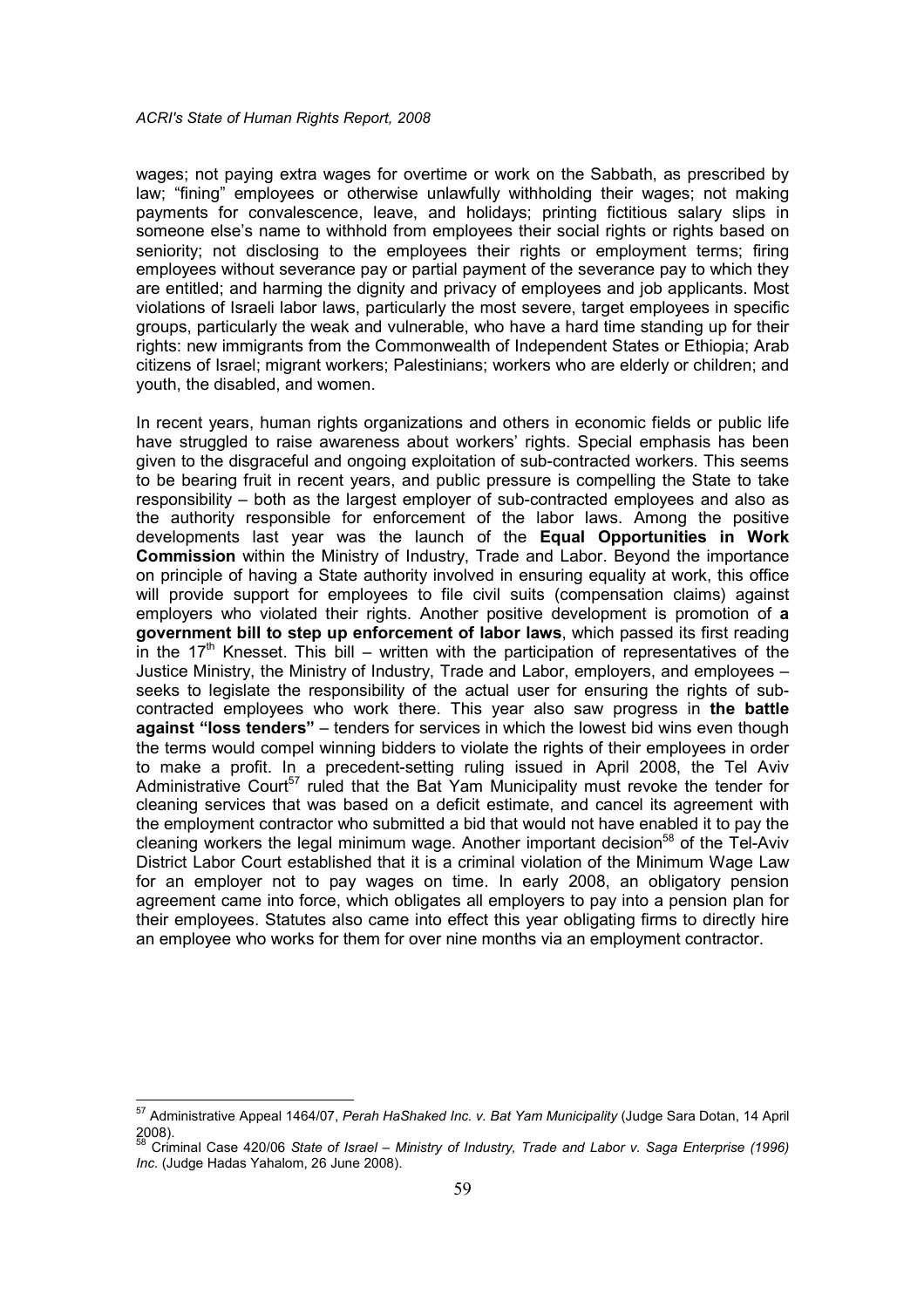### Migrant Workers

-

In March 2006, following a long human rights campaign, the High Court of Justice ruled<sup>59</sup> that the "binding" arrangement existing in the agriculture, nursing, and industrial sectors<sup>60</sup> in which a migrant worker is "bound" to a particular employer violates the basic rights of the migrant workers, and therefore must be revoked. In this arrangement, the work permit received by the migrant who comes to work in Israel was made conditional upon his employment by a specific employer. If the worker terminated his contract with that employer – even because he was exploited and abused – his visa was immediately revoked and he became illegal in Israel and subject to deportation. This arrangement gave enormous power to the employers, who knew they could severely infringe the rights of the migrant workers, who would be unable to quit. Many employers exploited this power. As noted, the High Court of Justice voiced unprecedented criticism of the arrangement, labeling it "a modern form of slavery", and instructed the State to formulate new employment arrangements within half a year.

Over two and a half years have passed since this verdict, but the "binding" arrangement has still not disappeared. Although the State formulated alternate procedures for the nursing and agriculture sectors, it has not yet implemented them, thus nothing has changed: The "binding" of workers, in such stark contradiction to the values of the Universal Declaration of Human Rights, continues in 2008, after the Supreme Court spoke out against it so clearly. What's worse, judges of the Administrative Court who see cases daily of employees who lost their legal status because of the binding arrangement, and sometimes even Supreme Court justices, rule time after time in contravention of the court decision. In late July 2008, the organizations that had petitioned against binding filed a motion for contempt of court to compel the State to abide by the ruling and abolish the binding arrangement.

Another serious problem is the **charging of broker fees** to foreigners who wish to come to Israel to work. Employment contractors charge these workers exorbitant amounts, ostensibly to cover the expenses of bringing the worker to Israel. In practice, however, this money is only a way to profit on the backs of the employees.<sup>61</sup> Regulations that took effect in July 2006, which limited the amount employees could be charged for brokerage fees, did not improve matters, but in fact made things worse: In the past two years, these fees increased by tens of percent. Migrant workers are compelled to take out high-interest loans – and sometimes even mortgage their homes and property – in order to make this payment. As a result, their ability to negotiate better working conditions is impaired – losing the job would bring economic disaster on them and their families. In April 2008, an agreement was supposed to take effect with the International Organization for Migration and the Labor Ministry of Thailand that would permit

 $59$  HCJ 4542/02 Kav LaOved v. Government of Israel. The petition was filed by the organizations Kav LaOved (Workers' Hotline), the Hotline for Migrant Workers, ACRI, Physicians for Human Rights – Israel, the Adva Center, and Commitment to Peace and Social Justice – via the Law and Welfare Program of the Faculty of Law, Tel-Aviv University.<br><sup>60</sup> Since May 2005, a different system prevails in the construction industry, called the "companies'

arrangement" in which migrant workers are employed by employment contractors via "personnel companies", which are responsible for paying the wages of the employees and their social rights. However this system also leaves the migrant worker dependent on his employer, giving him inferior status and enabling exploitation. Kav LaOved reports, for example, that from 1 January to 15 August 2008, they received complaints against 27 of the 39 manpower companies who are licensed to employ migrant workers in the construction industry for 2008.

<sup>&</sup>lt;sup>61</sup> According to a conservative estimate by Kav LaOved, Israelis earn a billion shekel annually from importing foreign workers to Israel.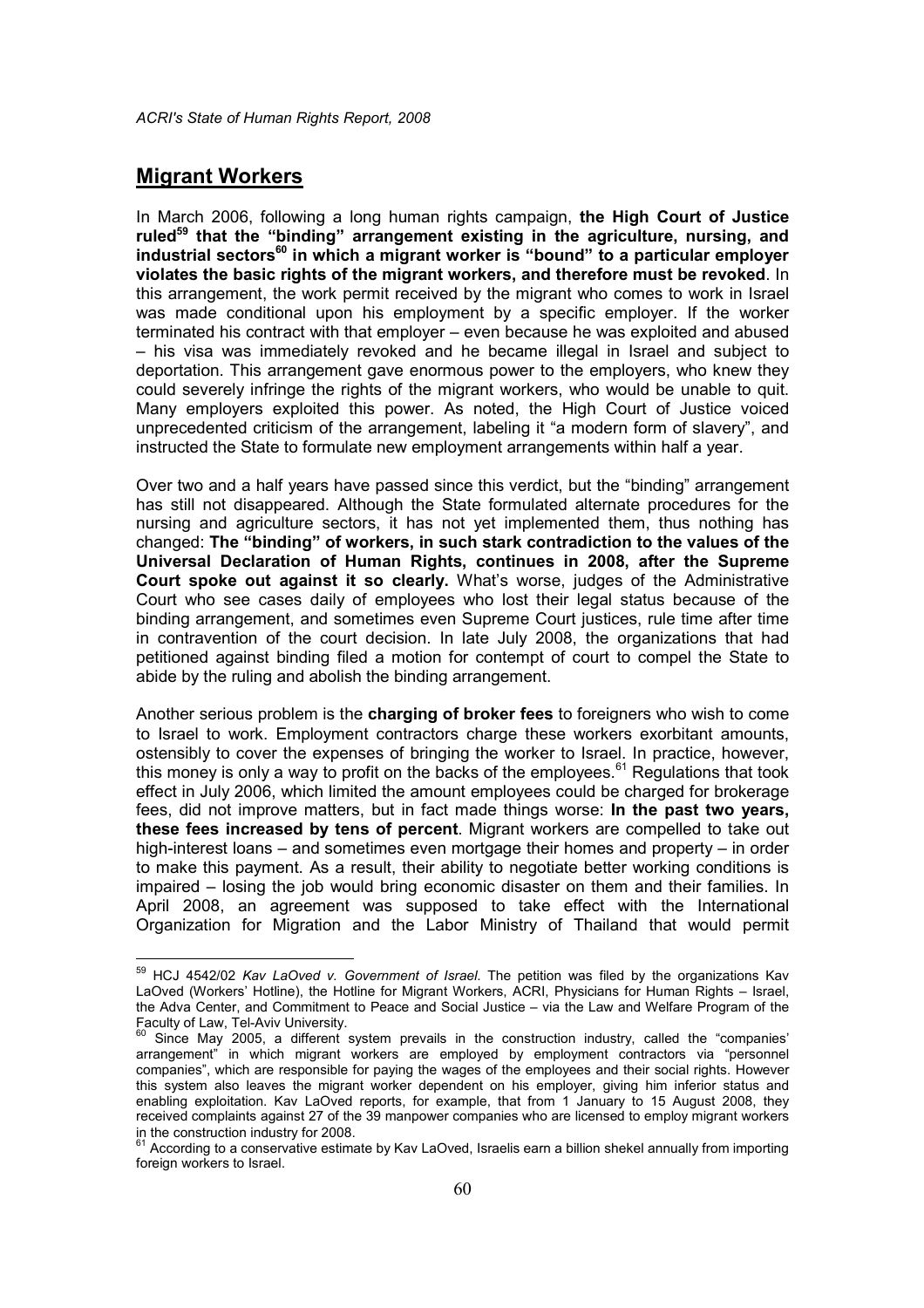supervision of Thai workers recruited for the agricultural industry and set the fees they pay. In addition, as of June 2008, only migrants from countries with which Israel signed a bilateral agreement to enable supervision of these fees would be allowed to enter Israel to work. However, signature on the bilateral agreements was postponed from June to December.

### Some actions taken by ACRI to safeguard workers' rights:

 Filing suits in the name of employees whose rights were violated; participating in several legal procedures (together with partner organizations) as amicus curiae – a "friend of the court" – to draw attention to the issues of subcontracted workers

 As part of the Forum for the Enforcement of Workers' Rights, promotion of legislative initiatives designed to protect the rights of employees and increase enforcement and punishment of employers in violation of the law

- Successful litigation to revoke the submission of tenders based on unrealistically low estimates that would entail the violation of workers' rights (2008)
- Successful litigation to eliminate discriminatory job postings in the Employment Bureaus (2008)
- Successful litigation to set minimum standards for tenders issued for the employment of security guards in Israeli schools (2007)
- Publication of a comprehensive report on workers' rights and their violation (2006)
- High-profile public campaign about the responsibility of employers to ensure the rights of their sub-contracted employees (2006)
- Conference in Nazareth with the participation of dozens of Arab working women on the subject of the Wisconsin Welfare to Employment Plan (2005)
- Conference conducted in Hebrew and Russian about the rights of sub-contracted security guards, with the participation of dozens of sub-contracted workers from the Commonwealth of Independent States (2005)
- Distribution of an information sheet in Russian and Hebrew about the rights of subcontracted employees (2005)
- Distribution of a poster about the right to work in thousands of Israeli schools (2004)
- Successful advocacy to eliminate the illegitimate use of the category "refused work" (1999, 2003)

 Successful litigation concerning the right to employment of members of the Black Hebrew community (1987)

### Some actions taken by ACRI to safeguard the rights of migrant workers:

 Successful litigation to compel revocation of the "binding" arrangement that bound migrant workers to specific employers (2006, together with partner organizations)

 Successful litigation to set criteria for granting legal status to the children of migrant workers who grew up in Israel (2005)

 Successful litigation to ensure that migrant workers slated for deportation will be able to meet with their attorneys at the airport (2005)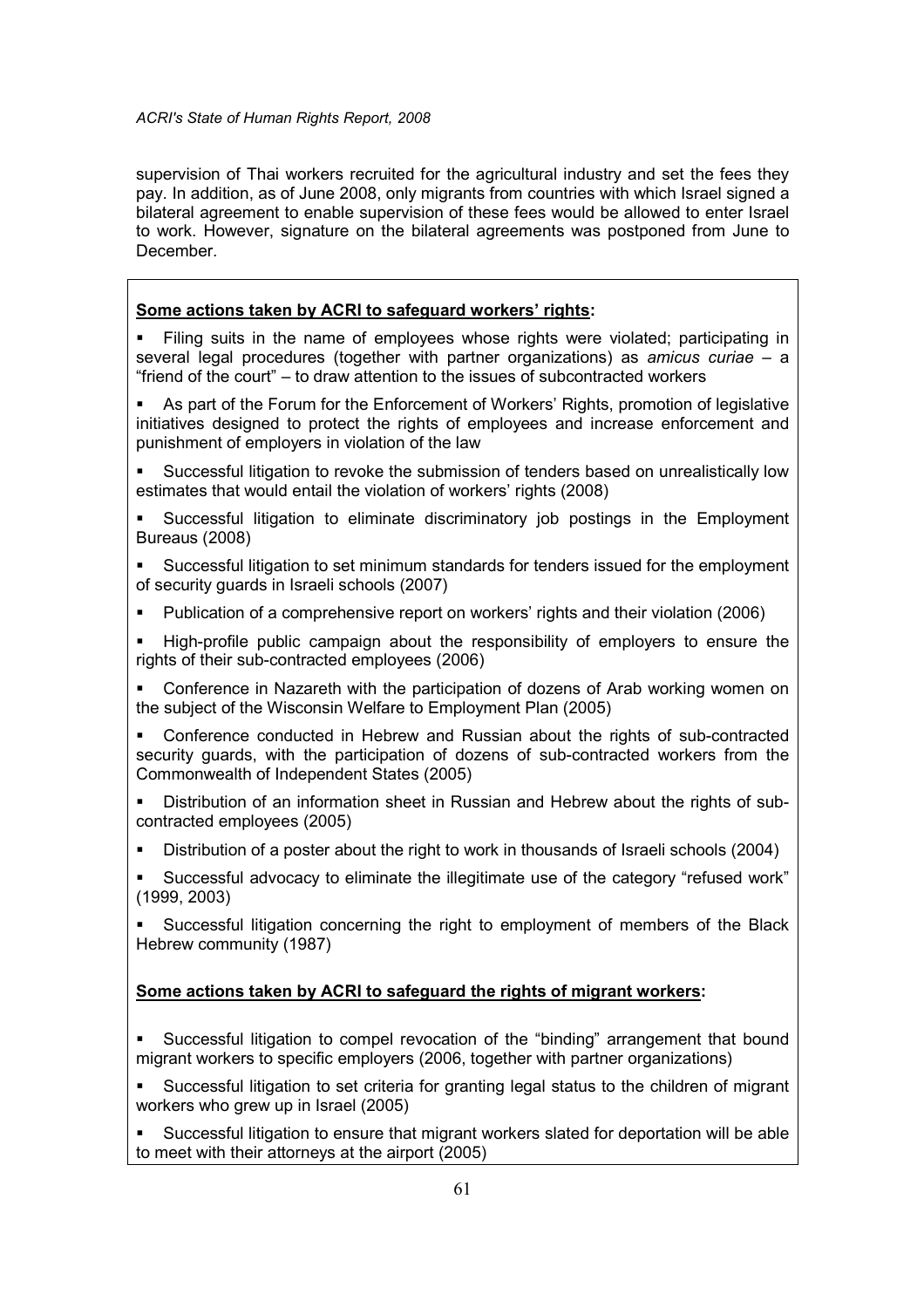- Successful litigation to arrange for payment of National Security payments to migrant workers injured during their work (2003)
- A campaign (together with Physicians for Human Rights Israel and Defence for Children – Israel ) to arrange health insurance for migrant workers and their children (2000-2001)
- Successful litigation to pay the airline fare of foreign nationals who are deported (1998)
- Successful litigation to establish procedures for judicial review of the detention of foreigners in Israel illegally (1999)
- Successful litigation to establish procedures for investigating complaints of migrant workers about the confiscation of their passports (1997)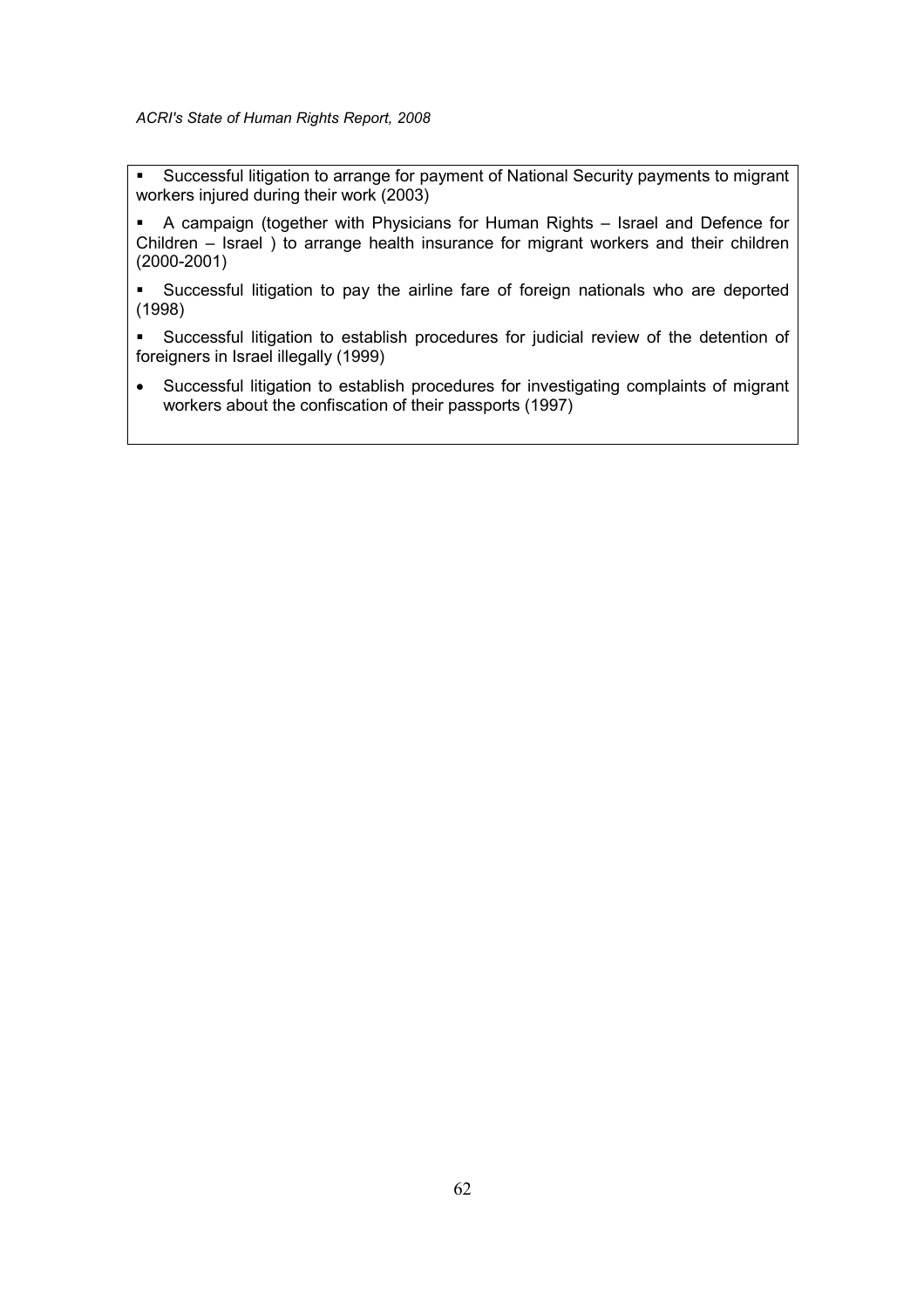## The Right to Health

 $\overline{\phantom{a}}$ 

#### "Everyone has the right to a standard of living adequate for the health and wellbeing of himself and of his family, including food, clothing, housing and medical care". (Article 25(1))

The enactment of the National Health Insurance Law in 1994 was an extremely important step forward in the promotion of the right to health in Israel. The Law promised to ensure that health services were provided to Israeli residents in accordance with the principles of justice, equality, and mutual assistance. However, the State's commitment to ensure the universal and equitable realization of the right to health was quickly eroded. Gradual cuts in the health budget over the last decade and the privatization process promoted by successive Israeli governments and the Ministry of Finance are gradually stripping the National Health Insurance Law of its content and leaving the weakest sections of society unprovided for. The public health system, the only one available to vulnerable population groups, and to some extent even to the middle-class, is suffering from a deterioration in the scope and quality of the services it provides, and at the same time there is an increase in private contributions of citizens towards health costs (by those who can afford it). Thus, two health systems, significantly different in quality, are being created – one for the rich and one for the poor.

## Shortcomings of the National Health Insurance Law and the Erosion of the Health Basket

From the get go, despite its advantages, there were serious flaws in the National Health Insurance Law. Dental health services, mental health services, and nursing care are not included<sup>62</sup>, all three of which are essential to preserving the basic right to health. The Law does not cover other health requirements of the elderly, such as hearing aids, walkers, and more; nor does the Law cover special health requirements of women, such as contraceptives.

Even the existing services in the basic health basket have been eroded over the years. According to a calculation made by the Adva Center, from the enactment of the National Health Insurance Law in 1994 until 2007, the decline in the funding of services in the health basket has reached 44%. If the value of the health basket is not to be diminished, it must be updated once a year according to a number of representative indices, inter alia, population growth, the aging population, and increases in the cost of services. But the indices included in the Law do not cover the needs, and every update beyond them requires a government decision, which is usually through the Arrangements Law or an amendment to the Budget Law. The Ministry of Finance refuses to anchor in law a mechanism for a regular update that reflects technological developments in the medical field, such as new drugs, equipment, and medical procedures; this is contrary to the opinion of experts and the Ministry of Health, who consider that an automatic updating mechanism of 2% a year should be included; in the end, the decisions made are frequently influenced by public pressure and do not provide a complete solution to needs. In June 2008, a proposed bill to update the health basket

 $62$  In some cases, the State contributes towards complex nursing care, but to an extremely limited and unsatisfactory extent.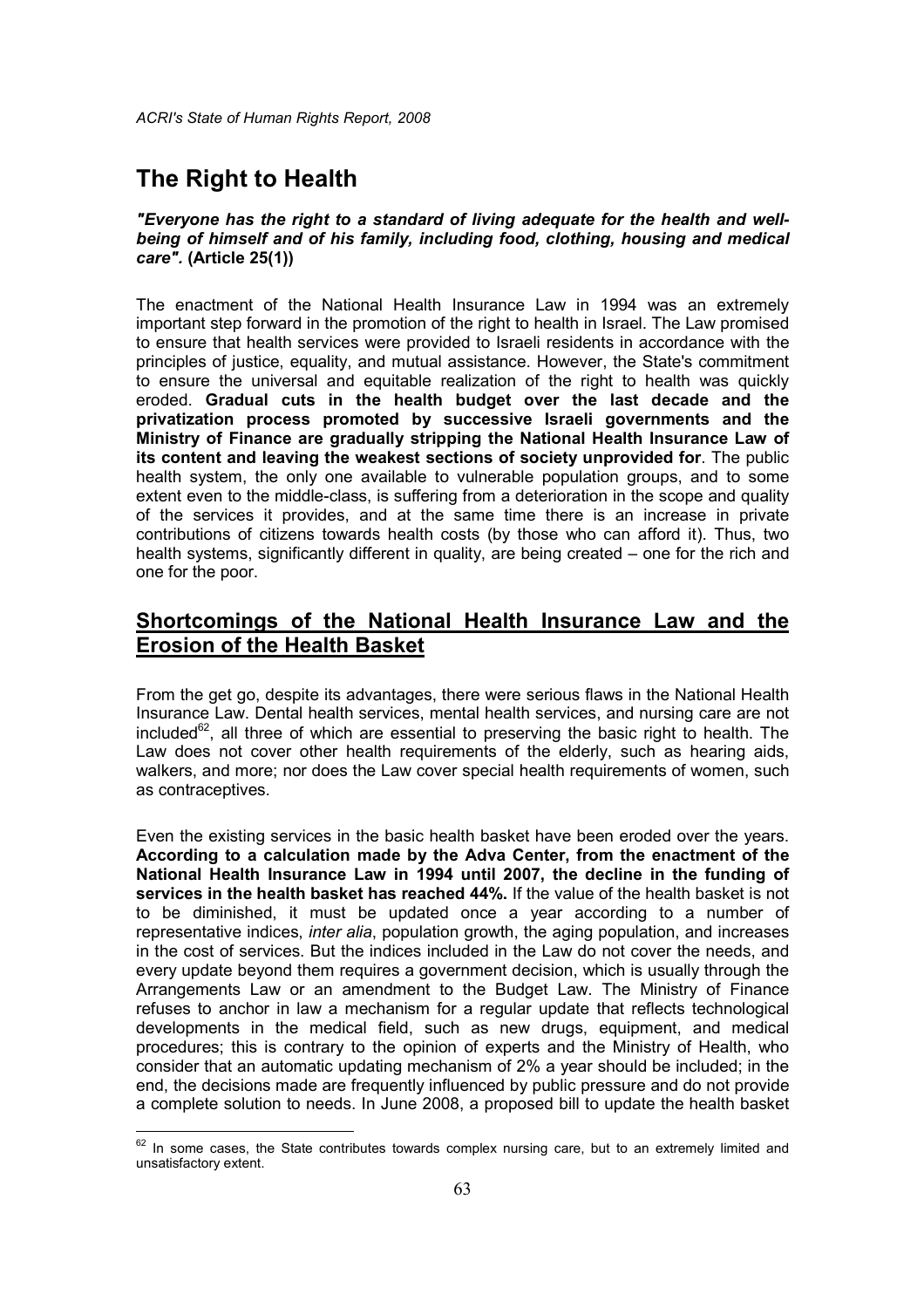at a fixed rate of 2% per annum passed its first reading in the Knesset. $63$  The bill passed with the support of 56 Knesset Members from all Knesset factions, after a struggle waged by ACRI and a broad coalition of organizations that promote health rights. This is an important step, but the determined resistance to the bill in the government as well as the dissolution of the Knesset in mid-term, casts grave doubts on whether the bill will be enacted.

### Increase in Private Expenditure on Health Services

The erosion of government funding of the public health service is a process that began very shortly after the enactment of the National Health Insurance Law, and which gained pace since 1998. In the last decade, there has been a continuing erosion of government budgeting for the health services and accordingly in the scope of the services provided by the health funds (Kupot Holim). At the same time, there has been a constant increase in the expenditure of private households on health services.<sup>64</sup> The 1998 Arrangements Law allowed the health funds to increase members' contributions towards medications and medical services as well as to add new supplemental payments for additional services. Since then, these payments have been on an upward trend. Moreover, owing to a contraction in the scope and quality of services offered by the health funds with respect to the basic health basket, the middle- and upper- classes are spending more and more on supplementary health insurance (provided by the funds and partly supervised by the Ministry of Health) and private insurance. Thus, according to data from Physicians for Human Rights – Israel and the Adva Center, in 1994, the government's share of national expenditure on health was 50%, and the private households' share was 24%; by 2006, the government's share had shrunk to 38% and households' share had increased to 33%. The share borne by private households in the national expenditure on health in Israel is one of the highest in the western world.

The increase in the burden of private expenditure on health services naturally hurts mainly those with the least resources. In a survey conducted for the Israeli Medical Association and published in April 2008, it was discovered that almost one third (31%) of the Israeli public had been forced to do without at least one type of medical service, like purchasing medicines (13%), visits to their doctor (10%), treatment for children (6%), and treatment for the elderly (13%). There was deterioration in the health of 37% of the population that was forced to forego medical treatment. Not surprisingly, the percentage of those forced to forego medical services is higher among the weaker population groups: the Haredim (ultra-orthodox), Arab citizens, the poorly educated, and low-wage earners. The survey also revealed that 43% of the overall population was afraid that they could not pay for medical services not included in the health basket. The percentage is particularly high in the south where it reaches 57%. The last State Comptroller's Report published in May 2008 reinforces warnings articulated by human rights organizations and research institutes in the past few years that the expansion of private funding damages the egalitarian character of the health system. "The substantial increases in the percentage of individual contributions," said the Comptroller, "were approved in the absence of a deliberate policy and with no overall vision by the Ministries of Health and Finance to the detriment of patients – who are the only ones affected".

 $\overline{\phantom{a}}$ 

 $\frac{63}{1}$  The proposed bill was submitted to the Knesset by Knesset Member Haim Oron.

 $64$  Meaning outlays in addition to the health tax.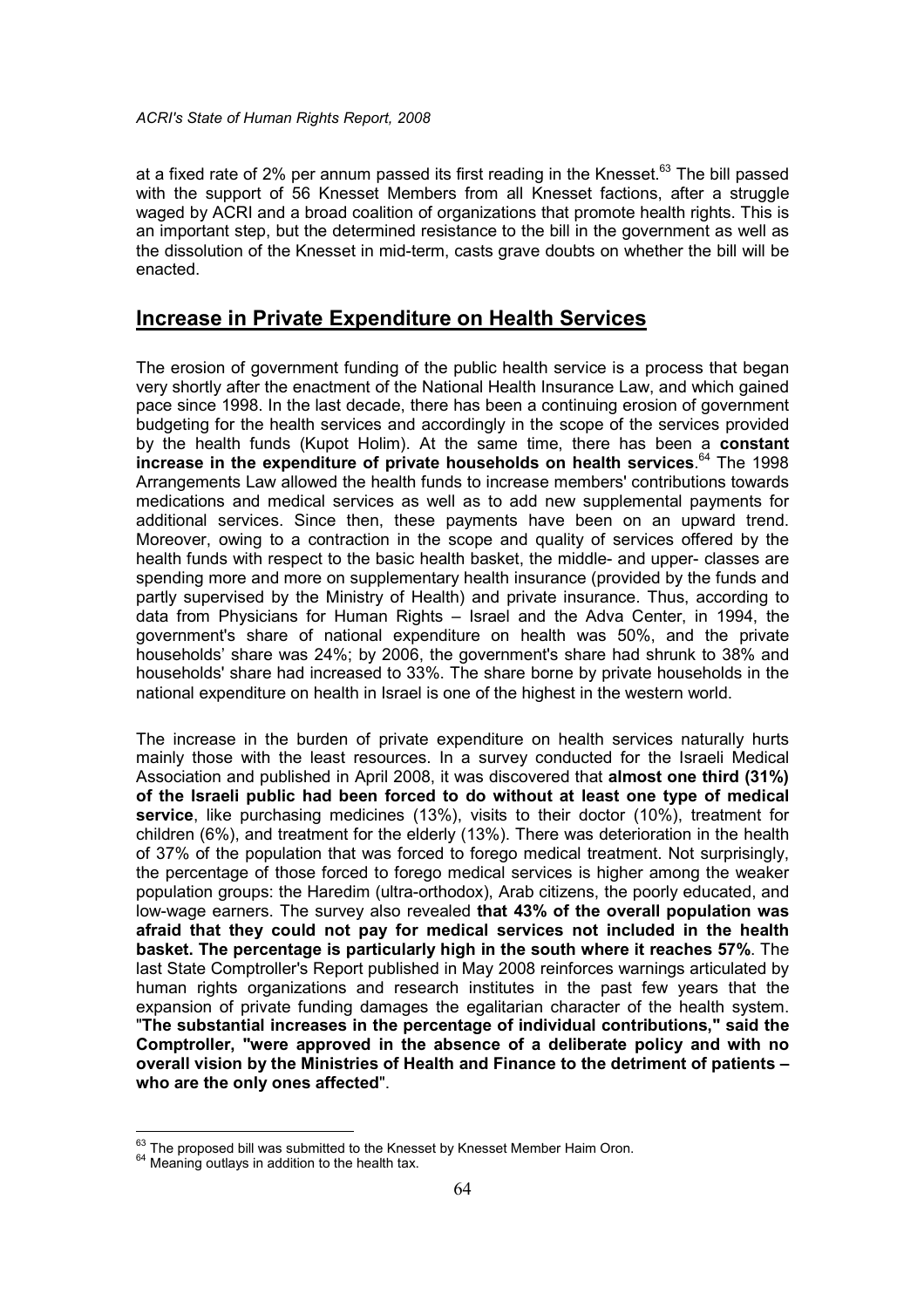Alongside the increase in private funding of the health services, an additional aspect of the privatization of the national health system is the transfer of services once provided by the Ministry of Health into private hands. Thus, health services to schoolchildren were privatized and, to a certain extent, also family health and mental health services that are in the process of being transferred to the health funds. Health funds, for their part, have, in the last few years, become a hybrid creature, on the one hand providing services included in the public health basket but on the other hand offering additional services and supplementary insurance to those who can afford them. The increase in the private insurance market exacerbates the inequality in access to health services and increases the risk of a continuing deterioration of the public health system, since the middle classes who can afford to purchase private insurance no longer have any interest in fighting for improvements in the public services.

A key tool in the privatization process and the deterioration of the public health system is the Arrangements Law which allows the government to make far-reaching changes in the economy each year without proper legislation and without in-depth and serious discussion of their implications. According to Gabi Bennun, former Deputy Director for Economy and Health Insurance at the Ministry of Health, since the National Insurance Law was passed, more than three hundred legislative amendments have been made to it through the Arrangements Law, most of which worsened the situation of those insured. The 2009 Arrangements Law, too, currently before the Knesset, includes a proposal to collect a uniform minimum health tax (global tax) from all insured, including housewives, a step that could violate the principles of universality and equality that underlie the National Health Insurance Law and curtail accessibility to health services.

## Differences in Health Indices and Discrimination in Access to Health Services

The widening inequality and gaps between various groups and geographical areas within Israel are also manifest in the accessibility of health services and the health indices of the population. Thus, for example, according to a September 2007 publication by the Taub Center for Social Policy Studies in Israel, the lowest life expectancy is in the Beersheba district; infant mortality rate in the south is 7.6 deaths per thousand and in the north 6.3, compared with 3.3 in the central region. The report also stressed the recent trend towards widening gaps. Thus, for example, in 1996 the difference in life expectancy between Jewish (and other) males and Arab males was 1.5 years, and between Jewish (and other) women and Arab women 3.1 years; in 2005, the gap widened to 3.8 and 4 years respectively. The mortality rate of infants born to women with extremely poor education from 2000-2002 was 4.6 times the mortality rate for those whose mothers had an academic education; in 1993-1996, the rate was 3.5. There are also large differences in the morbidity indices in a wide variety of illnesses, like asthma, diabetes, obesity, caries, paranoia, and depression, corresponding to the educational level, socioeconomic status, and national or ethnic origin.

In the periphery, low socioeconomic status coincides with low accessibility to health services. In the north and south, relative to the center of the country, a large percentage of the population belongs to disadvantaged population groups, among them new immigrants and Arab citizens, some of them Bedouin residents of the unrecognized villages. The availability and accessibility of the public health services to residents of the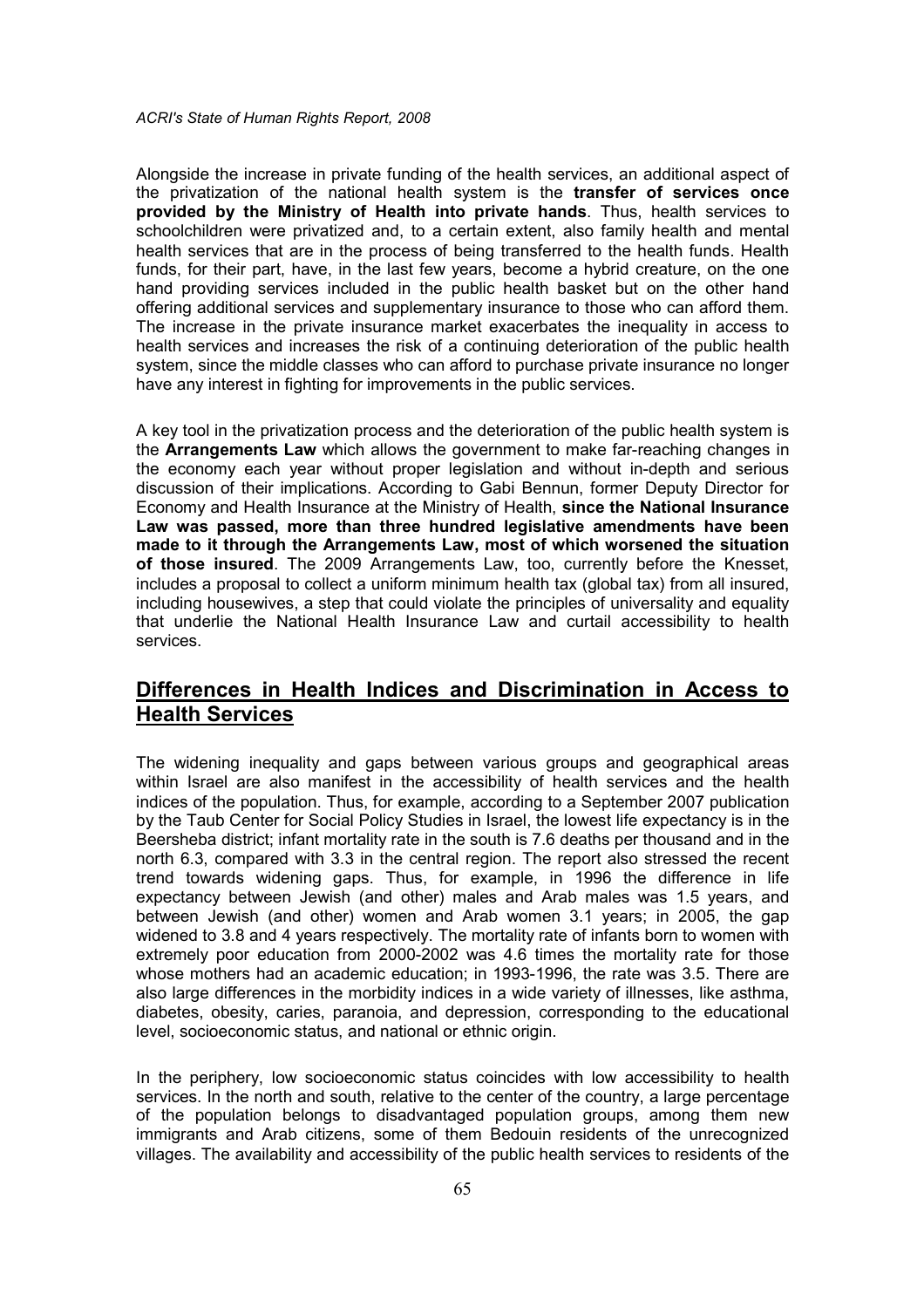-

periphery is considerably lower in comparison with the center of the country. The lack of beds is particularly serious; there is a dearth of expert practitioners; there is a shortage of medical equipment, and more. The formula according to which the budget is distributed between the health funds ("the capitation formula") does not encourage the funds to invest in low-income patients and residents of the periphery, and does nothing to prevent the exclusion of patients who are "unattractive" to the funds.<sup>65</sup>

A document produced by the Knesset Research and Information Center in March 2008 presents data on the scope of health services in the southern region compared with other regions: only 9% of hospital beds in Israel are in the southern region where 14% of the country's population live; in all types of hospitalization in the southern region (general, mental, chronic illnesses, day hospitalization), apart from the field of rehabilitative hospitalization, the rate of beds per 1,000 people in this region is the lowest in Israel; and the number of dialysis units in the southern region is the lowest in Israel. The southern and northern regions also come in last place in the number of professional physicians. A position paper by Physicians for Human Rights - Israel and the Beersheba women's group "Equality in Health", published in May 2008, reveals differences in the accessibility of special medical equipment. Among its findings: the ratio of CT equipment per capita in Tel Aviv is 70% higher than the rate per capita in the south and 60% higher than the rate in the north; the ratio of MRI equipment per capita in Tel Aviv is three times the rate per capita in the south and seven times the rate per capita in the north; there is not one lithotripter (for treating kidney or gall bladder stones) in the north or the south. Such data are particularly serious when one takes into consideration the fact that there is a concentration of vulnerable population groups in the periphery who cannot afford the cost of supplementary and private insurance, and are therefore entirely dependent on the public health services.<sup>66</sup>

Discrimination against the Arab minority in Israel manifests itself in the low level of health in comparison with the Jewish majority (life expectancy, mortality, morbidity, etc.); in the reduced availability and accessibility of medical services; and in the poor availability and quality of "necessary conditions" for health (clean water fit to drink, adequate sewage systems, regular garbage disposal). The socioeconomic situation of Arab citizens in Israel is also a significant factor in explaining the health status gap between the Arab minority and the Jewish majority. Especially difficult is the situation of the Arab Bedouin population of the Negev, half of whom live in the unrecognized villages. The lack of recognition of their villages leads to a chronic lack of infrastructure and basic services – water and electricity connection, sewage infrastructure and waste disposal; the lack of planning also denies them the opportunity to obtain building permits for the construction of health institutions. The lack of transportation infrastructure and services in Arabic also reduce the accessibility of health services for residents of the Bedouin villages.

 $65$  The capitation committee is currently meeting for the second time since the enactment of the National Health Insurance Law. On the previous occasion, the committee updated the age variables but did not add variables that would encourage the health funds to invest in the periphery and prevent the exclusion of poor

and sick insured.<br><sup>66</sup> According to data from the Israeli Medical Association published in April 2008, only 18% of the public relies on basic health insurance alone, and 74% of the public have purchased supplemental health insurance packages or private insurance. However, the distribution is unequal: in Jerusalem and in the north, there are a higher proportion of people who only hold basic health insurance (31% and 23% respectively) compared with 11% in the center of the country.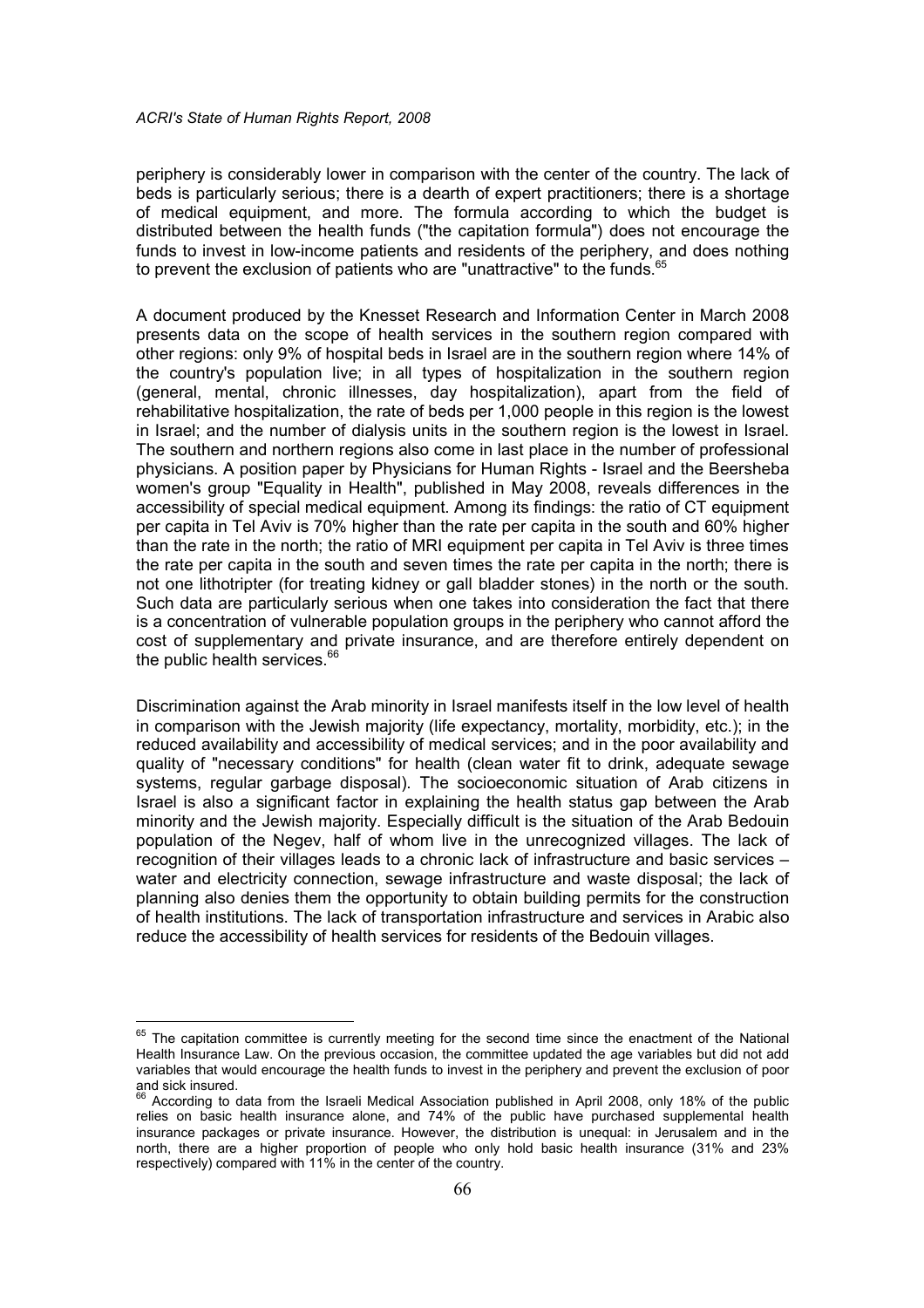# The Occupied Territories: Violation of the Right to **Health**

The violation of the right to health in the West Bank is mainly a consequence of the restrictions on movement imposed on the Palestinian population. These restrictions (described above in the "Freedom of Movement" chapter), and the dislocation created between small communities and the centers on which they rely for the provision of services, make it extremely difficult to access health services. It can take a long time for patients and medical personnel to reach the medical centers because of delays at roadblocks or travel along by-pass and poorly maintained roads, or because travel is totally impossible; and emergency vehicles have difficulty in reaching their destinations. There are also shortages of medicines and medical equipment. Thus, for example, according to an August 2008 report by OCHA, 73 of the 416 items included in the list of essential medicines were lacking in the West Bank and stocks of 45 items were sufficient for less than one month.

In the Gaza Strip there are not many essential medical services. The exercise of its residents' right to health is therefore dependent on the ability to leave the Strip and obtain medical services in Israel or abroad. As described above in the "Freedom of Movement" chapter, the Gaza Strip is in a state of almost total blockade and closure. Obtaining an exit permit from Gaza involves protracted bureaucratic negotiations with the Palestinian and Israeli authorities that delay and may even prevent a sick person from getting treatment. Petitions to the High Court of Justice submitted by human rights organizations on behalf of patients whose applications for permits have been rejected are not always successful and lately, there has even been a dramatic reduction in the number of accepted petitions in such cases. $67$  The prolonged closure of the crossings prevents even patients who have obtained the long awaited-permit from accessing medical treatment that is unavailable in Gaza and prevents the inflow of vital medicines and medical equipment. A delegation of physicians from Physicians for Human Rights – Israel that visited Gaza at the beginning of July 2008, reported that despite the relative easing of the security situation, the crossings are not opened on a regular basis and many needs are not addressed, the exit of patients is still delayed, and medical equipment is arriving in dribs and drabs. Thus, for example, according to reports by human rights organizations, in May 2008, there were 1,088 recorded cases of applications for treatment in Israel but less than half of them were approved while the remainder were refused or are pending a decision; in August 2008, 874 applications to receive medical treatment were submitted in Israel and the West Bank, and 560 patients passed through the Erez crossing during the month. In July 2008, 49 types of medicines and 91 types of medical equipment were completely out of stock in Gaza, and stocks of dozens of other types of medicine and medical equipment are sufficient for only two to three months; similar data was also recorded in August. According to the July 2008 report of Physicians for Human Rights – Israel, in the year preceding the report, 200 patients died while they were waiting to be treated outside Gaza, of whom 45 were children and 75 were women. The organization also warns of a new policy of the GSS, attested to by Gazan patients, under which patients are summoned for interrogation at the Erez crossing and asked to provide information or become official collaborators as a precondition for receiving an exit permit from Gaza for medical treatment.

 $\overline{\phantom{a}}$  $67$  Thus, for example, in light of the repeated failure of the High Court of Justice to provide effective legal redress to Gazan patients requesting to leave the Gaza Strip, Physicians for Human Rights - Israel completely stopped submitting such petitions in May 2008.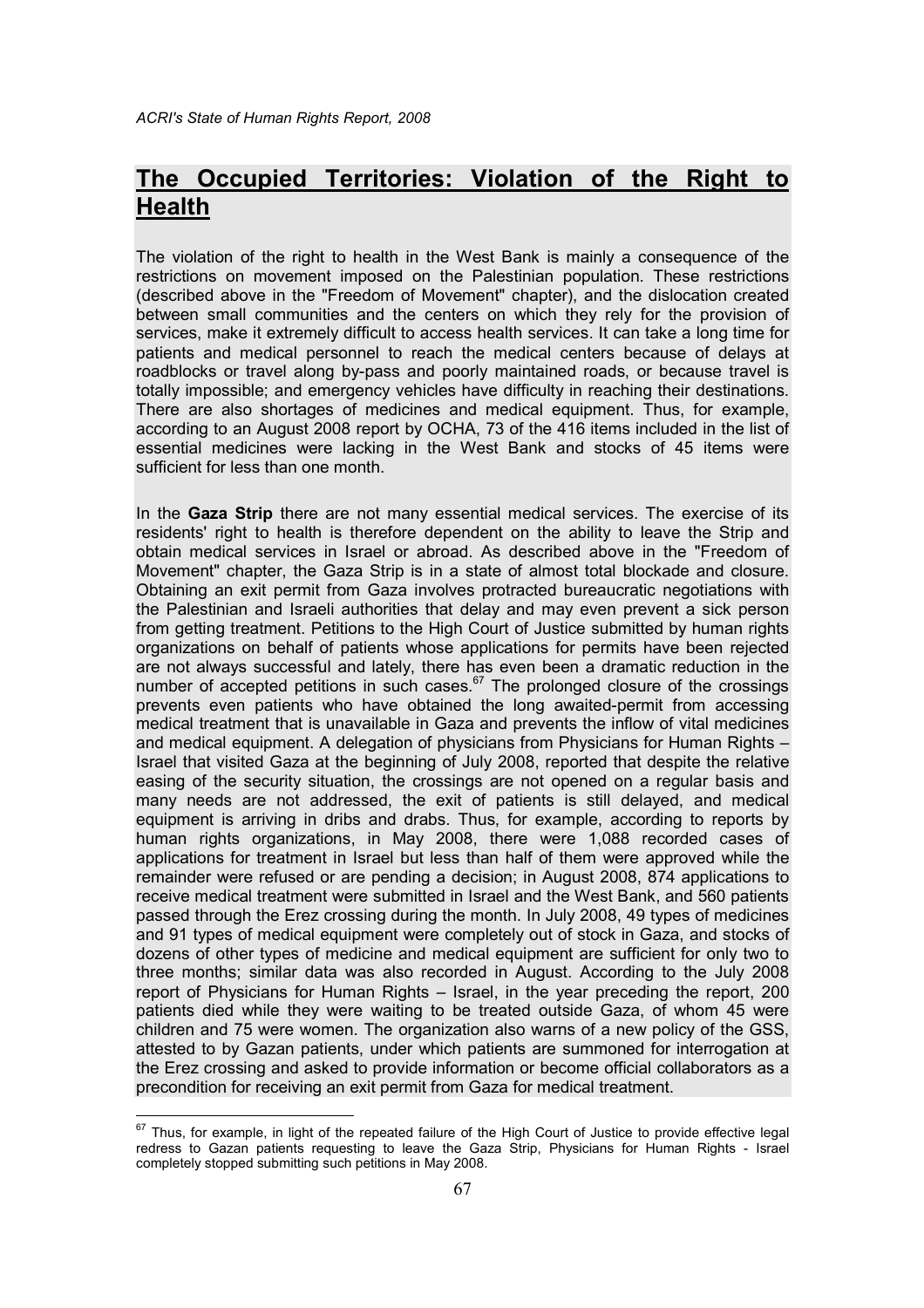### Some actions taken by ACRI to promote the right to health:

- Petition demanding that a health clinic be built in the unrecognized village of Tel el-Malach (2008)
- Petition (together with Physicians for Human Rights Israel) demanding that dental health services should be supplied to all schoolchildren in Israel without discrimination (2008)
- Successful advocacy to advance a proposed bill for the creation of an automatic mechanism to update the national health basket each year, and against the expansion of supplementary insurance plans to include life-saving medicines in place of the national health basket (2007, 2008)
- Distribution of a poster on the subject of the right to health in thousands of schools and health centers throughout the country (2007)
- Petition demanding the connection of health clinics in unrecognized villages in the Negev to the electricity grid (2007)
- Petition demanding the inclusion of subsidized contraceptives in the national health basket (2005)
- Petition against the government's decision not to update the national health basket (2003)
- Successful litigation that led to the establishment of additional family health clinics in East Jerusalem (2001)
- A campaign (together with Physicians for Human Rights Israel and the Defence of Children – Israel) to regularize health insurance for migrant workers and children (2000- 2001)
- Petition demanding the establishment of health clinics in the unrecognized Bedouin villages in the Negev (filed in 2000, ended in 2006)
- Petition on the high contributory rate of a hospitalized person and their family towards complex nursing care (1998)

 Successful litigation that led to the establishment of a procedure to allow doctors from the Occupied Territories to come to hospitals in East Jerusalem during a closure period (1997)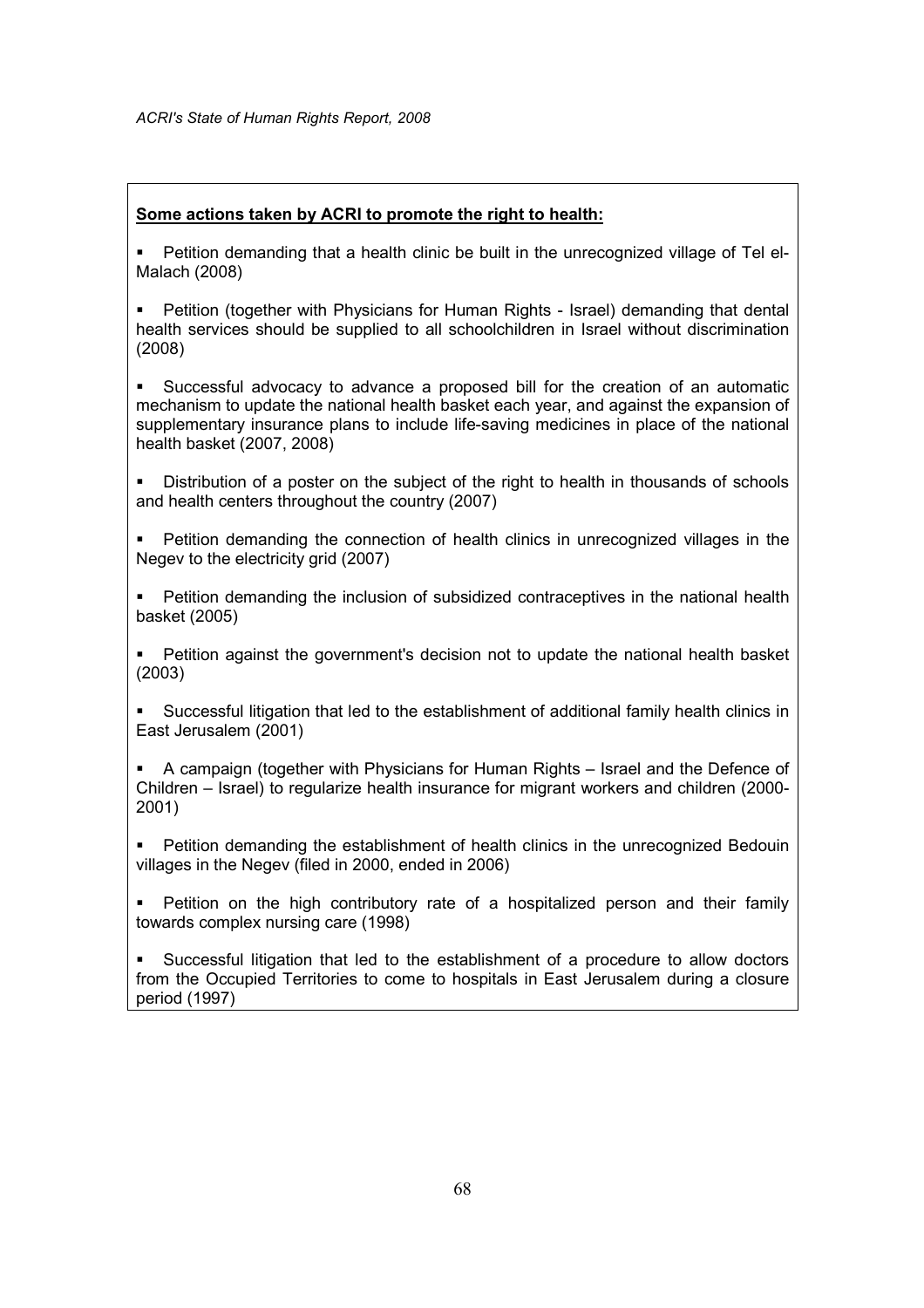## The Right to Housing

"Everyone has the right to a standard of living adequate for the health and wellbeing of himself and of his family, including food, clothing, housing…" (Article 25(1))

## Shirking Responsibility

Israel does not have a housing policy that is clear, transparent, and anchored in law. This makes it possible for the State to evade its responsibility to ensure full protection for the right to adequate housing for all. In recent years, Israel's housing policies have changed beyond recognition. The dominant trend today, as in other areas of social services and social rights, is for the State to shirk responsibility to allow full realization of these rights for its citizens. This is manifested, *inter alia*, by the privatization of State responsibilities – moving the center of gravity to the private sector without proper regulation – cutting allocations for assistance, and failing to protect tenants and borrowers. As a result, the right to housing has been violated for an increasing number of people who do not have a roof over their heads.

Israel encourages private ownership as a housing solution even for low-income households, but it has stopped providing grants and significantly lowered its mortgage subsidies to help in the purchase of apartments. While many families need a mortgage to purchase an apartment, the State completely privatized the mortgage market, and has not yet regulated mortgage institutions sufficiently to prevent honey traps for the borrowers that end in the foreclosure of mortgaged homes when borrowers default on their loans. As a result, the number of families evicted from their homes has sharply risen, now reaching approximately 1,500 families a year. Recently, the Knesset amended the Execution Law so that families who do not meet their mortgage payments would not be evicted without their having a reasonable housing alternative. It is hoped that this measure will be the first in better protection for the housing rights of those who have mortgages.

With more and more families having a hard time buying an apartment, the rental market has become the only option for an ever-growing group. However the private rental market is also undergoing significant change. The shortage of rental apartments has led to steep and frequent rises in rental prices, which have taken a heavy toll on low-income groups and the middle class; the absence of tenant protection laws and the lack of an efficient enforcement mechanism for breaches of rental contracts provide a fertile ground for violations of the rights of those renting apartments. Israel is one of the only countries in the developed world in which the State does not intervene at all in the terms of the rental contract, the level of rent, or the frequency that the rent is raised.

Instead of increasing State aid to the needy in light of the rental market situation, government assistance to disadvantaged families today is significantly lower than it had been in the past. Public housing – apartments owned by the State that are leased at subsidized prices to populations who meet the terms of eligibility – once a model of housing assistance for low-income families and the absorption of new immigrants – is now in the process of disappearing. While the State continues to sell public housing apartments to the tenants who lived in them, it has completely stopped the construction of new public housing. As a result, the pool of public housing apartments has reached an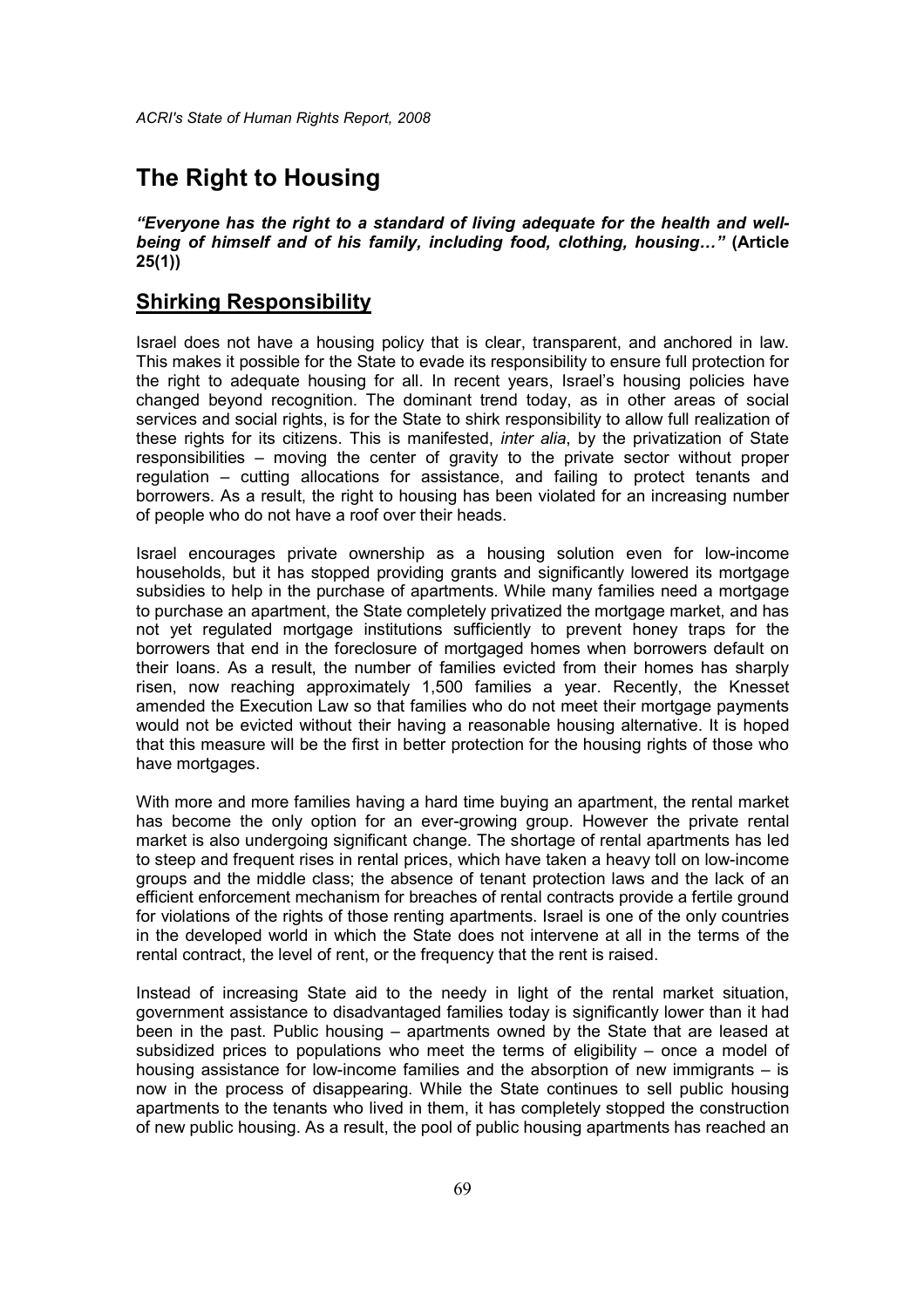unprecedented low level of 1,600 available units, although over 50,000 eligible people are in line awaiting an apartment.

To replace the assistance model provided by public housing, the State has now turned to the assistance model of paying some of the rent in the private rental market, without giving thought to the dramatic implications of this change. Not taken into consideration, for example, was the effect of higher rental prices on those who receive a set payment from the Housing Ministry that is adjusted only once every few years or people with disabilities who have a hard time finding a suitable apartment in the private rental market. The assistance is not anchored in law and often changes: In recent years, it was cut in half and the eligibility criteria have become more stringent, arbitrary, and discriminatory.

Neighborhoods where people from all socioeconomic strata had once lived together are now becoming neighborhoods for the rich only. Entire areas are undergoing a radical face-lift as real estate investors enter the neighborhood: Residents are pushed out, separated from their communities. Not only is the State not preventing this, it has taken an active role by issuing demolition and eviction orders. The State does not demand affordable housing in new projects currently being planned and built, thereby squeezing low-income populations out of centrally located areas, where rental prices have soared.

The processes of change in the housing market are also manifested in the troubling growth in the number of homeless. With no State funding and poor enforcement of regulations, a network of shelters for the homeless in Israel is based entirely on nongovernmental charitable agencies, and no systematic effort is being made to prevent the number of homeless from rising.

## Discrimination against the Arab Minority and Demolition of Homes

Systematic discrimination against the Arab minority in land and planning policies has led to severe violations of their housing rights. Town plans for Arab locales do not exist or do not meet the basic housing needs of the population, and therefore construction permits cannot be issued there. To meet the needs of natural growth, unauthorized construction inevitably takes place, destined to be demolished in adherence with the laws of planning and construction. The State maintains its refusal to acknowledge the existence of the unrecognized Bedouin villages in the Negev,<sup>68</sup> destroying these homes and the homes of Arab citizens and residents in northern Arab towns, mixed cities, and the Palestinian neighborhoods of East Jerusalem. As a result, thousands of families remain without a roof over their heads or live in constant fear of their homes being destroyed. The State also continues to discriminate against the Arab population in providing financial support for housing. This was noted by the Or Commission, which reported in August 2003 on the severity of the land and housing shortages among the Arab minority. The Or Commission pointed out that discrimination and neglect have led to overcrowding in Arab towns and villages and severely harmed the ability of young couples to find an apartment.

 $\overline{\phantom{a}}$ 

 $68$  There are also unrecognized villages in the north of Israel. For example, the village Dar El-Hanun in the Wadi 'Ara area: While Israel refuses to recognize Dar El-Hanun based on claims such as preserving open space and the quality of the landscape, it encourages and approves the building of new Jewish communities in the same area.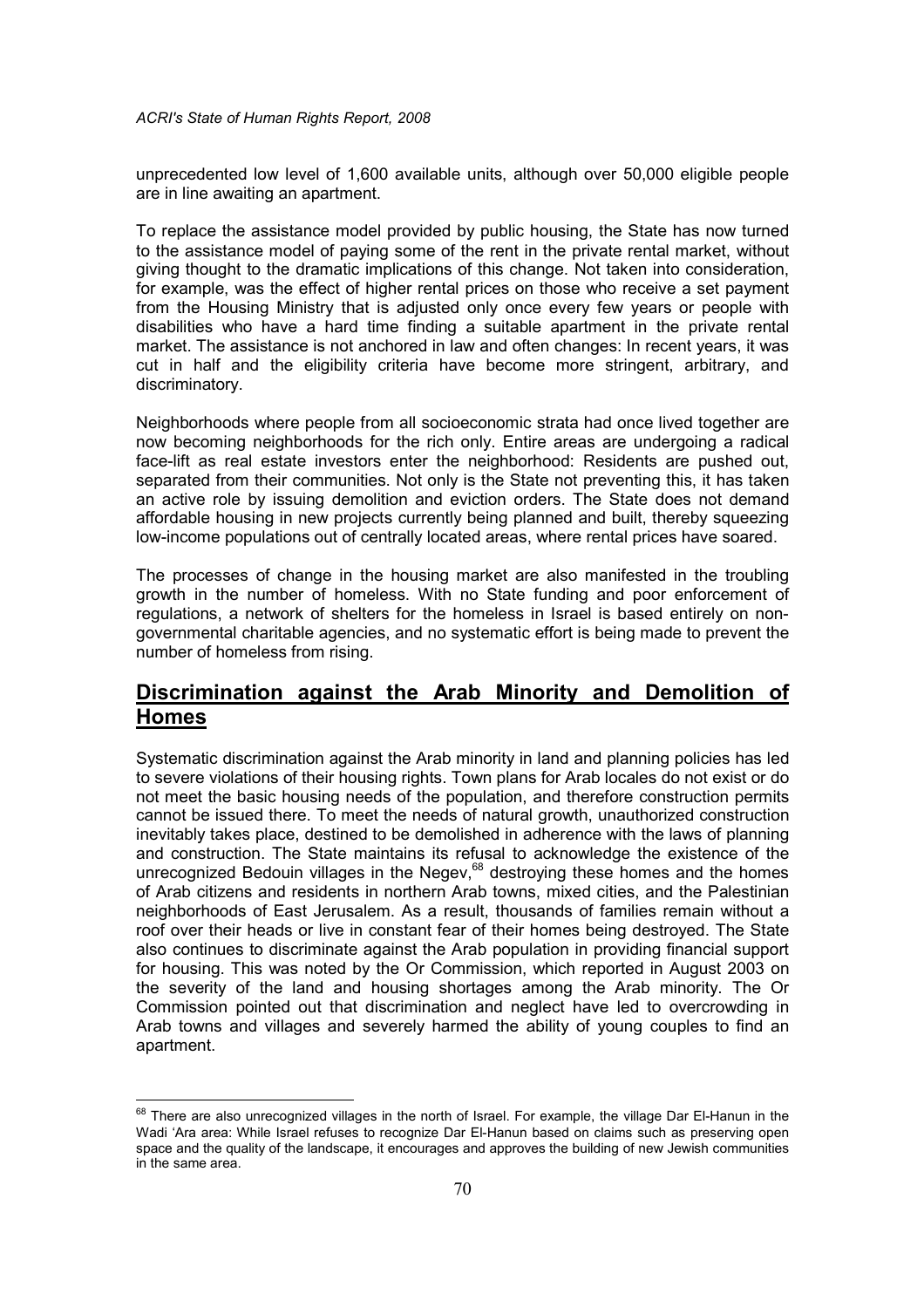In the past year, a positive new trend has been evident in several court rulings related to the planning failure in Arab towns: In several cases, the court even rescinded the demolition orders for homes located in Arab towns and neighborhoods because of the inadequate planning there.<sup>69</sup> It is hoped that this judicial trend will continue, and that home demolitions will no longer serve as a tool for continued discrimination against the Arab minority in Israel.

### In the Occupied Territories: Violation of the Right to Housing

In Area C of the West Bank where Israel holds the authority for planning, the out-dated Mandatory regional plan and Jordanian planning laws remain in force. In keeping with these plans, large areas are zoned as agricultural land and very little construction is allowed on them. The Civil Administration did not develop new plans to respond to the updated needs of the Palestinians for residential housing, public buildings, or infrastructure (although the Israeli settlements in the Occupied Territories do have separate and modern planning that meets their needs and allows construction permits to be issued). Having no choice, Palestinian residents of the West Bank are forced to build without a permit, and this construction is vulnerable to demolition, of course. According to data from OCHA, over 94% of the applications for a construction permit in Area C submitted to the Israeli authorities by Palestinians between January 2000 and September 2007 were rejected. Statistics from Bimkom: Planners for Planning Rights note that during this period, the Civil Administration issued demolition orders for 4,820 structures built by Palestinians in Area C; 1,626 structures were destroyed. As of May 2008, according to OCHA, demolition orders are pending for more than 3,000 Palestinian-owned structures in the West Bank; these demolitions can be carried out at once, without prior notice. Throughout the West Bank, at least ten small communities are in jeopardy of being almost entirely erased as a result of the many demolition orders pending against the homes located there.

 $\overline{\phantom{a}}$ <sup>69</sup> Administrative Appeal 1037/07 Naveh Atid Village Association – Dahmash v. Local Committee for Planning and Building in Lod (Justice Sarah Dotan, 30 January 2008), filed by the organization Karameh; Criminal Appeal (Tel-Aviv) 80137/07 Daka v. Tel-Aviv Municipality (Justice Dr. Michal Agmon-Gonen, 4 February 2008. An appeal was filed to the Supreme Court on this judgment); Criminal Case (Magistrates Court, Haifa) 4420/04 State of Israel v. N. Hadid (Justice Daniel Fish, 20 February 2008); Beersheba (Magistrates Court, Beersheba) 9064/06 Abu Shehita v. the State of Israel (Judge Yisrael Axelrod, 5 March 2008).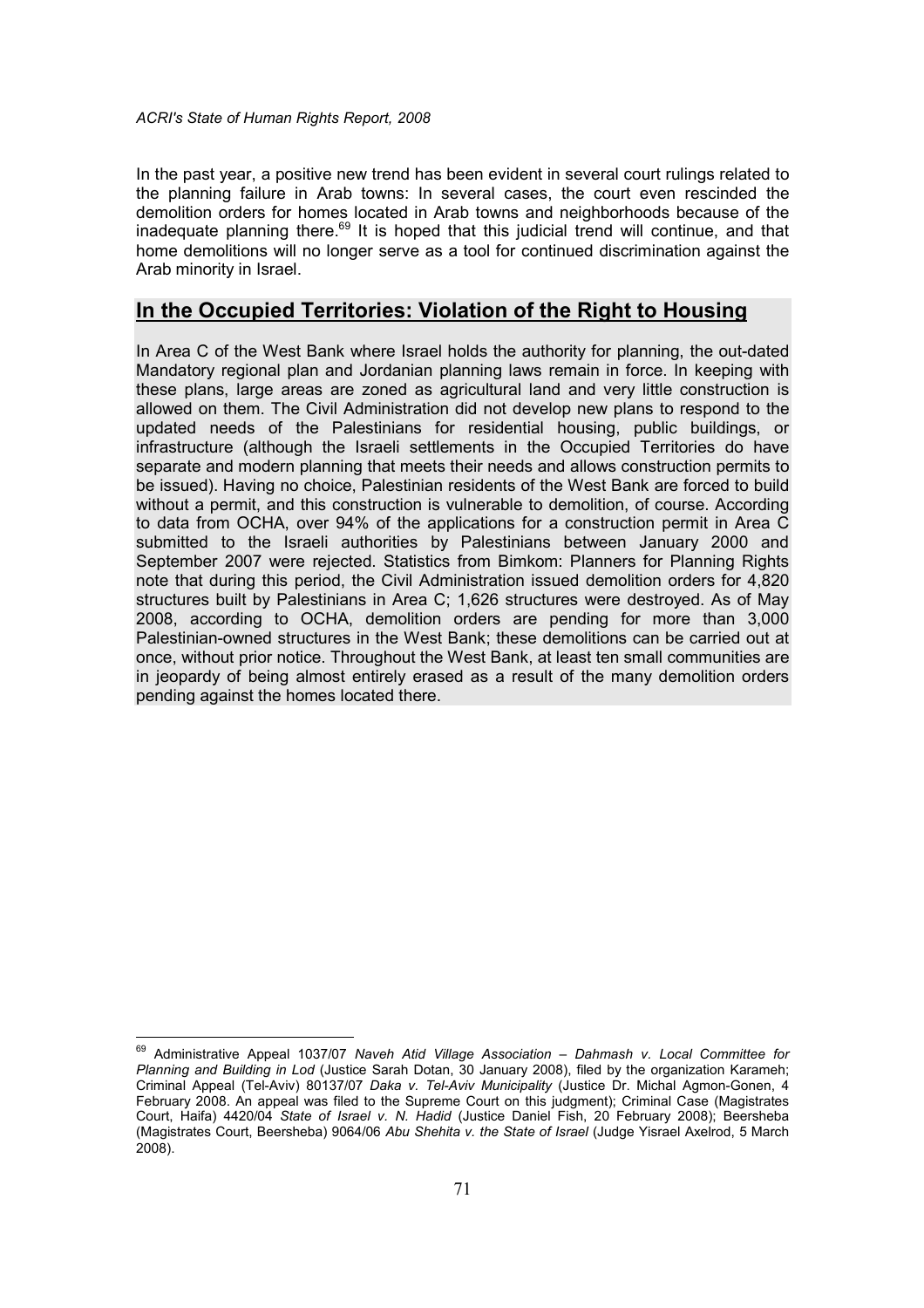### Some actions taken by ACRI to safeguard the right to adequate housing:

- Membership in the Forum of Organizations for Housing Policy
- Publication of a comprehensive report on violations of the right to housing in Israel (2008)
- **Production of an animated film for the Internet about the right to housing (2008)**
- Advocacy to promote reform of rental assistance policies and to regulate the private rental market (2008)
- **EXECT** Litigation to prevent the selection of candidates by an admissions committee for a housing project in Tel-Aviv (2008)
- Litigation to demand that housing solutions be found for prisoners before their release (2008)
- Successful advocacy to promote a legislative amendment that will prevent banks from evicting mortgage defaulters from their homes without alternative housing (2008)
- Legal representation of three Palestinian villages with demolition orders against them (ongoing from 2005).
- Successful advocacy to revoke a discriminatory regulation on rental fees in East Jerusalem (2003)
- Legal representation of Palestinian families expelled from the Hebron Hills caves where they have lived for generations (ongoing from 1999)
- Successful litigation to prevent discrimination against Arab citizens in rental assistance (1999)
- Advocacy to ensure the right to present arguments against home demolition orders in the Occupied Territories (1992)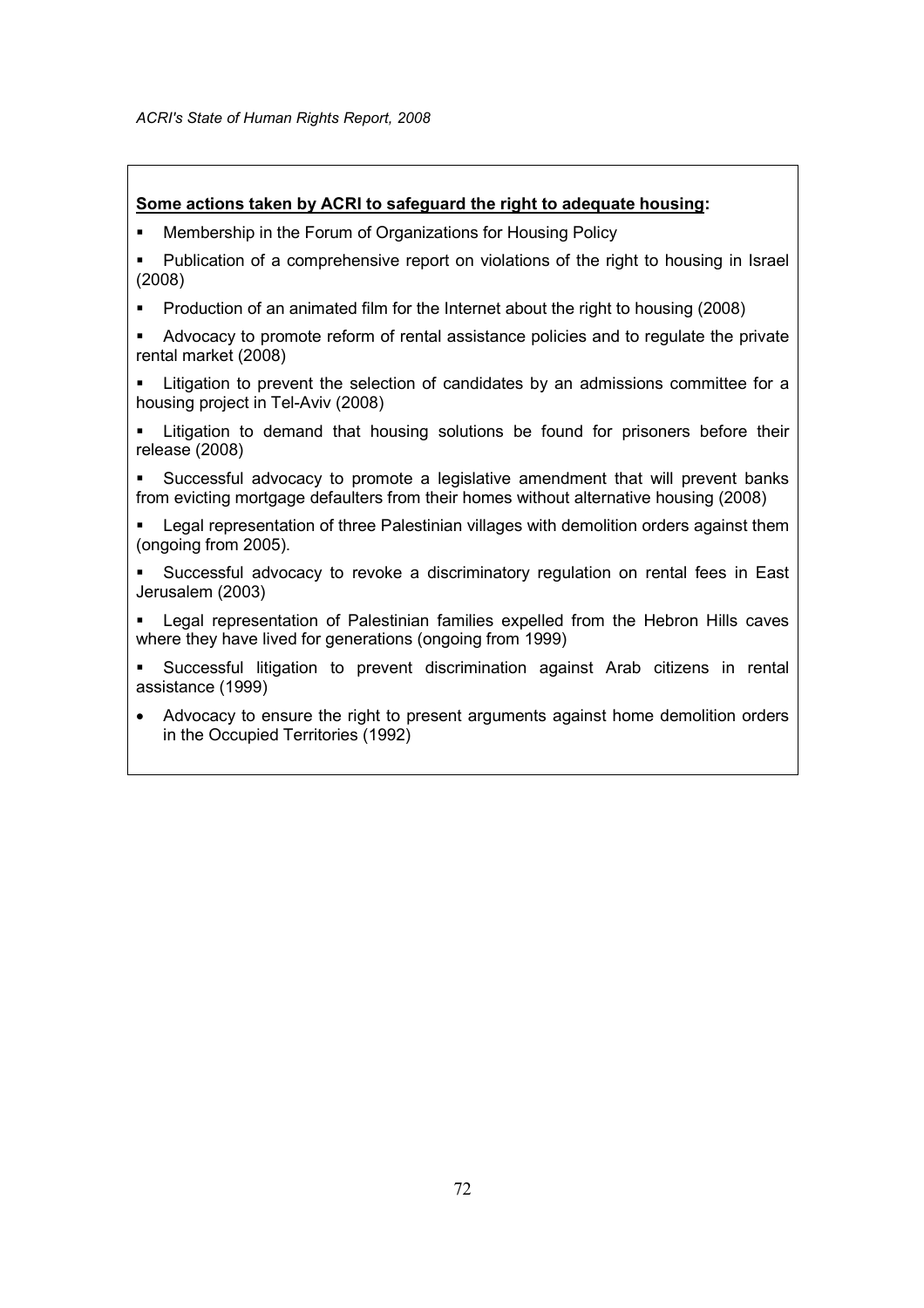# Appendix: The Universal Declaration of Human Rights

On December 10, 1948 the General Assembly of the United Nations adopted and proclaimed the Universal Declaration of Human Rights the full text of which appears in the following pages.

## PREAMBLE

Whereas recognition of the inherent dignity and of the equal and inalienable rights of all members of the human family is the foundation of freedom, justice and peace in the world,

Whereas disregard and contempt for human rights have resulted in barbarous acts which have outraged the conscience of mankind, and the advent of a world in which human beings shall enjoy freedom of speech and belief and freedom from fear and want has been proclaimed as the highest aspiration of the common people,

Whereas it is essential, if man is not to be compelled to have recourse, as a last resort, to rebellion against tyranny and oppression, that human rights should be protected by the rule of law,

Whereas it is essential to promote the development of friendly relations between nations,

Whereas the peoples of the United Nations have in the Charter reaffirmed their faith in fundamental human rights, in the dignity and worth of the human person and in the equal rights of men and women and have determined to promote social progress and better standards of life in larger freedom,

Whereas Member States have pledged themselves to achieve, in co-operation with the United Nations, the promotion of universal respect for and observance of human rights and fundamental freedoms,

Whereas a common understanding of these rights and freedoms is of the greatest importance for the full realization of this pledge,

Now, Therefore THE GENERAL ASSEMBLY proclaims THIS UNIVERSAL DECLARATION OF HUMAN RIGHTS as a common standard of achievement for all peoples and all nations, to the end that every individual and every organ of society, keeping this Declaration constantly in mind, shall strive by teaching and education to promote respect for these rights and freedoms and by progressive measures, national and international, to secure their universal and effective recognition and observance, both among the peoples of Member States themselves and among the peoples of territories under their jurisdiction.

# Article 1

All human beings are born free and equal in dignity and rights.They are endowed with reason and conscience and should act towards one another in a spirit of brotherhood.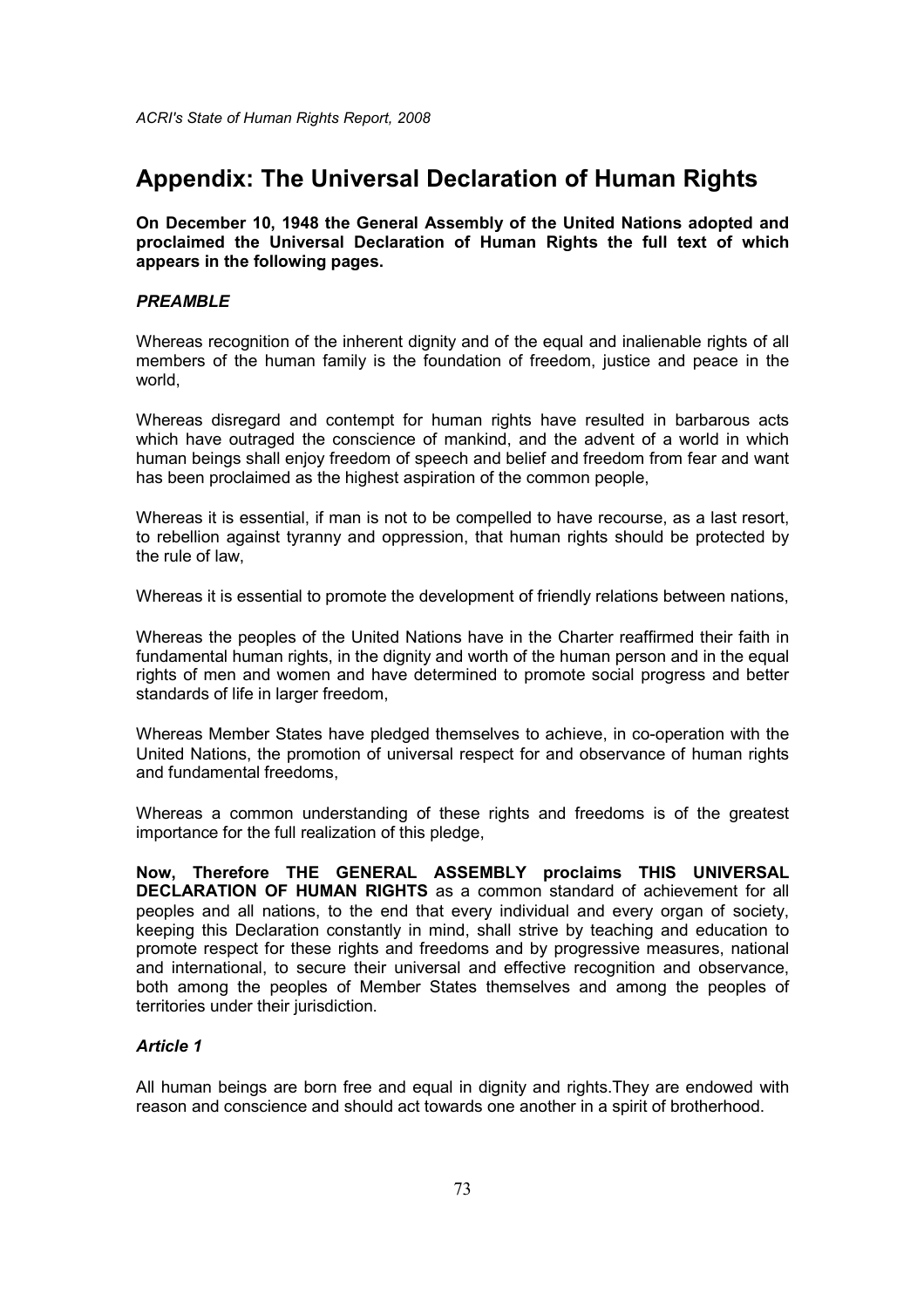## Article 2

Everyone is entitled to all the rights and freedoms set forth in this Declaration, without distinction of any kind, such as race, colour, sex, language, religion, political or other opinion, national or social origin, property, birth or other status. Furthermore, no distinction shall be made on the basis of the political, jurisdictional or international status of the country or territory to which a person belongs, whether it be independent, trust, non-self-governing or under any other limitation of sovereignty.

## Article 3

Everyone has the right to life, liberty and security of person.

#### Article 4

No one shall be held in slavery or servitude; slavery and the slave trade shall be prohibited in all their forms.

#### Article 5

No one shall be subjected to torture or to cruel, inhuman or degrading treatment or punishment.

## Article 6

Everyone has the right to recognition everywhere as a person before the law.

### Article 7

All are equal before the law and are entitled without any discrimination to equal protection of the law. All are entitled to equal protection against any discrimination in violation of this Declaration and against any incitement to such discrimination.

### Article 8

Everyone has the right to an effective remedy by the competent national tribunals for acts violating the fundamental rights granted him by the constitution or by law.

## Article 9

No one shall be subjected to arbitrary arrest, detention or exile.

## Article 10

Everyone is entitled in full equality to a fair and public hearing by an independent and impartial tribunal, in the determination of his rights and obligations and of any criminal charge against him.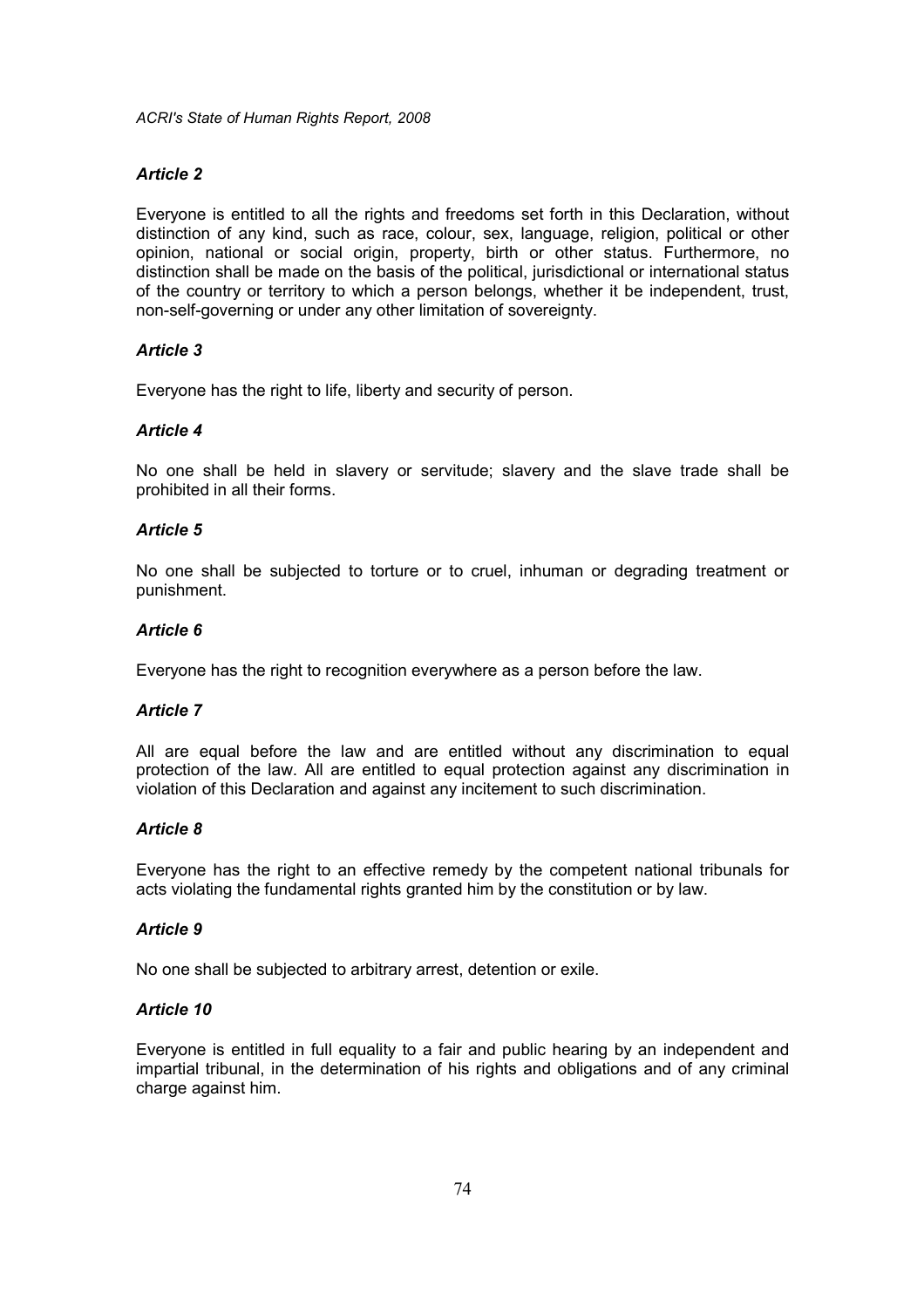## Article 11

(1) Everyone charged with a penal offence has the right to be presumed innocent until proved guilty according to law in a public trial at which he has had all the guarantees necessary for his defence.

(2) No one shall be held guilty of any penal offence on account of any act or omission which did not constitute a penal offence, under national or international law, at the time when it was committed. Nor shall a heavier penalty be imposed than the one that was applicable at the time the penal offence was committed.

## Article 12

No one shall be subjected to arbitrary interference with his privacy, family, home or correspondence, nor to attacks upon his honour and reputation. Everyone has the right to the protection of the law against such interference or attacks.

## Article 13

(1) Everyone has the right to freedom of movement and residence within the borders of each state.

(2) Everyone has the right to leave any country, including his own, and to return to his country.

## Article 14

(1) Everyone has the right to seek and to enjoy in other countries asylum from persecution.

(2) This right may not be invoked in the case of prosecutions genuinely arising from nonpolitical crimes or from acts contrary to the purposes and principles of the United Nations.

## Article 15

(1) Everyone has the right to a nationality.

(2) No one shall be arbitrarily deprived of his nationality nor denied the right to change his nationality.

## Article 16

(1) Men and women of full age, without any limitation due to race, nationality or religion, have the right to marry and to found a family. They are entitled to equal rights as to marriage, during marriage and at its dissolution.

(2) Marriage shall be entered into only with the free and full consent of the intending spouses.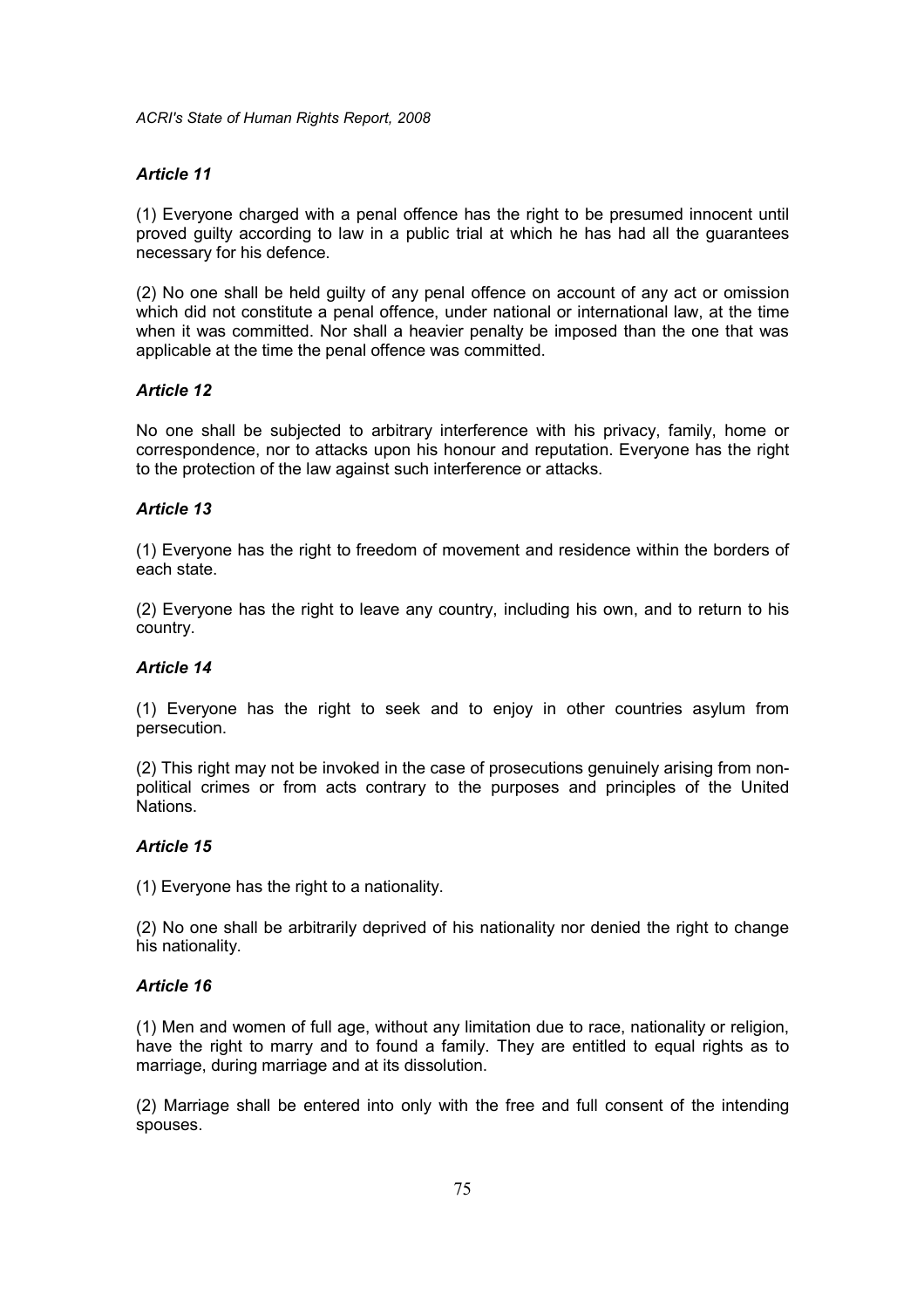## ACRI's State of Human Rights Report, 2008

(3) The family is the natural and fundamental group unit of society and is entitled to protection by society and the State.

# Article 17

(1) Everyone has the right to own property alone as well as in association with others.

(2) No one shall be arbitrarily deprived of his property.

## Article 18

Everyone has the right to freedom of thought, conscience and religion; this right includes freedom to change his religion or belief, and freedom, either alone or in community with others and in public or private, to manifest his religion or belief in teaching, practice, worship and observance.

# Article 19

Everyone has the right to freedom of opinion and expression; this right includes freedom to hold opinions without interference and to seek, receive and impart information and ideas through any media and regardless of frontiers.

# Article 20

(1) Everyone has the right to freedom of peaceful assembly and association.

(2) No one may be compelled to belong to an association.

# Article 21

(1) Everyone has the right to take part in the government of his country, directly or through freely chosen representatives.

(2) Everyone has the right of equal access to public service in his country.

(3) The will of the people shall be the basis of the authority of government; this will shall be expressed in periodic and genuine elections which shall be by universal and equal suffrage and shall be held by secret vote or by equivalent free voting procedures.

# Article 22

Everyone, as a member of society, has the right to social security and is entitled to realization, through national effort and international co-operation and in accordance with the organization and resources of each State, of the economic, social and cultural rights indispensable for his dignity and the free development of his personality.

# Article 23

(1) Everyone has the right to work, to free choice of employment, to just and favourable conditions of work and to protection against unemployment.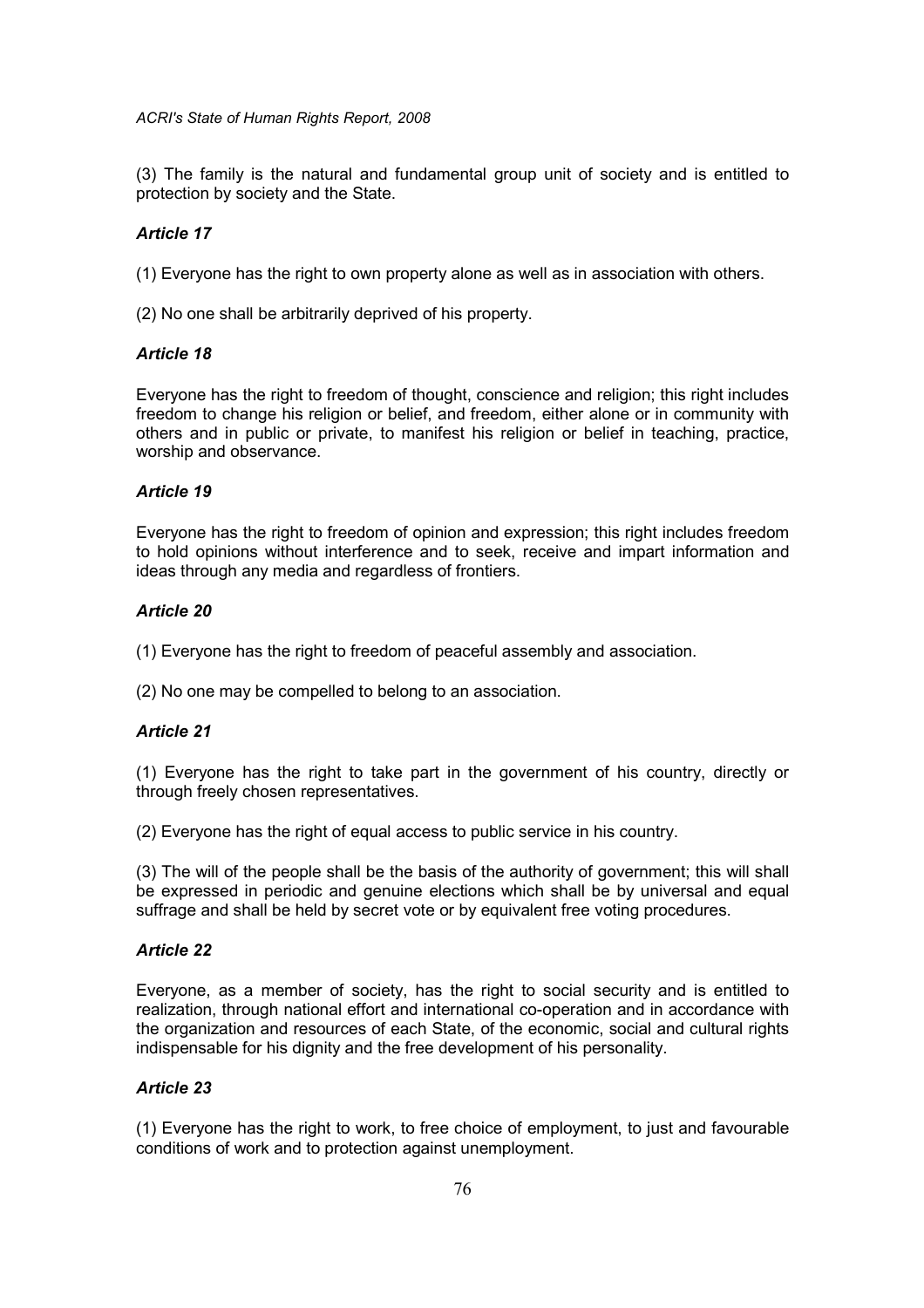## ACRI's State of Human Rights Report, 2008

(2) Everyone, without any discrimination, has the right to equal pay for equal work.

(3) Everyone who works has the right to just and favourable remuneration ensuring for himself and his family an existence worthy of human dignity, and supplemented, if necessary, by other means of social protection.

(4) Everyone has the right to form and to join trade unions for the protection of his interests.

# Article 24

Everyone has the right to rest and leisure, including reasonable limitation of working hours and periodic holidays with pay.

## Article 25

(1) Everyone has the right to a standard of living adequate for the health and well-being of himself and of his family, including food, clothing, housing and medical care and necessary social services, and the right to security in the event of unemployment, sickness, disability, widowhood, old age or other lack of livelihood in circumstances beyond his control.

(2) Motherhood and childhood are entitled to special care and assistance. All children, whether born in or out of wedlock, shall enjoy the same social protection.

# Article 26

(1) Everyone has the right to education. Education shall be free, at least in the elementary and fundamental stages. Elementary education shall be compulsory. Technical and professional education shall be made generally available and higher education shall be equally accessible to all on the basis of merit.

(2) Education shall be directed to the full development of the human personality and to the strengthening of respect for human rights and fundamental freedoms. It shall promote understanding, tolerance and friendship among all nations, racial or religious groups, and shall further the activities of the United Nations for the maintenance of peace.

(3) Parents have a prior right to choose the kind of education that shall be given to their children.

# Article 27

(1) Everyone has the right freely to participate in the cultural life of the community, to enjoy the arts and to share in scientific advancement and its benefits.

(2) Everyone has the right to the protection of the moral and material interests resulting from any scientific, literary or artistic production of which he is the author.